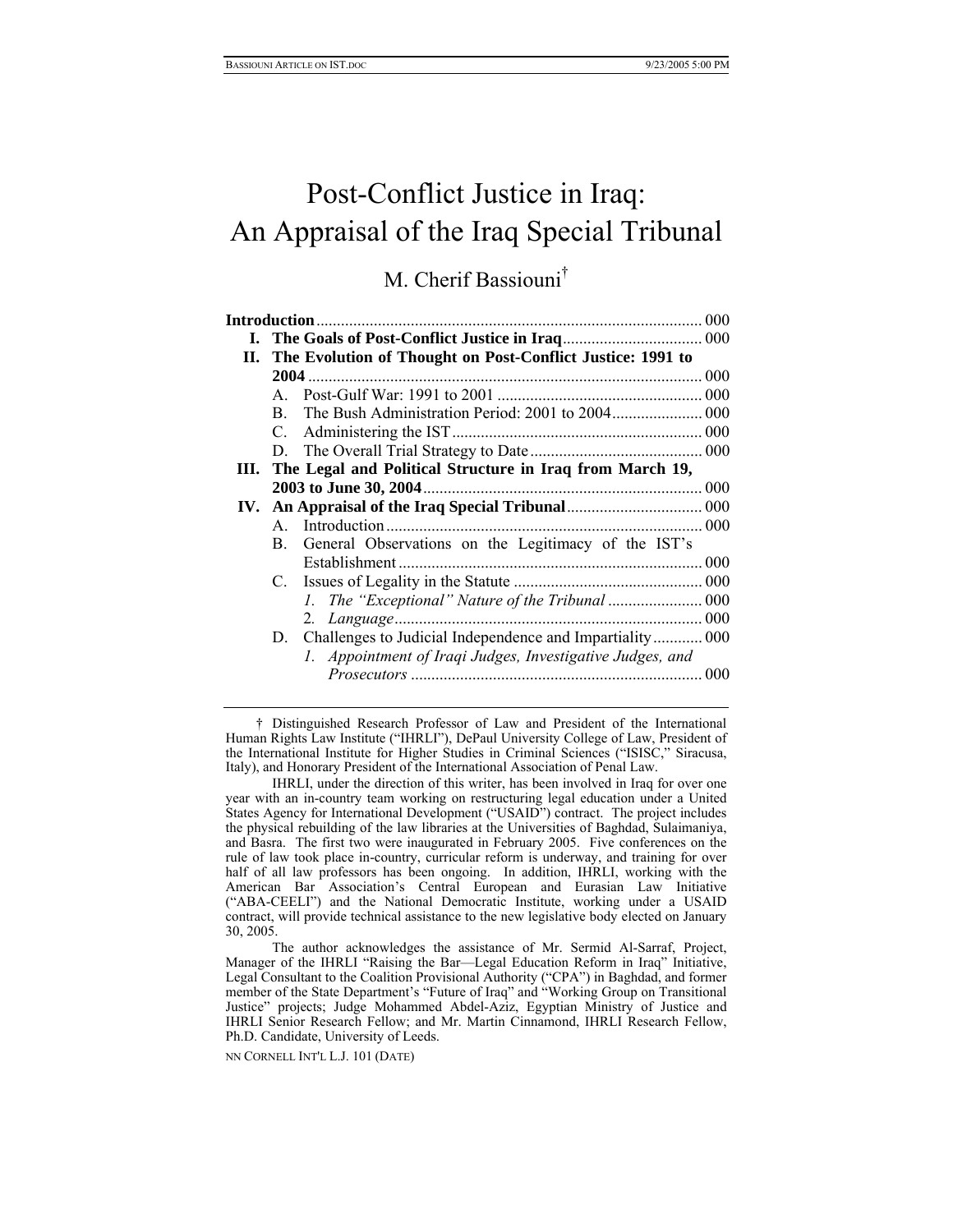| 102 |                | Cornell International Law Journal                           | Vol. nn |  |  |
|-----|----------------|-------------------------------------------------------------|---------|--|--|
|     |                | 2.                                                          |         |  |  |
|     |                | Appointment of Foreign Judicial "Experts" and<br>3.         |         |  |  |
|     |                | Qualifications of Judges, Investigative Judges, and<br>4.   |         |  |  |
|     |                | Compensation of Judges and Investigating Judges 000<br>5.   |         |  |  |
|     |                | 6.                                                          |         |  |  |
|     |                | $\mathcal{I}_{\cdot}$                                       |         |  |  |
|     |                | 8.                                                          |         |  |  |
|     |                | V. Substantive Issues of Legality: Crimes and Penalties 000 |         |  |  |
|     | $\mathsf{A}$   |                                                             |         |  |  |
|     | B.             |                                                             |         |  |  |
|     |                | $\mathcal{I}$                                               |         |  |  |
|     |                | 2.                                                          |         |  |  |
|     |                | 3 <sup>1</sup>                                              |         |  |  |
|     |                | 4.                                                          |         |  |  |
|     | $\mathcal{C}$  |                                                             |         |  |  |
| VI. |                |                                                             |         |  |  |
|     | $\mathsf{A}$   |                                                             |         |  |  |
|     | $\mathbf{B}$ . |                                                             |         |  |  |
|     | $\mathcal{C}$  |                                                             |         |  |  |
|     | D.             | Procedural Rights in the Context of the Statute's Hybrid    |         |  |  |
|     |                |                                                             |         |  |  |
|     |                |                                                             |         |  |  |
|     |                |                                                             |         |  |  |

## **Introduction**

Notwithstanding present political and security issues, the Iraqi people are desirous of establishing a new system of government based on pluralistic democracy and the rule of law.

Iraq consists of several civilizations, and its history dates back several millennia.<sup>1</sup> Its legal tradition goes back to one of the world's oldest codifications, the Code of Hammurabi, promulgated some 3750 years ago.<sup>2</sup>

Iraq, as it is known today, was unified in 1918 by the British Empire after the defeat of the Turkish Ottoman Empire in World War I.<sup>[3](#page-1-2)</sup> Britain

<span id="page-1-0"></span><sup>1</sup>*. See* JEAN BOTTÉRO, MESOPOTAMIA: WRITING, REASONING, AND THE GODS 55– 200 (Zainab Bahrani & Marc van de Mieroop trans., 1995); GEORGE ROUX, ANCIENT IRAQ 66–84 (3d ed. 1993). The older civilizations that comprised what is now Iraq are the Sumerians, who go back to 5000 BCE and whose capital Ur was Abraham's place of birth; the Amorites, who founded the cities of Babylon and Akkad and whose empire lasted from 1900 to 1600 BCE; the Hittites, from 1600 to 1100 BCE; the Assyrians, from 1200 to 612 BCE; and the Chaldeans, from 612 to 539 BCE. *Id.* at 66, 104, 179–94, 377–79 tbls. IV–VIII.

<span id="page-1-1"></span> <sup>2.</sup> JOHN HENRY WIGMORE, A PANORAMA OF THE WORLD'S LEGAL SYSTEMS 86–93 (1936).

<span id="page-1-2"></span><sup>3</sup>**.** DAVID FROMKIN, A PEACE TO END ALL PEACE: THE FALL OF THE OTTOMAN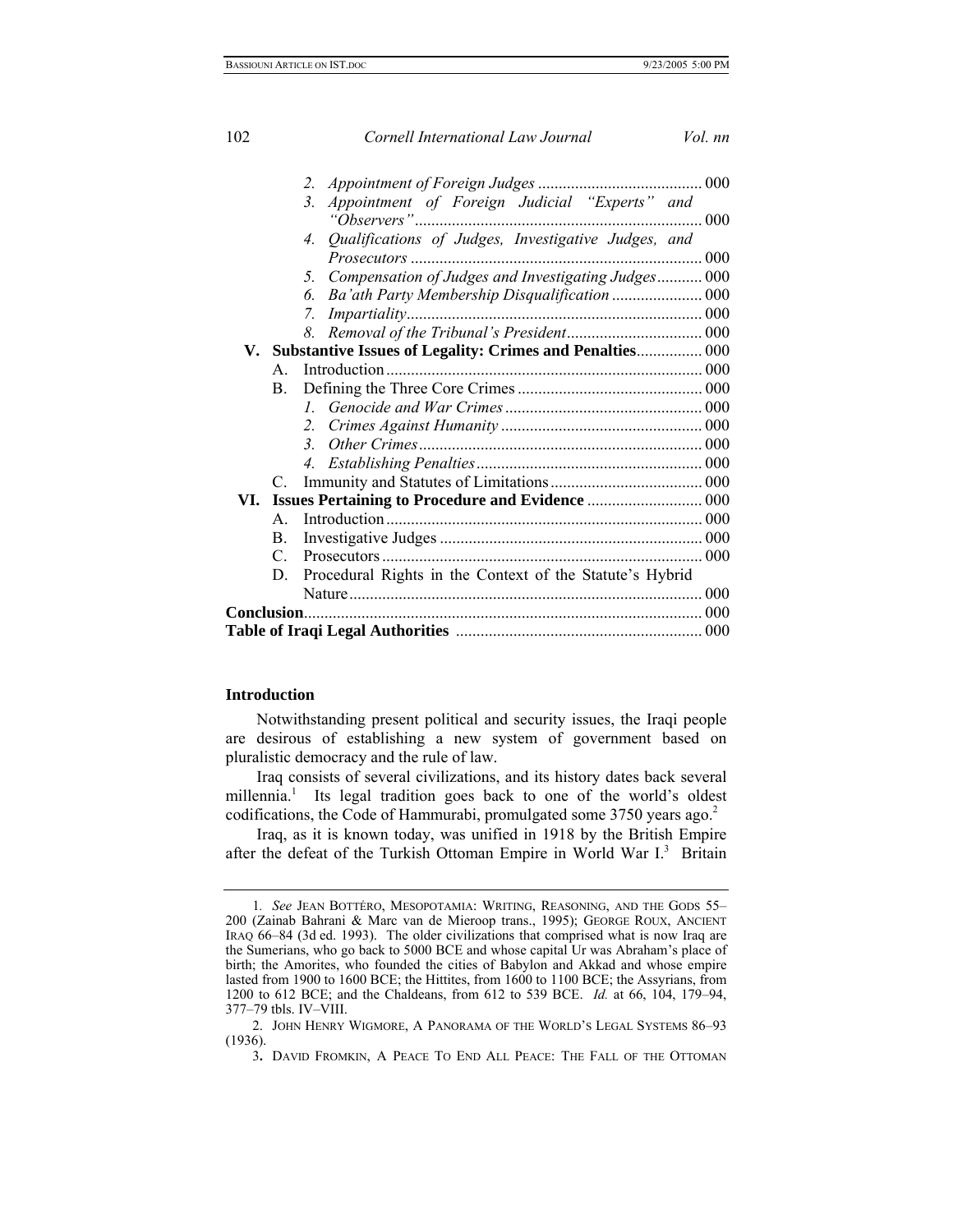<span id="page-2-8"></span>

administered Iraq as a League of Nations mandate from 1922 to 1932, when Iraq became an independent state and was admitted to the League of Nations.<sup>4</sup> The Hashemite monarchy, established by the British government in1922,<sup>5</sup> was toppled by a bloody military coup in 1958. $6$  This coup was followed by two Ba'athist military coups, in 1963 and in 1968.<sup>[7](#page-2-3)</sup> During the latter coup, Saddam Hussein was head of the security forces, and he was later elevated to Vice President.<sup>8</sup> In 1979, he took over the presidency after Ahmed Hassan Al-Bakr resigned.<sup>9</sup> (Al-Bakr later died under mysterious circumstances.)<sup>10</sup> Saddam's repressive Ba'athist regime was marked by consistent brutality and violence against the Iraqi people, $11$  by a bloody war of aggression against Iran in 1980, which lasted until August  $1988$ ,<sup>12</sup> and by

<span id="page-2-0"></span> 4. The area known today as Iraq was ruled by the Persian Empire from 539 to 331 BCE; the Greeks and Macedonians from 331 to 170 BCE; the Parthians from 170 BCE to 224 CE; the Sassanians from 224 to 651 CE; the Arab Muslims from 652 to 1257; the Turkish Ottoman Empire from 1301 to 1918; and the British Empire from 1918 to 1922. ROUX, *supra* note 1, at 406–22 tbls. VIII–XI (Persian, Hellenistic, Parthian, Sassanian); FROMKIN, *supra* note 3, at 33, 426, 558–67 (Ottoman, British). During World War I, Britain relied on Emir Sherif Hussein of Hejaz to fight against the Turkish Ottoman Empire forces in the Arabian Gulf, Palestine, and what is now Syria, Lebanon, and Iraq. FROMKIN, *supra* note 3, at 174, 218–28. Hussein had two sons, Abdullah and Feisal. *Id.* at 113. Feisal became famous for having fought on the British side at the instigation of Thomas Edward Lawrence, popularly known as "Lawrence of Arabia." *Id.* at 497–99. Feisal was made King of Syria in 1920, but due to arrangements between the British and the French, on the French control of these areas he was made King of the newly constituted Iraq in 1921. *Id*. at 437–40, 442, 446, 499–500, 508. The League of Nations established a protectorate over Iraq in 1922 and gave its administration to the British Empire. *Id.* at 508–10. In 1932, the League of Nations admitted the Kingdom of Iraq into its ranks of independent states.CHARLES TRIPP, A HISTORY OF IRAQ 75 (2000).

<span id="page-2-2"></span><span id="page-2-1"></span>5. FROMKIN, *supra* note 3, at 500–64.

 6. MICHAEL EPPEL, IRAQ FROM MONARCHY TO TYRANNY: FROM THE HASHEMITES TO THE RISE OF SADDAM 147–52 (2004).

).

<span id="page-2-4"></span><span id="page-2-3"></span>7. *Id. at* 204–08, 241.

<span id="page-2-5"></span>8*. Id* at 242, 244.

 9. Between 1968 and 1979, Saddam Hussein was Iraq's strongman vice president. For a description of Saddam's criminal activities, see EPPEL, *supra* note 6, at 241–65; CON COUGHLIN, SADDAM: KING OF TERROR 23–175 (2002); and TRIPP, *supra* note 4, at 193–279.

<span id="page-2-7"></span><span id="page-2-6"></span>10. TRIPP, *supra* note 4, at 254.

11*. See* EPPEL, *supra* note 6, at 241–65; COUGHLIN, *supra* note 9, 23–275. Human Rights Watch reports on human rights abuses in Iraq are available online at http://hrw.org/doc/?t=mideast\_pub&c=iraq&document\_limit=20,20 (last visited Mar. 8, 2005).

12*. See generally* STEPHEN C. PELLETIERE, THE IRAN–IRAQ WAR: CHAOS IN A VACUUM (1992) (examining Iraq's objectives and its decision to go to war with Iran); T.M.C. ASSER INSTITUTE, THE GULF WAR OF 1980–88: THE IRAN–IRAQ WAR IN INTERNATIONAL LEGAL PERSPECTIVE (Ige F. Dekker & Harry H.G. Post eds., 1992)

EMPIRE AND THE CREATION OF THE MODERN MIDDLE EAST 449–55 (2d ed. 1989). The region, which comprises Iraq and which is generally described in note 4, has also been referred to as "Iraq" throughout history. Some archeological remains going back before the Common Era refer to that region as "Iraq," as do records of the Muslim Abbasid period from approximately 850 to 1250 CE. *See* M. CHERIF BASSIOUNI, INTRODUCTION TO ISLAM 18 (1988); *see also generally* ALBERT HOURANI, A HISTORY OF THE ARAB PEOPLES (2d ed. 2003).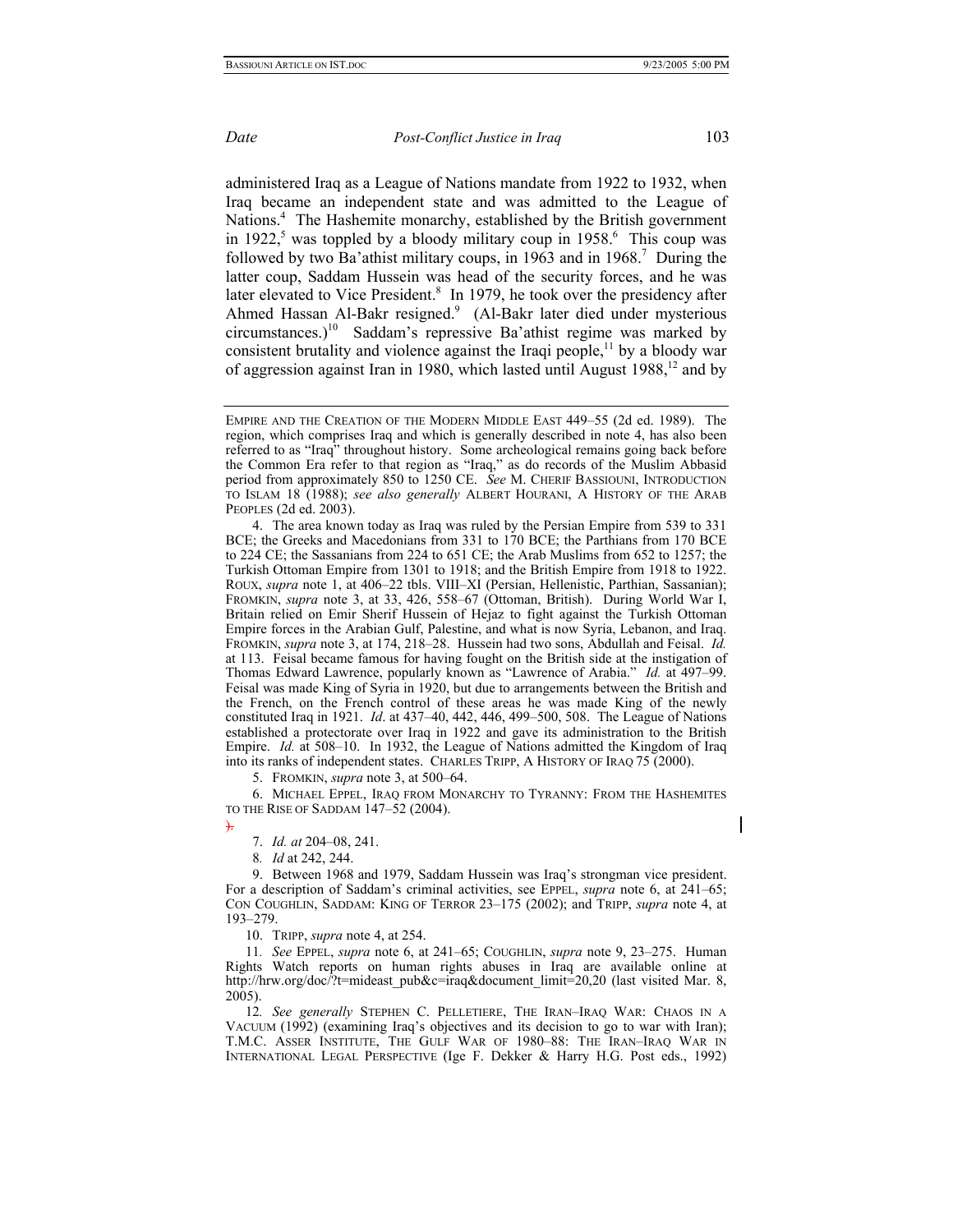the occupation of Kuwait from August 1990 until February 1991, when a coalition led by the United States $13$  drove Iraqi forces from Kuwait pursuant to UN Security Council Resolution 67[814.](#page-3-1)Thereafter, the Shi'ā in the South, at the urging of the United States, rebelled against the Saddam regime and were ruthlessly crushed.<sup>15</sup> The Kurds in Iraqi Kurdistan (in the northern part of the country) engaged in a struggle against Saddam's regime and were also the object of ruthless repression between 1988 and 1991.<sup>16</sup> A unilateral U.S.–UK-imposed no-fly zone over Iraqi Kurdistan brought that region relief from attacks by Saddam's forces and de facto autonomy from the Baghdad-based Ba'ath government.<sup>[17](#page-3-4)</sup>

<sup>(</sup>discussing Iran–Iraq border conflicts, the legal implications of the war, criminal responsibility, and the Islamic conception of international law); W. THOM WORKMAN, THE SOCIAL ORIGINS OF THE IRAN–IRAQ WAR (Ige F. Dekker & H.G. Post eds., 1994) (focusing on the social origins and foundations of the war).

<span id="page-3-0"></span> <sup>13.</sup> For a description of the First Gulf War, see generally NORMAN SCHWARZKOPF, IT DOESN'T TAKE A HERO: THE AUTOBIOGRAPHY OF GENERAL H. NORMAN SCHWARZKOPF 291–491 (1992).

<span id="page-3-2"></span><span id="page-3-1"></span> <sup>14.</sup> S.C. Res. 678, U.N. SCOR, 45th Sess., 2963d mtg. at 27–28, U.N. Doc. S/RES/678 (1990).

<span id="page-3-3"></span><sup>15</sup>*. See* Human Rights Watch, Endless Torment: The 1991 Uprising in Iraq and Its Aftermath, *at* http://hrw.org/reports/1992/Iraq926.htm (June 1, 1992). .

<span id="page-3-4"></span><sup>16</sup>*. See generally* TRIPP, *supra* note 4, at 243–48, 253–59 (discussing Kurdish resistance and suppression)*.*

<sup>17.</sup> The no-fly zone was imposed in April 1991 with the United States, the UK, and France relying on UN Security Council Resolution 687. S.C. Res. 688, U.N. SCOR, 46th Sess., 2982d mtg. at 31–32, U.N. Doc. S/RES/688 (1991); S.C. Res. 699, U.N. SCOR, 46th Sess., 2994th mtg. at 18–19, U.N. Doc. S/RES/699 (1991). Since Iraq's independence in 1932, the Kurds have called for self-rule in Iraqi Kurdistan. Iraq: Kurdish Autonomy, Library of Congress Country Studies, *at* http://lcweb2.loc.gov/cgibin/query/r?frd/cstdy:@field(DOCID+iq0076) (last updated May 1988). The Kurds were first colonized by the Persians, then by the Turkish Ottoman Empire, and when Britain defeated Turkey in World War I, it included what is now Iraqi Kurdistan in that new country. FROMKIN, *supra* note 3, at 503. Kurds in neighboring Turkey constitute almost twenty percent of that country's contemporary population. Turkey: Society, Library of Congress Country Studies, *at* http://lcweb2.loc.gov/cgibin/query/r?frd/cstdy:@field(DOCID+tr0006) (last updated Jan. 1995). They are also a minority in Syria. Syria: Kurds, Library of Congress Country Studies, *at* http://lcweb2.loc.gov/cgi-bin/query/r?frd/cstdy:@field(DOCID+sy0036) (Apr. 1987). The Kurds, who are Muslim, have their own language, culture, and traditions. They are not ethnically Arab (of Semitic origin), and have always maintained their claim to nationhood in all three countries, which led to alternating periods of struggle and repression by the governments of Iraq, Turkey, and Syria. Iraq: Kurds, Library of Congress Country Studies, *at* http://lcweb2.loc.gov/cgibin/query/r?frd/cstdy:@field(DOCID+iq0032) (last updated May 1988). In 1970, an Autonomy Agreement was negotiated between the Ba'ath regime and Kurdish representatives, establishing an Autonomous Region consisting of the three Kurdish governorates and other adjacent districts determined by census to contain a Kurdish majority. Iraq: Kurdish Autonomy, *supra*. The Autonomous Region was governed by an Executive Council and Legislative Assembly. *Id.* However, genuine self-rule never really existed, and the Ba'ath Party maintained strict control over the Region. *Id.* For example, any local enactments or administrative decisions that were deemed contrary to the "constitution, laws, or regulations" of the central government were countermanded. *Id*.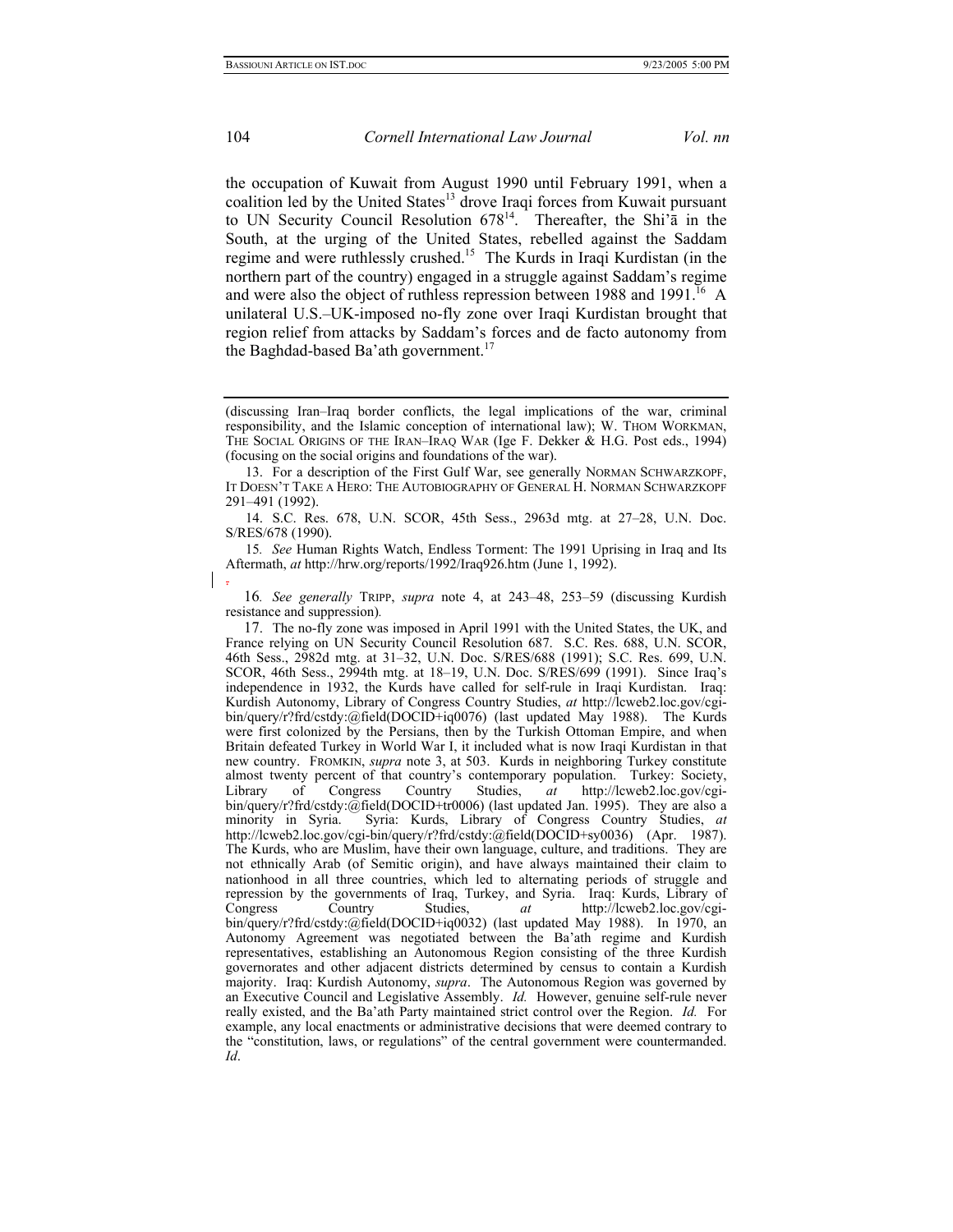The Ba'ath regime is estimated to have killed more than 500,000 Iraqi citizens from 1968 to  $2003<sup>18</sup>$  No one knows what the actual numbers are, as no international or national investigation has ever documented summary executions and disappearances at the hands of the regime.

At first, these crimes consisted of assassinations of Ba'ath party members who were not supportive of the then-strongman General Bakr and who were skeptical of Saddam, then deemed an overly ambitious upstart even among Ba'athists.<sup>19</sup> Then, in the early 1970s, there were highly publicized executions of prominent religious leaders who opposed the regime.[20](#page-4-2) Their killings were done in a manner designed to send a terror-inspiring message to the rest of the population.<sup>21</sup> By the mid- to late 1970s, widespread and systematic disappearances, extrajudicial executions, torture, arbitrary arrests, and detentions took place in blatant ways.<sup>22</sup>

These practices remained the regime's hallmark for almost thirty-five years. Many of the disappeared and executed were subsequently discovered in unmarked mass graves.<sup>23</sup> Among the better-known facts are the killing of some 8000 Kurds of the Barzani clan in  $1983$ ;<sup>24</sup> the brutal repressive campaign carried out against the Kurds in 1987 to 1988, known as the Anfal Campaign, which resulted in an estimated  $182,000$  deaths;<sup>25</sup> the gassing-to-death of some 4000 to 5000 Kurds in Halabja; the forceful displacement of Kurds in the Kirkuk region; and the forceful removal of an estimated 140,000 Shi' $\bar{a}$  from the Marshland region, on the Iranian border.<sup>26</sup> Notwithstanding the dreadful catalogue of crimes committed by this repressive regime and countless brazen abuses of power by Saddam, his sons, and his relatives, the international community tolerated the situation, and major powers maintained economic and financial ties to the regime.

Another aspect of the regime's malfeasance is the squandering of the country's assets on the development of weapons of mass destruction ("WMDs") and the embezzlement of public funds by Saddam and his sons

<span id="page-4-0"></span><sup>18.</sup> Estimates for the Anfal Campaign alone are 182,000, and estimates of bodies buried in mass graves are between  $300,000$  and  $500,000$ . See U.S. Department of State, Fact Sheet: Past Repression and Atrocities by Saddam Hussein's Regime, *at*  http://www.state.gov/s/wci/fs/19352.htm (Apr. 4, 2003) for compilation of statistics regarding human rights violations of the former Ba'ath regime.

<span id="page-4-1"></span><sup>19</sup>*. See* TRIPP, *supra* note 4, at 194–99.

<span id="page-4-2"></span><sup>20.</sup> EPPEL, *supra* note 6, at 253; TRIPP, *supra* note 4, at 202–03.

<span id="page-4-3"></span><sup>21.</sup> TRIPP, *supra* note 4, at 216–23.

<span id="page-4-4"></span><sup>22</sup>*. Id*.

<span id="page-4-6"></span><span id="page-4-5"></span><sup>23</sup>*. See supra* notes 17, 18.

<sup>24.</sup> TRIPP, *supra* note 4, at 243. Barzani supported Iran during Iraq's invasion of that country. *Id.* at 229.

<span id="page-4-7"></span><sup>25</sup>*. See generally* Human Rights Watch & Physicians, Iraqi Kurdistan: The Destruction of Koreme During the Anfal Campaign, *at*  http://www.hrw.org/reports/1992/iraqkor/ (Jan. 1993); Human Rights Watch, Genocide in Iraq: The Anfal Campaign Against the Kurds, *at*  http://www.hrw.org/reports/1993/iraqanfal/ (July 1993)*.* 

<span id="page-4-8"></span><sup>26</sup>*. See* Human Rights Watch, The Iraqi Government Assault on the Marsh Arabs, *at*  http://www.hrw.org/backgrounder/mena/marcharabs1.pdf (Jan. 2003).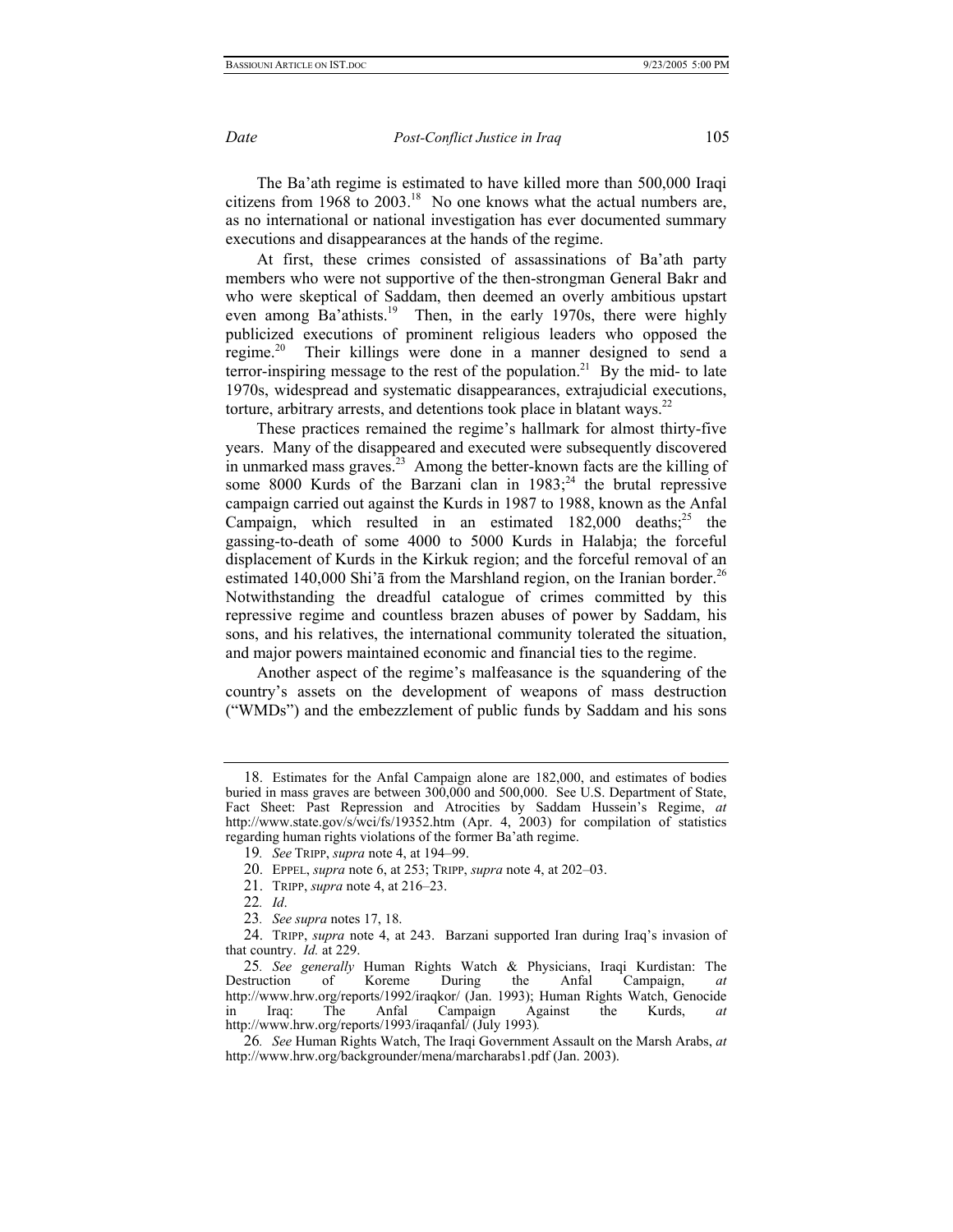and relatives.<sup>27</sup>

It is also noteworthy that the regime's two aggressive wars, the Iraq– Iran War (1980 to 1988) and the Gulf War (1990 to 1991), led to the death of what is estimated to be more than one million Iraqis.<sup>28</sup> Further, the UN sanctions are estimated to have caused the deaths of 500,000 children and older and gravely ill persons.<sup>29</sup> Admittedly, the international community

 The program was administered by a committee operating under the Security Council, not under the Secretary General's control. Yet, much of the media's contemporary criticism is unfairly directed against the Secretary General. *See, e.g.*, Norm Coleman, *Kofi Annan Must Go*, WALL ST. J., Dec. 1, 2004, at A10 (calling for UN Secretary General Kofi Annan's resignation).

<span id="page-5-1"></span>28. Although precise numbers are unavailable, the media and other sources, official and unofficial, have reported that one million casualties resulted from the eight-year Iraq–Iran war. *See* Edward T. Pound & Jennifer Jack, *Special Report: The Iraq Connection, U.S. News & WORLD REP., Nov. 22, 2004, at 46; Death Tolls for Major Wars* and Atrocities of the Twentieth Century. *at* Wars and Atrocities of the Twentieth Century, *at*  http://users.erols.com/mwhite28/warstat2.htm#Iran-Iraq (last updated July 2004) (estimating that approximately 300,000 to 400,000 Iraqis and 600,000 to 700,000 Iranians perished during the Iran–Iraq War). Other estimates place the death toll at 1.5 million. *See* Interview by Dan Rather with Saddam Hussein on CBS News, 60 Minutes (CBS television broadcast, July 1, 2004), *video streaming and transcript available at*  http://www.cbsnews.com/stories/2003/02/26/60II/main542151.shtm (last visited Apr. 5, 2005).

 After the Gulf War, the U.S. Defense Intelligence Agency's approximated the death toll at around 100,000 Iraqi casualties. Patrick E. Tyler, *Iraq's War Toll Estimated by U.S.*, N.Y. TIMES, June 5, 1991, at A5. However, it is difficult to obtain estimates for this war due to the number of unidentified bodies that were either never recovered or were thrown into mass graves by coalition forces. *Comptons* has stated that 150,000 Iraqi soldiers were killed, and the *World Political Almanac* gives the same figure but includes civilian deaths. *See* Death Tolls for Major Wars and Atrocities of the Twentieth Century, *at* http://users.erols.com/mwhite28/warstat2.htm#Iran-Iraq (citing *Comptons*  and *World Political Almanac)* (last updated July 2004)*.*

29*. See* Barbara Crossette, *Iraq Sanctions Kill Children*, N.Y. TIMES, Dec. 1, 1995, at A9. In 1999, the UN estimated that one million Iraqis died due to the UN sanctions pursuant to Security Council Resolution 661. *Id.* The twelve-year embargo was finally lifted on May 22, 2003, when the Security Council adopted Resolution 1483. S.C. Res. 1483, U.N. SCOR, 58th Sess., 4761st mtg., U.N. Doc. S/RES/1483 (2003).

 The following Security Council Resolutions address the UN-imposed Iraq sanction regime: S.C. Res. 661, U.N. SCOR, 45th Sess., 2933d mtg., U.N. Doc. S/RES/661 (1990); S.C. Res. 665, U.N. SCOR, 45th Sess., 2938th mtg., U.N. Doc. S/RES/665 (1990); S.C. Res. 666, U.N. SCOR, 45th Sess., 2939th mtg., U.N. Doc. S/RES/666 (1990); S.C. Res. 669, U.N. SCOR, 45th Sess., 2942d mtg., U.N. Doc. S/RES/669 (1990); S.C. Res. 670, U.N. SCOR, 45th Sess., 2943d mtg., U.N. Doc. S/RES/670 (1990); S.C. Res. 687, U.N. SCOR, 46th Sess., 2981st mtg., U.N. Doc.

<span id="page-5-2"></span>

<span id="page-5-0"></span><sup>27.</sup> The tip of the iceberg has been exposed in the ongoing UN investigation of the oil-for-food program from which millions of dollars were illegally siphoned off. *See* Interim Report, Independent Inquiry Committee into the United Nations Oil-for-Food Programme, *at* http://www.iic-offp.org/documents/InterimReportFeb2005.pdf (Feb. 3, 2005); Second Interim Report, Independent Inquiry Committee into the United Nations Oil-for-Food Programme, *at* http://www.iicoffp.org/documents/InterimReportMar2005.pdf (March 29, 2005); *see also infra* note 55; Susan Sachs & Judith Miller, *Saddam's Oil–Food Fraud: "UN Let Him Do It*,*"* INT'L HERALD TRIB. (Paris), Aug. 13, 2004, at 1. For UN responses to the oil-for-food program criticism, see UN News Centre, Oil for Food Inquiry, *available at*  http://www.un.org/apps/news/infocusRel.asp?infocusID=97&Body=Oil-for-Food&Body1=inquiry (last visited Apr. 5, 2005).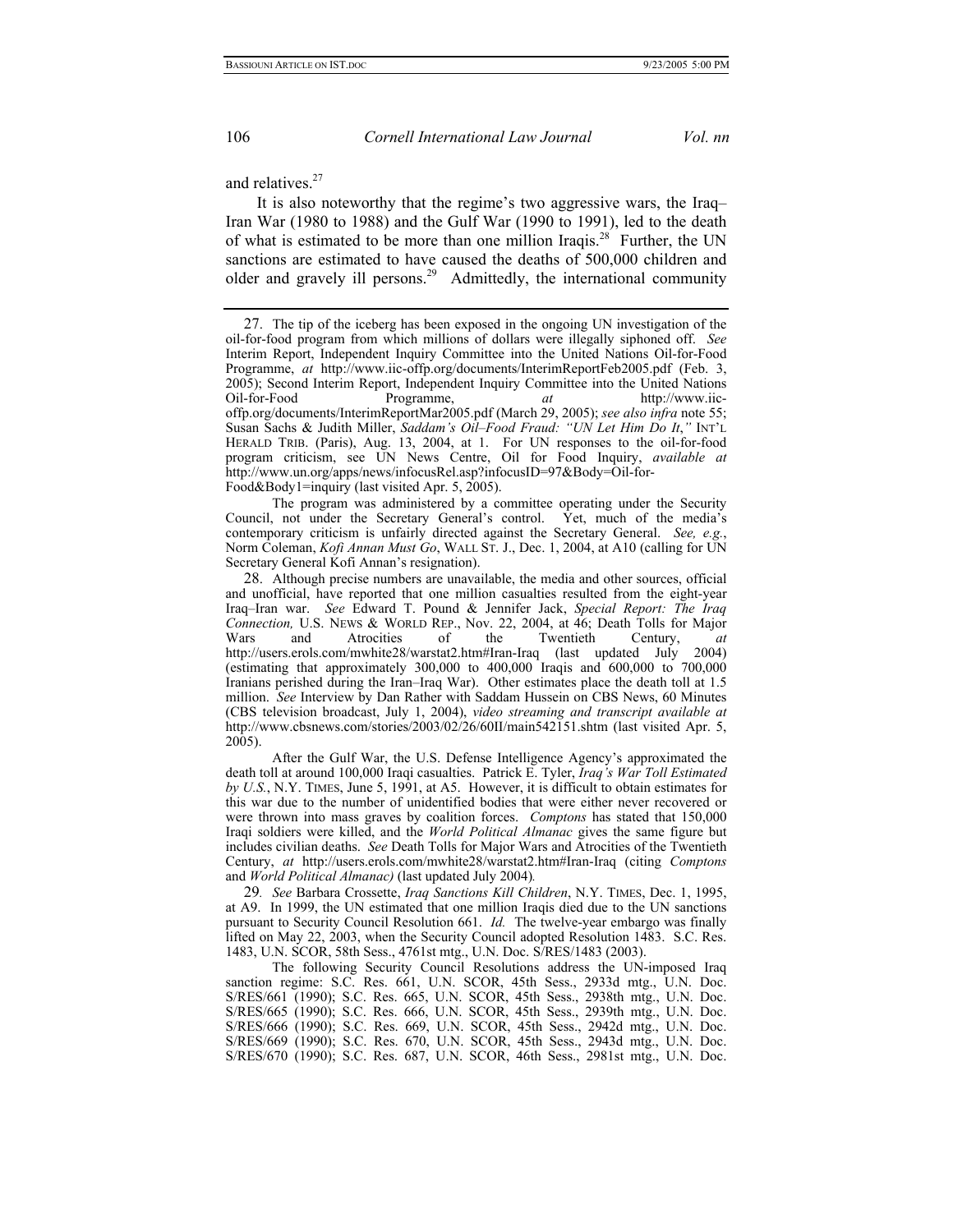<span id="page-6-0"></span>

deserves blame for maintaining sanctions that had such a negative impact on the civilian population, but it was also the Saddam regime that made decisions on allocating resources that produced these results. This terrible tragedy will not be accounted for.

In a perverse way, Saddam's regime will escape responsibility for aggression against its two neighboring states and the resulting casualties suffered by his people because, after World War II, the major powers did not declare aggression an international crime.<sup>30</sup>

S/RES/687 (1991); S.C. Res. 700, U.N. SCOR, 46th Sess., 2994th mtg., U.N. Doc. S/RES/700 (1991); S.C. Res. 706, U.N. SCOR, 46th Sess., 3004th mtg., U.N. Doc. S/RES/706 (1991); S.C. Res. 712, U.N. SCOR, 46th Sess., 3008th mtg., U.N. Doc. S/RES/712 (1991); S.C. Res. 986, U.N. SCOR, 50th Sess., 3519th mtg., U.N. Doc. S/RES/986 (1995); S.C. Res. 1051, U.N. SCOR, 51st Sess., 3644th mtg., U.N. Doc. S/RES/1051 (1996); S.C. Res. 1115 U.N. SCOR, 52d Sess., 3792d mtg., U.N. Doc. S/RES/1115 (1997); S.C. Res. 1129, U.N. SCOR, 52d Sess., 3817th mtg., U.N. Doc. S/RES/1129 (1997); S.C. Res. 1134 U.N. SCOR, 52d Sess., 3826th mtg., U.N. Doc. S/RES/1134 (1997); S.C. Res. 1137 U.N. SCOR, 52d Sess., 3831st mtg., U.N. Doc. S/RES/1137 (1997); S.C. Res. 1143, U.N. SCOR, 52d Sess., 3840th mtg., U.N. Doc. S/RES/1143 (1997); S.C. Res. 1153, U.N. SCOR, 53d Sess., 3855th mtg., U.N. Doc. S/RES/1153 (1998); S.C. Res. 1158, U.N. SCOR, 53d Sess., 3865th mtg., U.N. Doc. S/RES/1158 (1998); S.C. Res. 1175, U.N. SCOR, 53d Sess., 3893d mtg., U.N. Doc. S/RES/1175 (1998); S.C. Res. 1210, U.N. SCOR, 53d Sess., 3946th mtg., U.N. Doc. S/RES/1210 (1998); S.C. Res. 1242, U.N. SCOR, 54th Sess., 4008th mtg., U.N. Doc. S/RES/1242 (1999); S.C. Res. 1266, U.N. SCOR, 54th Sess., 4050th mtg., U.N. Doc. S/RES/1266 (1999); S.C. Res. 1281, U.N. SCOR 54th Sess., 4079th mtg., U.N. Doc. S/RES/1281 (1999); S.C. Res. 1284, U.N. SCOR, 54th Sess., 4084th mtg., U.N. Doc. S/RES/1284 (1999); S.C. Res. 1293, U.N. SCOR, 55th Sess., 4123d mtg., U.N. Doc. S/RES/1293 (2000); S.C. Res. 1302, U.N. SCOR, 55th Sess., 4152d mtg., U.N. Doc. S/RES/1302 (2000); S.C. Res. 1330, U.N. SCOR, 55th Sess., 4241st mtg., U.N. Doc. S/RES/1330 (2000); S.C. Res. 1352, U.N. SCOR, 56th Sess., 4324th mtg., U.N. Doc. S/RES/1352 (2001); S.C. Res. 1360, U.N. SCOR, 56th Sess., 4344th mtg., U.N. Doc. S/RES/1360 (2001); S.C. Res. 1382, U.N. SCOR, 56th Sess., 4431st mtg., U.N. Doc. S/RES/1382 (2001); S.C. Res. 1409, U.N. SCOR, 57th Sess., 4531st mtg., U.N. Doc. S/RES/1409 (2002); S.C. Res. 1443, U.N. SCOR, 57th Sess., 4650th mtg., U.N. Doc. S/RES/1443 (2002); S.C. Res. 1447, U.N. SCOR, 57th Sess., 4656th mtg., U.N. Doc. S/RES/1447 (2002); S.C. Res. 1454, U.N. SCOR, 57th Sess., 4683d mtg., U.N. Doc. S/RES/1454 (2002); S.C. Res. 1472, U.N. SCOR, 58th Sess., 4732d mtg., U.N. Doc. S/RES/1472 (2003); S.C. Res. 1483, U.N. SCOR 58th Sess., 4761st mtg., U.N. Doc. S/RES/1483 (2003).

 For a discussion of the legality of these UN sanctions, see W. Michael Reisman & Douglas L. Stevick, *The Applicability of International Law Standards to United Nations Economic Sanctions Programmes*, 9 EUR. J. INT'L L. 86 (1998) (concluding that the Council has failed to give adequate weight to international law and recommending legal principles for mandatory economic sanctions programs); and Paul Conlon, *Legal Problems at the Centre of the United Nations Sanctions*, 65 NORDIC J. INT'L L. 73 (1996) (discussing the legal relationships of the UN Committees and the problems that arise between them).

 Another estimate that Iraqis and the rest of the Arab world compare to the regime's violations is the estimated 100,000 Iraqis killed by Coalition forces between March 2003 and September 2004. *See* Les Roberts et al., *Mortality Before and After the 2003 Invasion of Iraq: Cluster Sample Survey*, THE LANCET, 364, 1857–64 (2004). The relevance of these comparisons is that opponents of accountability for the Saddam regime raise these estimates to show that the United States is also blameworthy and that it does not come forth with "clean hands" when it condemns this regime.

30. Since the International Military Tribunal ("IMT") and International Military Tribunal for the Far East ("IMTFE"), there has been no international consensus on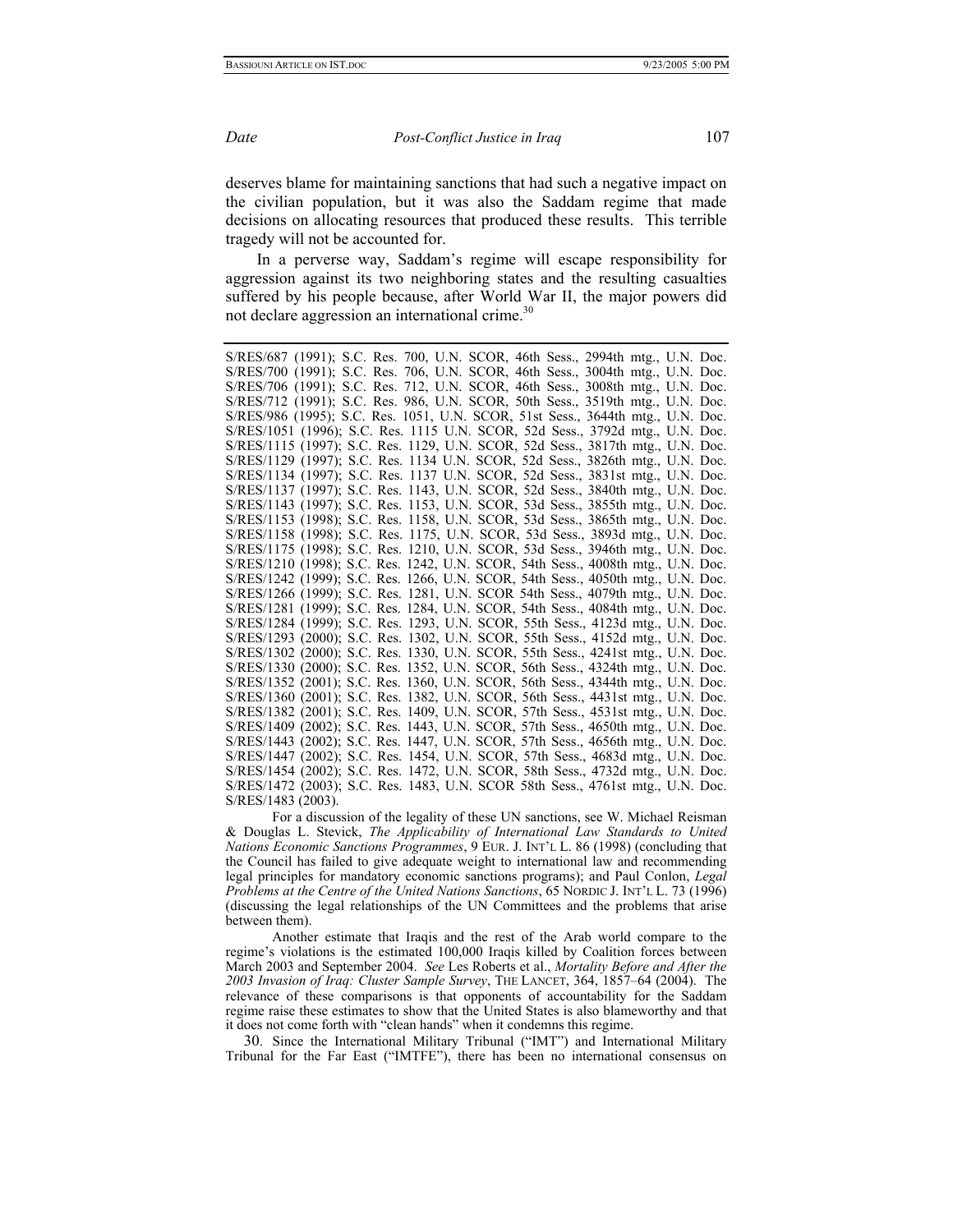Regrettably, the March 2003 invasion by coalition forces, $31$  the internal violence in Iraq since the occupation, $32$  the Abu Ghraib tortures by U.S. forces,<sup>33</sup> and the Battle of Fallujah<sup>34</sup> have overshadowed the Iraqi and Arab peoples' concerns for post-conflict justice against the Saddam regime. Moreover, the need for political stability in this transitional stage of Iraq's history may induce the new Iraqi government to make post-conflict justice a low priority. If that were to be the case, it would be a regrettable missed opportunity that will join a long series of post-World War II conflicts<sup>35</sup> where impunity has prevailed.<sup>36</sup>

Furthermore, the flaws of the Iraq Special Tribunal ("IST" or "Tribunal") discussed herein should not overshadow the imperative of prosecuting Saddam Hussein and the senior leaders of his regime. The pursuit of the best should not be the enemy of the good.

## **I. The Goals of Post-Conflict Justice in Iraq**[37](#page-7-6)

Given the widespread and systematic nature of the political violence

<span id="page-7-1"></span><span id="page-7-0"></span>31*. See A Nation at War: On the Battlefield*, N.Y. TIMES, Mar. 22, 2003, at B2.

32*. See* Edward Wong et al., *The Conflict in Iraq: Insurgents; Rebels Attack in Central Iraq and the North*, N.Y. TIMES, Nov. 16, 2004, at A1.

<span id="page-7-3"></span><span id="page-7-2"></span>33*. See* citations *infra* note 147.

34*. See* Jackie Spinner & Karl Vick, *U.S. and Iraqi Troops Push into Fallujah*, WASH. POST, Nov. 9, 2004, at A1.

<span id="page-7-4"></span>35. Since World War II, there have been more than 250 conflicts, and estimates of the resulting casualties range from 70 million to 170 million. *See* M. Cherif Bassiouni, *Accountability for Violations of International Humanitarian Law and Other Serious Violations of Human Rights*, *in* POST-CONFLICT JUSTICE 3, 6 (M. Cherif Bassiouni ed., 2002); Jennifer Balint, *An Empirical Study of Conflict, Conflict Victimization and Legal Redress*, 14 NOUVELLES ETUDES PÉNALES 101 (M. Cherif Bassiouni ed., 1988).

<span id="page-7-5"></span>36. Balint, *supra* note 35; *Report of the Secretary-General to the Security Council on the Rule of Law and Transitional Justice in Conflict and Post-Conflict Societies*, U.N. SCOR, 59th Sess., 5052d mtg., U.N. Doc. S/2004/616 (2004); *Independent Study of Best Practices, Including Recommendations, To Assist States in Strengthening Their Domestic Capacity To Combat All Aspects of Impunity, by Diane Orentlicher*, U.N. ESCOR, Commission on Human Rights, 60th Sess., Prov. Agenda Item 17, U.N. Doc. E/CN.4/2004/88 (2004); *Final Report of Louis Joinet, Special Rapporteur of the Subcommission on Prevention of Discrimination and Protection of Minorities*, U.N. SCOR Commission on Human Rights, 49th Sess., Agenda Item 9, U.N. Doc. E/CN.4/Sub.2/1997/20/Rev.1 (1997).

<span id="page-7-6"></span>37. For post-conflict justice goals, see POST-CONFLICT JUSTICE, *supra* note 35; M. Cherif Bassiouni, *Combating Impunity for International Crimes*, 71 U. COLO. L. REV. 409 (2000); M. Cherif Bassiouni, *Searching for Justice in the World of Realpolitik*, 12 PACE INT'L L. REV. 213 (2000). For accountability standards, see Int'l Human Rights Law Inst., Chicago Principles on Post-Conflict Justice (forthcoming 2005).

<sup>&</sup>quot;aggression" as an international crime. The 1974 General Assembly resolution on defining aggression, G.A. Res. 3314 U.N. GAOR, 29th Sess., Supp. No. 31, at 142, U.N. Doc. A/9631 (1974), was never relied upon by the Security Council. *See* M. Cherif Bassiouni & Benjamin B. Ferencz, *The Crime Against Peace*, *in* 1 INTERNATIONAL CRIMINAL LAW: CRIMES 167, 184–85 (M. Cherif Bassiouni ed., 2d rev. ed. 1999). The International Criminal Court ("ICC") is still unable to agree on a definition of aggression. *See* M. CHERIF BASSIOUNI, 1 THE LEGISLATIVE HISTORY OF THE INTERNATIONAL CRIMINAL COURT (2005); MAURO POLITI & GIUSEPPE NESI, THE INTERNATIONAL CRIMINAL COURT AND THE CRIME OF AGGRESSION 81–84, 94 (2004).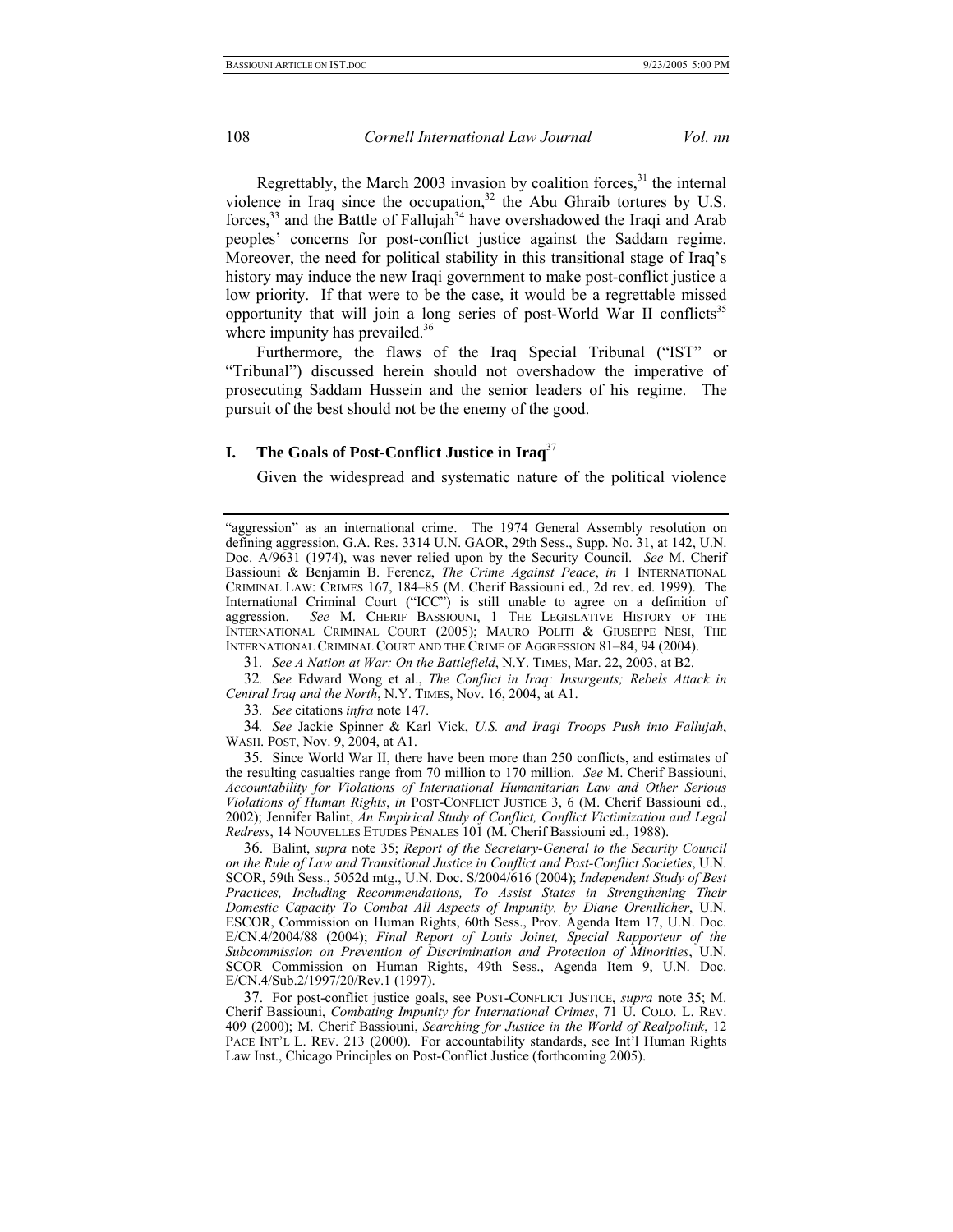committed by Saddam Hussein and his repressive Ba'ath regime for some thirty-five years, the country's future requires a thoughtful national reflection on past abuses and an assessment of post-conflict justice needs. Iraq's reconstruction and future democratic and rule-of-law-based society can benefit from the government's<sup>38</sup> ability to openly engage itself and the people of Iraq with the principles and strategies of post-conflict justice.<sup>39</sup> This includes how the nation responds to the systematic violations of the previous repressive regime, how it deals with the regime's victims, and how it transforms yesterday's tragedies into lessons for tomorrow that will enhance future deterrence and prevention.

Experiences in various parts of the world since World War II confirm that post-conflict justice in Iraq should not be ignored, and that its goals should include the following:

- 1. Enhancing social reconciliation and avoiding individual acts of vengeance;
- 2. Restoring an independent judiciary to Iraq and strengthening the sustainability of a modern legal system in Iraq;
- 3. Sustaining the democratic future, territorial integrity, and stability of Iraq, and supporting the establishment of a new democratic government based on the principles of the rule of law;
- 4. Creating a precedent in the Arab world for holding officials responsible for systematic repression and abuse and contributing to the worldwide experience of enforcing international criminal justice through domestic legal processes, to which international prosecutions are complementary;<sup>[40](#page-8-2)</sup>
- 5. Prosecuting Saddam Hussein and the senior leaders of the Ba'ath regime before a specialized tribunal for violations of international humanitarian law, gross violations of international human rights law (including for crimes committed in the Iraq–Iran War of 1980 to 1988, in the Iraq–Kuwait War of 1990 to 1991, during the occupation of Kuwait, in the regime's internal conflict waged against the Kurdish independence movement, and during the suppression of the Shi'ā), and for crimes committed by the regime against the Iraqi people in violation of international law and domestic criminal law. Retributive justice in these cases is

<span id="page-8-0"></span><sup>38.</sup> UN-sponsored elections took place in Iraq on January 30, 2005, pursuant to S.C. Res. 1511, U.N. SCOR, 58th Sess., 4844th mtg., U.N. Doc. S/RES/1511 (2003). Dexter Filkins, *The Iraqi Elections: Election; Defying Threats, Millions of Iraqis Flock to Polls*, N.Y. TIMES, Jan. 31, 2005, at A1.

<span id="page-8-1"></span><sup>39</sup>*. See, e.g.*, POST-CONFLICT JUSTICE, *supra* note 35; NAOMI ROHT-ARRIAZA, IMPUNITY AND HUMAN RIGHTS IN INTERNATIONAL LAW AND PRACTICE (1995); STEVEN R. RATNER & JASON S. ABRAMS, ACCOUNTABILITY FOR HUMAN RIGHTS ATROCITIES IN INTERNATIONAL LAW: BEYOND THE NUREMBERG LEGACY (2d ed. 2001); 3 TRANSITIONAL JUSTICE: HOW EMERGING DEMOCRACIES RECKON WITH FORMER REGIMES (Neil Kritz ed., 1995); Diane Orentlicher, *Settling Accounts: The Duty To Prosecute Human Rights Violations of a Prior Regime*, 100 YALE L.J. 2537 (1991).

<span id="page-8-2"></span><sup>40.</sup> For more on complementarity, see M. CHERIF BASSIOUNI, INTRODUCTION TO INTERNATIONAL CRIMINAL LAW 15–18 (2003).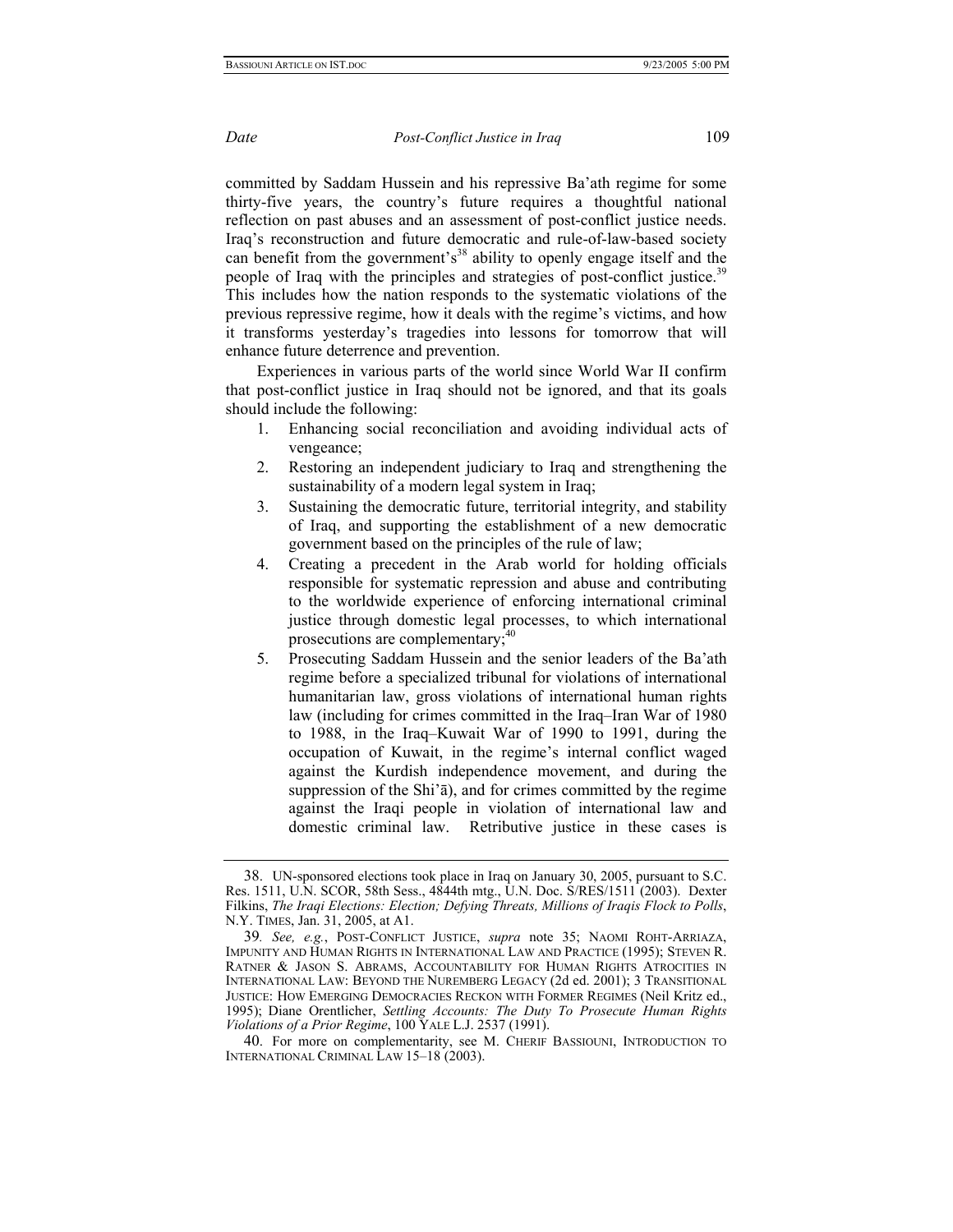necessary to reinforce future deterrence and prevention. To accomplish other goals, these prosecutions must have legitimacy and credibility in the eyes of Iraqis and Arabs, and they must be conducted fairly and effectively.

- 6. Prosecuting less prominent perpetrators of war crimes and torture before one or more chambers of Iraq's criminal courts to avoid impunity for certain perpetrators;<sup>41</sup>
- 7. Providing victims of these regime crimes with reparation and other redress remedies.<sup>42</sup> It has been recognized in the Draft Basic Principles and Guidelines on the Right to Restitution, Compensation and Rehabilitation for Victims of Gross Violations of Human Rights and Fundamental Freedoms that "in honouring the victims' right to benefit from remedies and reparation, the international community keeps faith and human solidarity with victims, survivors and future human generations, and reaffirms the international legal principles of accountability, justice and the rule of law.["43](#page-9-2) Victim compensation should also provide popular support for prosecutions and become the basis for an oral history recordation and a historic commission described below.
- 8. Establishing an objective historical record of past political

<span id="page-9-0"></span><sup>41.</sup> It is possible to specialize some of the criminal courts' chambers to hear these cases.

<span id="page-9-1"></span><sup>42</sup>*. See Declaration of Basic Principles of Justice for Victims of Crime and Abuses of Power*, G.A. Res. 40/34, U.N. GAOR, 40th Sess., Supp. No. 53, Annex, at 214, U.N. Doc. A/40/53 (1985); *Civil and Political Rights*, *Including the Questions of: Independence of the Judiciary, Administration of Justice, Impunity: The Right to Restitution, Compensation and Rehabilitation for Victims of Gross Violations of Human Rights and Fundamental Freedoms, Final Report of the Special Rapporteur, Mr. M. Cherif Bassiouni, submitted in accordance with Commission Resolution 1999/33*, U.N. ESCOR, Commission on Human Rights, 56th Sess., Prov. Agenda Item 11(d), U.N. Doc. E/CN.4/2000/62 (2000) (including, in the Annex, Basic Principles and Guidelines on the Right to a Remedy and Reparation for Victims of Violations of International Human Rights and Humanitarian Law); *The Right to Restitution, Compensation, and Rehabilitation for Victims of Gross Violations of Human Rights and Fundamental Freedoms*, E.S.C. Res. 2002/44, Commission on Human Rights, 58th Sess., 51st mtg., U.N. Doc. E/CN.4/2002/200 (2002); *The Right to Restitution, Compensation, and Rehabilitation for Victims of Gross Violations of Human Rights and Fundamental Freedoms*, E.S.C. Res. 2003/34, Commission on Human Rights, 58th Sess., 50th mtg., U.N. Doc. E/CN.4/2003/L.11/Add.4 (2003). The latest revision will be submitted to the Commission on Human Rights at its sixy-first session in March or April 2005. *See Civil and Political Rights, The Right to a Remedy and Reparation for Victims of Violations of International Human Rights and Humanitarian Law, Note by the High Commissioner for Human Rights*, U.N. ESCOR, Commission on Human Rights, 61st Sess., U.N. Doc. E/CN.4/2005/59 (2004). For commentary on these draft guidelines, see Naomi Roht-Arriaza, *Reparations Decisions and Dilemmas*, 27 HASTINGS INT'L & COMP. L. REV. 157, 160–65 (2004); and ILARIA BOTTIGLIERO, REDRESS FOR VICTIMS OF CRIMES UNDER INTERNATIONAL LAW 167–91 (2004).

<span id="page-9-2"></span><sup>43</sup>*. Basic Principles and Guidelines on the Right to a Remedy and Reparation for Victims of Violations of International Human Rights and Humanitarian Law*, U.N. ESCOR, Commission on Human Rights, 56th Sess., Prov. Agenda Item 11(d), Annex, at 5, U.N. Doc. E/CN.4/2000/62 (2000).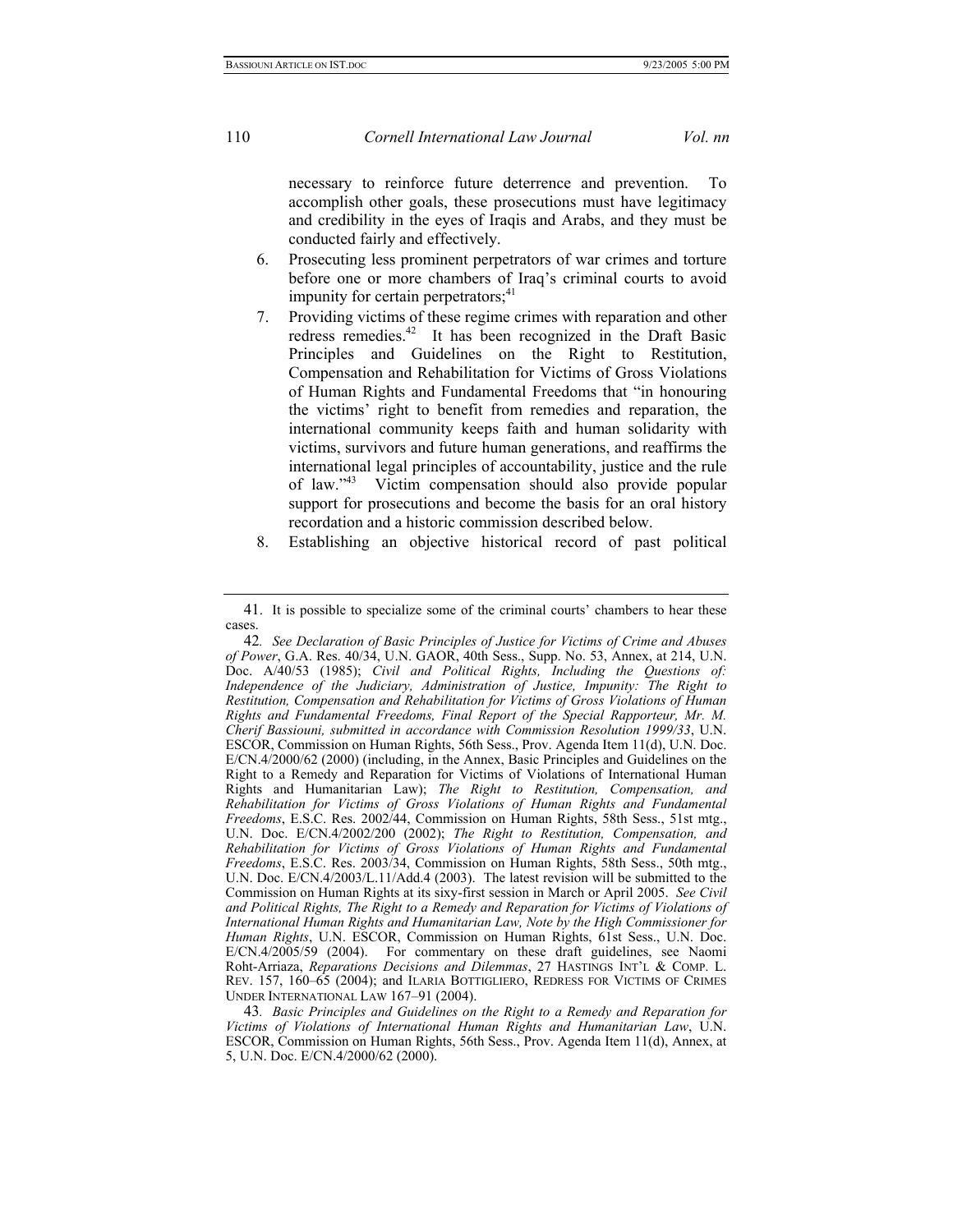violence<sup>44</sup> in order to educate future generations about such crimes and, generally, to inform such future generations of the perils of undemocratic governance that commit gross violations of fundamental human rights.<sup>45</sup> The sequel to such a historical recordation should be the development of public educational programs at all levels to strengthen the capacity of civil society.

Four post-conflict justice mechanisms should be used to achieve these goals: prosecution of Saddam Hussein and senior leaders of his regime before a specialized tribunal, prosecution of lesser offenders before one or more specialized chambers of the Iraqi criminal courts, a victim compensation scheme, and a historic commission. These mechanisms must be made part of an Iraqi process that enjoys national and international legitimacy and that would also have broad Iraqi popular support.

The first of these post-conflict justice mechanisms, namely, the prosecution of Saddam Hussein and senior leaders of his regime before a specialized tribunal, will be faced with the criticism that they are only focused on a few members of a defeated regime, namely, Saddam Hussein and some of his senior subordinates.<sup>46</sup> In the Arab world and elsewhere, these prosecutions will be perceived as victors' vengeance or unfair because

<span id="page-10-0"></span><sup>44.</sup> The term "historic commission" is used here instead of "truth commission," because the former has a known connotation in Arabic, while the latter sounds alien to the Arab culture.

<span id="page-10-1"></span><sup>45</sup>*. See* PRISCILLA B. HAYNER, UNSPEAKABLE TRUTHS: FACING THE CHALLENGES OF TRUTH COMMISSIONS 29–30 (2002).

<span id="page-10-2"></span><sup>46</sup>*. See* Secretary of Defense Donald H. Rumsfeld, Briefing on Media Availability 18, 2003) (transcript available at http://www.defenselink.mil/transcripts/2003/tr20030618-secdef0282.html). It is likely that only eleven to fifteen (out of forty-three or more) high-level detainees in U.S. custody will be prosecuted. *Id.* Others may receive leniency in exchange for their trial testimony against Saddam and others. *Id.* Originally, the famous deck of cards printed by the United States before the March 2003 invasion of Iraq, with Saddam Hussein as the ace of spades, had fifty-five prospective indictees. James Risen, *April 27–May 3; Playing 55 Pickup in Iraq: The Game's One Third Over*, N.Y. TIMES, May 4, 2003. That number was, however, reduced after some of the prospective indictees died and others, such as Tariq Aziz, who cooperated with U.S. officials in identifying Saddam Hussein after his arrest and detention, were offered plea bargains. *See* John Burns, *Top Saddam Aides Face Trials in Spring*, INT'L HERALD TRIB. (Paris), Feb. 10, 2005, at 4.

Negotiated pleas, which are not part of the Iraqi criminal justice system, or, for that matter, of most inquisitorial systems, is also a troublesome aspect of the IST. Its purpose is mostly to make the case against Saddam and some of his most senior regime associates. However, the judgment as to which prospective defendant falls in the category of a defendant with a more favorable outcome (a guilty pleader who cooperated) and one who does not is purely opportunistic. It has nothing to do with justice, and raises serious questions about impartiality, and perhaps even about partial impunity, for those who will benefit from leniency only because they cooperated with the accusers. *See* Mirjan Damaska, *Negotiated Justice in International Criminal Courts*, 2 J. INT'L CRIM. JUST. 1018 (2004); *see also* Francoise Tulkens, *Negotiated Justice*, *in*  EUROPEAN CRIMINAL PROCEDURE 673 (Mireille Delmas-Marty & John Spencer eds., 2004). For a justice-oriented perspective, see N.A. Combs, *Copping the Plea to Genocide*, 151 U. PENN L. REV. 4 (2002). For a truth-oriented perspective, see Mirjan Damaska, *Truth in Adjudication*, 49 HASTINGS L.J. 289 (1998); and Thomas Weigend, *Is the Criminal Process About Truth?*, 26 HARV. J. L. & PUB. POL'Y 157 (2003).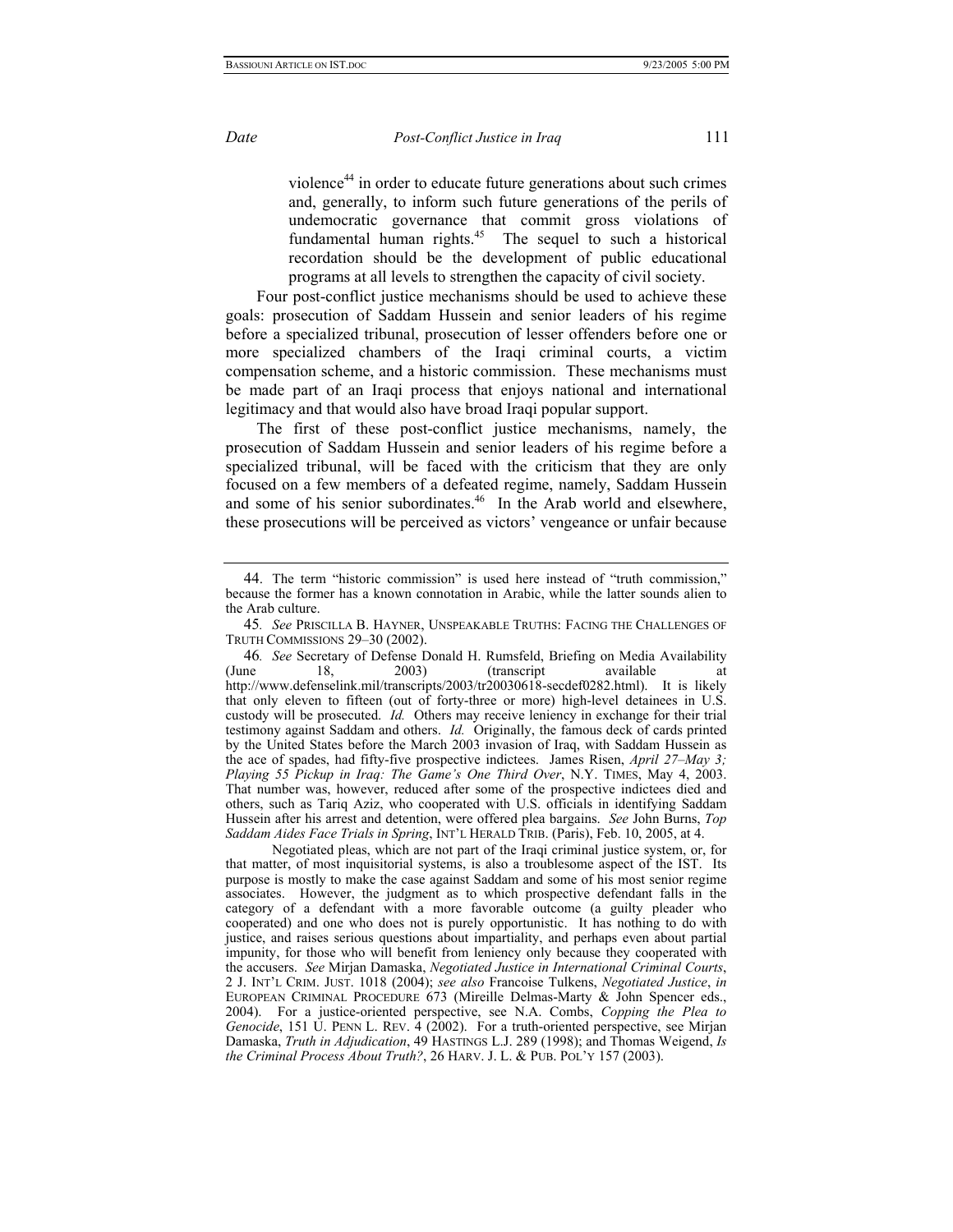they are selective. However, it should be said that selective justice, imperfect as it is, does no injustice to those who deserve prosecution. In light of the widespread atrocities committed by the Ba'ath regime, no one can argue that the persons considered for prosecution do not deserve to face justice. Nonetheless, every effort should be made to enhance the legitimacy, credibility, and fair outcomes of their prosecutions.<sup>[47](#page-11-0)</sup>

## **II. The Evolution of Thought on Post-Conflict Justice: 1991 to 2004**

Prior to addressing the issues involved in the prosecution of Saddam and his regime leaders, it is useful to examine the evolution of the post-conflict justice debate that took place from 1991 to 2004<sup>48</sup> to provide the reader with a background on the major events leading to the formation of the IST,<sup>49</sup> which is discussed in detail below. What follows is a brief chronology of events concerning post-conflict justice proposals and ideas that took place over more than a decade. $50$ 

## A. Post-Gulf War: 1991 to 2001

After Iraq's invasion of Kuwait in 1990, its exiled government in Saudi Arabia, some other governments, and some nongovernmental organizations ("NGOs") called for the prosecution of war crimes arising out of the occupation of Kuwait. Some NGOs also called for the prosecution of the

<span id="page-11-0"></span><sup>47.</sup> The most damaging argument will be the immunity given by the CPA Order 17 to the coalition forces. Status of the Coalition Provisional Authority, MNF—Iraq, Certain Missions and Personnel in Iraq, CPA Order 17, (June 27, 2004), *available at*  http://www.iraqcoalition.org/regulations/20040627 CPAORD 17 Status of Coalition \_Rev\_\_with\_Annex\_A.pdf (last visited Apr. 5, 2005). (The CPA website will remain operational until June 30, 2005. However, CPA Orders and Regulations are also available online at the International Humanitarian Law Institute website, http://www.ihlresearch.org/iraq/legal.php?PHPSESSID=b077b8429a762acfd2da65aba77 415f4.) It should be noted that the word "order" was consistently translated into Arabic as "decree" in CPA publications. Ironically, though the United States originally resented the label "occupying power," it nonetheless issued orders in the same way as it did during the post-World War II occupation of Germany and Japan. In Germany, these orders were issued by the Allied Control Council, while in Japan they were issued by the Supreme Allied Commander. *See* Agreement on Control Machinery in Germany, Nov. 14, 1944, 5 U.S.T. 2062, 236 U.N.T.S. 359; U.S. Dep't. of State, Pub. No. 2671, Occupation of Japan 8–9 (U.S. Dep't of State Far Eastern Series 17, 1946). In Iraq, the equivalent were called Coalition Provisional Authority Orders.

<span id="page-11-1"></span><sup>48.</sup> It should be noted that the post-conflict justice debate was essentially a U.S. debate. The international community did not exhibit much interest in it.

<span id="page-11-2"></span><sup>49</sup>*. See* THE STATUTE OF THE IRAQI SPECIAL TRIBUNAL, *available at* http://www.cpairaq.org/human\_rights/Statute.htm (last visited Apr. 5, 2005). The statute became effective upon CPA Order 48 (Dec. 10, 2003), *available at*  http://www.iraqcoalition.org/regulations/20031210 CPAORD 48 IST and Appendix A.pdf (last visited Apr. 5, 2005).

<span id="page-11-3"></span><sup>50.</sup> Much of what this Article describes is based on this writer's personal involvement in the process or his direct knowledge of events. Some of these facts, however, are not a matter of public record and cannot be documented. Much more than what is known to this writer is sure to have occurred within the U.S. Government and elsewhere. Consequently, what follows is not presented as a complete description of all endeavors relating to Iraqi post-conflict justice.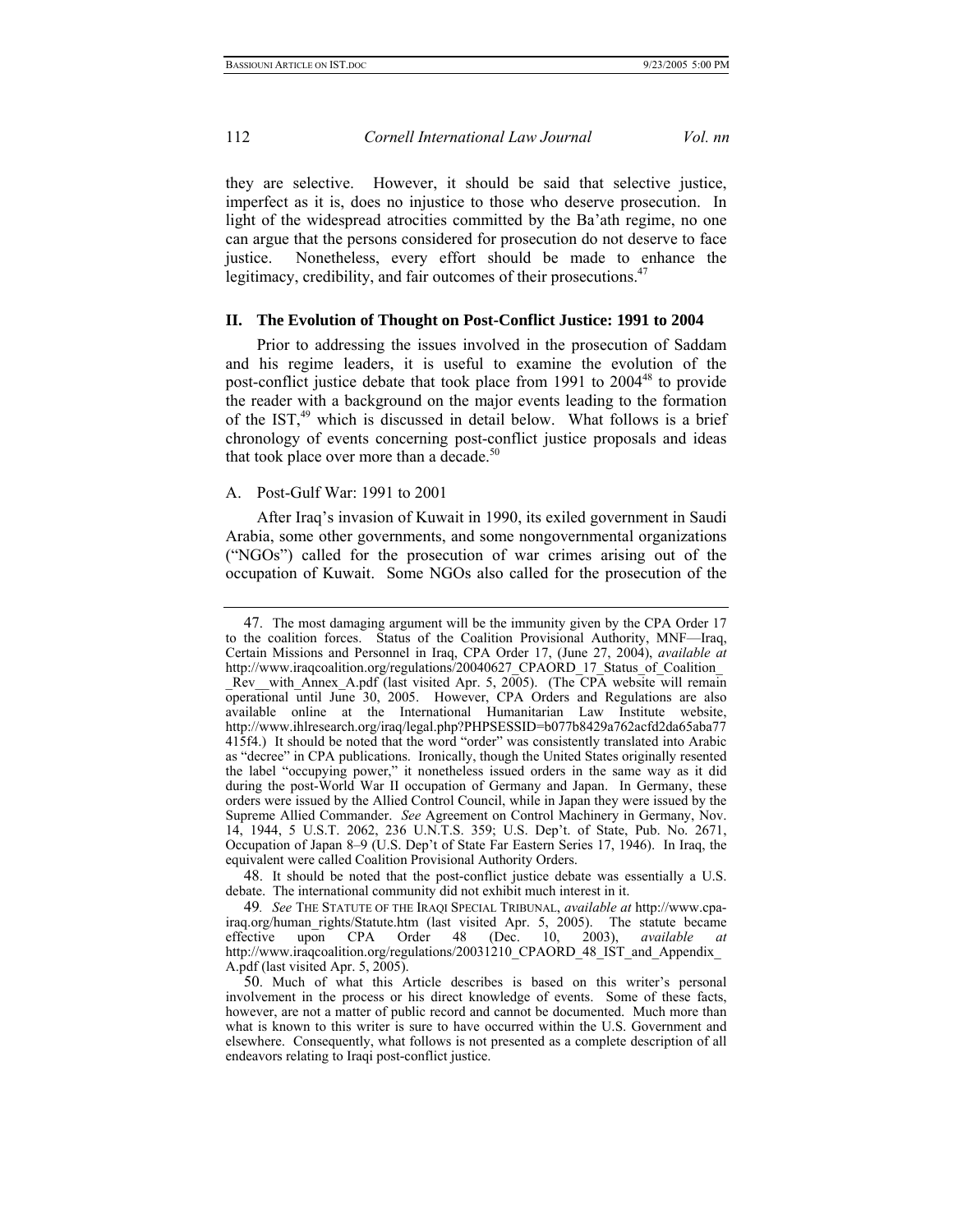<span id="page-12-4"></span>

Ba'ath regime leadership for crimes committed in Iraq and for war crimes prosecution for violations of international humanitarian law during the Iraq– Iran War of 1980 to 1988.<sup>51</sup> In January 1991, a Saudi law firm in Riyadh floated an idea whose origin was assumed to be a U.S. government source.<sup>52</sup> The proposal was for an Arab League initiative to establish an Arab war crimes tribunal for Iraq. However, the idea never percolated to the Arab League's political echelons because it met with lack of interest in Arab governments.<sup>53</sup> This was followed by a suggestion, also believed to be U.S.-inspired, that the Gulf Cooperation Council (which includes Saudi Arabia, Kuwait, Bahrain, the United Arab Emirates, Qatar, and Oman) sponsor a war crimes tribunal, but it is believed Saudi Arabia did not welcome the idea.<sup>54</sup> At that time, the George H. Bush Administration was not willing to involve the UN in the process and was not desirous of pursuing it unilaterally. The United States, however, started to amass a

large volume of documents and engaged in large-scale interrogation of Iraqi prisoners of war in Saudi Arabia for use in future prosecutions. This data was scanned and computerized by the Department of Defense ("DOD"), and it was reportedly stored in Boulder, Colorado.<sup>55</sup>

<span id="page-12-0"></span><sup>51</sup>*. See, e.g.*, Human Rights Watch, Justice for Iraq: A Human Rights Watch Policy Paper, *at* http://hrw.org/backgrounder/mena/iraq1217bg.htm (Dec. 2002) (calling for the prosecution of Ba'ath party leadership for human rights violations).

<span id="page-12-1"></span><sup>52.</sup> In February 1991, a partner of this firm who requested anonymity contacted me to solicit my views on these proposals and my advice on how to advance them.

<span id="page-12-2"></span><sup>53.</sup> This lack of interest may be due to Arab states' reluctance to establish a precedent of calling Arab leaders to justice or to Arabs' popular resentment of the U.S. military intervention in Iraq and of its support of Israel. Historically, regime change in Arab states has been accompanied by summary executions or imprisonment of previous regime leaders. Post-conflict justice has not been the practice, although after Gamal Abdel-Nasser's death in Egypt and the assumption of the presidency by Anwar al-Sadat in 1971, a number of former Nasser regime officials were put on trial for various atrocities, including summary executions, torture, and other human rights abuses. Among those defendants was Salah Nasr, a former head of the *Mukhabarat* (Egyptian intelligence), who was convicted and subsequently served a few years in jail. Afterwards, Nasr wrote his memoirs, and blamed Nasser for his actions. *See generally*  SALAH NASR, THIKRAYAT: AL-THAWRA, AL NAKSA, AL-MUKHABARAT [REMEMBRANCE: THE REVOLUTION, THE DISASTER AND THE INTELLIGENCE] (1999) (Nasr's autobiography).

<span id="page-12-3"></span><sup>54.</sup> Similar to other Arab countries, Saudi Arabia's reluctance to endorse an Iraqi war crimes tribunal may be explained by a historic lack of interest in international criminal justice. For example, between 1992 and 1994, the Saudis did not contribute to the Voluntary Trust Fund of the UN Security Council Commission of Experts for the Former Yugoslavia. *See Final Report of the U.N. Commission of Experts Pursuant to S.C. Resolution 780 (1992)*, U.N SCOR, 49th Sess., Annex, at 12, U.N. Doc. S/1994/674 (1994) (enumerating the countries which contributed to the Voluntary Trust Fund).

<sup>55.</sup> The archives of data related to Iraqi prisoners of war ("POWs") were then called the "Boulder files." Some of that material concerning the Ba'ath regime's Anfal Campaign, *supra* note 18 and accompanying text, and the Marshland people's internal displacement, *supra* note 26 and accompanying text, reportedly was provided to Human Rights Watch, which published reports on these events. Most of these documents came from the Kurdish north after the 1991 uprising. It is estimated that eighteen tons of documents, including prison files, and video and audio recordings documenting individual crimes and widespread abuses of fundamental human rights were collected. Moreover, some documentation was obtained by the coalition forces in Kuwait. Some of these documents have been digitized by the Iraq Foundation, whose President, Rend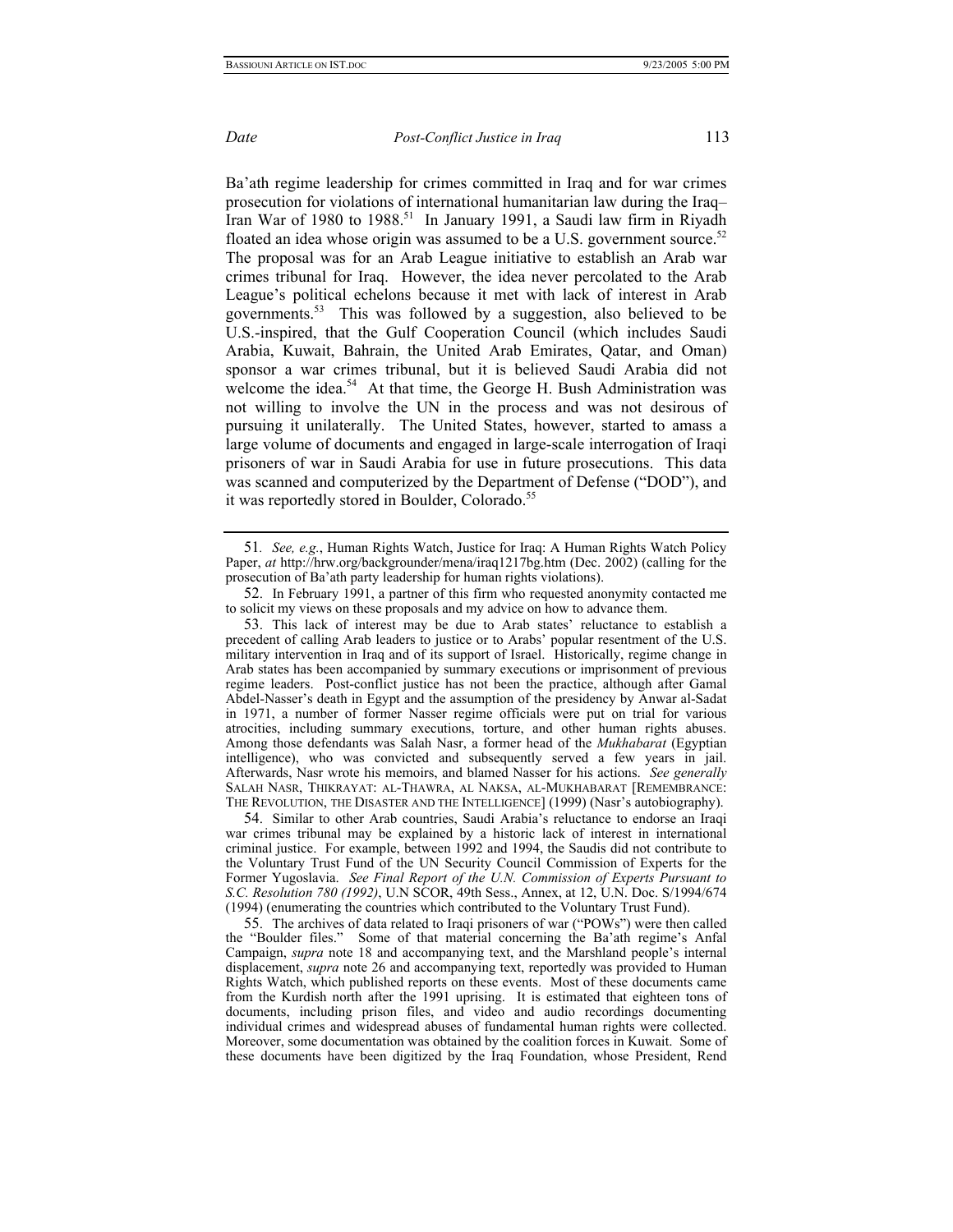<span id="page-13-3"></span>No progress was made for the next three years until the Clinton Administration in 1994 undertook preliminary informal consultations with Security Council members with a view to establishing a commission to investigate the Iraqi regime's domestic crimes and war crimes against Iran and Kuwait. The commission was to be modeled on the Security Council's 1992 Commission of Experts to Investigate Violations of International Humanitarian Law in the Former Yugoslavia.<sup>56</sup> Certain NGOs informally proposed broadening the mandate of this proposed commission to include the investigation of other crimes in the context of internal conflicts and political violence committed by the Ba'ath regime since it took power in 1968, including the use of chemical weapons by the Iraqi armed forces against Iraqi Kurds, as well as an array of violations committed against the Kurds, the Shi'ā*,* and other Iraqi citizens. Between 1995 and 1997, the Clinton Administration continued its informal consultations at the UN with Security Council members, but it met with opposition from other permanent members of the Security Council. $57$  In the face of this opposition, the Clinton Administration abandoned its efforts to establish such a commission.<sup>[58](#page-13-2)</sup>

### B. The Bush Administration Period: 2001 to 2004

Shortly after 2001, the idea of a Security Council commission to investigate the Saddam regime's violations of international humanitarian law and human rights law was floated within the George W. Bush Administration but was soon discarded. This may have been due to ideologically based opposition to a UN-led effort, as well as the fact that it originally was a Clinton Administration idea. However, in 2002, the Department of State ("DOS") included post-conflict justice issues, particularly the establishment of an ad hoc tribunal, as a component of its "Future of Iraq" Project.<sup>59</sup> This year-long effort involved over one hundred

Rahim, recently served as Iraq's Ambassador to the United States.

<span id="page-13-0"></span><sup>56.</sup> Such commissions have historically met with a tepid response in the Arab world. *See* discussion *supra* note 54.

<span id="page-13-1"></span><sup>57.</sup> France, Russia, and the UK had significant economic ties with the Ba'ath regime. In addition, Saddam had bestowed massive financial support on neighboring Arab governments and senior individuals in certain countries including Jordan, Syria, Turkey, Palestine, and Egypt, as well as others, as documentation of Iraqi oil vouchers later indicated. *See* Perry Beacon, Jr., *A Deepening U.N. Scandal*, TIME (London), Nov. 29, 2004, at 16; Bill Gertz, *Saddam Paid Off French Leaders: \$1.78 Billion in Oil–Food Funds Went To Buy Influence at the U.N.*, WASH. TIMES, Oct. 7, 2004, at A14. China was also reluctant to see the Security Council become more involved with the business of regime violations investigations.

<span id="page-13-2"></span><sup>58.</sup> Secretary Albright was, however, interested in pursuing the option of a Security Council Commission. Ambassador David Scheffer, then the Department of State's (DOS) Ambassador-at-large for War Crimes, under the direction of Secretary Albright, was also involved in this process. He had played an important role with the Yugoslavia Commission between 1992 and 1994, which I chaired, and he asked me whether I would chair a similar commission for Iraq.

<sup>59.</sup> As an expert to the "Working Group on Transitional Justice" under the "Future of Iraq" Project, I prepared a comprehensive post-conflict justice plan in January 2003. *See* M. Cherif Bassiouni, Iraq Post-Conflict Justice: A Proposed Plan, *available at*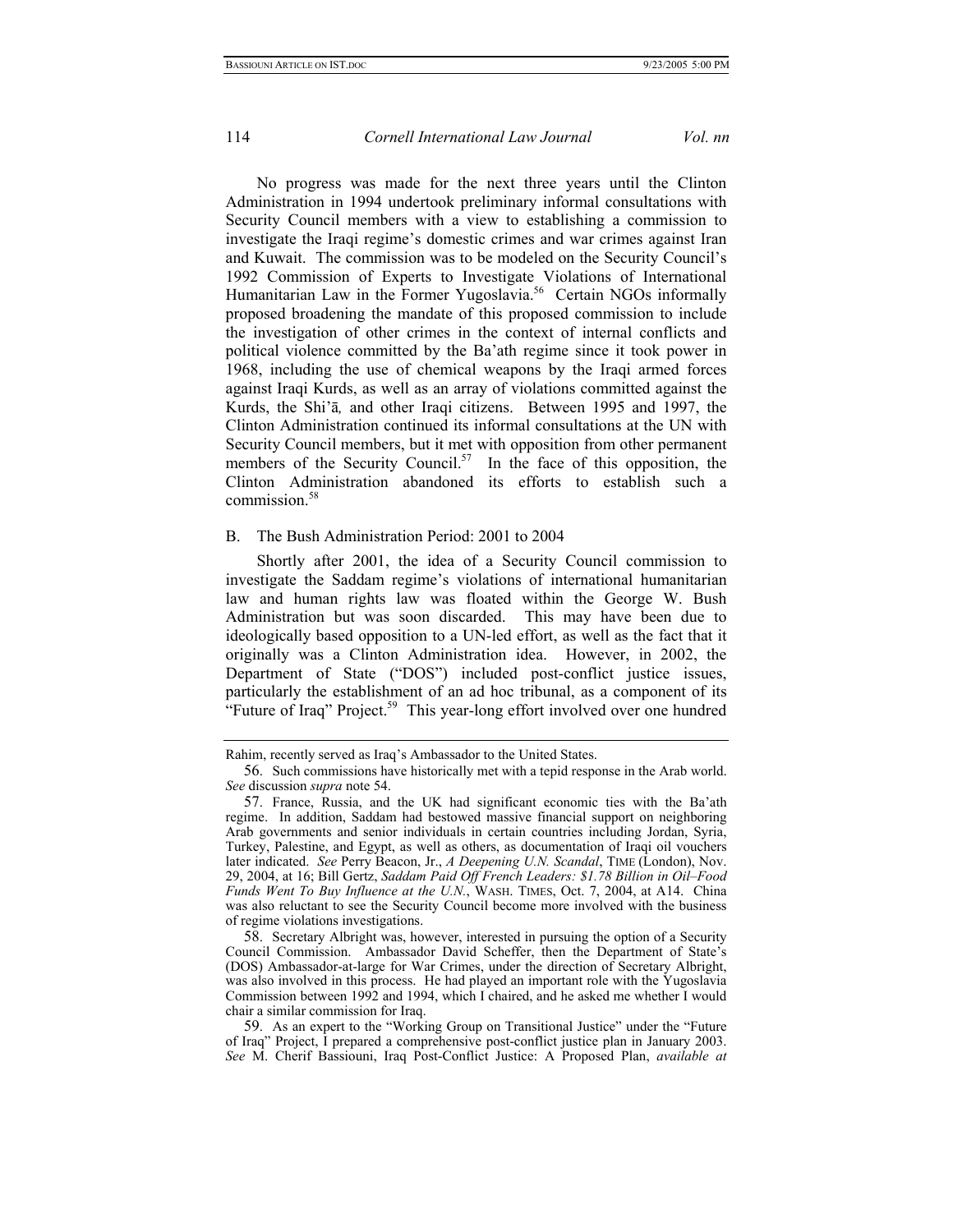<span id="page-14-1"></span>

Iraqi expatriates from different parts of the world, including Iraqi– Americans and non-Iraqi experts.<sup>60</sup> It had several working groups, one of which was a "Working Group on Transitional Justice" consisting of forty-one Iraqi expatriate jurists and a number of U.S. experts, $61$  including

<span id="page-14-0"></span>60. The coordinator of this project was Thomas Warrick, who was previously Ambassador Scheffer's deputy in the Department of State ("DOS") War Crimes Bureau during the Clinton Administration. Mr. Warrick moved to the Iraq desk to work on Iraqi regime prosecutions shortly before George W. Bush came into office. Mr. Warrick served as my legal counsel when I was the Chairman of the UN Security Commission Established Pursuant to Resolution 780 (1992).

61. As stated above, Salem Chalabi was a member of this working group. He is the nephew of the former GC member Ahmed Chalabi, who was then known for being supported by the DOD's civilian leadership and who later fell out of grace with the U.S. government. Salem relied on this writer's proposed plan to prepare the IST's Statute. He subsequently became the IST's Administrator. *See infra* note 81. He was appointed to that post by the GC on May 8, 2004, and was tasked with setting up the organization and structure of the IST and with working on the selection and vetting of sitting judges, investigative judges, and prosecutors. However, in August 2004, Zuhair Maliky, an investigating judge of Iraq's Central Criminal Court, issued an arrest warrant for Ahmed Chalabi on charges of counterfeiting currency, and an arrest warrant for Salem Chalabi on suspicion of murder. *See* Rajiv Chandrasekaren & Carol D. Leonnig, *Chalabi Back in Iraq, Aide Says: Former US Client Charged with Counterfeiting Currency*, WASH. POST, Aug. 12, 2004, at A19; Jim Krane, *Politics Afoot in a Bid To Rush Saddam Trial, Ousted Tribunal Director Says*, ASSOCIATED PRESS, Sept. 24 2004; Jackie Spinner, *Premier Warns Gunmen in Najaf; Arrest Warrants Issued for Chalabi, Nephew*, WASH. POST, Aug. 9, 2004, at A1. It should be noted that the charges of August 8, 2004, against Ahmed and Salem Chalabi were subsequently reported to have been dropped. Salem Chalabi, who fled to London, resigned his post but is likely to return soon to Iraq. Politics notwithstanding, Salem Chalabi was committed to post-conflict justice in Iraq, and his efforts in that respect should be acknowledged. In January 2005, however, in the latest bizarre twist of events, the Iraqi government made it known that it was going to arrest Ahmed Chalabi and hand him over to Interpol, which has had an outstanding arrest warrant against him since 1992 for an in absentia criminal conviction in Jordan for embezzlement of funds when he was in charge of Petra Bank. *See* Chandrasekaren &

http://www.law.depaul.edu/institutes\_centers/ihrli/\_downloads/Iraq\_Proposal\_04.pdf (last revised Jan. 2, 2004, based on plan prepared Apr. 28, 2003). The plan was modified in April 2003 after broad governmental and NGO consultations. Among those who worked with me then and who continue to have a leading role in Iraq is Ambassador Feisal Istrabadi, who is Deputy Permanent Representative of Iraq to the UN. Previously, Istrabadi was an aide to General Council ("GC") member Dr. Adnan Pachachi, and, in that capacity, he contributed to the drafting of the Transitional Administrative Law ("TAL"), which is the equivalent of a temporary constitution. For a discussion of the TAL, see *infra* notes 121–137 and accompanying text. Ambassador Istrabadi has been a Senior Fellow at IHRLI since 2002. Another member of the Working Group was Attorney Sermid Al-Sarraf, who has been the IHRLI's Chief of Party in Iraq since October 2003 and who oversees the IHRLI's "Raising the Bar" Project in Iraq (a project designed to restructure legal education in that country. International Human Rights Law Institute, Raising the Bar: Legal Education and Reform in Iraq, *at*  http://www.law.depaul.edu/institutes\_centers/ihrli/programs/rule\_education.asp (last visited Apr. 5, 2005). Mr. Al-Sarraf summarized the 700-page report of the "Working Group on Transitional Justice," and the report was publicly released in New York on May 15, 2003. Salem Chalabi was another member of that working group, and he prepared the statute of the Iraqi Special Tribunal ("IST") on the basis of this writer's proposals. For a description of some details of the "Future of Iraq" Project's, see David Rieff, *Blueprint for a Mess*, N.Y. TIMES, Nov. 2, 2003, at 28; Eric Schmitt & Joel Brinkley, *State Department Study Foresaw Troubles Plaguing Postwar Iraq*, N.Y. TIMES, Oct. 19, 2003, at 1.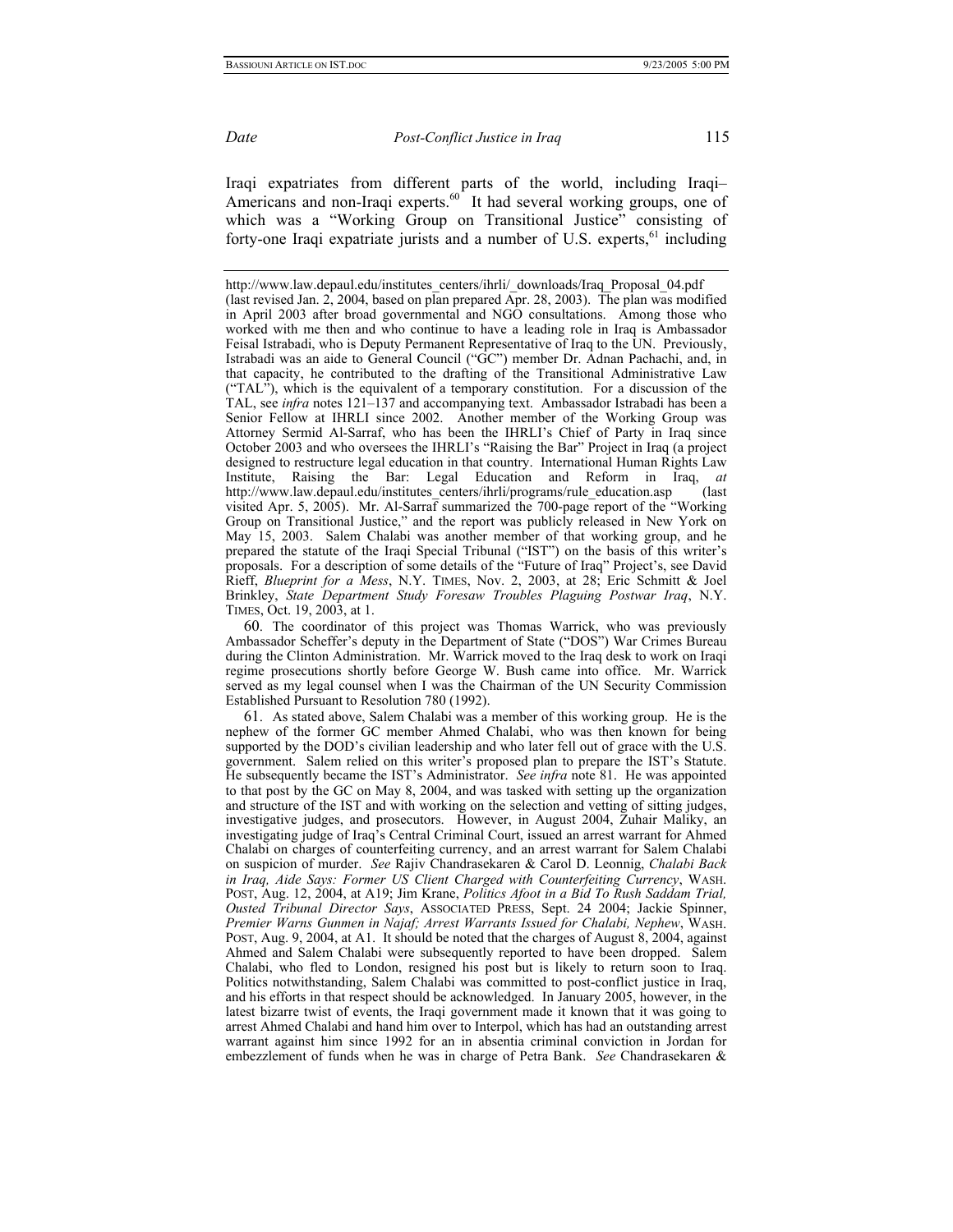this writer, who prepared several options for a post-conflict justice plan.<sup>[62](#page-15-0)</sup>

In March 2003, before the U.S.-led coalition forces attacked Baghdad and amidst concerns that the Ba'ath regime would use WMDs,<sup>63</sup> the idea of establishing an ad hoc international criminal tribunal by the Security Council was again briefly considered.<sup>64</sup> This idea was abandoned within days, however, when concerns relating to the Iraqi forces' use of WMDs did not materialize, and Baghdad fell with few U.S. casualties.<sup>[65](#page-15-3)</sup>

After the U.S.-led coalition forces took control of Iraq, it became increasingly clear that some form of tribunal would have to be established to address the Ba'ath regime's violations of international humanitarian law, international human rights law, and Iraqi law. The following three alternatives were considered by the Bush Administration, the UN, and the NGO community, which are incidentally the same as those proposed by this writer in the context of the Future of Iraq Project mentioned above: (1) an international tribunal established by the Security Council similar to the ad hoc international criminal tribunals for the former Yugoslavia and Rwanda; $^{66}$  (2) a mixed international and national tribunal similar to the one established in Sierra Leone,<sup>67</sup> and (3) a national Iraqi tribunal with some

<span id="page-15-1"></span><span id="page-15-0"></span>62*. See* Bassiouni, *supra* note 59.

Leonnig, *supra*. At the time of his conviction in 1992 by a Jordanian criminal court, Ahmed Chalabi escaped to England. In addition to a twenty-two-year sentence of hard labor, Chalabi's sentence also included an order for restitution of \$230 million. Chalabi's status as a wanted criminal in Jordan is well-known, yet he remains a free man and claims that the Jordanian conviction was the product of a political setup. *See* Jane Mayer, *The Manipulator: Ahmed Chalabi Pushed a Tainted Case for War. Can He Survive the Occupation?*, THE NEW YORKER, June 7, 2004, at 58. Most recently, Ahmed Chalabi filed a lawsuit against the Jordanian government in U.S. federal court based on his 1992 conviction for embezzlement and other crimes. *See* Chandrasekaren & Leonnig, *supra.* At the time of this writing, he had just been elected as a member of the new Iraqi legislative body in the January 30, 2005 elections as part of the Shi'ā list.

<sup>63.</sup> This was probably based on a faulty interpretation of a speech made in Arabic by the Ba'athist Minister of Information, Mohammed Saeed Al-Sahhaf, who made public statements days before the attack on Baghdad, some reported on CNN, that Iraqi forces would use "unconventional" means against the United States. What he probably meant by "unconventional" was the guerrilla warfare tactics that some Iraqis employed after the fall of Baghdad. For an in-depth analysis of the war, see JOHN KEEGAN, THE IRAQ WAR (2004).

<span id="page-15-2"></span><sup>64.</sup> At the time that the ad hoc criminal tribunal was being considered, Congressman Mark Kirk (R., Ill.), the ranking Republican member of the House Appropriations Committee, called this writer and asked him to prepare a statute and a draft Security Council resolution to be forwarded to Secretary of Defense Donald H. Rumsfeld and U.S. Ambassador to Iraq John D. Negroponte.

<span id="page-15-3"></span><sup>65.</sup> William J. Broad, *A Nation at War: Outlawed Weapons; Some Skeptics Say Arms Hunt Is Fruitless*, N.Y. TIMES, Apr. 18, 2003, at B8; Jodi Wilgoren & Adam Nagourney, *A Nation at War: The Casualties; While Mourning Dead, Many Americans Say Level of Casualties Is Acceptable*, N.Y. TIMES, Apr. 8, 2003, at B1.

<span id="page-15-4"></span><sup>66</sup>*. See* S.C. Res. 827, U.N. SCOR, 48th Sess., 3217th mtg., U.N. Doc. S/RES/827 (1993); S.C. Res. 955, U.N. SCOR, 49th Sess., 3453d mtg., U.N. Doc. S/RES/955 (1994).

<span id="page-15-5"></span><sup>67</sup>*. See* S.C. Res 1315, U.N. SCOR, 55th Sess., 4186th mtg., U.N. Doc. S/RES/1315 (2000); Jennifer L. Poole, *Post-Conflict Justice in Sierra Leone*, *in* POST-CONFLICT JUSTICE, *supra* note 35, at 563.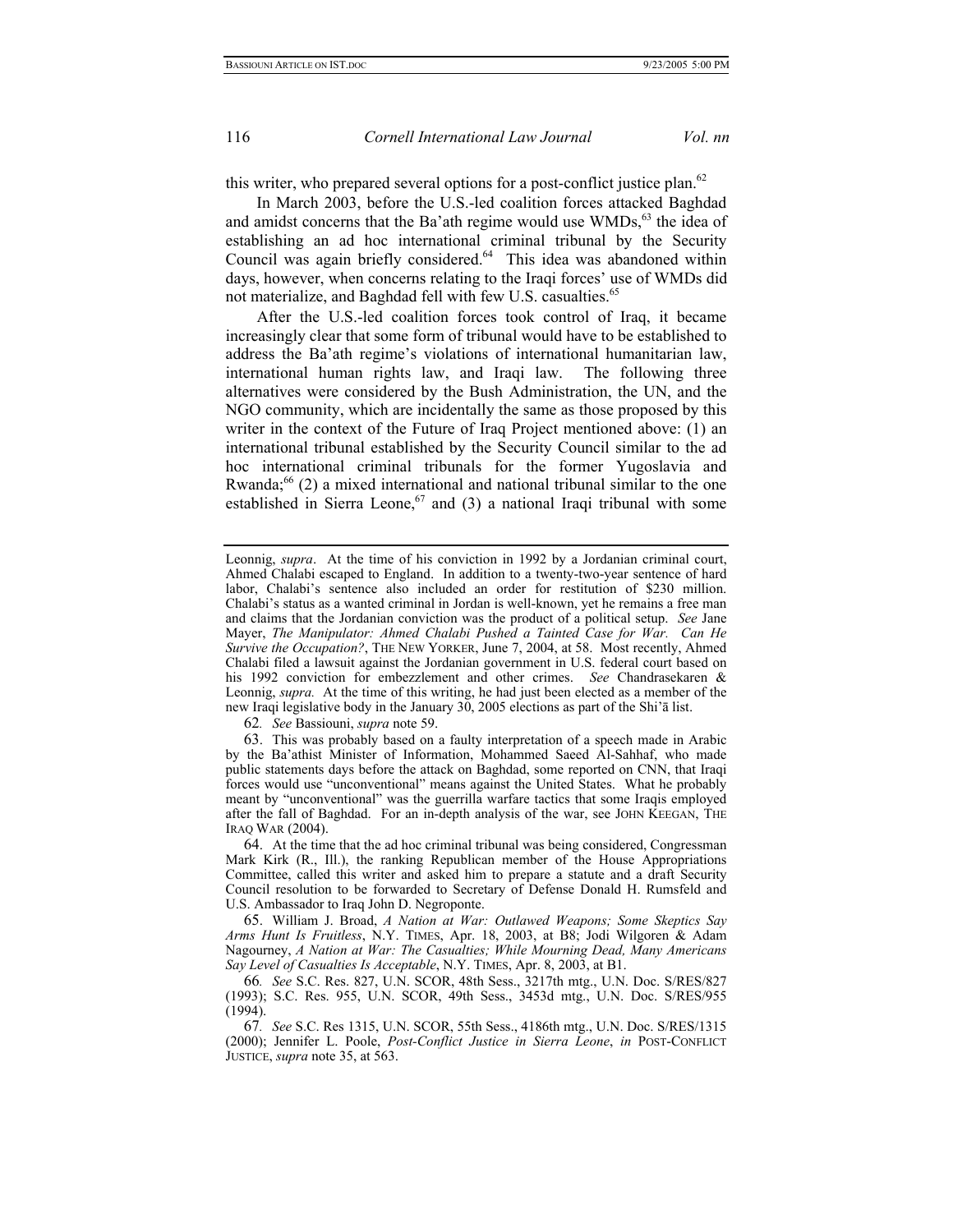international support. The last option was favored by the Bush Administration and this writer, while the NGO community favored one of the first two.<sup>68</sup> However, efforts within U.S. government relating to the establishment of the tribunal were put on the back burner in April after the DOD began apprehending a number of important leaders of the Ba'ath regime. At that time, it was believed that the DOD was more interested in obtaining intelligence from these individuals regarding a number of key issues, including WMDs and the whereabouts of Saddam Hussein and his two sons, Uday and Qusay,  $69$  than in establishing a tribunal.<sup>70</sup> However, the Administration always intended to prosecute Saddam Hussein and the leaders of his regime.

During April and June 2003, several NGOs, led by Human Rights Watch and the Open Society Institute with informal participation by UN representatives, met in New York to discuss the above-mentioned three options.<sup>71</sup> The preference of most of the experts who participated in these meetings was for an ad hoc international criminal tribunal established by the Security Council with jurisdiction over crimes committed during the Iraq– Iran War of 1980 to 1988 and during the invasion and occupation of Kuwait from 1990 to 1991 and over crimes committed against the Kurds, the Shi'ā, and other Iraqi citizens. The next option was for a mixed national and international tribunal as was used in Sierra Leone.<sup>[72](#page-16-4)</sup>

The NGO community felt that the scope and severity of the crimes committed by the Ba'ath regime required the creation of a specialized international tribunal and that the Iraqi judiciary did not have the capacity to undertake complex prosecutions. In addition, it expressed concerns for the ability of Iraqi judges to be fair and impartial. On the other hand, the Bush

<span id="page-16-0"></span><sup>68.</sup> At initial meetings NGOs expressed a preference for an internationally mandated institution. However, a "mixed" international and national tribunal, similar to the Special Court for Sierra Leone, was viewed as the second-best option. *See* Letter from Human Rights Watch to the U.S. Regarding the Creation of a Criminal Tribunal for Iraq (Apr. 15, 2003), *available at*  http://www.hrw.org/press/2003/04/iraqtribunal041503ltr.htm (last visited Apr. 5, 2005). For further details of the Sierra Leone Special Tribunal, see Poole, *supra* note 67, and JOHN R.W.D. JONES & STEVEN POWLES, INTERNATIONAL CRIMINAL PRACTICE: THE INTERNATIONAL CRIMINAL TRIBUNAL FOR THE FORMER YUGOSLAVIA, THE INTERNATIONAL CRIMINAL TRIBUNAL FOR RWANDA, THE INTERNATIONAL CRIMINAL COURT, THE SPECIAL COURT FOR SIERRA LEONE, THE EAST TIMOR SPECIAL PANEL FOR SERIOUS CRIMES, WAR CRIMES PROSECUTIONS IN KOSOVO (3d ed. 2003).

<span id="page-16-1"></span><sup>69.</sup> They were killed by U.S. forces in a raid on their hideout in Mosul on July 22, 2003. *See* Neil MacFarquhar, *Hussein's Two Sons Dead in Shootout, U.S. Says*, N.Y. TIMES, July 23, 2003, at A1.

<span id="page-16-2"></span><sup>70.</sup> During this time, Rumsfeld indicated that plea bargains with these leaders were possible. *See* Rumsfeld Briefing, *supra* note 46. Saddam was captured by U.S. forces at Al-Dawr, near Tikrit, on December 13, 2003. *See* Susan Sachs & Kirk Semple, *Ex-Leader, Found Hiding in Hole, Is Detained Without Fight*, N.Y. TIMES, Dec. 14, 2003, at A1.

<span id="page-16-3"></span><sup>71</sup>*. See* OPEN SOCIETY INSTITUTE & THE UNITED NATIONS FOUNDATION, IRAQ IN TRANSITION, POST-CONFLICT CHALLENGES AND OPPORTUNITIES 85–87 (2004); Bassiouni, *supra* note 59, at 48*.* 

<span id="page-16-4"></span><sup>72</sup>*. See supra* note 67 and accompanying text.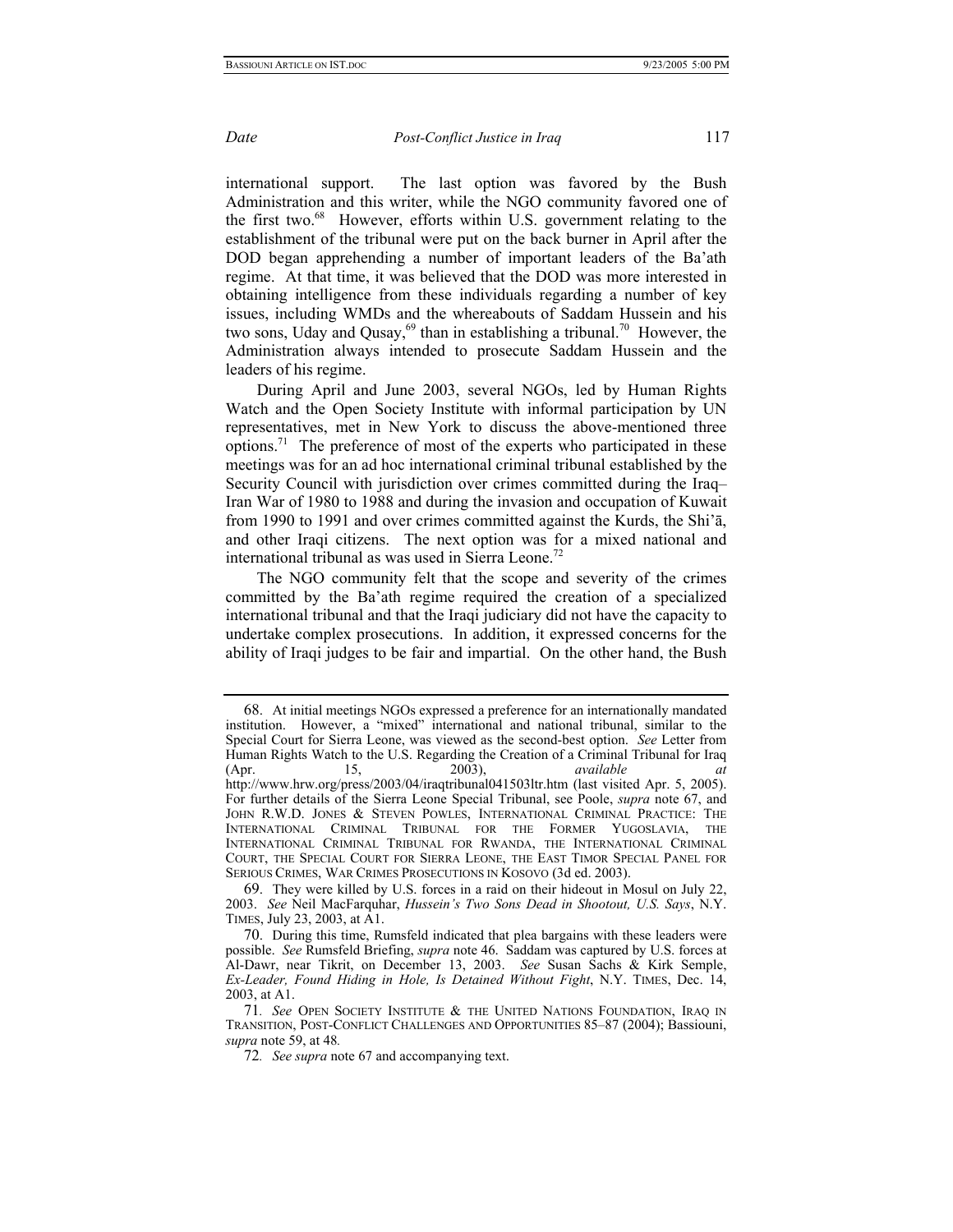Administration was opposed to the idea of an international tribunal established by the Security Council, preferring instead a national Iraqi tribunal that it could help fashion and influence.<sup>73</sup> This writer, who was present at most of these meetings, favored the option of an Iraqi tribunal based on Iraqi law with international support.<sup>74</sup>

Between April and September 2003, the Bush Administration, while still favoring an Iraqi tribunal, remained unsure of what specific course of action to follow regarding post-conflict justice in Iraq and ignored the recommendations of the Department of State ("DOS") Future of Iraq Project's "Working Group on Transitional Justice."<sup>75</sup> Though it was apparent that an international tribunal would enjoy the greatest amount of international legitimacy, the ability to establish such a tribunal through the Security Council was doubtful, given the limited role the UN was afforded by the United States in Iraq. Additionally, even if it were possible for the Security Council to establish a tribunal, the experiences of the International Criminal Tribunal for the Former Yugoslavia ("ICTY") and International Criminal Tribunal for Rwanda ("ICTR") suggest that it would be costly and time-consuming.<sup>76</sup> Moreover, a tribunal under UN auspices would not impose the death penalty for any of the convicted perpetrators, and the Iraqi people would most likely oppose the elimination of this penalty, which has

<span id="page-17-0"></span><sup>73.</sup> These ideas were discussed on June 11, 2003, at a White House meeting between Kenneth Roth, Executive Director of Human Rights Watch ("HRW"), and Condoleezza Rice, then National Security Adviser to the President. The U.S. Administration argued that Security Council Resolution 1483, operative paragraph 8(i), empowered the CPA to carry out investigations and engage in subsequent prosecutions. *See* S.C. Res. 1483, U.N. SCOR, 58th Sess., 4761st mtg. at 3, U.N. Doc. S/RES/1483 (2003). Paragraph 8(i) is ambiguous in referring to "encouraging international efforts to promote legal and judicial reform." *Id.* Thus, the U.S. Administration employed a great deal of latitude in relying on this paragraph to justify the establishment of an entirely new judicial institution.

<span id="page-17-1"></span><sup>74</sup>*. See* Bassiouni, *supra* note 59.

<span id="page-17-3"></span><span id="page-17-2"></span><sup>75.</sup> *See supra* note 59.

<sup>76</sup>*. See* U.N. General Assembly, General Assembly Adopts \$3.16 Billion 2004– 2005 Budget as It Concludes Main Part of Fifty-Eighth Session, *at* http://www.un.org/News/Press/docs/2003/ga10225.doc.htm (Dec. 12, 2003)*.* For example, the budgets for the International Criminal Tribunal for the Former Yugoslavia ("ICTY") and the International Criminal Tribunal for Rwanda ("ICTR") in 2004 to 2005 alone were \$298.23 million and \$235.32 million respectively*. Id.* Cumulatively the ICTY and ICTR have cost over \$1 billion to date. *Id.* Both the ICTY and ICTR have been criticized for their cost and the slow pace of the trials. *See* International Crisis Group, International Criminal Justice for Rwanda: Justice Delayed, *at* http://www.icg.org/home/index.cfm?id=1649&I=1 (June 7, 2001). For a review of the ICTY and ICTR's judicial work and jurisprudence see Megan Kaszubinski, *The International Criminal Tribunal for the Former Yugoslavia*, *in* POST-CONFLICT JUSTICE, *supra* note 35, at 459–85; Roman Boed, *The International Criminal Tribunal for Rwanda*, *in* POST-CONFLICT JUSTICE, *supra* note 35, at 487–98. For an analysis of the ad hoc tribunal's jurisprudence, see generally 1–4 ANNOTATED LEADING CASES OF INTERNATIONAL CRIMINAL TRIBUNALS, INTERNATIONAL CRIMINAL TRIBUNAL FOR THE FORMER YUGOSLAVIA (Andre Klip & Goran Sluiter eds., 1999); JOHN R.W.D. JONES, THE PRACTICE OF THE INTERNATIONAL CRIMINAL TRIBUNALS FOR THE FORMER YUGOSLAVIA AND RWANDA (2d ed. 2000).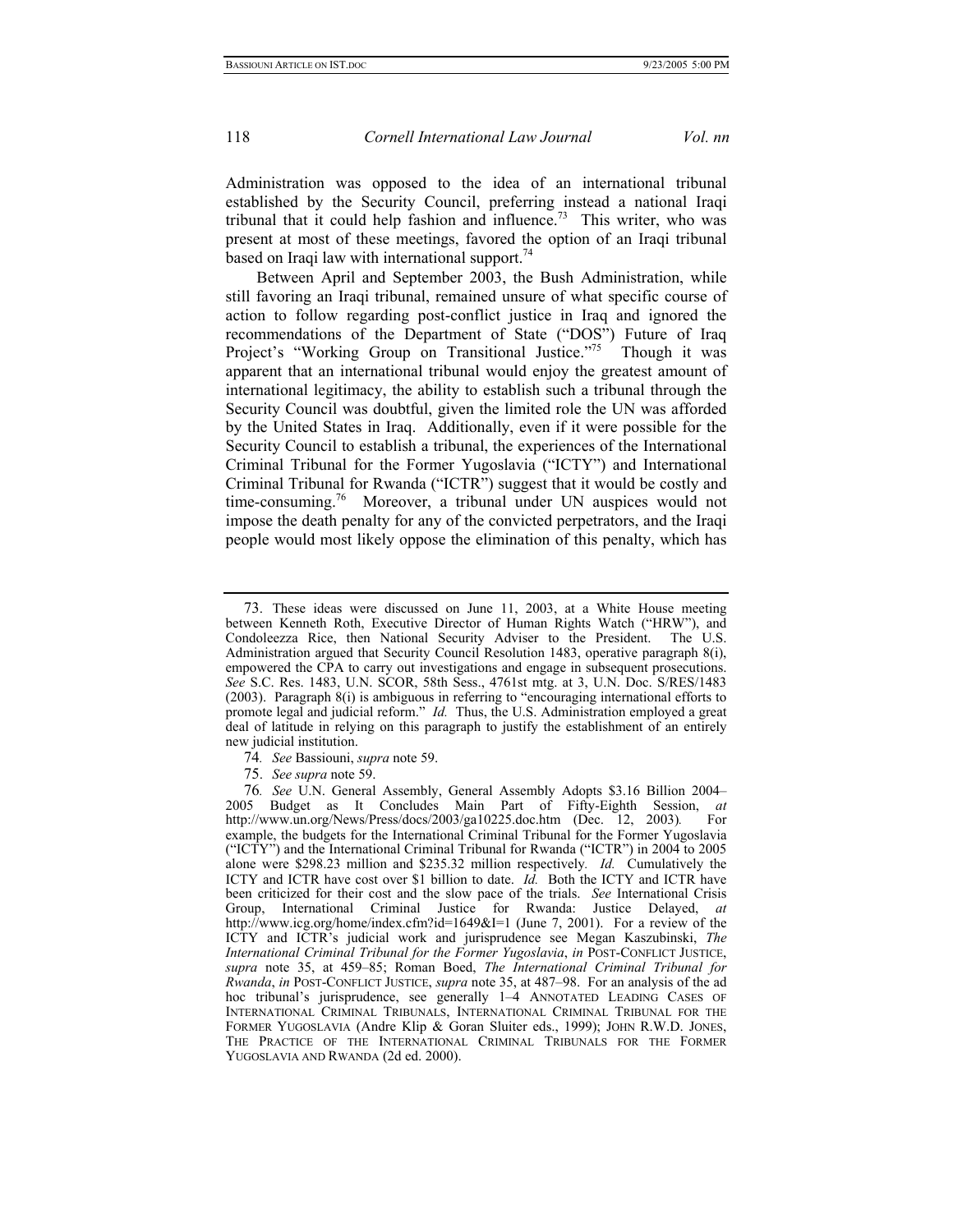always existed in its criminal laws[.77](#page-18-0)

The Administration's views were that (1) an Iraqi tribunal would allow the people of Iraq to assume responsibility for trying high-ranking Iraqi Ba'ath officials for past political violence committed against them; (2) such a tribunal would provide a strong foundation for a system of government based on the rule of law; and (3) while any tribunal is likely to deliver a message regarding impunity, an Iraqi tribunal would send a particularly powerful message to Arab and Muslim leaders and their people that individuals responsible for systematic repression are no longer guaranteed impunity. These views were in harmony with the international community's expectations of post-conflict justice,<sup>78</sup> the difference being in the nature of the process.<sup>79</sup>

In September 2003, the idea of an Iraqi national tribunal bolstered by international support was being actively pursued by the DOD, the DOS, and the Department of Justice ("DOJ"), and it was coordinated by the National Security Council ("NSC"), but there was no comprehensive plan for post-conflict justice in Iraq. Nor was there someone with high enough authority to establish policy and coordinate justice issues—a problem which still exists. $80$  The conclusion was to have the initiative come from the

<span id="page-18-0"></span><sup>77.</sup> The death penalty has long been an accepted part of the Iraqi criminal law system. It is a penalty that the majority of Iraqis favor for Saddam and for the senior perpetrators of his regime.

<span id="page-18-2"></span><span id="page-18-1"></span><sup>78</sup>*. See* authorities cited *supra* note 42.

<sup>79.</sup> This writer supports this view but differs with the Administration as to the heavy footprints of U.S. government on the process.

<span id="page-18-3"></span><sup>80.</sup> This was still a period where lack of clarity existed within the Administration as to the channels of authority on this subject. In other words, no one in high authority was leading this project. There was also infighting between the DOS and the DOD, which had ignored the DOS's "Future of Iraq" Project report. The CPA had a human rights office headed by a capable and committed human rights advocate, Sandra Hodgkinson, who is now at the National Security Agency ("NSA"), and her husband, David Hodgkinson, an equally capable and committed CPA official responsible for post-conflict justice, who now serves at the DOS. Their authority, however, was limited, and in fact, even Bremer's authority was limited on this subject. The National Security Council ("NSC") had another capable person responsible for justice issues, Clint Williamson, but his authority was also limited. At the NSC, these issues involved Robert D. Blackwill, then responsible for Iraq and Afghanistan, and Elliot Abrams, who was, and still is, responsible for the Middle East. Neither are lawyers, and they seem to have given justice issues a low priority. The NSC then decided to give the DOJ "lead agency" status over Iraqi justice issues without regard to the fact that the DOJ, a domestic prosecutorial and law enforcement agency, has no experience in such international justice issues and has no expertise on the Iraqi legal system among its personnel. The DOS's Office of War Crimes, headed by Ambassador Pierre-Richard Prosper, was not given the full role that this office was originally set up to play in these matters. Ambassador Prosper was the deputy head of that office under the Clinton Administration. He had previously served in the DOJ and as a prosecutor at the ICTR. It may have been assumed that DOJ would rely on the "Future of Iraq Working Group on Transitional Justice" and its experts, which some in the White House and in the DOD opposed. The DOJ was apparently sensitive to these currents, and it even sent an assessment team to Iraq consisting of distinguished federal judges and prosecutors, none of whom knew the Iraqi legal system, and it excluded U.S. experts of the "Working Group on Transitional Justice."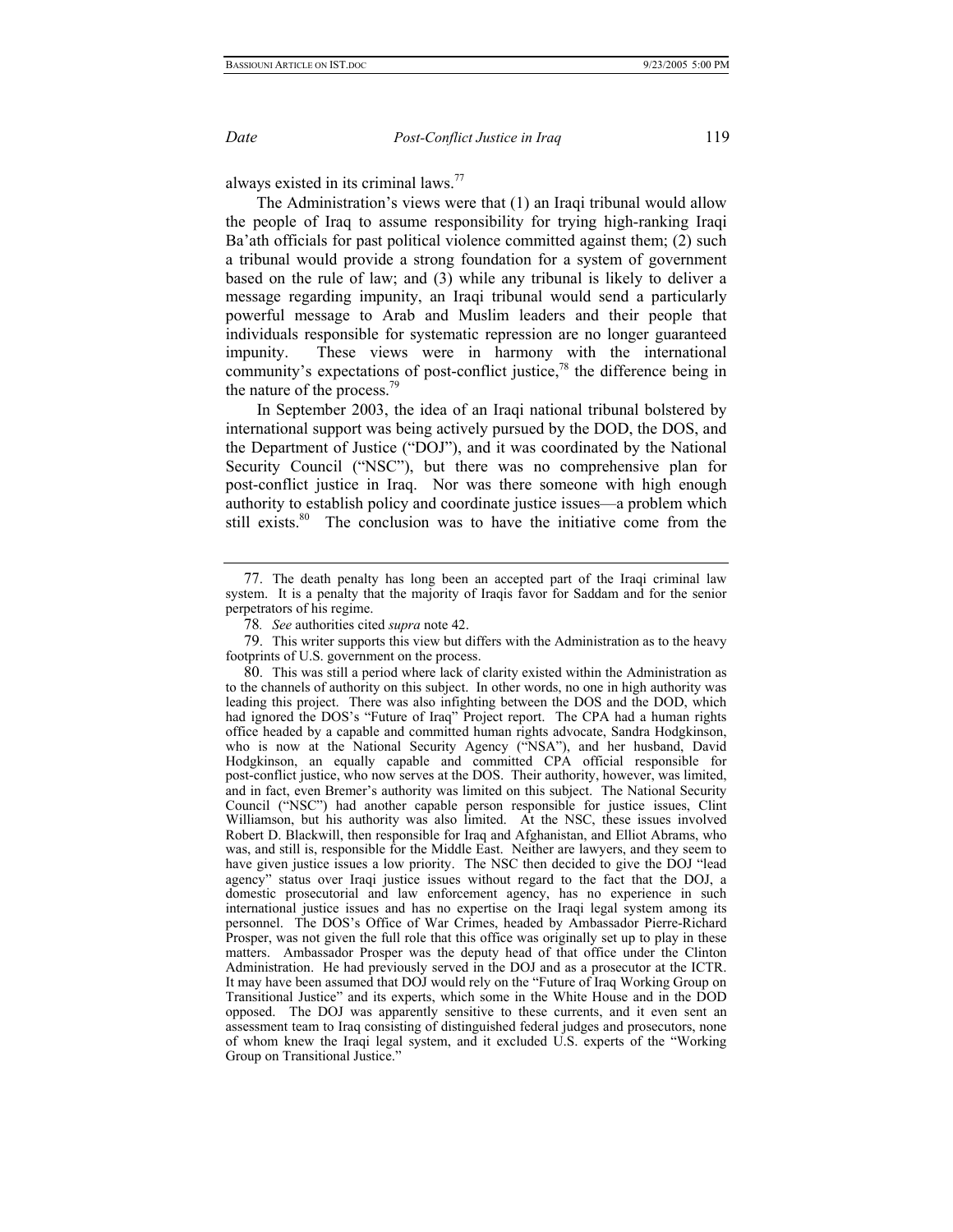Governing Counsel ("GC"), subject to the approval of the Coalition Provisional Authorty ("CPA").<sup>[81](#page-19-0)</sup>

### C. Administering the IST

Between September and December 2003, the Statute of such a tribunal was drafted and approved by the GC and the CPA. In accordance with the established process, the GC approved a decree on December 9, 2003, establishing the IST, and on the same day, the CPA issued Order 48 (in Arabic, "decree"), containing the Statute. On December 10, after CPA Administrator Paul Bremer signed the order, it was published in the CPA's Official Gazette. $82$  Thus, it became an official institution of the occupying power.<sup>[83](#page-19-2)</sup>

Shortly after the IST was established, CPA Administrator Paul Bremer announced that the United States would make \$75 million available to it, $84$ and the DOJ dispatched a team of prosecutors and investigators to Iraq in early March 2004 to gather the evidence to be used in prosecutions, to organize the Tribunal, and to give on-the-job training to its judges and prosecutors[.85](#page-19-4) While these U.S. prosecutors and investigators had a great deal of experience and expertise to share with their Iraqi counterparts, they knew little about the Iraqi legal system and the Iraqi legal culture. Further, what the DOJ specialists had to offer in terms of experience with large-scale criminal prosecutions did not fit well with a completely different legal system and a substantially different legal culture. This led to their assumption of a more directive, and necessarily more visible role. To some extent, this was obvious in the choreographed arraignment of Saddam

<span id="page-19-0"></span><sup>81</sup>*. See* THE STATUTE OF THE IRAQI SPECIAL TRIBUNAL; *Salem Chalabi: Judging Saddam*, 11 MIDDLE E. Q. 325 (2004), *available at* http://www.meforum.org/article/664 (last visited Apr. 5, 2005). While he presided over the GC during September 2003, Salem Chalabi was asked, with the approval of the CPA, by his uncle Ahmed Chalabi, to prepare a draft statute for a special tribunal. Salem Chalabi relied on the draft statute that this author prepared in March 2003, which was intended for a UN Security Council mandated institution. In his attempts to use this draft statute for a national tribunal, Salem Chalabi did not address a number of legal problems, which exacerbated the IST's legitimacy and credibility problems. Among these legal problems was the fact that the draft statute was modeled on an accusatorial–adversarial model, while Iraqi law is based on an inquisitorial system, as discussed *infra* notes 331 to 337 and accompanying text. As a result of these apparent flaws, a meeting was held at the International Institute of Higher Studies in Criminal Sciences ("ISISC"), Siracusa, Italy, from December 7 to 12, 2003, to review the draft IST statute with CPA participation, and to address other issues. However, the meeting was called off just days before it was scheduled to commence, because, in the interim, the CPA had decided that the IST should be promulgated on December 10, given that the capture of Saddam Hussein appeared imminent. For Salem Chalabi's perceptions, see *Salem Chalabi: Judging Saddam*, *supra.*

<span id="page-19-1"></span><sup>82</sup>*. See* THE STATUTE OF THE IRAQI SPECIAL TRIBUNAL.

<span id="page-19-3"></span><span id="page-19-2"></span><sup>83.</sup> For a discussion of the CPA's authority to establish the IST, *see infra* Part IV.B.

<sup>84</sup>*. See* CPA Transcripts, *Bremer Affirms: Iraq Turns the Page*, Apr. 23, 2004, *available at* http://www.iraqcoalition.org/transcripts/20040423\_page\_turn.html (last visited Apr. 5, 2005).

<span id="page-19-4"></span><sup>85</sup>*. See* Neil A. Lewis & David Johnston, *U.S. Team Is Sent To Develop Case in Hussein Trial*, N.Y. TIMES, Mar. 7, 2004, at 1.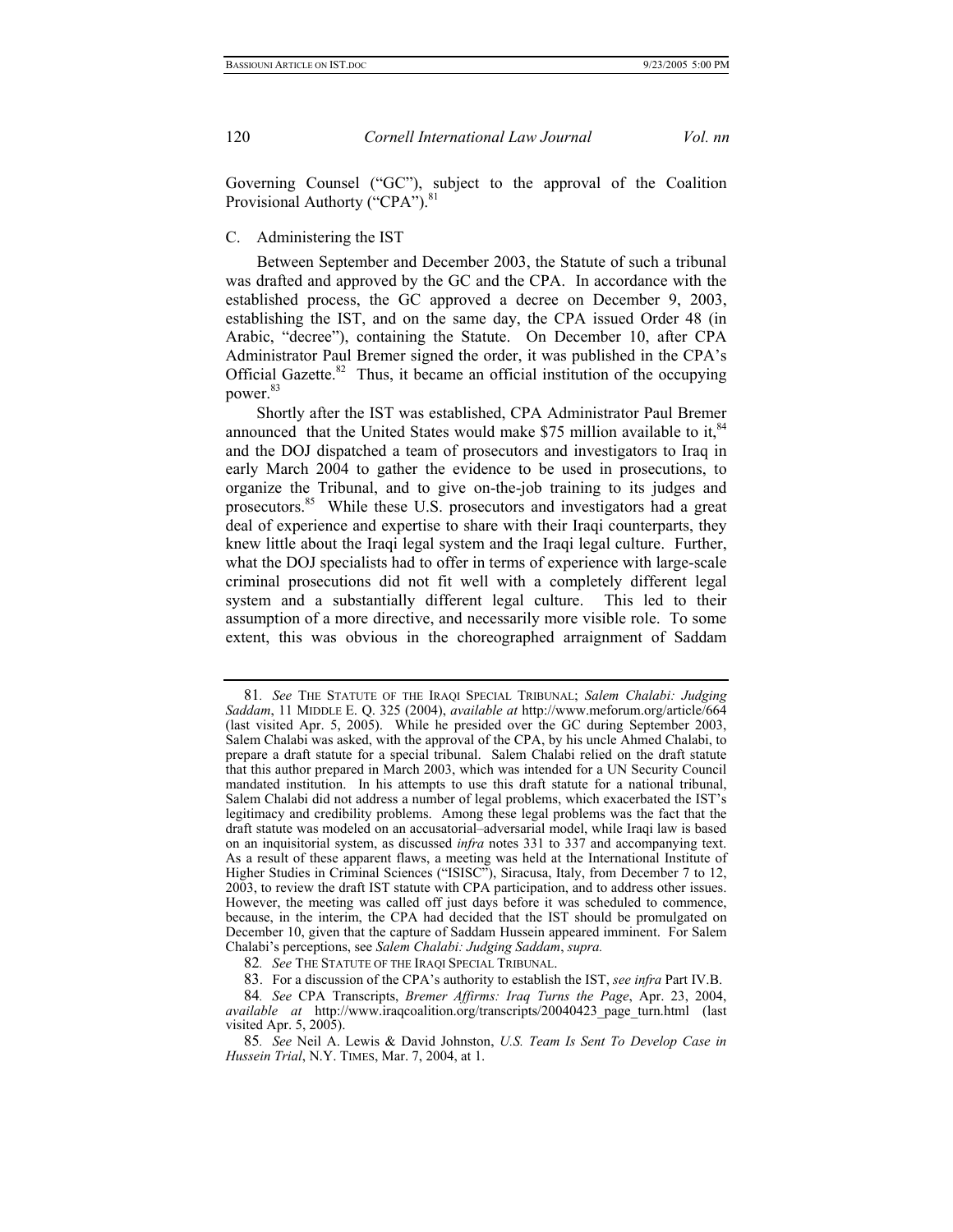Hussein on July 1, 2004. The Iraqi criminal justice system does not have that type of arraignment procedure. Though the investigative judge acted with poise and dignity, Saddam all but stole the show, adding to the perception that this was an American-run operation.<sup>86</sup> Since Iraqi judges, investigative judges, and prosecutors lack the experience to conduct these types of complex criminal prosecutions, the vacuum drew U.S. specialists more into the process, thus increasing the visibility of U.S. involvement.<sup>87</sup>

However, the judges, investigative judges, and prosecutors of the IST have gradually taken ownership of the process, and have courageously assumed their responsibilities. $\frac{8}{8}$  As the judges, investigative judges, prosecutors, investigators, and staff of the IST gained more confidence, the process gradually became more Iraqi, and the role of the Regime Crimes Liaison Office ("RCLO") became more supportive. Thus, as time goes on, it is inappropriate to refer to the IST as an American creature dominated by the U.S. government. In fact, since June 28, 2004, and the passage of sovereignty to the interim government, the U.S. mission in Iraq has assumed the characteristics of a diplomatic mission that is very mindful of Iraq's sovereignty.

The IST was originally administered by Salem Chalabi,<sup>89</sup> who was widely viewed as an American appointee with a domestic political agenda, similar to that of his mentor-uncle, Ahmed Chalabi.<sup>90</sup> This had an adverse effect on the perception of the IST in Iraqi and Arab public opinion. After Salem Chalabi's indictment and departure to London<sup>91</sup> the United States reclaimed the administration of the IST and relied on the DOJ's RCLO,

<span id="page-20-4"></span><span id="page-20-3"></span>89*. See supra* notes 61 and 81.

<span id="page-20-0"></span><sup>86.</sup> While all courts have the potential to be undermined or challenged by particularly pugnacious and obstreperous defendants, as is currently the case in the ICTY Milosevic Trial, *see* Keith B. Richburg, *At Tribunal, Milosevic Blames NATO: Yugoslav Ex-Leader Opens Defense, Mostly Ignores Charges*, WASH. POST, Feb. 15, 2002, at A1, a lack of legal clarity existed in Saddam's "arraignment." This disconnect pertained to whether the procedure performed was ad hoc and whether the magistrates were chosen by the United States. The proceedings were choreographed as an American hearing where an investigative judge read an indictment and asked the defendant to plead guilty or not guilty, and was thus more American than Iraqi. There is no such procedure in the Iraqi criminal justice system. The investigative judge, sitting behind a table facing Saddam, was obviously uncomfortable. On the table where he sat facing Saddam Hussein was a copy of the 1971 Iraqi Code of Criminal Procedure, which does not provide for such an American-style arraignment procedure. The investigative judge asked Saddam to enter a plea, something unknown in the Iraqi system, and Saddam, who has a law degree, realized this. Saddam then retorted that he was still a head of state under Iraqi law and that the investigative judge had no legal right or basis to question him. *See* John F. Burns, *Defiant Hussein Rebukes Iraqi Court for Trying Him: Tells Judge He Is Still Lawful President*, N.Y. TIMES, July 2, 2004, at A1.

<span id="page-20-1"></span><sup>87.</sup> Additional capacity is needed at all levels of the Iraqi judicial system. However, that should not be done in a way that leaves heavy U.S. footprints.

<span id="page-20-2"></span><sup>88.</sup> Having gotten to know the IST judges, investigative judges, and prosecutors, I can attest to their commitment to justice. Still, they can benefit from more expertise, as they freely acknowledge.

<sup>90</sup>*. See* John F. Burns & Dexter Filkins, *Iraqis Battle over Control of Panel To Try Hussein*, N.Y. TIMES, Sept. 24, 2004, at A13; *see also supra* notes 61 and 81.

<span id="page-20-5"></span><sup>91</sup>*. See supra* notes 61 and 81.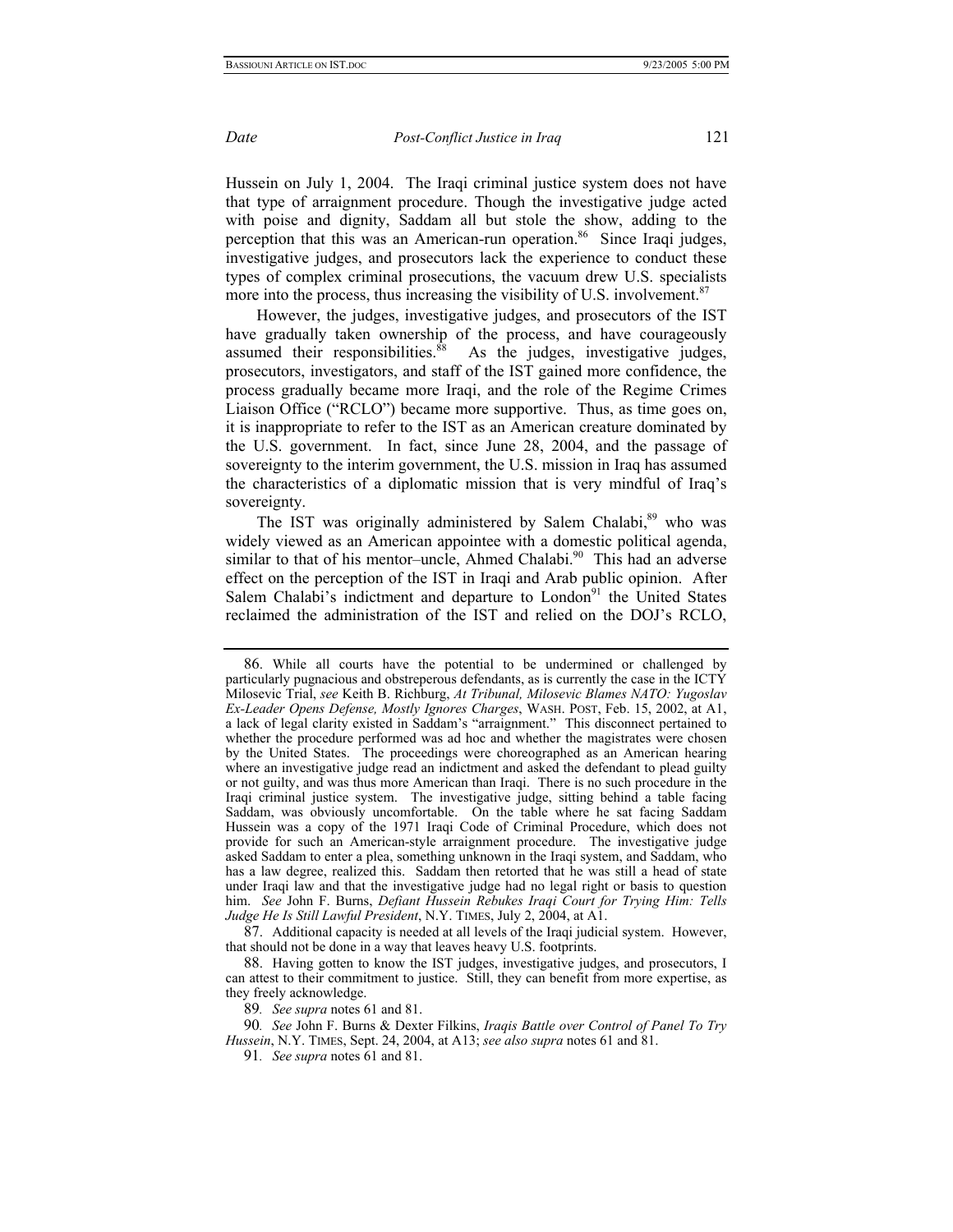which assumed the responsibility for setting a prosecutorial strategy, training the judges and prosecutors, providing resources and personnel for investigations, evidence gathering, and establishing the IST's infrastructure. $92$  This laudable task nevertheless exposed the extent of the U.S. role in the process, and contributed to the widespread belief that the IST is a U.S. enterprise.

In March 2004, the United States Institute of Peace ("USIP") and the Institute for International Criminal Investigation, at the request of the RCLO, cosponsored the first training conference in Amsterdam for Iraqi IST judges and prosecutors[.93](#page-21-1)Then in September 2004, the DOJ and the UK Foreign Office scheduled a training session for judges and prosecutors in London, which included some IST judges and prosecutors. In February 2005, an extensive technical training seminar for the entire team of IST judges, investigative judges, and prosecutors took place with the support of the RCLO at the International Institute for Higher Studies in Criminal Sciences in Siracusa, Italy.

## D. The Overall Trial Strategy to Date

Since March 2004, the U.S.-led investigators have been gathering evidence, which they have presented to the investigative judges of the IST. The latter have also conducted their own investigations. The prosecutorial strategy has been developed by the IST's investigative judges. In part to fulfill the aims of the prosecutorial strategy and in part to fix some of the Statute's flaws, the United States, with UK input,<sup>94</sup> prepared a draft "Rules" of Procedure and Evidence." However, these proposed rules were essentially redrafted by the IST in accordance with the 1971 Criminal Procedure Law.<sup>95</sup> Nevertheless, it should be noted that the Iraqi legal system, like almost all of the world's legal systems, does not recognize such court rules, because the judges constitute a judicial authority and cannot, therefore, make laws or rules, which are the province of the legislative authority. This is a fundamental tenet of the Iraqi constitutional doctrine of separation of powers, though under the Ba'ath regime, this principle was

<span id="page-21-0"></span><sup>92</sup>*. See* U.S. Inst. of Peace, Special Report 122: Building the Iraqi Special Tribunal: Lessons from Experiences in International Criminal Justice, *at*  http://www.usip.org/pubs/specialreports/sr122.html (June 2004).

<span id="page-21-1"></span><sup>93.</sup> The IST judges and prosecutors were formally appointed by the Iraqi Governing Council (GC), but ostensibly selected by Salem Chalabi, who confirms that the GC selected these officers only after consultation with a member of the new Judicial Council, and after Chalabi and the GC had vetted the nominees. *See Salem Chalabi: Judging Saddam*, *supra* note 81. The Judicial Council was reestablished with the Chief Justice as its head by CPA Order Number 35. *See infra* Part IV.D.1.

<span id="page-21-2"></span><sup>94.</sup> The UK has also been discreetly involved in this process through experts such as retired Colonel Charles Garraway, CBE, BIICL, former member of UK Army Legal Services, who was detached to the CPA. In September 2004 and February 2005, the UK Foreign Office facilitated training seminars for IST personnel in London.

<span id="page-21-3"></span><sup>95.</sup> An unpublished copy of the draft Rules of Procedure and Evidence, completed in January, 2005, is on file with the author.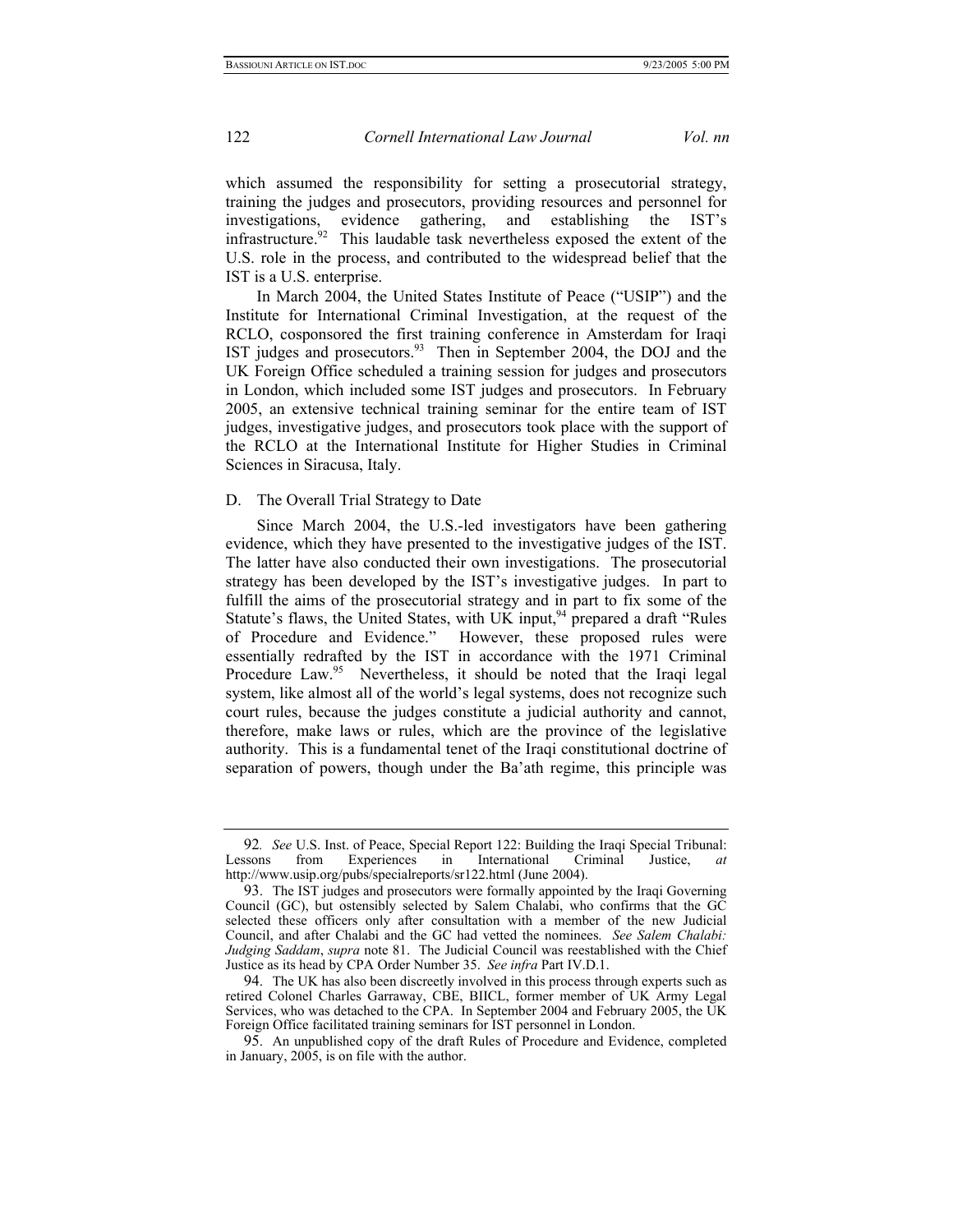consistently violated.<sup>96</sup>

The IST's prosecution strategy could be to record the criminal history of the regime from 1968 to 2003. Such a model would, in part, follow what both the International Military Tribunal ("IMT") $97$  and the International Military Tribunal for the Far East ("IMTFE")<sup>98</sup> prosecutors did, and also what Israel did in the *Eichmann* case.<sup>99</sup> However, the danger of such a strategy is that it will further enable Saddam Hussein to rely on a "political" defense, which could detract attention from the crimes committed by the regime, turning the proceedings into a trial against the United States and other states that had dealings with the regime during the period in question.<sup>100</sup> It is quite likely that Saddam Hussein will deploy a similar

<span id="page-22-2"></span>98. Charter of the International Military Tribunal for the Far East, Jan. 19, 1946, 4 Bevans 20 (amended on Apr. 26, 1946) [hereinafter IMTFE Charter].

<span id="page-22-3"></span>99. Attorney General of Israel v. Eichmann, 36 I.L.R. 277 (Sup. Ct. Isr. 1962). For the views of the attorney general who prosecuted Eichmann, see also GIDEON HAUSNER, JUSTICE IN JERUSALEM 322–51 (4th ed. 1966).

100. One likely goal of Saddam's prosecutors is to establish the "evil" character of Saddam's regime, and thereby justify the coalition forces' March 2003 invasion of Iraq. Ironically, Saddam may base his defense on the same contention, namely, that the prosecution's main purpose is to vindicate the United States' decision to invade Iraq and to overturn Saddam's regime. The anticipated U.S. strategy may explain why the IST's temporal jurisdiction starts in 1968 and lasts until 2003. Such a trial strategy is likely to be similar to the one used in the Eichmann case in Jerusalem. *Eichmann*, 36 I.L.R. 277. However, that case demonstrated the difficulty of trying to fit historic events into the trial of a single person. *See generally* STEPHAN LANDSMAN, CRIMES OF THE HOLOCAUST: THE LAW CONFRONTS HARD CASES (2005) (analyzing various post-conflict judicial systems, including the IMT, the Eichmann and Demanjuk trials in Israel, and the Imre Finta prosecution in Canada). The broader the inquiry into historic events, the more likely it will involve political factors, and that explains why Saddam and other members of his senior leadership may attempt to characterize their trials as being motivated by politics rather than by a quest for justice. Consequently, these trials may degenerate into political diatribes between the prosecution and the defense, though more so on the side of the defense, as was the case at the IMT for Hermann Goering, and as is now in part the case before the ICTY for Slobodan Milosevic.

 For Saddam and the senior leaders of his regime, the situation lends itself much more to political considerations than was the case with Goering, Eichmann, and Milosevic, perhaps due to the intimate American connection to the rise and, ironically, the fall of Saddam's regime. *See* CHALMERS JOHNSON, THE SORROWS OF EMPIRE 217–53 (2004). Aspects of America's foreign policy in the Middle East since the end of the Cold War that have become known may encourage Saddam to raise a defense based on the notion of tu quoque, meaning "you too," in that America's actions contributed to the crime at hand, even though that type of defense was rejected at the Nuremburg Trials, in the case of Germany's Grand Admiral Doenitz. *See* EUGENE DAVIDSON, THE TRIAL OF THE GERMANS: AN ACCOUNT OF THE TWENTY-TWO DEFENDANTS BEFORE THE INTERNATIONAL MILITARY TRIBUNAL AT NUREMBERG 394–419 (1966); M. Cherif Bassiouni, *International Criminal Investigations and Prosecutions: From Versailles to Rwanda*, *in* 3 INTERNATIONAL CRIMINAL LAW: ENFORCEMENT 31–86 (M. Cherif. Bassiouni ed., 2d ed. 1999); Otto Kranzbuehler, *Nuremburg: Eighteen Years Afterwards*,

<span id="page-22-4"></span>

<span id="page-22-0"></span><sup>96.</sup> The legislature's exclusive rulemaking aegis is reflected in all Iraqi Constitutions (see *infra* notes 132 to 136), though during the Ba'ath regime, the Revolutionary Command Council, under Saddam's control, exercised all powers.

<span id="page-22-1"></span><sup>97.</sup> International Military Tribunal: Agreement for the Prosecution and Punishment of Major War Criminals of the European Axis, Aug. 8, 1945, 58 Stat. 1544, 82 U.N.T.S. 279 (Aug. 8, 1945) [hereinafter IMT Agreement].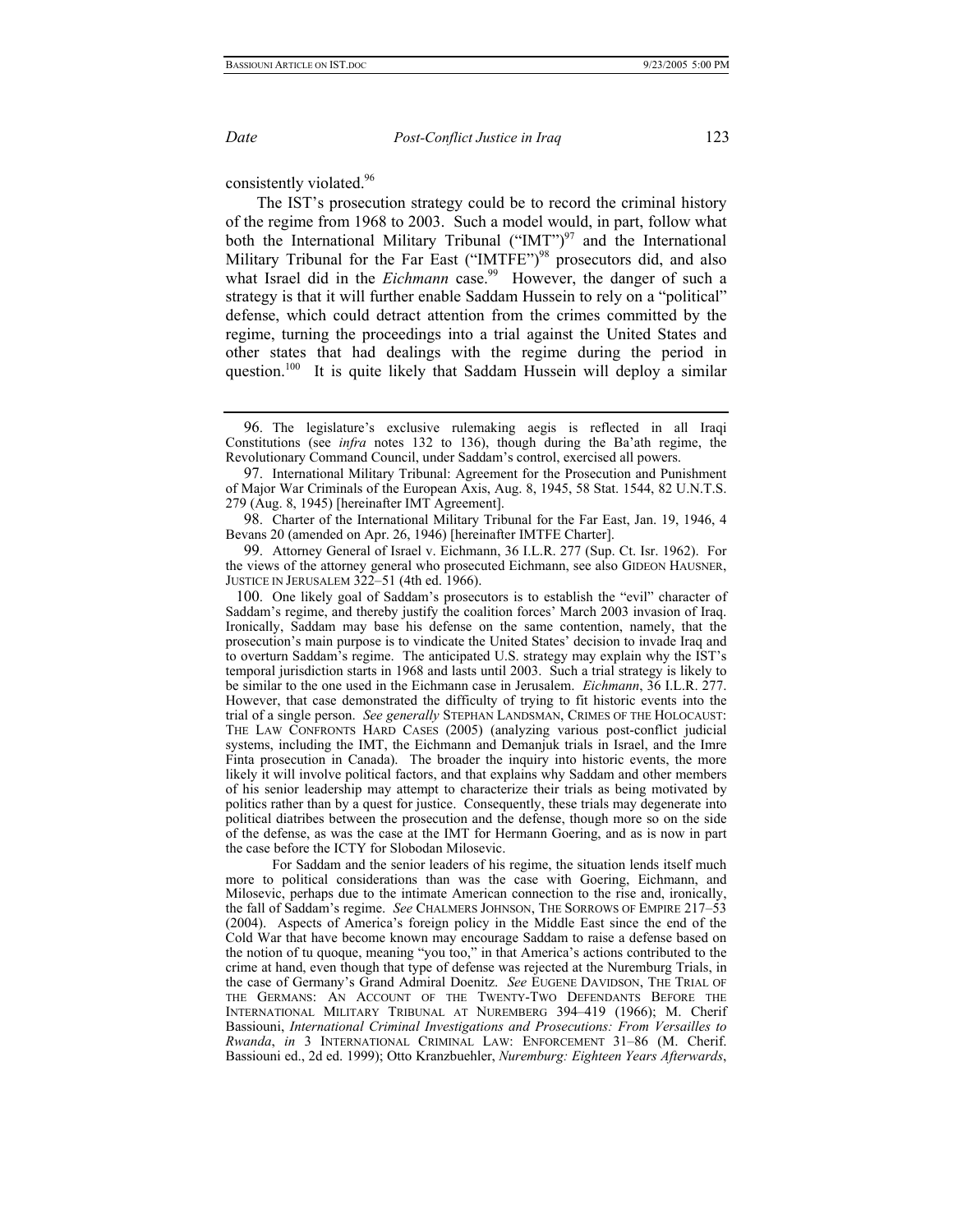strategy as did Herman Goering before the  $IMT<sup>101</sup>$  and as Milosevic continues to do before the International Criminal Tribunal for the Former Yugoslavia ("ICTY").<sup>102</sup> An alternative strategy, which is likely to be followed, would be to focus on specific crimes without connecting the historic dots. This would avoid some of the defense's more politically oriented arguments. Even so, it will be difficult to control the proceedings and almost impossible to disengage them from politics.<sup>103</sup>

 Thus, for example, Saddam may argue that the United States acquiesced to his invasion of Kuwait as part of an evolving plan to secure an American presence in the Middle East oil belt. *See* JOHNSON, *supra*, at 225. Surely, even more troublesome would be arguments raised by the defense with respect to the use of chemical weapons that Iraq used during the Iran–Iraq War, whose manufacture was facilitated by materials provided by the United States and other Western powers, including Britain. *See* Michael Dobbs, *U.S. Has Key Role in Iraq Buildup: Trade in Chemical Arms Allowed Despite Their Use on Iranians, Kurds*, WASH. POST, Dec. 30, 2002, at A1; (Scott) Report of the Inquiry into the Export of Defense Equipment and Dual-Use Goods to Iraq and Related Prosecutions (H.C. 1995–96); Eugene Robinson, *Spy Says British Knew of Iraqi Arms Plans; M15 Man Testifies in Rare Breach of Secrecy*, WASH. POST, Oct. 31, 1992, at A17. It has been reported that between 1985 and 1988 biological agents were exported, under a U.S. government license, to Iraqi government agencies, possibly including materials used in March 1988 by Ba'athists in the gassing of the Kurdish village of Halabja, which resulted in 5000 casualties. *See* Dobbs, *supra*; Philip Shenon, *Threats and Responses: The Bioterror Threat: Iraq Links Germs for Weapons to U.S. and France*, N.Y. TIMES, March 16, 2003, at A18. In fact, it has been argued that the link between Saddam's devices of chemical warfare and the United States was so strong that the United States removed 8000 crucial pages from the weapons dossier that it was required to disseminate to the Security Council in December 2002. *See* James Cusick & Felicity Arbuthnot, *U.S. Tore out 8000 Pages of Iraq Weapons Dossier*, SUNDAY HERALD (Glasgow), Dec. 22, 2002, at 1.

 What may also become contentious during Saddam's trial is the U.S. involvement in the funding of his military program. Moreover, he targeted Iranians during the 1980s using U.S. supplies, including military intelligence, technology, and munitions. JOHNSON, *supra*, at 221–25; Patrick Tyler, *Officers Say U.S. Aided Iraq in War Despite Use of Gas*, N.Y. TIMES, Aug. 18, 2002, at A1. Also, the CIA has been no stranger to Iraq's political machine. *Id.* Ironically, the United States is now driving the prosecution of a figurehead it helped put in power, after having provided the Ba'athists with military and economic support, first to crush Iraq's pro-Soviet regime in 1963 and subsequently to train and ensure the ascendancy of Saddam as the head of Iraq security forces in 1968. JOHNSON, *supra*, at 223–24.

<span id="page-23-0"></span>101*. See* DAVIDSON, *supra* note 100, at 59–98; TELFORD TAYLOR, THE ANATOMY OF THE NUREMBERG TRIALS: A PERSONAL MEMOIR 319–50 (1992); 9 TRIAL OF THE MAJOR WAR CRIMINALS BEFORE THE INTERNATIONAL MILITARY TRIBUNAL 417–661 (1947).

<span id="page-23-1"></span>102. Slobodan Milosevic clearly intended to pursue such a strategy, as illustrated by his proposed list of witnesses, which included President Clinton, Prime Minister Blair, and Ambassador Richard Holbrooke, the architect of the "Dayton Accords" of 1995 that brought an end to the conflict in Bosnia and Herzegovina. *See* Ana Uzelac, Inst. for War and Peace Reporting, Tribunal Update: Milosevic Planning "Political Show," *at* http://www.iwpr.net/index.pl?archive/tri/tri\_367\_1\_eng.txt (July 16, 2004).

<span id="page-23-2"></span>103. In the inquisitorial system, the presiding judge at the trial has the discretion to decide what questions suggested by the defense he wants to ask a given witness. However, there is no limit as to what the defense can present in writing, either as proposed evidence or as submissions for the Court's consideration.

<sup>14</sup> DEPAUL L. REV. 333 (1964). Although tu quoque is not a recognized defense, it would allow Saddam to argue that he is being charged by his accomplices, who are not themselves being held accountable.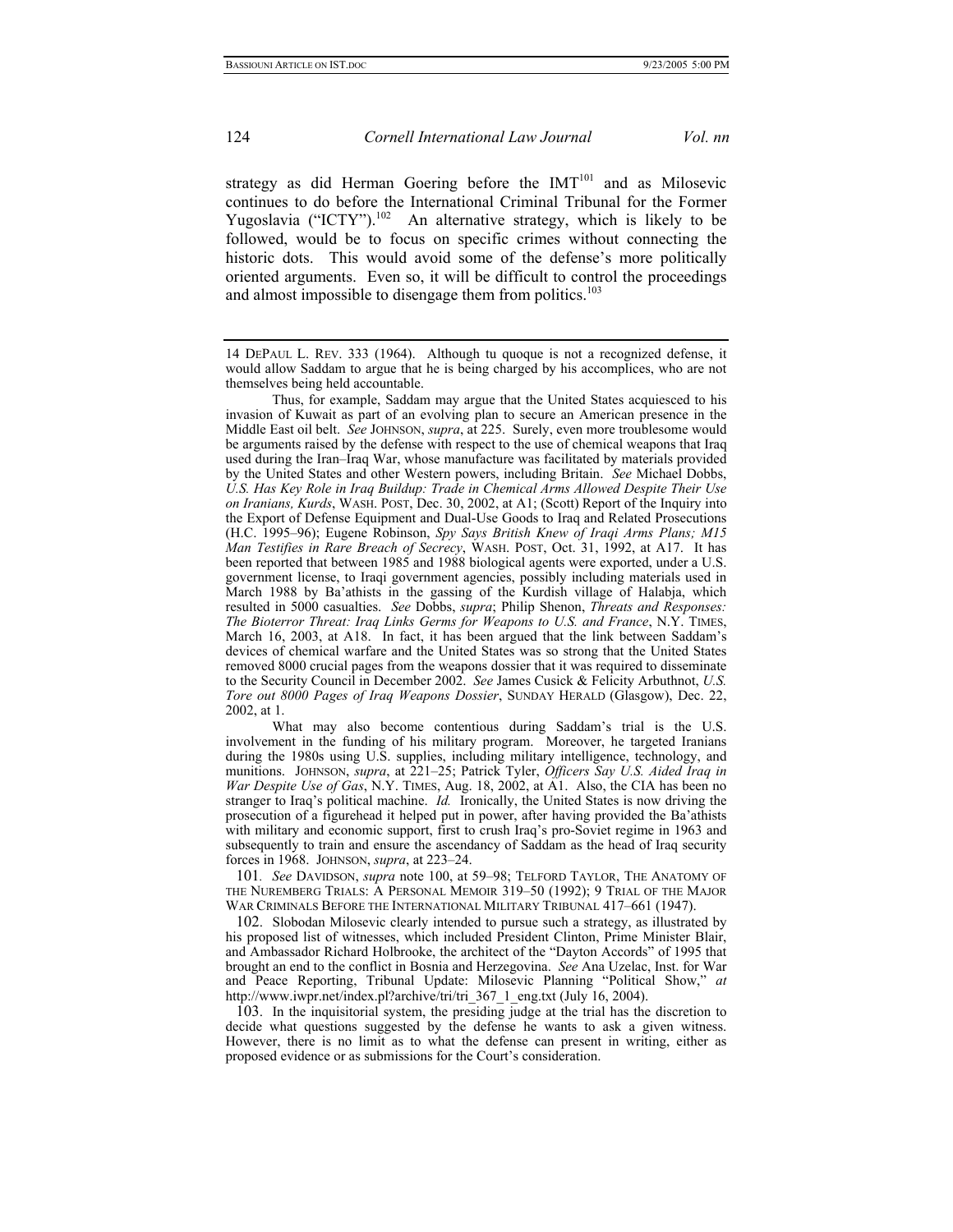A more significant consideration affecting strategy is the limitation imposed by the 1971 Criminal Procedure Law, Article 132, which does not contemplate the type of complex litigation involving multiple victims that presents itself in this context.<sup>104</sup> Iraqi criminal procedure is based on individual cases presented by victims as complainants and investigated only by an investigative judge. Moreover, Iraqi criminal law does not know conspiracy as a crime, though it is included in the IST Statute. Article 132 mentioned above requires the case of each victim to be brought separately, with the possibility of joinder of three victims' complaints against the same accused in one case. There is an exception to that limitation in paragraph 4 of Article 132 permitting joinder of more complainants whenever it is a single criminal act that produces multiple victims. This limitation does not allow much room for the chief investigative judge to develop cases of command responsibility based on multiple victims who have suffered harm at different places and times and at the hands of multiple perpetrators other than the commanders to whom ultimate responsibility is sought to be attributed.

Lastly, it should be noted that evidentiary requirements under Iraqi law do not allow for much leeway in drawing inferences from the facts. Direct evidentiary connections must be established. Thus, reliance on what the United States knows as the "but for" test cannot be used in Iraqi criminal proceedings. These and other evidentiary limitations, particularly in view of the lack of specific written evidence containing explicit orders by senior leaders, will make it difficult for the IST to rely on the experiences of the ICTY and the International Criminal Tribunal for Rwanda ("ICTR") in establishing a strategy for prosecuting senior leaders and executors and in proving these cases according to Iraqi criminal law and evidentiary requirements. The remedy presently relied upon, the IST's adoption of "Rules of Procedure and Evidence,"<sup>105</sup> will have to withstand potential legal challenges in Court if they are deemed of a legislative nature.

## **III. The Legal and Political Structure in Iraq from March 19, 2003 to June 30, 2004**

On March 19, 2003, a U.S.-led coalition invaded and occupied Iraq.<sup>106</sup> On May 1, 2003, President George W. Bush announced the end of major combat operations in Iraq, thus beginning the era of foreign military

<span id="page-24-0"></span><sup>104</sup>*. See* QANUN USUL AL-MUHAKAMAT AL-JAZA-IA [CRIMINAL PROCEDURE LAW OF 1971], Law No. 132 (Iraq).

<span id="page-24-1"></span><sup>105</sup>*. See* THE STATUTE OF THE IRAQI SPECIAL TRIBUNAL.

<span id="page-24-2"></span><sup>106.</sup> The invasion happened on the assumption that Iraq's long-time repressive regime continued to produce or even stockpile weapons of mass destruction ("WMDs") and that it had thwarted attempts of UN inspectors to verify compliance with prior UN resolutions concerning WMDs. The United States Iraq Survey Group's search for WMDs recently ended in failure. *See* Julian Borger and Jonathan Steele, *U.S. Gives up Search for Saddam's WMD: Iraq Survey Group Concludes Dictator Destroyed Weapons Years Before Invasion*, THE GUARDIAN (London), Jan. 13, 2005, at 14.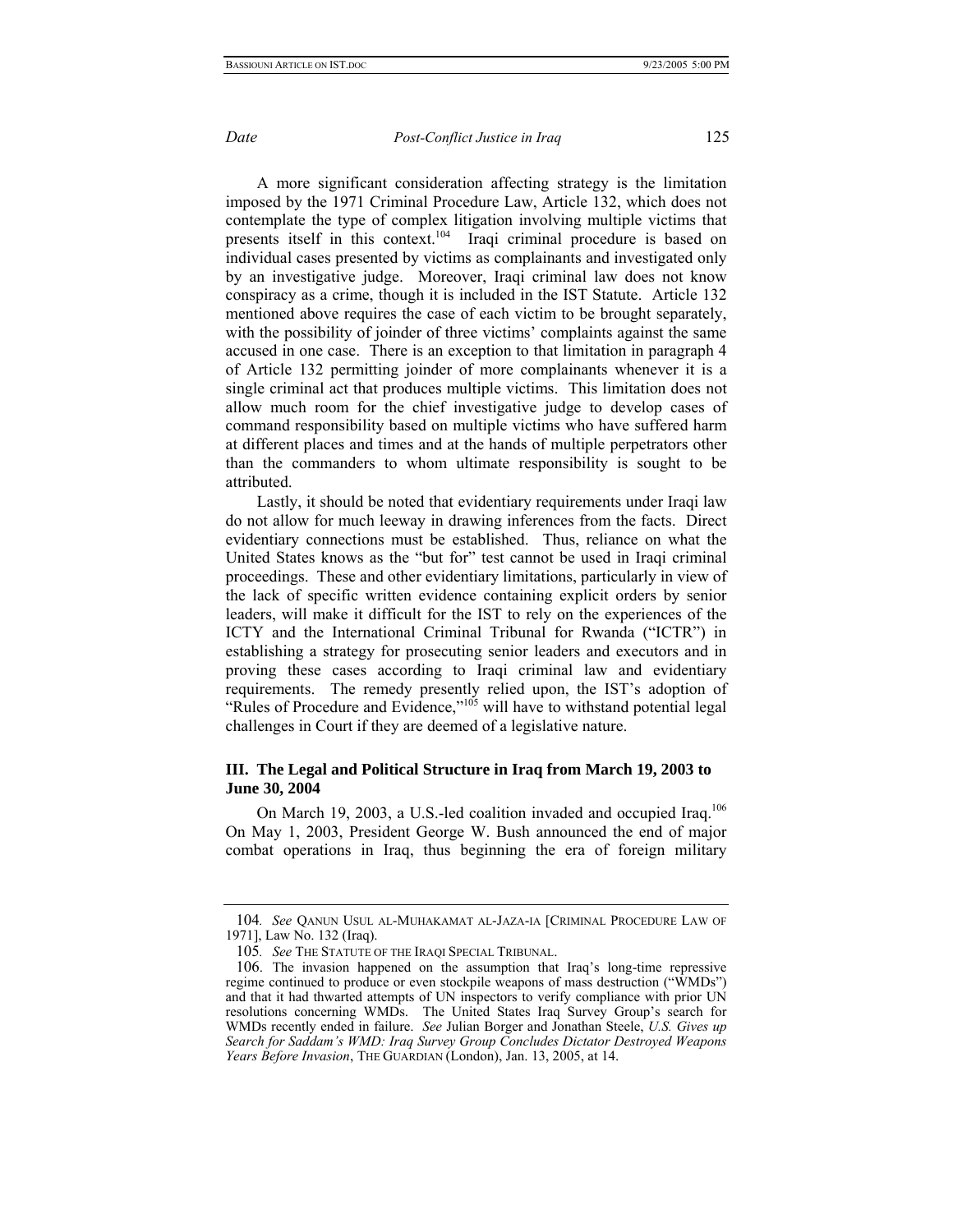occupation.[107](#page-25-0) After thirteen months of formal occupation, the United States and the UK, who were the lead countries in the coalition forces, ended their formal occupation on June 30, 2004, pursuant to Security Council Resolution 1483.<sup>108</sup> This resolution reaffirmed the applicability of international humanitarian law and its binding obligations on the occupying power (referred to by the United States and UK as "the Authority" entrusted to administer Iraq) until the establishment of an interim government.<sup>109</sup> The process of transfer of sovereignty started on June 26, 2004, and was concluded on June  $30th.<sup>110</sup>$ 

Since March 2003, the United States and UK and other foreign forces have been an occupying power. Security Council Resolution 1511<sup>111</sup> affirms the coalition forces' obligations as an occupying power that arise under international humanitarian law.<sup>112</sup> The occupying power, no matter what name it assumed, is unquestionably bound by the Geneva  $Conventions<sup>113</sup>$  and other sources of customary international humanitarian law.<sup>114</sup> It should be noted, however, that Security Council Resolution 1511 implicitly recognizes that Iraqi sovereignty lies in the GC.<sup>115</sup>

The CPA was created by the U.S. Government on June 16, 2003, as an

<span id="page-25-3"></span>110. The occupying power formally transferred sovereignty to the Judicial Council on June 26, 2004. The Judicial Council then transferred authority to the interim government on June 28th, and on June 30th, the U.S. declared an end to its presence in Iraq as an occupying power. However, the U.S. military has remained in Iraq, exercising de facto control over the country's security, with the consent of the interim government. Neither the United States nor any of the coalition forces have a status of forces agreement with Iraq. The coalition forces are not under the control of the interim government and act within the territory of Iraq with complete freedom of action and without accountability to the interim government.

<span id="page-25-4"></span>111. S.C. Res. 1511, *supra* note 38.

<span id="page-25-6"></span>113*. See generally* Derek Jinks & David Sloss, *Is the President Bound by the Geneva Conventions?*, 90 CORNELL L. REV. 97 (2004).

<span id="page-25-0"></span><sup>107</sup>*. See* George W. Bush, Speech at USS Lincoln (May 1, 2003) (transcript available at http://www.cnn.com/2003/US/05/01/bush.transcript/) (last visited Apr. 5, 2005); Jordan J. Paust, *ASIL Insights: The U.S. as Occupying Power over Portions of Iraq and Relevant Responsibilities Under the Laws of War*, Apr. 2003, *at* http://www.asil.org/insights/insigh102.htm (Apr. 2003).

<span id="page-25-1"></span><sup>108.</sup> S.C. Res. 1483, U.N. SCOR, 58th Sess., 4761st mtg., U.N. Doc. S/RES/1483 (2003).

<span id="page-25-2"></span><sup>109.</sup> The interim government assumed power on June 28, 2004. It will remain in existence until the three-member Presidency Council, elected by the new Iraqi parliament (elected on January 30, 2005), appoints a new prime minister and cabinet, subject to confirmation by the parliament.

<span id="page-25-5"></span><sup>112</sup>*. See* Human Rights Watch, The War in Iraq and International Humanitarian Law, *at* http://www.hrw.org/\_\_Iraq/ihlfaqocupation.htm (May 16, 2003); Amnesty International, Iraq Responsibilities of the Occupying Powers, *at* International, Iraq Responsibilities of the Occupying Powers, *at*  http://web.amnesty.org/library/index/eng.model140892003 (Apr. 16, 2003); International Humanitarian Law Institute, Military Occupation of Iraq: IHL and the Maintenance of Law and Order, *at* http://www.ihlresearch.org/iraq/ (Apr. 14, 2003).

<span id="page-25-7"></span><sup>114.</sup> For a compendium of information on the laws of armed conflict, see U.K. MINISTRY OF DEF., THE MANUAL OF THE LAW OF ARMED CONFLICT (2004); and A MANUAL ON INTERNATIONAL HUMANITARIAN LAW AND ARMS CONTROL AGREEMENTS (M. Cherif Bassiouni ed., 2000).

<span id="page-25-8"></span><sup>115</sup>*. See* S.C. Res. 1511, *supra* note 38.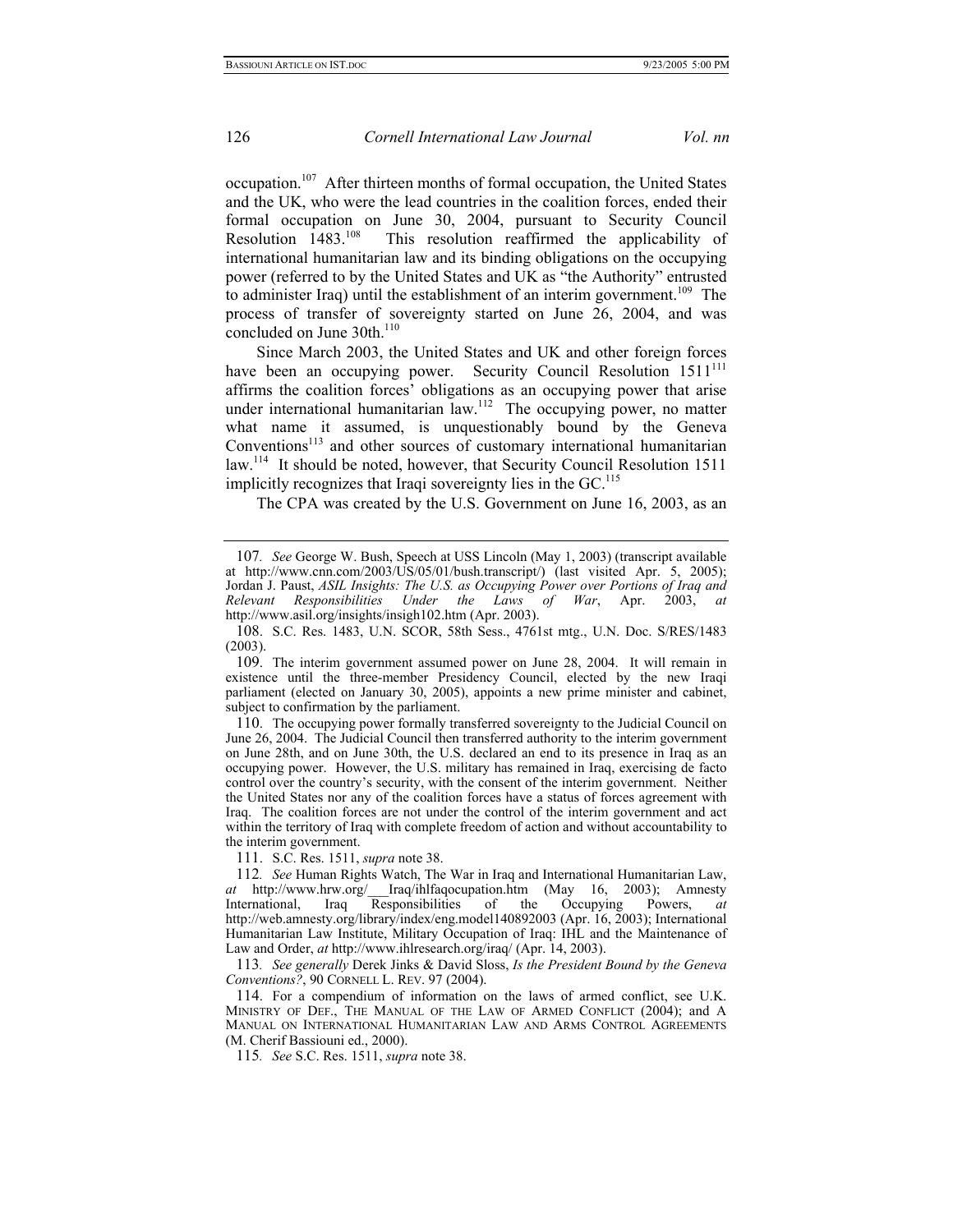organization under the control of DOD to administer Iraq, in keeping with UN Security Council Resolution 1483.<sup>116</sup> The CPA, whose legal authority was premised on international humanitarian law as the civilian administration of an occupying power, $117$  was recognized by the Security Council in Resolution 1483 as exercising this role.<sup>118</sup> Security Council Resolution 1511 reaffirmed this proposition.<sup>119</sup> In July 2003, the CPA appointed the GC to serve as a transitional Iraqi governmental body subject to CPA's approval of its orders, directives, and personnel appointments.<sup>120</sup> Consequently, the GC was a subordinate local administrative body operating under the authority of the occupying power.

Probably one of the GC's most influential tasks was the preparation of the Transition of Administrative Law  $("TAL")$ ,<sup>121</sup> which is in the nature of a transitional constitution to guide the governing of Iraq until legislative elections take place and a permanent constitution is adopted. The TAL was approved by the GC on March 5,  $2004$ ,<sup>122</sup> and published by the CPA on March 8, 2004.<sup>123</sup> Notwithstanding the TAL, however, the CPA's Administrator Paul Bremer reserved for himself a veto power over all GC decisions and personnel appointments[.124](#page-26-8) It could be said that because of this self-declared veto power by the occupying power, the Security Council did not refer to the TAL in any of its resolutions.<sup>125</sup> However, a more likely explanation has to do with another provision of the TAL that gives a de

<span id="page-26-2"></span>118*. See* S.C. Res. 1483, *supra* note 108.

<span id="page-26-3"></span>119*. See* S.C. Res. 1511, *supra* note 38.

<span id="page-26-4"></span>120*. See* CPA Reg. No. 6, (July 13, 2003), *available at*  http://www.iraqcoalition.org/regulations/20030516\_CPAREG\_6\_The\_Coalition\_Provisi onal Authority .pdf (last visited Apr. 5, 2005) (creating the Governing Council of Iraq).

<span id="page-26-5"></span>121. LAW OF ADMINISTRATION FOR THE STATE OF IRAQ FOR THE TRANSITIONAL PERIOD (Mar. 8 2004), *available at* http://www.iraqcoalition.org/governmentt/TAL.html (last visited Apr. 5, 2005) [hereinafter TAL]*.* 

<span id="page-26-6"></span>122. Nathan J. Brown, Transitional Administrative Law, Commentary and Analysis, *at* http://www.geocities.com/nathanbrown1/interimiraqiconstitution.html (June 11, 2004).

<span id="page-26-7"></span>123*. See supra* note 109.

<span id="page-26-8"></span>124. The TAL does not include a statement recognizing the CPA Administrator's veto over decisions made by the Governing Council or decisions made pursuant to the TAL. However, the TAL does not specifically exclude the veto that the CPA Administrator has by virtue of the fact that he is the appointing authority of the Governing Council and that all decisions of the Governing Council must be approved by the CPA. CPA Regulation Number 1 states that all decisions have to be ratified by and reenacted by the CPA.

<span id="page-26-9"></span>125. S.C. Res. 1483, U.N. SCOR, 58th Sess., 4761st mtg., U.N. Doc. S/RES/1483 (2003); S.C. Res. 1500, U.N. SCOR, 58th Sess., 4808th mtg., U.N. Doc. S/RES/1500 (2003); S.C. Res. 1511, U.N. SCOR, 58th Sess., 4844th mtg., U.N. Doc. S/RES/1511 (2003); S.C. Res. 1546, U.N. SCOR, 59th Sess., 4987th mtg., U.N. Doc. S/RES/1546 (2004).

<span id="page-26-0"></span><sup>116</sup>*. See* CPA Reg. No. 1, May 16, 2003, *available at*  http://www.iraqcoalition.org/regulations/20030516\_CPAREG\_1\_The\_Coalition\_Provisi onal\_Authority\_.pdf (last visited Mar. 13, 2005) (creating the CPA).

<span id="page-26-1"></span><sup>117</sup>*. See* U.K. MINISTRY OF DEF., *supra* note 114, at 281–99. For an account of the history of war and compliance with the laws of war, see generally GEOFFREY BEST, WAR AND LAW SINCE 1945 (1994).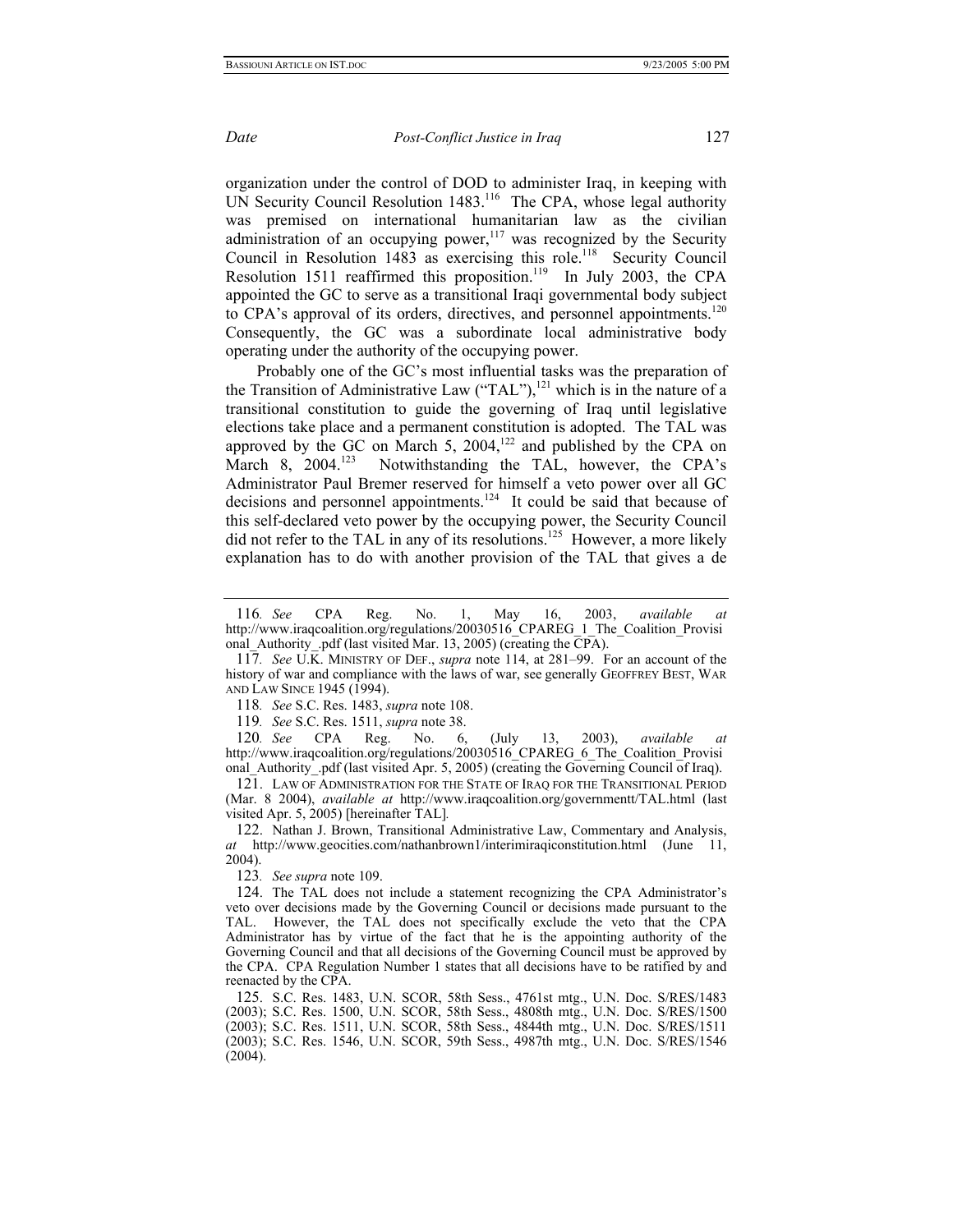<span id="page-27-10"></span>

facto veto power to the Kurds in respect to the legal status of Iraqi Kurdistan, which raised concerns among both Shi'ā and Sunni segments of Iraqi society.

On June 8, 2004, Security Council Resolution 1546<sup>126</sup> endorsed a plan for Iraq's transition to full sovereignty and for legislative elections.<sup>127</sup> It was on that basis that the CPA ended its tenure on June 30, 2004. This was done under formal UN cover. The appointment of the interim government, a President, two Vice Presidents, a Prime Minister, and cabinet officers were based on consultations by the Special Representative of the Secretary General ("SRSG"), with Iraqi political forces and the United States and the UK as the principal occupying power.<sup>128</sup> The primary task of this transitional national authority was to work with the postoccupation United Nations Assistance Mission for Iraq ("UNAMI"), established pursuant to Security Council Resolution 1500, and with the Special Representative to the Secretary General<sup>129</sup> to establish an Iraqi Independent Electoral Commission, which oversaw the January 30, 2005 elections. These elections produced a Transitional National Assembly ("TNA"), whose term of office is to last until the formation of an elected Iraqi government and the adoption of a constitution, which is to be no later than December 31, 2005.[130](#page-27-4) During this transitional period, the TNA is to draft a new constitution[.131](#page-27-5) Iraq's first constitution was the Monarchial Constitution of 1925.[132](#page-27-6) Provisional constitutions were adopted in 1958 (which eliminated the monarchy),<sup>133</sup> 1964,<sup>134</sup> 1968,<sup>135</sup> 1970,<sup>136</sup> and the GC adopted the TAL in

<span id="page-27-2"></span>128*. See* Rajiv Chandrasekaran, *Envoy Bowed to Pressure in Choosing Leaders*, WASH. POST, June 3, 2004, at A10.

<span id="page-27-3"></span>129. Ashraf Jehangir Qazi of Pakistan was appointed UN Special Representative to Iraq on July 22, 2004.

<span id="page-27-4"></span>130*. See* TAL, *supra* note 121, at art. 2. Pursuant to the TAL, the TNA elected on January 30, 2005 a President and two Vice Presidents, who then appointed a Prime Minister, whose cabinet will be approved by the TNA. *See id.* 

<span id="page-27-5"></span>131. Whether the TAL will be a model is uncertain. Also uncertain is whether the present governmental structure of the interim government will remain and, if so, what changes may occur and how. For sources on Iraqi constitutional law, see generally NABIL ABDEL RAHMAN HEIAWI, DUSTUR AL-IRAQ AL-MALAKY, AL-QANUN AL-ASASI [CONSTITUTION OF ROYAL IRAQ: THE FUNDAMENTAL LAW OF 1925 AND CONSTITUTIONAL LEGISLATIONS OF THE ROYAL ERA] (2003); NABIL ABDEL RAHMAN HEIAWI, DASATIR AL-IRAQ AL-JOMHORIA [REPUBLICAN CONSTITUTIONS OF IRAQ] (2003).

<span id="page-27-6"></span>132. AL-QANUN AL-ASASI AL-IRAQI [Constitution] (1925) (Iraq), *available at* http://nahrain.com/d/doc/dtr1925a.html (last visited Apr. 5, 2005) (Arabic version) and *at* http://www.mallat.com/iraq%20const%201925.htm (English version) .

<span id="page-27-7"></span>133. AL-DUSTUR AL-MO'AKAT [Provisional Constitution] (1958) (Iraq), *available at*  http://nahrain.com/d/doc/dtr1958.html (last visited Apr. 5, 2005) (Arabic version).

<span id="page-27-8"></span>134. AL-DUSTUR AL-MO'AKAT [Provisional Constitution] (1964) (Iraq), *available at*  http://nahrain.com/d/doc/dtr1964.html (last visited Apr. 5, 2005) (Arabic version).

<span id="page-27-9"></span>135. AL-DUSTUR AL-MO'AKAT [Provisional Constitution] (1968) (Iraq), *available at*  http://nahrain.com/d/doc/dtr1968.html (last visited Apr. 5, 2005) (Arabic version).

136. AL-DUSTUR AL-MO'AKAT [Provisional Constitution] (1970) (Iraq), *available at*  www.mallat.com/iraq%20const%201970.htm (last visited Apr. 5, 2005) (English

<span id="page-27-0"></span><sup>126.</sup> S.C. Res. 1546, U.N. SCOR, 59th Sess., 4987th mtg., U.N. Doc. S/RES/1546 (2004).

<span id="page-27-1"></span><sup>127.</sup> S.C. Res. 1546, *supra* note 126.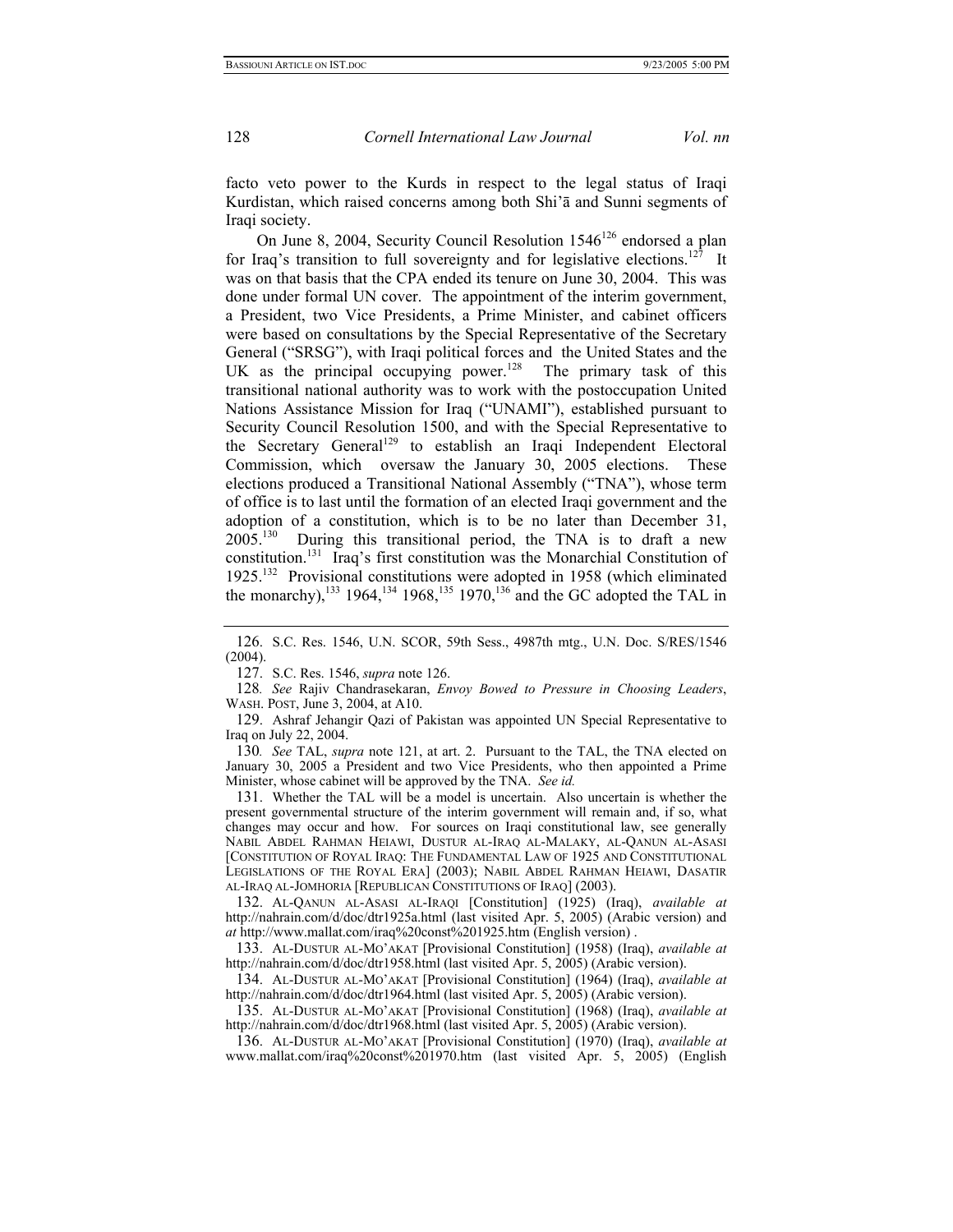March 2004.<sup>[137](#page-28-0)</sup>

UN Security Council Resolution 1546, which sets the framework for the transitional phase to a legislative body and a permanent constitution,  $^{138}$ does not however address two essential issues:

1. The continued legal validity of CPA Orders published in English and later in Arabic in "the Official Gazette of an occupying power."<sup>139</sup> This lacunae leaves the interim government and the TNA the prerogative of choosing whether to give continued legal effect to all or some CPA Orders.<sup>140</sup> The TAL Annex provides that the Interim Council of Ministers of the interim government

<span id="page-28-0"></span>137. The TAL of 2004, *supra* note 121, does not have the status of an official constitution.

<span id="page-28-1"></span>138. The Security Council's failure to address the CPA's continued legal viability and pass a status of forces agreement, *see infra* notes 139 to 142 and accompanying text, occurred because the positions of the United States and United Kingdom differed from those of the other Security Council members. *See* Sharon Otterman, Iraq: UN Resolution 1546, *at* www.cfr.org/background/background\_iraq\_1546.php (June 10, 2004).

<span id="page-28-2"></span>139. Under the Provisional Constitution of 1970, *see supra* note 136, legislative power by decree could be exercised by the Revolutionary Command Council, presided over by Saddam Hussein. Such decrees were then published in the Official Gazette of Iraq, which had only a limited circulation. Ironically, the CPA repeated this procedure. The CPA's inspiration may have come from the post-World War II occupation of Germany, when the four Allied Powers issued the Allied Control Council Orders. The most famous of these was Control Council Order or Law Number 10, which established the Allies' right to prosecute Germans in their respective zones of occupation on two different grounds of the same crimes contained in the IMT, namely, "war crimes" and "crimes against humanity." Allied Control Council Law No. 10, Punishment of Persons Guilty of War Crimes, Crimes Against Peace and Against Humanity, Dec. 20, 1945, art. II(c), *reprinted in* 1 BENJAMIN FERENCZ, DEFINING INTERNATIONAL AGGRESSION: THE SEARCH FOR WORLD PEACE 492 (1975). For a discussion of the U.S. prosecutions, see TELFORD TAYLOR, FINAL REPORT TO THE SECRETARY OF THE ARMY ON NAZI WAR CRIMES TRIALS UNDER CONTROL COUNCIL LAW NUMBER 10, at 6–8 (1997). There were also prosecutions by the British, the French, and the USSR. *See* BASSIOUNI, *supra* note 40, at 140, 412–13; Bassiouni, *supra* note 100, at 41–48.

<span id="page-28-3"></span>140. Article 26(c) of the TAL, *supra* note 121, states: "The laws, regulations, orders, and directives issued by the Coalition Provisional Authority pursuant to its authority under international law shall remain in force until rescinded or amended by legislation duly enacted and having the force of law." This provision is analogous to the situation where laws issued by the government of a predecessor state also apply to the successor state. For a discussion of the doctrine of state succession, see M. CHERIF BASSIOUNI, INTERNATIONAL EXTRADITION IN U.S. LAW AND PRACTICE 142–47 (4th ed. 2002); DANIEL PATRICK O'CONNELL, STATE SUCCESSION IN MUNICIPAL AND INTERNATIONAL LAW (1967); 1 L. OPPENHEIM, INTERNATIONAL LAW, A TREATISE 156–69 (H. Lauterpacht ed., 8th ed. 1955); Mathew C.R. Craven, *The Problem of State Succession and the Identity of States Under International Law*, 9 EUR. J. INT'L L. 142–62 (1998); Malcolm N. Shaw, *State Succession Revisited*, 6 FIN. Y.B. INT'L L. 34 (1994). State succession could be relied upon on the assumption that the CPA was the de facto state successor of the Ba'ath regime, or based on the fact that the CPA exercised national sovereignty as an occupying power pursuant to the Geneva Conventions. *See* Geneva IV, *infra* note 145.

 For a further analysis of the continued legal validity of the TAL, see Peter W. Galbraith, *Iraq: The Bungled Transition*, N.Y. REV. BOOKS, Sept. 2004, at 70–74.

version) [hereinafter 1970 Constitution]. There was also a 1990 draft constitution that was never promulgated.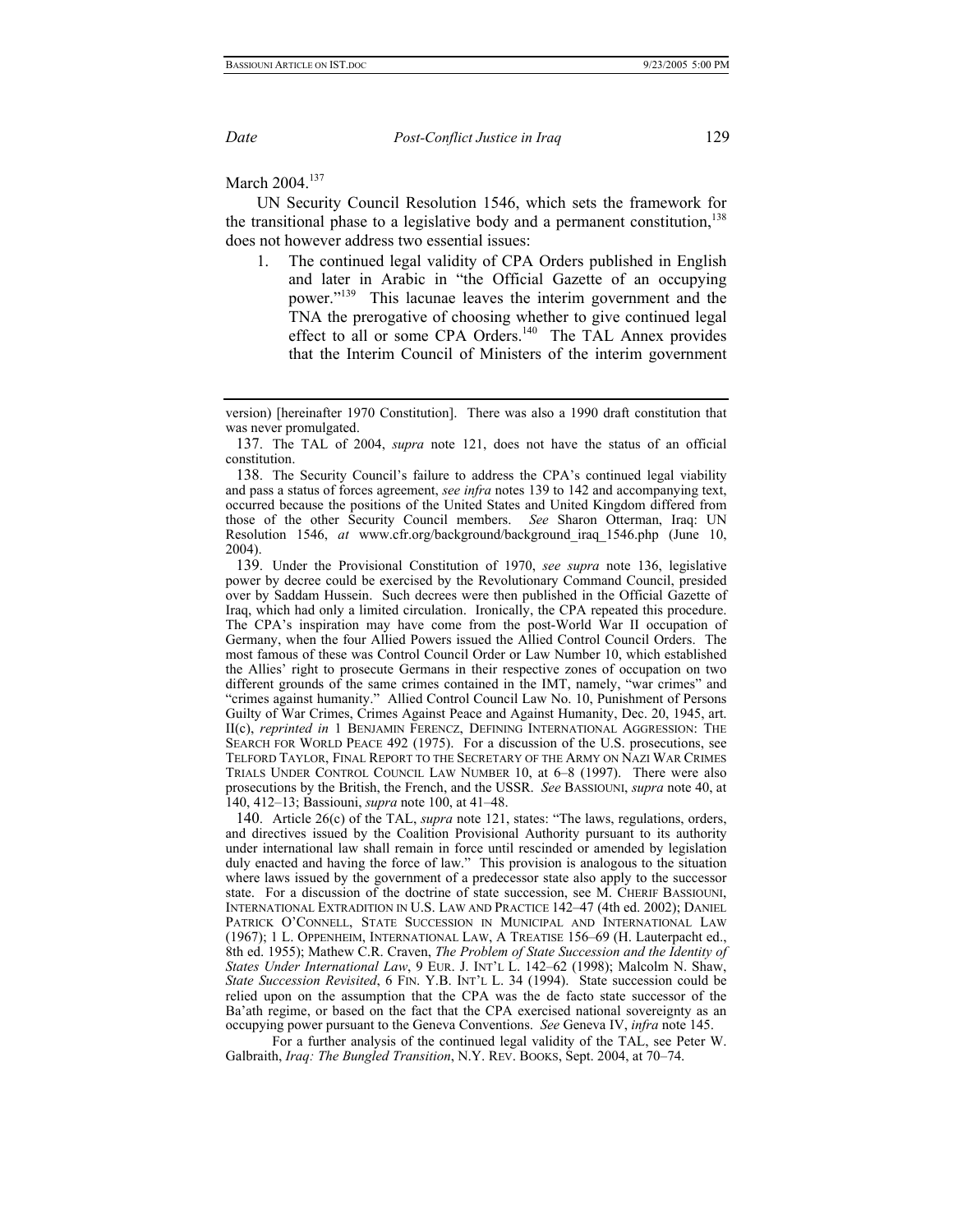can, by unanimous vote and the approval of an interim president, issue decrees with the force of law that will remain in effect until rescinded or amended by future governments of Iraq.<sup>[141](#page-29-0)</sup>

2. The need to have status of forces agreements<sup> $142$ </sup> between the government of Iraq and those foreign governments whose military personnel are stationed there after June 30, 2004, when the occupation formally ceased.

The failure of Resolution 1546 to address these two issues has an impact on post-conflict justice in Iraq. First, it creates uncertainty as to whether the IST can have continued legal validity at the end of the occupation and whether the government of Iraq after the election of the TNA needs to reenact a law similar to CPA Order Number 48 of December 9, 2003, which established the  $IST^{143}$  Second, it calls into question the continued legal validity of CPA Order Number 17 granting coalition forces immunity in Iraq,<sup>144</sup> which is particularly important after evidence of violations of the Geneva Conventions<sup>145</sup> and the Convention Against Torture and Other Cruel, Inhuman and Degrading Treatment ("CAT")<sup>146</sup> by coalition forces operating in Iraq was uncovered.<sup>147</sup> While the U.S.

<span id="page-29-6"></span>

<span id="page-29-0"></span><sup>141</sup>*. See* TAL Annex, *supra* note 121.

<span id="page-29-1"></span><sup>142.</sup> For an example of a status of forces agreement, see Agreement Between the Parties to the North Atlantic Treaty Regarding the Status of Their Forces, Apr. 4, 1949, 4 U.S.T. 1792, 199 U.N.T.S. 67 (entered into force Aug. 23, 1963) [hereinafter NATO Status of Forces Agreement].

<span id="page-29-2"></span><sup>143</sup>*. See* THE STATUTE OF THE IRAQI SPECIAL TRIBUNAL.

<span id="page-29-3"></span><sup>144</sup>*. See* CPA Order No. 17. It should be noted that the Ba'ath regime adopted, through the Revolutionary Command Council, a similar decree giving all of its members complete immunity. This decree is unavailable to the author.

<span id="page-29-4"></span><sup>145.</sup> The Convention for the Amelioration of the Condition of the Wounded and Sick in Armed Forces in the Field, Aug. 12, 1949, 6 U.S.T. 3114, 75 U.N.T.S. 31 [hereinafter Geneva I]; The Convention for the Amelioration of the Condition of Wounded, Sick, and Shipwrecked Members of Armed Forces at Sea, Aug. 12, 1949, 6 U.S.T. 3217, 75 U.N.T.S. 85 [hereinafter Geneva II]; The Convention Relative to the Treatment of Prisoners of War, Aug. 12, 1949, 6 U.S.T. 3316, 75 U.N.T.S. 135 [hereinafter Geneva III]; The Convention Relative to the Protection of Civilian Persons in Time of War, Aug. 12, 1949, 6 U.S.T. 3516, 75 U.N.T.S. 287 [hereinafter Geneva IV]. For details of states party to the Geneva Conventions, see ICRC Annual Report 2002: States Party to the Geneva Conventions, *at* http://www.icrc.org/Web/Eng/siteeng0.nsf/htmlall/945D7163D51CAAD7C1256D47004

B0D5C/\$File/icrc\_ar\_02\_MAP\_GE\_CONV\_A4.pdf?OpenElement (last visited Apr. 4, 2005)*.*

<span id="page-29-5"></span><sup>146.</sup> Convention Against Torture and Other Cruel, Inhuman or Degrading Treatment or Punishment, G.A. Res. 39/46, U.N. GAOR, 39th Sess., Supp. No. 51, at 197, U.N. Doc. A/39/51 (1984) [hereinafter CAT]. CAT has been implemented in U.S. law at 18 U.S.C. §§ 2340–2340B*.* 

<sup>147</sup>*. See* The "Taguba Report" on Treatment of Abu Ghraib Prisoners in Iraq, Article 15-6 Investigation of the 800th Military Police Brigade, Mar. 2004, *available at*  http://news.findlaw.com/hdocs/docs/iraq/tagubarpt.html (Apr. 4, 2004) [hereinafter Taguba Report]; Major General George R. Fay, Investigation of Intelligence Activities at Abu Ghraib: Investigation of the Abu Ghraib Detention Facility and 205th Military Intelligence Brigade 6–33, *available at*  http://news.findlaw.com/hdocs/docs/dod/fay82504rpt.pdf (Aug. 23, 2004) [hereinafter Fay Report]; Lieutenant General Anthony R. Jones, Investigation of Intelligence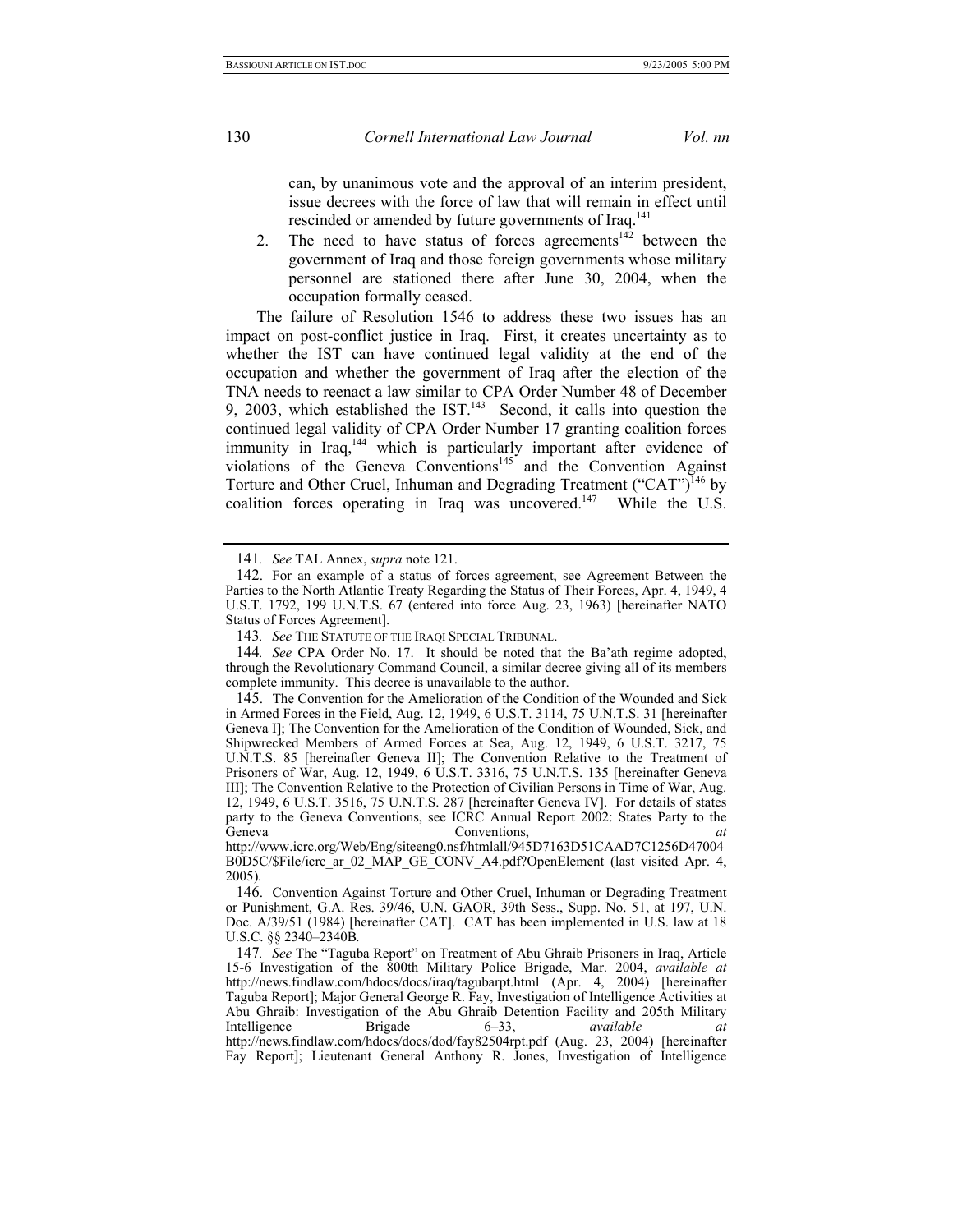administration maintains that such violations represent isolated incidents, evidence continues to emerge that points to a wider policy of systematic abuse and suggests that senior officials either approved or were deliberately indifferent to it.<sup>148</sup> In light of these violations, the continued legal validity of CPA Order Number  $17<sub>149</sub>$  which gives immunity to coalition forces, raises serious questions of legality.

The connection between CPA Order Number 17 and the IST is evident in Article 1(b) of the IST, which limits jurisdiction to "Iraqi nationals or residents of Iraq.["150](#page-30-2) Thus, Article 1(b) of the IST Statute (the "Statute") gives effect to CPA Order Number 17. Of note, however, is that CPA Order Number 17 does not specifically obligate the governments of the coalition forces to prosecute those who are alleged to have committed war crimes.<sup>151</sup>

<span id="page-30-1"></span>149*. See* CPA Order No. 17.

<span id="page-30-2"></span>150. The IST's temporal jurisdiction lasts from July 17, 1968 through May 1, 2003. *See* THE STATUTE OF THE IRAQI SPECIAL TRIBUNAL arts. 1, 10.

Activities at Abu Ghraib: Investigation of the Abu Ghraib Prison and 205th Military Intelligence Brigade 34–176, *available at* Intelligence Brigade 34–176, *available at* http://news.findlaw.com/hdocs/docs/dod/fay82504rpt.pdf (Aug. 23, 2004) [hereinafter Jones Report]; Final Report of the Independent Panel To Review DOD Detention Operations, *available at* http://news.findlaw.com/cnn/docs/dod/abughraibrpt.pdf (Aug. 2004) [hereinafter Schlesinger Panel]; *see also* SEYMOUR HERSH, CHAIN OF COMMAND: THE ROAD FROM 9/11 TO ABU GHRAIB 1–72 (2004) (arguing that responsibility for official misconduct at the Abu Ghraib prisons extends to high officials in the Bush Administration); American Civil Liberties Union, Torture FOIA, *at*  http://www.aclu.org/International/International.cfm?ID=13962&c=36 (last updated Mar. 25, 2005); Human Rights Watch, The Road to Abu Ghraib, *at*  http://www.hrw.org/reports/2004/usa0604/usa0604.pdf. (June 2004). Seven U.S. reservists from the 372nd Military Police Company were charged for the abuses that occurred at the Abu Ghraib prison in Iraq. On January 14, 2005, Specialist Charles Graner was the first one convicted by a U.S. military court, and the following day he was sentenced to ten years in a military prison. Kate Zernike, *The Conflict in Iraq: Abu Ghraib: Ringleader in Iraqi Prisoner Abuse Sentenced to 10 Years*, N.Y. TIMES, Jan. 16, 2005, at A12. As of January 2004, four other reservists have reached plea bargain agreements with the prosecution, including: Staff Sergeant Ivan Frederick, Specialist Megan Ambuhl, Specialist Jeremy Sivits, and Specialist Armin Cruz. Sergeant Javal Davis's trial is scheduled for February 2, 2004, and Specialist Sabrina Harmon's trial is scheduled for March 2004. *See* Dexter Filkins, *The Struggle for Iraq: The Court-Martial; G.I. Pleads Guilty in Court-Martial for Iraqi Abuse*, N.Y. TIMES, May 20, 2004, at A1; Richard Oppel, *Guilty Plea by Sergeant in Abuse Case*, N.Y. TIMES, Oct. 21, 2004, at A10; Zernike, *supra*. Yet, no high ranking military personnel or high-level civilian officials have been implicated in the scandal.

Similar to the situation in Iraq, the treatment of detainees in Afghanistan has also violated international legal obligations under the Geneva Conventions and CAT. *See Report of the Independent Expert of the Commission on Human Rights on the Situation of Human Rights in Afghanistan*, U.N. GAOR, 59th Sess., Agenda Item 105(c), U.N. Doc. A/59/370 (2004).

<span id="page-30-0"></span><sup>148.</sup> For the proposition that torture may have been ordered or condoned at high levels, see Report of Independent Expert on the Commission on Human Rights on the Situation of Human Rights in Afghanistan, *supra* note 147; HERSH, *supra* note 147, at 1– 72; ACLU Report, *supra* note 147; Fay Report, *supra* note 147; Jones Report, *supra* note 147; Schlesinger Panel, *supra* note 147; Taguba Report, *supra* note 147.

<span id="page-30-3"></span><sup>151</sup>*. See* CPA Order No. 17, at art. 2(3) (declaring that the members of the Coalition forces shall be "subject to the exclusive jurisdiction of their Sending States," but not charging the sending states with any prosecutorial obligations).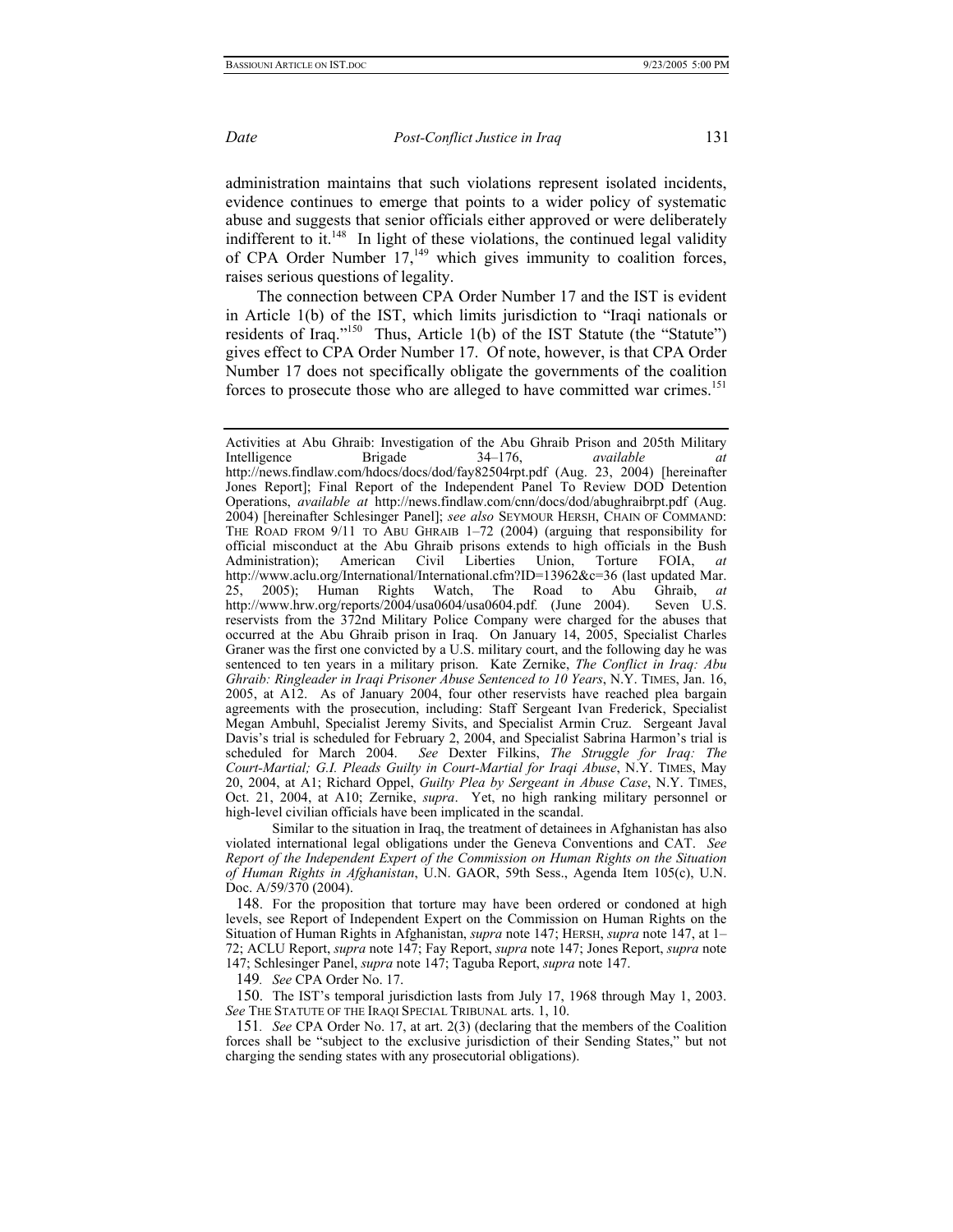Had CPA Order Number 17 and Article 1(b) of the IST Statute clearly stated the intention to provide coalition forces with jurisdictional immunity before Iraqi courts, while providing for the obligation of Coalition Forces governments to prosecute alleged offenders, the issue of selective enforcement and disparity in accountability standards would not arise, unless, of course, the coalition forces fail to carry out their legal obligations to investigate and, where appropriate, to prosecute.

It should be noted that complementarity between national and international legal systems is recognized in Article 17 of the International Criminal Court ("ICC"), which gives priority to the national criminal jurisdictions of states parties that are willing and able to undertake prosecutions and does not call for the establishment of a jurisdictional regime under such circumstances.<sup>152</sup> The problem with CPA Order Number 17 and Article 1(b) of the IST Statute is that they appear to provide substantive immunity from prosecution.<sup>153</sup> No such immunity is permissible under international humanitarian law or other sources of international law with regard to international crimes such as genocide, crimes against humanity, war crimes, torture, slavery, and slave-related practices.<sup>154</sup> Multinational forces in Iraq have been authorized pursuant to Security Council Resolutions 1511 and 1546,<sup>155</sup> and coalition forces could have been covered by the Convention on the Safety of United Nations and Associated Personnel.<sup>156</sup> In any event, the immunity referred to in CPA Order Number

<span id="page-31-4"></span>

<span id="page-31-0"></span><sup>152</sup>*. See* Rome Statute for an International Criminal Court, *opened for signature* July 17, 1998, art. 17, 2187 U.N.T.S. 3 (entered into force July 1, 2002) [hereinafter Rome Statute]. In the event that a state party is "unable" or "unwilling" to prosecute, the ICC may assert jurisdiction. For a comprehensive background of the creation of the ICC, see generally THE STATUTE OF THE INTERNATIONAL CRIMINAL COURT: A DOCUMENTARY HISTORY (M. Cherif Bassiouni ed. 1998). For a legislative history of the ICC, see generally BASSIOUNI, *supra* note 30. On February 15, 2005, the Interim Government adopted a decree on accession to the ICC, but before the instrument of accession could be deposited with the United Nations, the "Interim Government" revoked it, presumably at the instigation of the United States, which feared that the actions of its forces in Iraq could be referred by the subsequent Iraqi government to the ICC.

<span id="page-31-1"></span><sup>153.</sup> Between 2002 and 2004, the United States adopted a similar strategy when it obtained immunity from ICC jurisdiction for its forces serving in UN missions, or UN-authorized missions, with the adoption of Security Council Resolution 1422, S.C. Res. 1422, U.N. SCOR, 57th Sess., 4572d mtg., U.N. Doc. S/RES/1422 (2002), and Security Council Resolution 1487, S.C. Res. 1487, U.N. SCOR, 58th Sess., 4772d mtg., U.N. Doc. S/RES/1487 (2003). However, on June 23, 2004, in the face of increasing international opposition, the United States withdrew its request for a renewal of Resolution 1487. *See* BASSIOUNI, *supra* note 30.

<span id="page-31-2"></span><sup>154</sup>*. See* BASSIOUNI, *supra* note 40, at 109–36.

<span id="page-31-3"></span><sup>155.</sup> S.C. Res. 1511, *supra* note 38; S.C. Res. 1546, *supra* note 126; *see* TAL, *supra* note 121, at arts. 59(B)–(C) (recognizing the legal presence of multinational forces).

<sup>156</sup>*. See* Convention on the Safety of United Nations and Associated Personnel*,* Dec. 9, 1994, G.A. Res. 49/59, 49 U.N. GAOR, Supp. No. 49, at 299, U.N. Doc. A/49/49 (1994). UN personnel and associated personnel operate under the privileges and immunities of the UN, pursuant to the Charter, and as negotiated between the UN and the host state within which they operate. Under this agreement, jurisdiction vests primarily in the personnel's state of nationality, much as in the status of forces agreements. Nevertheless, even peacekeeping forces can be held responsible for international humanitarian law violations. *See* GEERT-JAN ALEXANDER KNOOPS, THE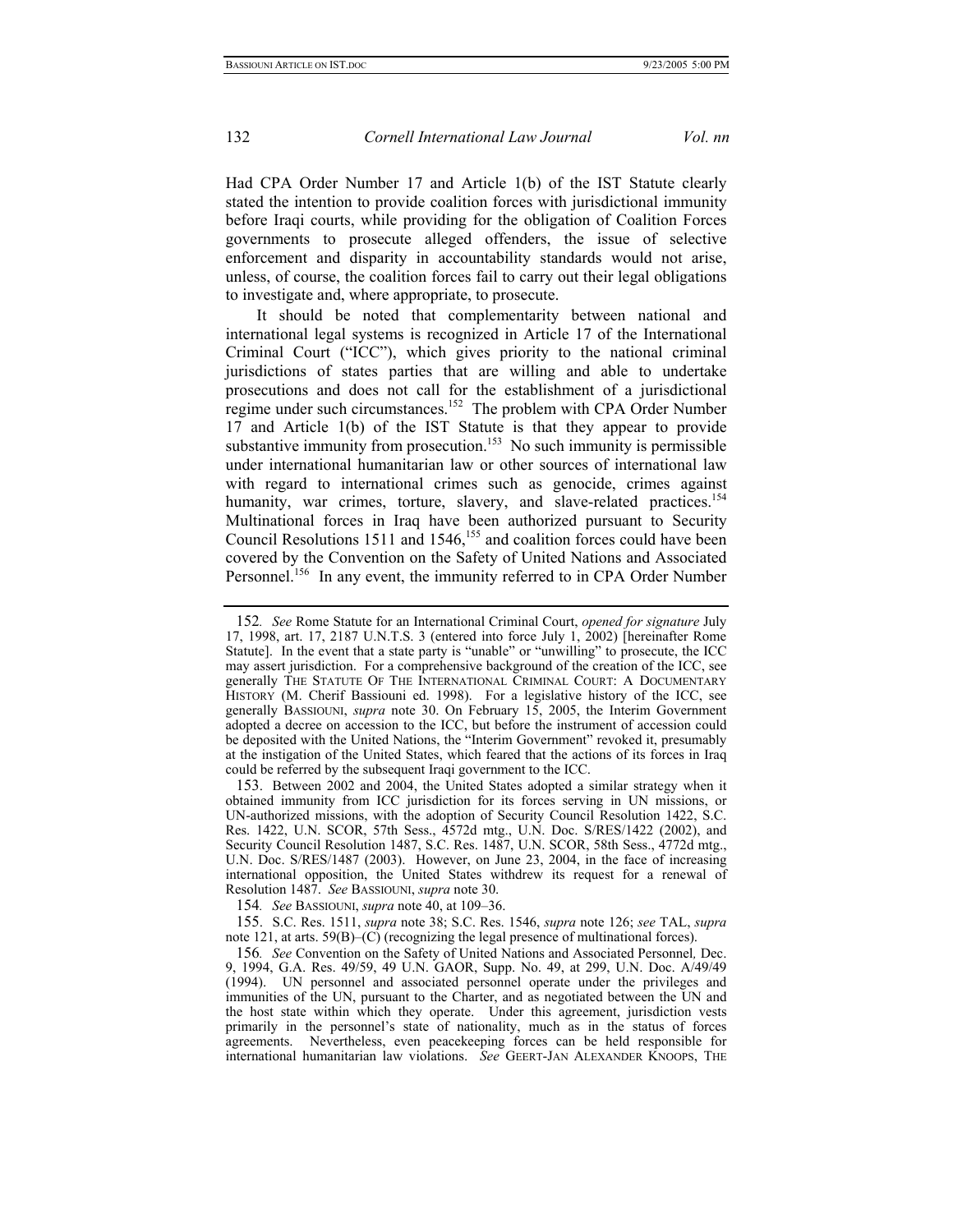<span id="page-32-7"></span>

17 should be interpreted as granting immunity from Iraqi legal processes, but not from the national jurisdiction of those countries contributing the personnel. Thus, it does not mean substantive immunity for international crimes, as this would be categorically contrary to international law.<sup>157</sup> This problem can be solved by a status of forces agreement between the coalition forces and the government of Iraq.<sup>158</sup>

## **IV. An Appraisal of the Iraq Special Tribunal**

## A. Introduction

Iraq's first major step on the path of post-conflict justice was the establishment of the IST with jurisdiction over Iraqi citizens for crimes of genocide, crimes against humanity, war crimes, and other crimes under Iraqi law as defined in Articles 11 to 14 of the Statute.<sup>159</sup> The Tribunal's jurisdiction extends to these crimes even if committed outside of Iraq, such as in Iran and Kuwait. Article 10, however, refers to the Tribunal's jurisdiction over Iraqi and non-Iraqi citizens, and this provision will have to be interpreted in light of CPA Order Number 17, which gives coalition forces immunity.<sup>[160](#page-32-3)</sup>

The IST was established pursuant to the Iraqi GC Decree of 9 December 2003, and the Statute, discussed below, was issued thereunder.<sup>161</sup> Like all other decisions taken by GC, it was subject to the CPA's official enactment, and it became CPA Order Number 48 on December 9, 2003, effective upon its signature by Paul Bremer, the CPA Administrator, on December 10, 2003.<sup>162</sup> The TAL confirmed CPA Order Number 48, but the TAL was promulgated by the GC under the authority of the CPA and is therefore an instrument developed by a subordinate body of the occupying power. Nevertheless, the TAL was the expression of all political tendencies in Iraq and should be given greater weight than GC decrees and CPA orders.

The IST's legislative basis is the order of an occupying power, which, as discussed below<sup>163</sup> in Part IV.B, is questionable, particularly as to its survival in the postoccupation era. Moreover, the continued control of this process by the United States undermines its legitimacy and credibility in the perception of the Iraqi and other Arab people.<sup>164</sup> In addition, the IST's

PROSECUTION AND DEFENSE OF PEACEKEEPERS UNDER INTERNATIONAL CRIMINAL LAW 1– 24 (2004).

<span id="page-32-0"></span><sup>157.</sup> Thus, foreign personnel who violate international law would likely be barred from defending their actions based on the principle of "no responsibility due to ignorance." *See* discussion *infra* note 308.

<span id="page-32-1"></span><sup>158.</sup> See NATO Status of Forces Agreement, *supra* note 142, for an example of such an agreement.

<span id="page-32-2"></span><sup>159</sup>*. See* discussion *infra* Part IV.E.2–3.

<span id="page-32-3"></span><sup>160</sup>*. Id*. *See also supra* note 152.

<span id="page-32-4"></span><sup>161</sup>*. See* THE STATUTE OF THE IRAQI SPECIAL TRIBUNAL.

<span id="page-32-5"></span><sup>162</sup>*. Id.* 

<span id="page-32-6"></span><sup>163</sup>*. See* discussion *infra* Part IV.B.

<sup>164.</sup> Since its establishment, the IST has been essentially a U.S.-led enterprise,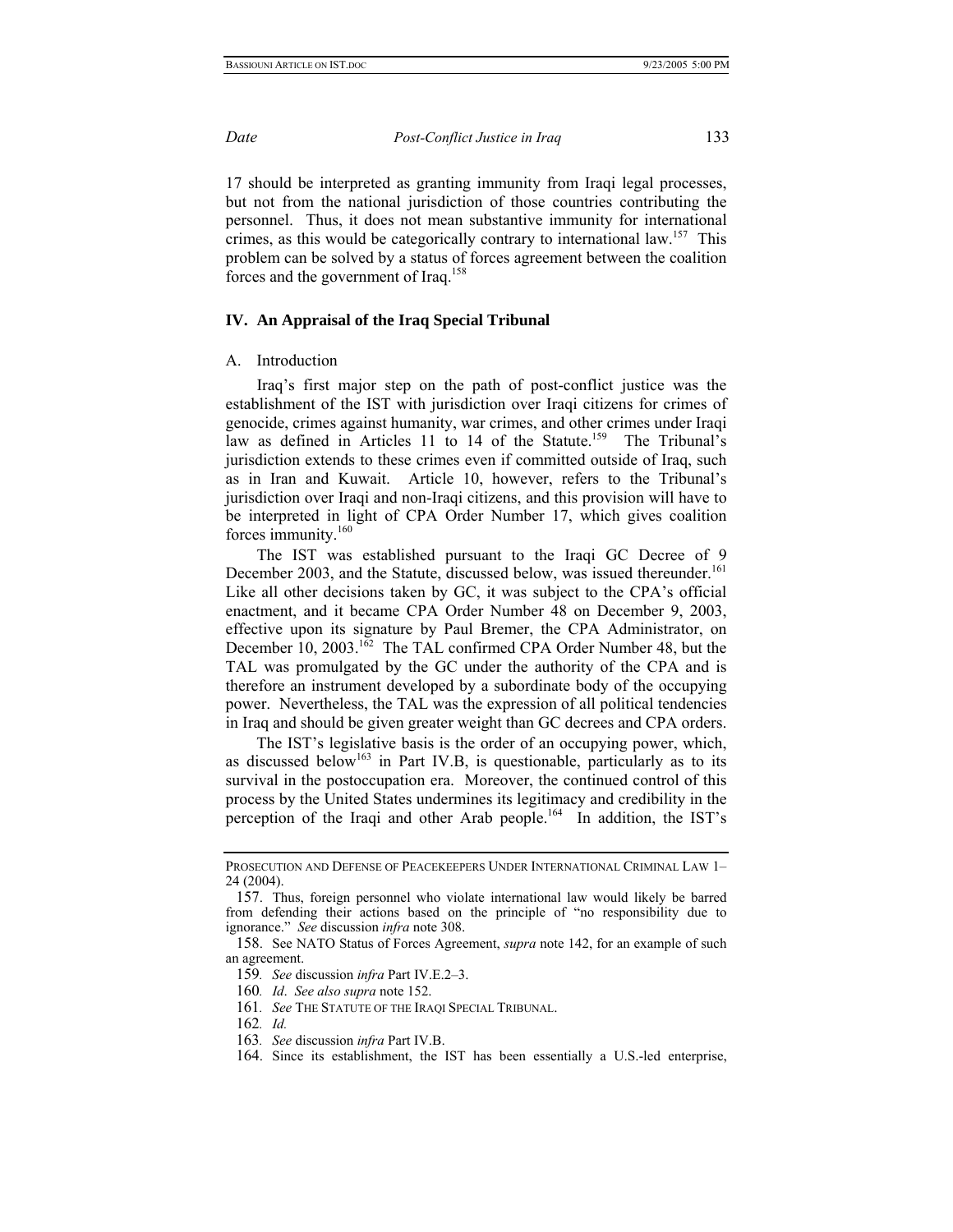jurisdictional exclusion of coalition forces during the same range of the IST's temporal jurisdiction without a concomitant obligation for the coalition forces to prosecute, adds to the perception of politicized justice.<sup>165</sup>

It must be understood that Iraq is not post-World War II Germany or Japan. It is not an enemy of the United States crushingly defeated after a protracted war. Iraq is a country that was invaded without international legitimacy<sup>166</sup> on the premise that it had WMDs likely to be used against the United States.<sup>167</sup> The United States and other coalition partners who were involved in the invasion of Iraq did not do so on the basis of the doctrine of humanitarian intervention, as was the case of NATO's intervention in Kosovo in 1999.<sup>168</sup> Even though the United States and the UK frequently invoked the regime's past misdeeds, nothing in international law justifies foreign military intervention for past violations of human rights or other humanitarian laws.<sup>169</sup> The United States and the UK did not invoke the doctrine of humanitarian intervention for ongoing violations by the Ba'ath regime as the basis of their military action, which started in March, 2003. Paradoxically, throughout the entire period of the Ba'ath regime (1968 to 2003), and during phases of its worst widespread and systematic human rights violations (1970 to 1988), the United States never formally advanced the likelihood of its reliance on the doctrine of humanitarian intervention for military action in Iraq.

No norm or precedent exists in international law for an occupying power, the legitimacy of which is in doubt, to establish an exceptional national criminal tribunal. Yet, there is no doubt of the need for a specialized tribunal to prosecute Saddam and the regime's major offenders. Moreover, any criticism of the IST should not overshadow the need to have such prosecutions.

The way to remedy criticism of the IST is for a legitimate national

though, as stated above, the Iraqi judges, investigative judges and prosecutors have taken some ownership of the Tribunal, and their personal courage in agreeing to serve in such capacities deserves recognition.

<span id="page-33-0"></span><sup>165</sup>*. See supra* notes 138 and 144 and accompanying text.

<span id="page-33-1"></span><sup>166</sup>*. See* S.C. Res. 1441, U.N. SCOR, 57th Sess., 4644th mtg., U.N. Doc. S/RES/1441 (2002). This resolution did not authorize the use of "all necessary means," language that is recognized as authorizing the use of force, but only referred to "serious consequences," which is not synonymous with the authorization of the use of force. Furthermore, every Security Council member affirmed that the resolution did not provide for the automatic resort to force. *Id.* 

<span id="page-33-2"></span><sup>167.</sup> In his remarks to the UN Security Council on March 7, 2003, U.S. Secretary of State Colin Powell presented the U.S. case for attacking Iraq, based on its possession of WMDs. *See* Press Release, The White House, President George W. Bush, Iraq: Denial and Deception; Secretary Powell's Remarks at U.N. Security Council Meeting (Mar. 7, 2003), *available at* http://www.whitehouse.gov/news/releases/2003/03/print/20030307- 10.html (last visited Apr. 5, 2005).

<span id="page-33-3"></span><sup>168.</sup> For a discussion of that war, see generally TIM JUDAH, KOSOVO WAR AND REVENGE (2000); WESLEY K. CLARK, WAGING MODERN WAR: BOSNIA, KOSOVO AND THE FUTURE OF COMBAT (2001).

<span id="page-33-4"></span><sup>169.</sup> Had the international community established a Security Council commission to investigate these crimes, as discussed *supra* Part II.B. and accompanying footnotes, it would have contributed some legitimacy to the military intervention of March 2003.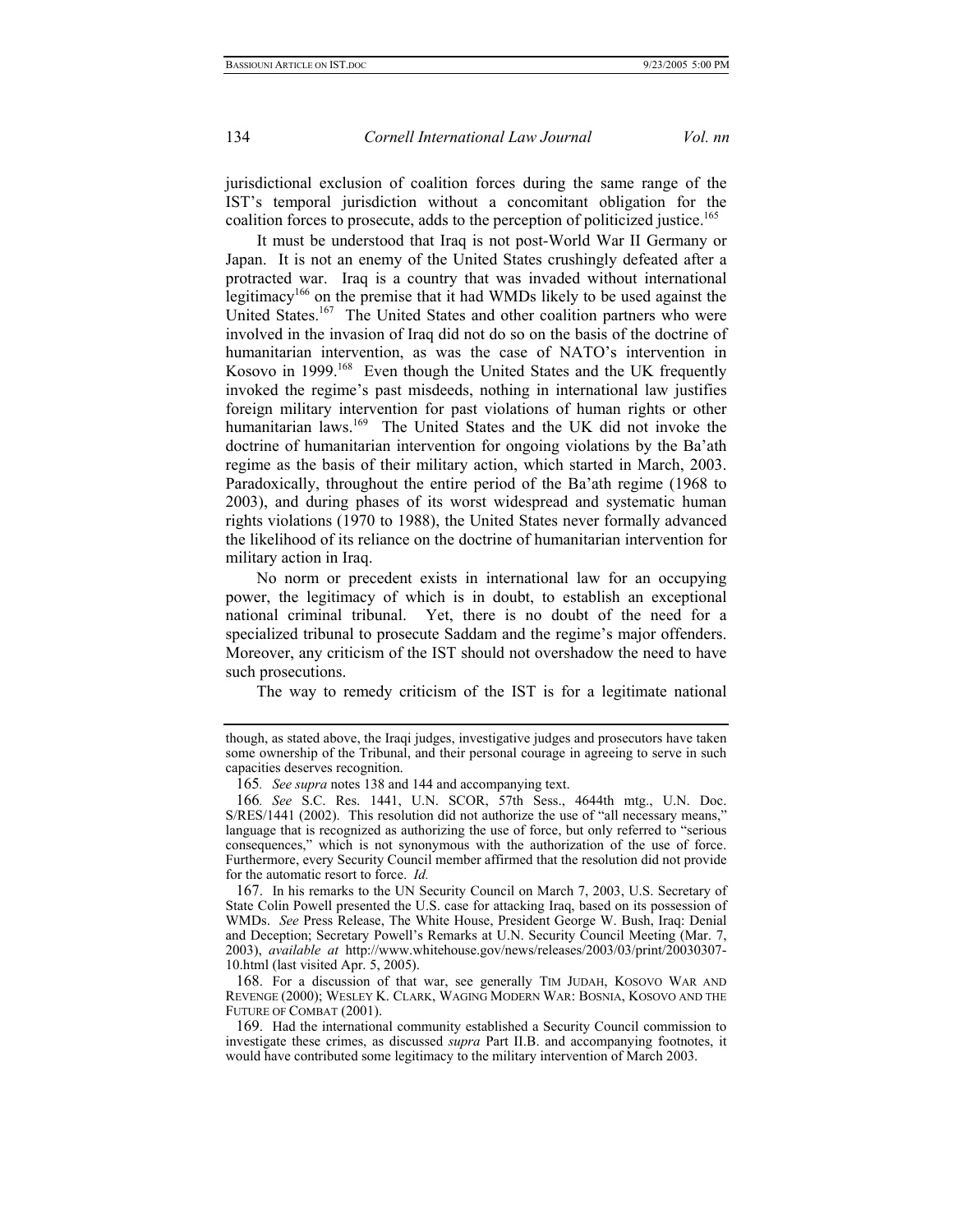legislative authority to repromulgate an amended law establishing a specialized (not special) criminal tribunal, in conformity with the Iraqi legal system but on the basis of continuity of the  $IST<sup>170</sup>$  If that were not the case, all of the IST's work until now would be deemed null and void, damaging the overall purposes of future prosecutions. Such a repromulgated, amended law would also resolve the legal issues and problems contained in the Statute. Moreover, as is customary in the legislative practice of most Arab states, the repromulgated, amended law should be accompanied by an explanatory memorandum (*muthakkira tafsiriya*) that describes the contents of the law and reflects the legislative intent.<sup>[171](#page-34-1)</sup>

More importantly, the repromulgated, amended law must follow a certain legal method to avoid incongruences presently contained in the Statute. For example, the Statute incorporates some of the measures enacted by the Ba'ath regime, but not others. It recognizes the applicability of the 1970 Provisional Constitution in Article 14[172 a](#page-34-2)nd the 1971 Criminal Procedure Law in Article  $17$ ,<sup>173</sup> but it provides no explanation for this selectivity. Moreover, it commingles features of the adversary–accusatorial American system with the Iraqi inquisitorial one.<sup>174</sup> Worse yet, it commingles legal aspects of the Ba'ath regime whose protagonists are to be prosecuted and due process guarantee features of the American legal system. Also troubling is that the Statute provides for judicial appointments made by the executive with a limited role for the Judicial Council. This is

<span id="page-34-0"></span><sup>170.</sup> Iraq has a legal system and laws that, between 1925 and 1958, were on par with the legal systems of other Arab states and well in keeping with many legal systems of the world. The modern Iraqi legal system was established after the adoption of the 1925 Constitution, *supra* note 132. The judiciary consisted of a three-tiered court system modeled on the Egyptian and Syrian systems, which, in turn, were derived from the French inquisitorial judicial system. The Court of Cassation acted as Iraq's court of last resort for all cases, except for security cases. Crimes against the security of the state were tried in Revolutionary Courts, which operated outside the formal Iraqi court system. The Court of Cassation also adjudicated jurisdictional conflicts between lower courts and assumed jurisdiction over crimes committed by high government officials. The intermediate Court of Appeals decided issues of law and fact. There were seven Circuit Courts of Appeals sitting throughout Iraq. Below these courts were a number of district courts, which were divided into specialized chambers dealing with criminal, civil, and domestic relations matters. *See* Iraq: The Judiciary. Library of Congress Studies, *at*  http://countrystudies.us/iraq/74.htm (last visited Mar. 13, 2005).

Under the 1925 Constitution, judicial independence was guaranteed. *See* 1925 Constitution, *supra* note 132, at art. 71. However, subsequent to 1958, the military and Ba'ath revolutions and coups tampered with that system by enacting special laws that violated the independence of the judiciary and by establishing a number of special arbitrary courts. The Ba'ath regime also instituted a series of laws that placed the judiciary under the direct control of the Minister of Justice, and thus effectively curtailed the independence of the judiciary.

<span id="page-34-1"></span><sup>171.</sup> Such an explanatory memorandum would provide guidance to the judges and to the parties, and enhances judicial uniformity in the application of the law.

<span id="page-34-2"></span><sup>172.</sup> THE STATUTE OF THE IRAQI SPECIAL TRIBUNAL art. 14; *see also* 1970 Constitution, *supra* note 136.

<span id="page-34-3"></span><sup>173.</sup> THE STATUTE OF THE IRAQI SPECIAL TRIBUNAL art. 17; *see also* QANUN USUL AL-MUHAKAMAT AL-JAZA'IA [IRAQI CRIMINAL PROCEDURE LAW] Law No. 23 of 1971 [hereinafter Criminal Procedure Law].

<span id="page-34-4"></span><sup>174</sup>*. See infra* Part V.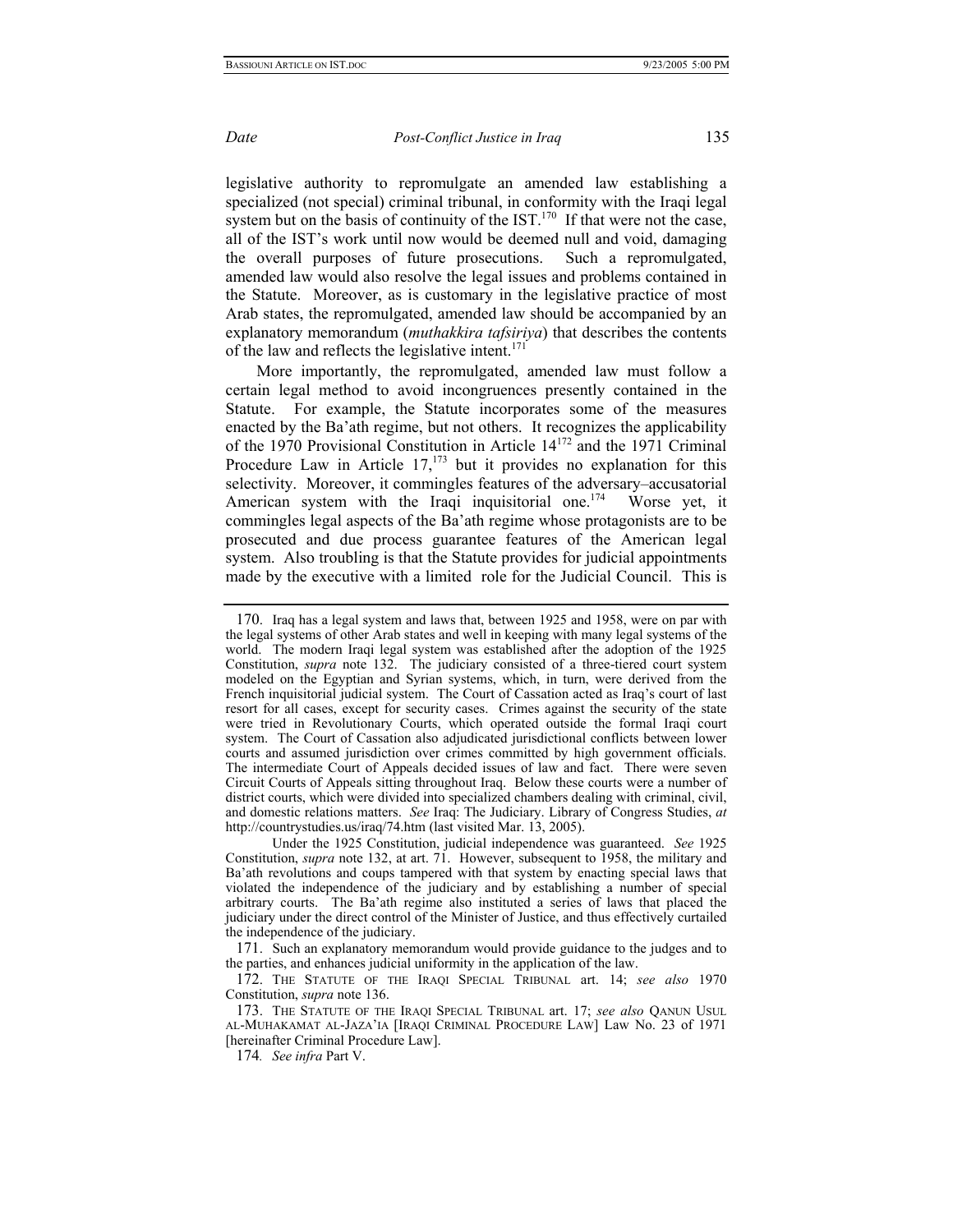<span id="page-35-7"></span>

similar to what the Ba'ath regime did.<sup>175</sup> These and other incongruences of the IST which are sought to be remedied are discussed below.

B. General Observations on the Legitimacy of the IST's Establishment

As stated above, the IST was established pursuant to CPA Order Number 48, which represented the occupying power."<sup>176</sup> It is a "special tribunal" with jurisdiction over Iraqi nationals accused of committing genocide, crimes against humanity, war crimes, and certain other crimes under Iraqi law,<sup>177</sup> whether committed inside or outside Iraq, between July 17, 1968 and May 1, 2003, with the exception of coalition forces' actions, which, as discussed above, are not included in the IST's jurisdiction under Article 1. However, Article 10 of the Statute states that the Tribunal's jurisdiction extends to non-Iraqis, while CPA Order Number 17 gives coalition forces immunity. There is therefore an inconsistency between Articles 1 and 10 of the Statute and CPA Order Number 17.

Since the IST is a special tribunal outside the established Iraqi legal system, the question arises as to whether an occupying power has the legal authority to create such a tribunal. However, it should be noted that the TAL ratified the IST, and that the TAL is implicitly recognized in Security Council Resolution 1511.<sup>178</sup> Notwithstanding the TAL's confirmation of the IST, there is some ambiguity as to whether the IST is established by the CPA and the GC during a period of occupation, and it is necessary for the transitional government to repromulgate the Statute by adopting an amended law. The repromulgation of the Statute with amendments and an explanatory memorandum will not only eliminate questions of legitimacy and credibility but also cure some of the flaws contained in the Statute, which are discussed below.

<span id="page-35-8"></span>The United States is bound by the Fourth Geneva Convention of 1949 $179$  and the Hague Regulations of 1907, $180$  as well as subsequent developments of customary international law.<sup>181</sup> According to these sources of applicable law, the United States is an occupying power, and it cannot, inter alia, do the following: (1) change the functioning of the administration of the occupied territory;<sup>182</sup> (2) change the existing legal system;<sup>183</sup> (3) alter

<span id="page-35-0"></span><sup>175</sup>*. See infra* Part IV.E.1.

<span id="page-35-1"></span><sup>176.</sup> Geneva IV, *supra* note 145.

<span id="page-35-2"></span><sup>177</sup>*. See infra* Parts IV.E. 2–3.

<span id="page-35-3"></span><sup>178.</sup> S.C. Res. 1511, *supra* note 38.

<span id="page-35-4"></span><sup>179.</sup> Geneva IV, *supra* note 145, applies to the civilian population and the administration of occupied territories.

<span id="page-35-5"></span><sup>180.</sup> Hague Convention (IV) Respecting the Laws and Customs of War on Land and its Annex: Regulations Concerning the Laws and Customs of War on Land, Oct. 18, 1907, 1 Bevans 631 [hereinafter Hague IV].

<span id="page-35-6"></span><sup>181.</sup> For support of the proposition that the United States is bound by customary international law, see generally JORDAN PAUST, INTERNATIONAL LAW AS LAW OF THE UNITED STATES (1996). *But see* Curtis A. Bradley & Jack L. Goldsmith, *Customary International Law: A Critique of the Modern Position*, 110 HARV. L. REV. 815 (1997) (arguing that the United States is not so bound).

<sup>182</sup>*. See* Hague IV, *supra* note 180, at arts. 43, 48; Geneva IV, *supra* note 145, at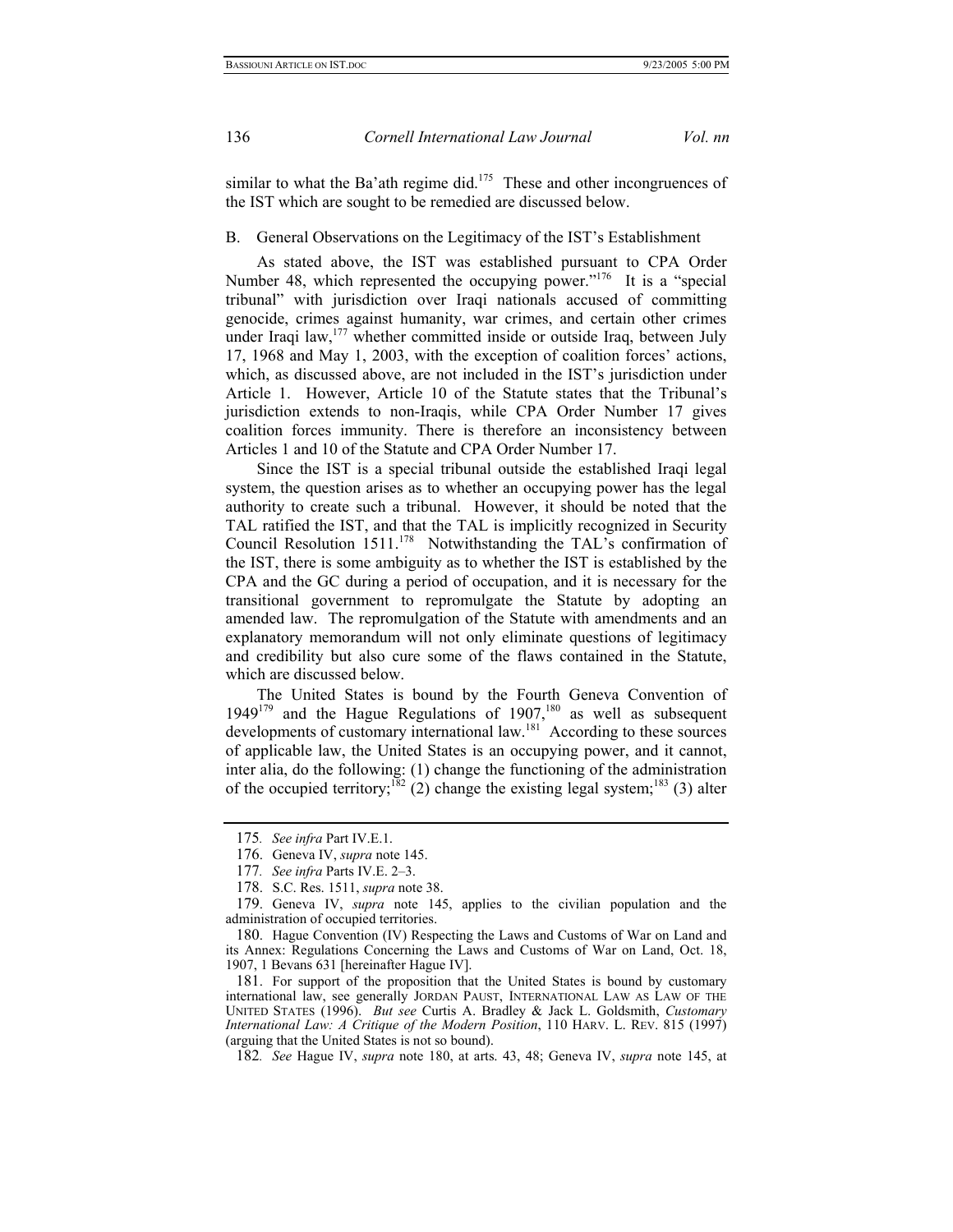the status of public officials and judges;<sup>184</sup> (4) change the penal legislation;<sup>185</sup> (5) issue new penal provisions;<sup>186</sup> (6) intern civilian populations other than on the basis of prisoner of war;<sup>187</sup> (7) change the tribunals of the occupied territory;<sup>188</sup> (8) prosecute inhabitants for acts committed before the occupation;<sup>189</sup> or  $(9)$  enter into agreements with the governing authority of the occupied territory or make agreements on behalf of the occupied territory that "shall adversely affect the situation of the protected persons, as defined by the present Convention, nor restrict the rights which it confers upon them."[190](#page-36-6)

An exception to the above is that the penal laws of the occupied territory may be repealed or suspended by the occupying power in cases where they constitute a threat to its security or an obstacle to the application of the Geneva Conventions, $191$  or if the laws introduced by the occupying power are more favorable to the civilian population. Article 4 of Protocol I confirms the above limitations on the occupying power.<sup>192</sup> Although the United States has not ratified Protocol I, this provision still applies because it is deemed part of customary international law.<sup>193</sup> Accordingly, the question arises as to whether the United States had the legal authority to establish the IST. The answer depends on what aspect of the Statute is addressed. With respect to the procedures and guarantees of the rights of the defense, the IST is more favorable than existing Iraqi laws on criminal procedure under the 1971 Criminal Procedure Law.<sup>194</sup> Thus, these provisions of the Statute are in conformity with international humanitarian law, but that does not resolve the problems of incongruities arising out of the commingling of certain procedural aspects of the adversary–accusatorial model of criminal procedure with that of the inquisitorial model.

With respect to substance, the crimes defined in Articles 11 to 13

<span id="page-36-9"></span>193*. See* PAUST, *supra* note 181.

<span id="page-36-10"></span>194. Criminal Procedure Law, *supra* note 173. For a discussion of international human rights law standards, see generally M. CHERIF BASSIOUNI, THE PROTECTION OF HUMAN RIGHTS IN THE ADMINISTRATION OF JUSTICE: A COMPENDIUM OF UNITED NATIONS NORMS AND STANDARDS (1994); ANNE BAYEFSKY, THE U.N. HUMAN RIGHTS TREATY SYSTEM: UNIVERSALITY AT THE CROSSROADS (2001); CHRISTOPHER GANE & MARK MACKAREL, HUMAN RIGHTS AND THE ADMINISTRATION OF JUSTICE: INTERNATIONAL INSTRUMENTS (1997).

arts. 51, 54, 64.

<sup>183</sup>*. See* Hague IV, *supra* note 180, at art. 43.

<span id="page-36-0"></span><sup>184.</sup> Geneva IV, *supra* note 145, at art. 54.

<span id="page-36-1"></span><sup>185</sup>*. Id*. at art. 64.

<span id="page-36-2"></span><sup>186</sup>*. Id*.

<span id="page-36-3"></span><sup>187</sup>*. Id*. at arts. 79–135.

<span id="page-36-4"></span><sup>188</sup>*. Id*. at art. 64.

<span id="page-36-5"></span><sup>189</sup>*. Id*. at art. 70.

<span id="page-36-6"></span><sup>190.</sup> Geneva IV, *supra* note 145, at art. 7.

<span id="page-36-7"></span><sup>191</sup>*. Id*. at art. 64.

<span id="page-36-8"></span><sup>192.</sup> Protocol Additional to the Geneva Conventions of 12 August 1949, and Relating to the Protection of Victims of International Armed Conflict, June 8, 1977, art. 4, 1125 U.N.T.S. 3 (entered into force Dec. 7, 1979).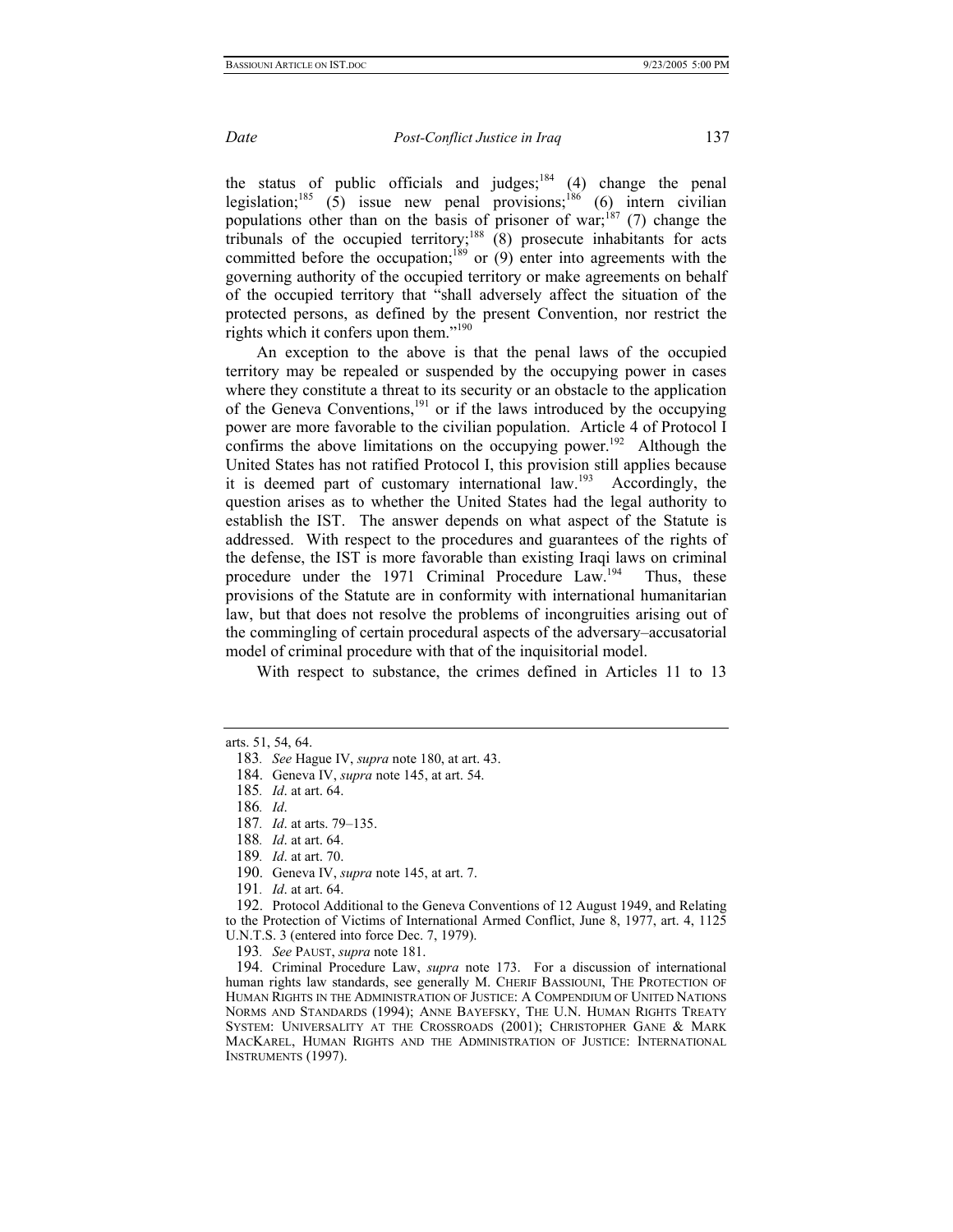violate the principles of legality<sup>195</sup> as they have been understood and applied in Iraqi criminal law since the 1925 Constitution.<sup>196</sup> Iraq also follows a rigid positivistic approach to the nonretroactivity of criminal laws, and that is consonant with international human rights law.<sup>197</sup> The principles of legality are enunciated in Article 15 in the International Covenant on Civil and Political Rights.<sup>198</sup> The same prohibition also exists under Article 7 of the European Convention on Human Rights,<sup>199</sup> Article 9 of the American Convention on Human Rights,<sup>200</sup> and Article 7 of the African Charter on Human and Peoples Rights.<sup>201</sup> The principles of legality are part of "general principles of law," a source of international law under Article 38 of the Statute of the International Court of Justice, which is part of the UN Charter.<sup>202</sup> An occupying power cannot derogate from these principles. Moreover, the selection of the judges as discussed below<sup>203</sup> in section IV.D.1 contravenes the Iraqi pre-Ba'ath law on judicial selection and international human rights law on judicial independence and impartiality. This aspect of the Statute is also questionable.

The limitations imposed by the Geneva Conventions are purposely strict in order to avoid abuse of authority by an occupying power. The unarticulated premise is that a foreign occupying power must be given less discretion because it cannot be assumed to always act in the best interests of the occupied and because its interest and presence in the occupied territory is for a limited time.

## C. Issues of Legality in the Statute

### *1. The "Exceptional" Nature of the Tribunal*

The IST is referred to in the Arabic language version of the Statute as *Al-Mahkama Al-Mukhtassa*. This could have been translated as "specialized tribunal" or "competent tribunal." However, the controlling English language text chose the term "special" tribunal, which translates into Arabic

<span id="page-37-0"></span><sup>195</sup>*. See* discussion *infra* Parts IV.E.2–3.

<span id="page-37-1"></span><sup>196. 1925</sup> Constitution, *supra* note 132.

<span id="page-37-2"></span><sup>197</sup>*. See e.g*., International Covenant on Civil and Political Rights, Dec. 19, 1966, 6 I.L.M. 368 (1967) (entered into force March 23, 1976) [hereinafter ICCPR]. Iraq signed the ICCPR on March 23, 1976. Office of the United Nations High Commissioner for Human Rights, Status of Ratifications of the Principal International Human Rights Treaties, *available at* http://www.unhchr.ch/pdf/report.pdf (last updated June 9, 2004).

<span id="page-37-3"></span><sup>198.</sup> ICCPR, *supra* note 197, at art. 15.

<span id="page-37-4"></span><sup>199.</sup> European Convention for the Protection of Human Rights and Fundamental Freedoms, Nov. 4, 1950, 312 U.N.T.S. 221.

<span id="page-37-5"></span><sup>200.</sup> American Convention on Human Rights, Nov. 22, 1969, 1144 U.N.T.S. 123 (entered into force July 18, 1978).

<span id="page-37-6"></span><sup>201.</sup> African Charter on Human and Peoples Rights, June 27, 1981, O.A.U. Doc. CAB/LEG/67/3 Rev. 5 (entered into force Oct. 21, 1986).

<span id="page-37-7"></span><sup>202</sup>*. See generally* M. Cherif Bassiouni, *A Functional Approach to "General Principles of International Law*," 11 MICH. J. INT'L L. 768 (1990); BASSIOUNI, *supra* note 40, at 198–204.

<span id="page-37-8"></span><sup>203</sup>*. See* discussion *infra* Part V.D.1.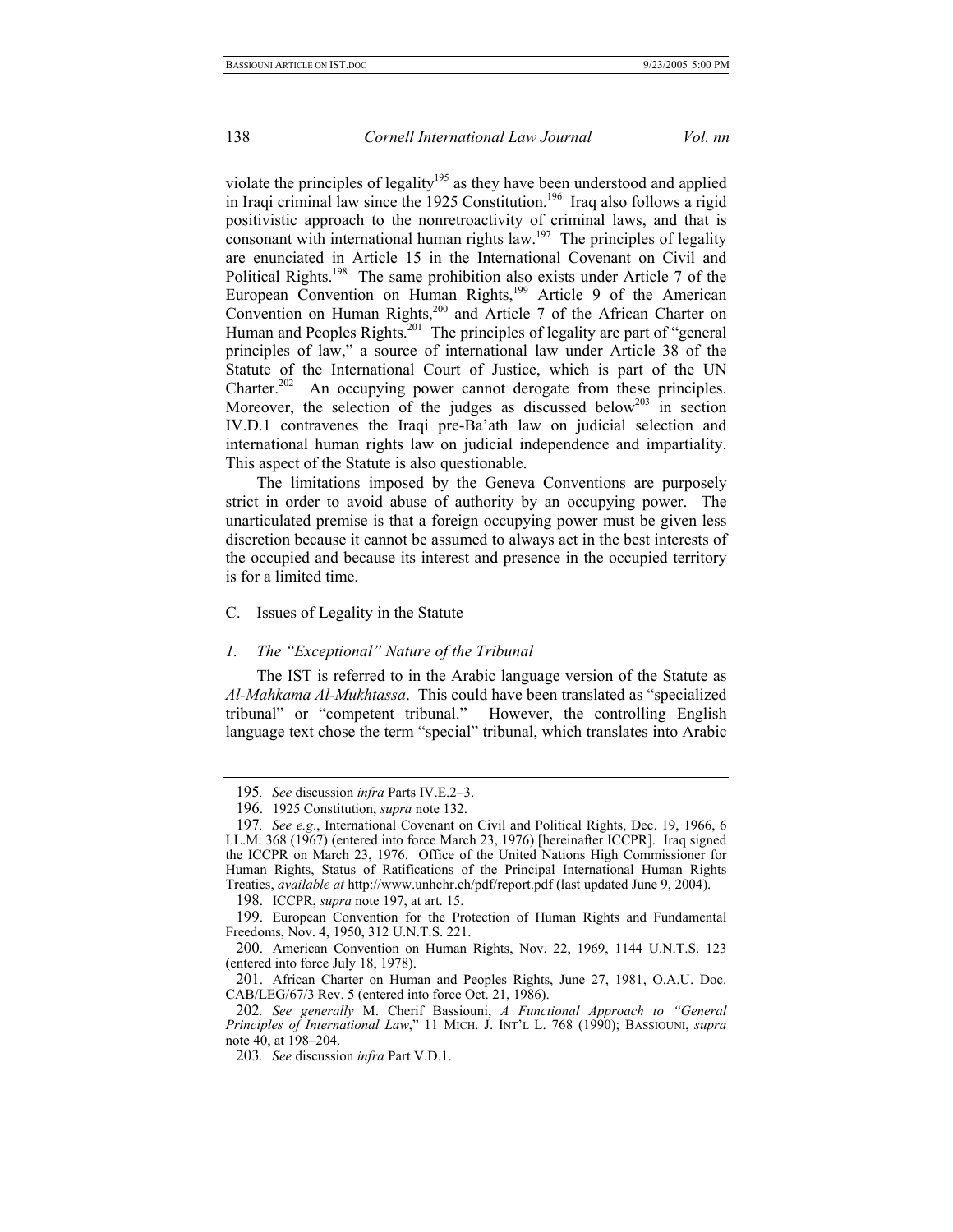as *Al-Mahkama al-Khāssa.* Thus, the name and a number of the Statute's provisions make it an "exceptional" tribunal, in violation of Article 14 of the International Covenant on Civil and Political Rights ("ICCPR").<sup>204</sup> This provision requires states to guarantee the fair and public trial of individuals by a competent, independent, and impartial tribunal established in accordance with ordinary applicable law and prohibits the establishment of exceptional tribunals.<sup>205</sup> It should be noted that the existence of a conflict, whether of an international or noninternational character, does not suspend the applicability of international human rights law, and that international humanitarian law and human rights law are coextensive.<sup>[206](#page-38-2)</sup>

Article 14 of the ICCPR prohibits, by implication, exceptional tribunals, or, more significantly, in French, "*tribunaux d'exceptions*.["207](#page-38-3)  The IST is a special tribunal in that it is not part of the ordinary system of justice. Its special nature is evidenced by its temporary existence, and for the exercise of jurisdiction over only certain crimes committed within a defined period of time, and only by certain persons. The exceptional nature of the IST, which contradicts international human rights norms, is reflected in the characteristics described below:

1. The establishment of the IST by an occupying power violates the Geneva Conventions and customary international humanitarian law applicable to conflicts of an international character.<sup>208</sup>

<span id="page-38-0"></span><sup>204.</sup> ICCPR, *supra* note 197, at art. 14.

<span id="page-38-1"></span><sup>205.</sup> Setting up the IST as a "special" tribunal will also inevitably lead to comparisons with the various "special" tribunals set up by the Ba'ath regime in various agencies, such as the secret police (the *mukhabarat*), the military, the police, and the Ba'ath party itself. These tribunals were a significant factor in the degeneration of the Iraqi judiciary and the Iraqi judicial process.

<span id="page-38-2"></span> <sup>206.</sup> See Legal Consequences of the Construction of a Wall in the Occupied Palestinian Territory, 2004 I.C.J. No. 131 (July 9); M. Cherif Bassiouni, Humanitarian Law, in 1 ENCYCLOPEDIA OF GENOCIDE AND CRIMES AGAINST HUMANITY 467–76 (Dinah Shelton et. al. eds., 2004).

<span id="page-38-3"></span><sup>207</sup>*. See* ICCPR, *supra* note 197, at art. 14. The term is more significant in French because until about 1950, most of the countries in the world followed the Romanist– Civilist system. Between 1945–50, a number of these countries, particularly in Europe, established *tribunaux d'exceptions* to try Nazi collaborators. This procedure was also used by Communist regimes to purge those who opposed them. In the 1950s and 1960s, France also used similar tribunals to preserve its colonial system. By 1966, when the ICCPR was adopted, the prohibition against tribunals specifically contemplated *tribunaux d'exceptions*. More particularly, "exceptional tribunals" were used by several regimes as part of their repressive systems. Thus, the French term has more significant legal consequences than its English counterpart.

<span id="page-38-4"></span><sup>208</sup>*. See infra* Part IV.B. It should be noted that the Security Council adopted a number of resolutions in the aftermath of the Coalition forces' invasion of Iraq. *See supra* note 125. Some of these resolutions are ambiguous and somewhat confusing with respect to the legal status of the CPA, the GC, and the interim government. In fact, some of their provisions may appear to contradict the provisions of the Geneva Conventions regarding an occupying power's obligations. In any event, it is important to know that the Geneva Conventions control and that Security Council Resolutions do not amend those obligations. Thus, nothing in these resolutions can be interpreted in a manner which is inconsistent with either conventional or customary international humanitarian law.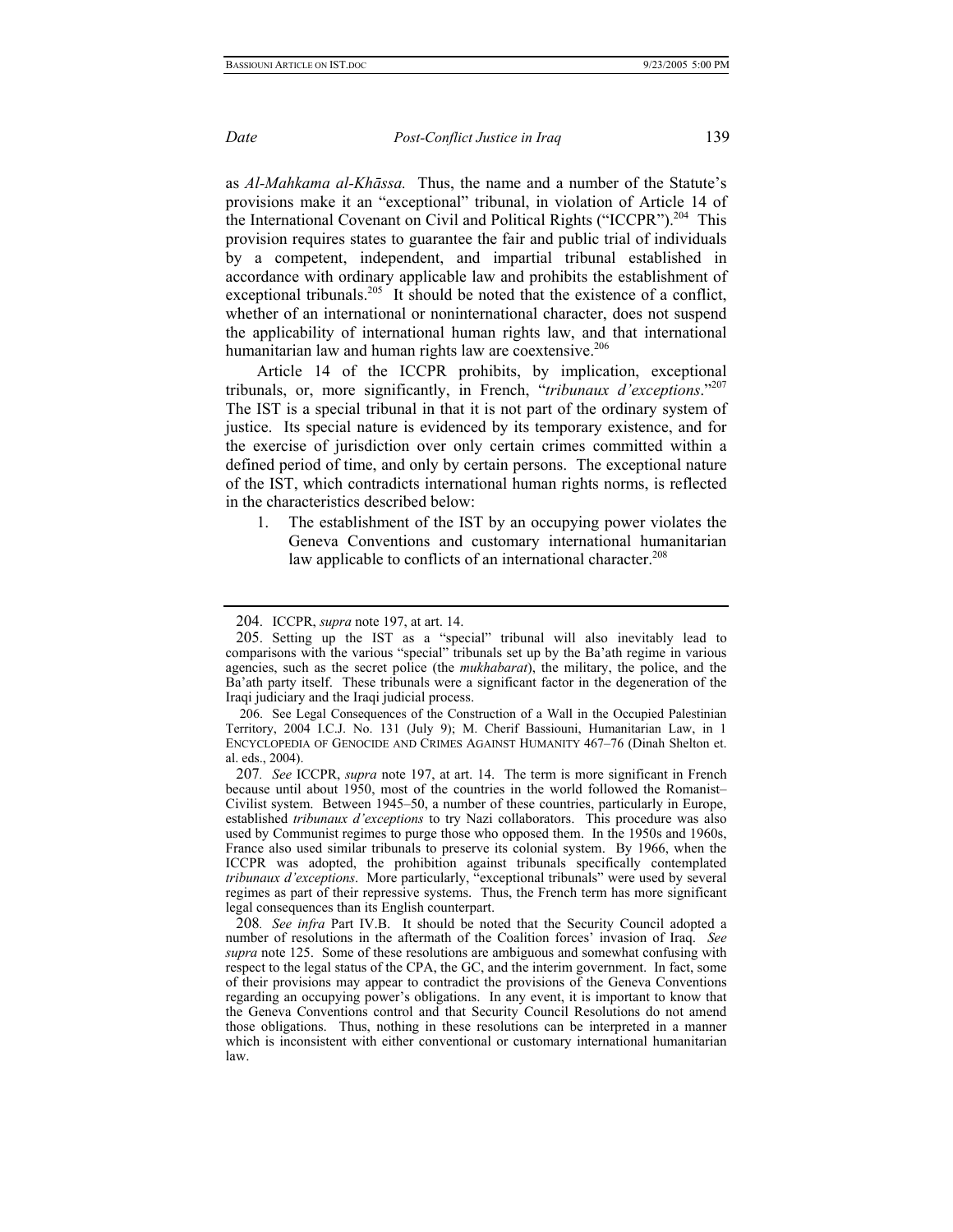- 2. The specific naming of the Tribunal as a "special" judicial body violates the International Convention on Civil and Political Rights[.209](#page-39-0)
- 3. The assignment of English as the Tribunal's controlling language is in violation of Iraqi law, which requires Arabic to be the official language of the state. $210$
- 4. The appointment of sitting judges, investigative judges, and prosecutors by a temporary political authority, the GC, whose authority was derived from the occupying power, affects judicial independence and the impartiality of the Tribunal.<sup>211</sup>
- 5. The Statute's provision on appointing foreign judges may be in violation of Iraqi law[.212](#page-39-3)
- 6. The appointment of foreign experts and observers as monitors, and the conduct of criminal investigations by foreign experts not under the control of the investigative judges, is in violation of Iraqi  $law.<sup>213</sup>$
- 7. The Statute confuses the roles of investigative judges and prosecutors, which results in violations of Iraqi procedural law, possibly to the detriment of the defense's rights.<sup>[214](#page-39-5)</sup>
- 8. The determination of compensation of the sitting judges, investigative judges, and prosecutors by a temporary political authority, the GC, appointed by an occupying power, affects judicial independence and the impartiality of the Tribunal, and thus constitutes a violation of international human rights law[.215](#page-39-6)
- 9. The exclusion of sitting judges, investigative judges, and prosecutors solely on grounds of membership in the Ba'ath party, infringes upon the principle of impartiality. $216$
- 10. The failure to allow for challenges of judges and investigative judges on the basis of conflict of interest or partiality violates the principle of judicial impartiality established in international human rights law. $217$
- 11. The definition of crimes in the Statute that are not contained in

<span id="page-39-0"></span><sup>209</sup>*. See* discussion *infra* Part IV.C.1.

<span id="page-39-1"></span><sup>210</sup>*. See* discussion *infra* Part IV.C.2.

<span id="page-39-2"></span><sup>211</sup>*. See* discussion *infra* Part IV.D.1. Even though, de facto, the selection of sitting judges, investigative judges, and prosecutors may have been appropriate and the persons chosen satisfactory, nevertheless the issue here is the process and not the personalities involved.

<span id="page-39-3"></span><sup>212</sup>*. See* discussion *infra* Part IV.D.2.

<span id="page-39-4"></span><sup>213</sup>*. See* discussion *infra* Part IV.D.3.

<span id="page-39-5"></span><sup>214</sup>*. See* discussion *infra* Parts IV.E.4–5.

<span id="page-39-6"></span><sup>215</sup>*. See* discussion *infra* Part IV.D.5.

<span id="page-39-7"></span><sup>216</sup>*. See* discussion *infra* Part IV.D.6.

<span id="page-39-8"></span><sup>217</sup>*. See* discussion *infra* Part IV.E.9. While the Statute does not provide for challenges of a judge's ability to impartially adjudicate a given case, its silence on the question arguably permits a reference to preexisting Iraqi laws, which may allow for such challenges. Nevertheless, this assumption would require judicial interpretation exceeding the traditional role of judges in an essentially positivistic legal system.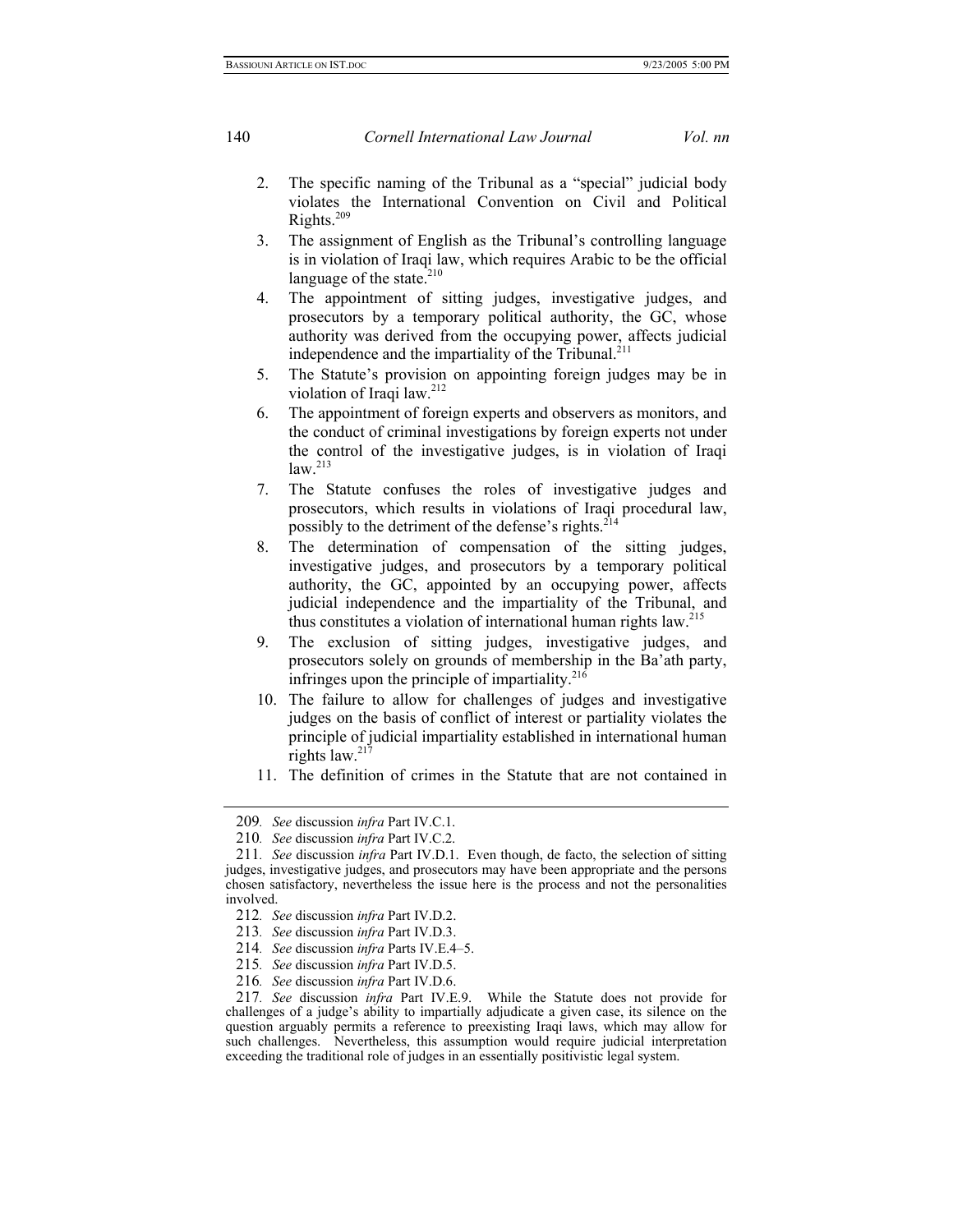Iraqi law are in violation of the principles of legality $2^{18}$  recognized in Iraqi law and international human rights law.

A repromulgated, amended law that conforms to the relevant Iraqi laws and general principles of criminal law and procedure recognized under Iraqi law, international humanitarian law, and human rights law can cure these problems.

## *2. Language*

The Statute was promulgated in both the English and Arabic languages, but under the CPA Regulation 1 the English version controls<sup>219</sup> even though Arabic is the only official language of Iraq. The Arabic version is a poor translation of the English text, revealing that even the English text was not drafted by Iraqi jurists.

The fact that the Statute was originally drafted in English and that the English version, rather than the Arabic version, controls in the event of any conflict or inconsistency between the two versions is problematic. Moreover, the Statute contains an inconsistency, as Article 34 of the Statute provides that "Arabic shall be the official language of the Tribunal." The controlling language of the Statute is English, while the proceedings and judgments are to be conducted in the Arabic language. $220$ 

A language is reflective and expressive of a given culture. Requiring Iraqi Arabic-speaking jurists to interpret and apply a Statute that was drafted in the language of a foreign legal system and culture is not only unworkable; it is fraught with ambiguities. Also, like other aspects of the Statute discussed below, drafting the Statute in the English language and the choice of the English version as the governing version reinforces the view that the IST bears a "Made in USA" stamp, which undermines the legitimacy and credibility of the IST.

It could be argued, however, that CPA Order Number 48 delegated to the GC the power to adopt the Statute. Consequently, it may be said that the English language controls as to CPA Order Number 48, but not as to the

<span id="page-40-0"></span><sup>218</sup>*. See* discussion *infra* Part IV.F.

<span id="page-40-1"></span><sup>219.</sup> CPA Reg. No. 1, § 3(2). According to CPA Regulation Number 1, the English version controls over the Arabic version in the event of any conflict or inconsistency. It was the CPA's practice to issue Decrees in the English language first, with Arabic versions issued subsequently. In some cases the Arabic versions were issued more than 143 days later, as was the case with CPA Order Number 10 regarding the Management of Detention and Prison Facilities. The English version of this order was issued on June 5, 2003. *See* CPA Order No. 10, *available at* http://www.iraqcoalition.org/regulations/20030605\_CPAORD10\_Management\_of\_Dete ntion\_and\_Prison\_Facilities.pdf (last visited Mar. 13, 2005). However, the Arabic version was not issued until October 29, 2003. For further discussion of this issue, see Amnesty International, Iraq: Memorandum on Concerns Related to Legislation Introduced by the Coalition Provisional Authority, *available at*  http://www.amnesty.nl/persberichten/NK-PB0357.shtml (Dec. 4, 2003)*.* To the best knowledge of this writer, it is common practice for independent states to require that laws be promulgated first in the official language or languages of those states. Only states under colonial regimes enacted laws in the language of the colonial power.

<span id="page-40-2"></span><sup>220</sup>*. See* THE STATUTE OF THE IRAQI SPECIAL TRIBUNAL art. 34.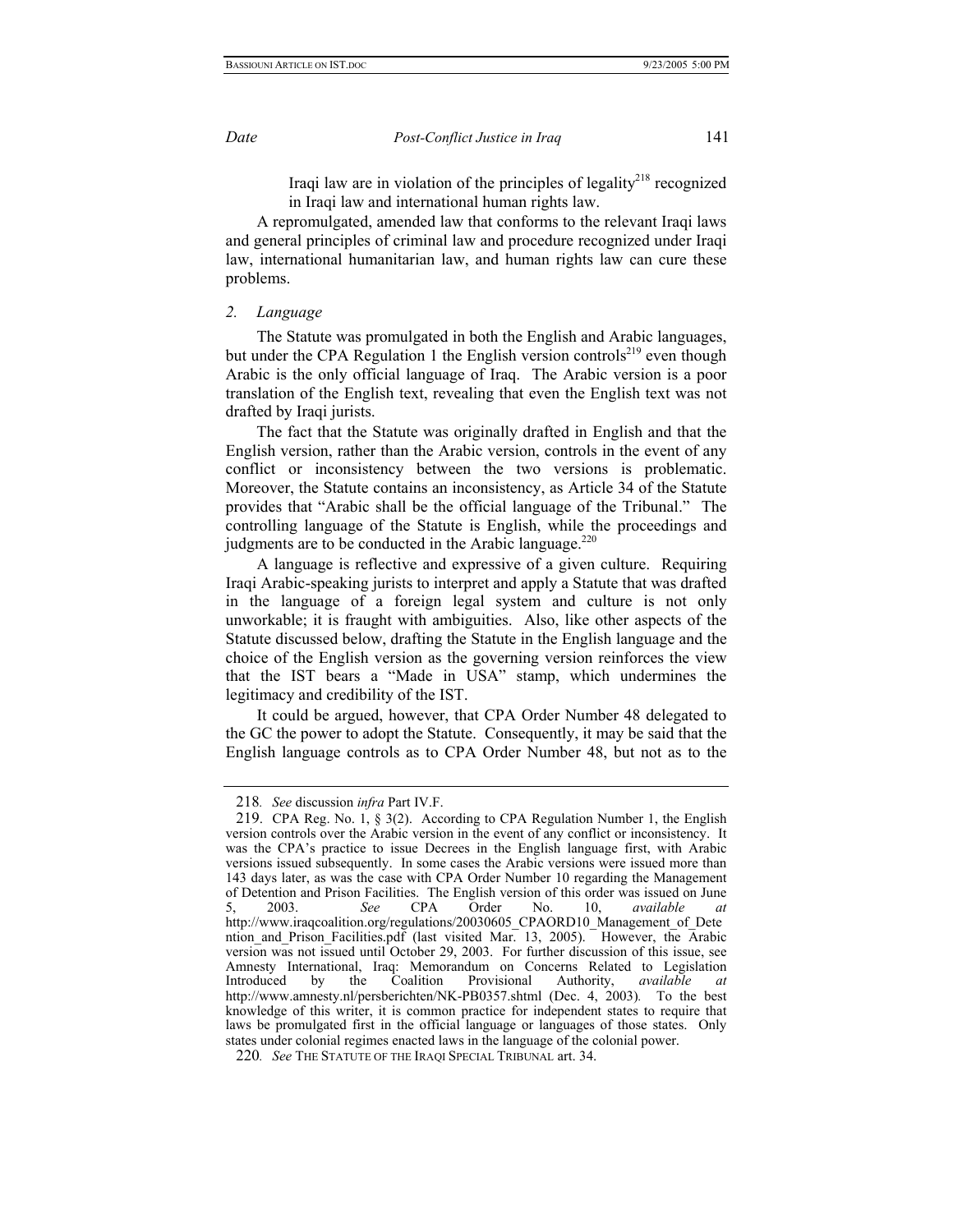<span id="page-41-6"></span>Statute which was promulgated by the GC on the basis of that Order's delegation of authority. Such an interpretation would be more in keeping with Article 34 of the Statute, which requires the proceedings to be in English. Obviously, a repromulgation in Arabic of the Statute by an Iraqi governmental authority having such power would eliminate any such questions.

## D. Challenges to Judicial Independence and Impartiality

The following are a number of issues pertaining to judicial independence and impartiality that contribute to undermining the credibility of the IST and that, unless corrected in the repromulgated, amended law proposed above, are likely to be raised by the defense at the trials.<sup>221</sup>

## *1. Appointment of Iraqi Judges, Investigative Judges, and Prosecutors*

The now defunct GC, a political body whose authority derived from the CPA, established by an occupying power, had the power to appoint the sitting judges, $222$  the investigative judges, $223$  and the prosecutors under the Statute.<sup>224</sup> The Statute gives the Judicial Council only a limited consultative role[.225](#page-41-4) In fact, these appointments have been made by the Prime Minister, presumably on the basis of a decision of the Council of Ministers in consultation with some of the members of the Judicial Council. This procedure violates Articles 1 to 5 of the 1985 United Nations' Principles of the Independence of the Judiciary, which disfavor having judicial appointments by political authority.<sup>226</sup> Ironically, this selection process is similar to the Ba'athist approach, whose 1977 Law on the Organization of the Judiciary placed the Minister of Justice as the head of the Judicial Council instead of the President of the Court of Cassation.<sup>227</sup> The Ba'ath

<span id="page-41-0"></span><sup>221.</sup> As stated above, nothing in what follows is intended to question the integrity of the judges, investigative judges, and prosecutors appointed to the IST by the GC.

<span id="page-41-1"></span><sup>222.</sup> THE STATUTE OF THE IRAQI SPECIAL TRIBUNAL art. 5(c).

<span id="page-41-2"></span><sup>223.</sup> Art. 7(b).

<span id="page-41-3"></span><sup>224.</sup> Art. 8(d).

<span id="page-41-4"></span><sup>225.</sup> Art. 5(c) (stating that "[j]udges are to be nominated and appointed by the Governing Council or the Successor Government, after consultation with the Judicial Council").

<span id="page-41-5"></span><sup>226</sup>*. See Basic Principles on the Independence of the Judiciary*, Seventh United Nations Congress on the Prevention of Crime and the Treatment of Offenders, at 59, 7th Sess., U.N. Doc. A/CONF.121/22/Rev.1 (1985). The Seventh United Nations Congress took place in Milan from August 26 to September 6, 1985. For an Arab perspective on the independence of the judiciary, see FAROUK EL-KILANI, ISTIQLAL AL-QADA'A (INDEPENDENCE OF THE JUDICIARY] (1999).

<sup>227.</sup> In 1954, the Iraqi Parliament passed a law that established an independent Judicial Council (*Majlis al-Qadha*), presided over by the President of the Court of Cassation, the judicial system's highest court. However, in 1977, Law Number 101 *(Qanun Wezarat al-Adl)* adopted by the Revolutionary Command Council established the Law Organizing the Ministry of Justice. That law placed the judiciary, the prosecution, and the courts under the control of the executive branch, specifically the Ministry of Justice. The 1979 Judicial Organization Law, *infra* note 228, reorganized the Judicial Council as the Justice Council (*Majlis al-Adl*) and elevated the Ministry of Justice to the position of its president, placing all of the courts under the Ministry of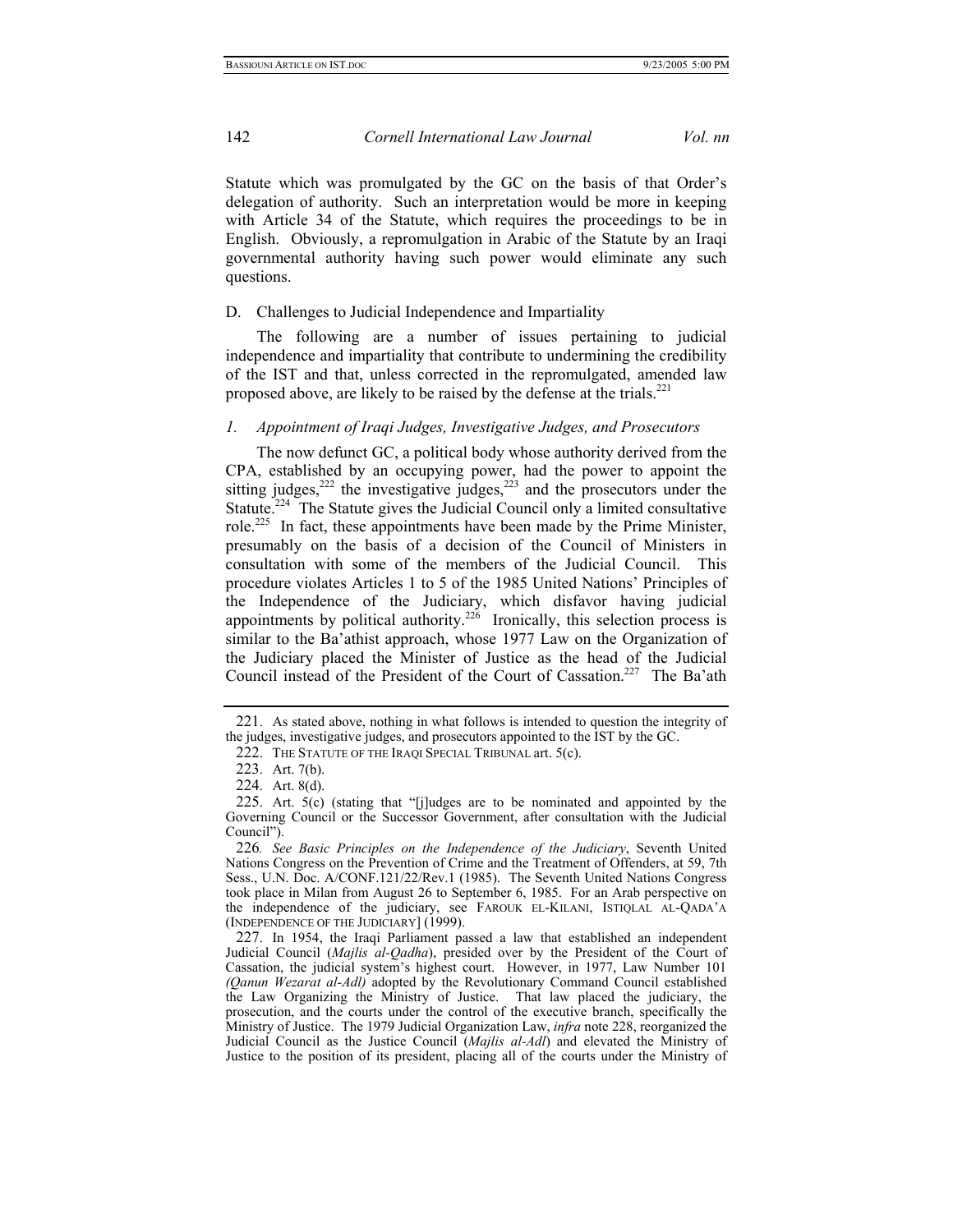regime obviously interfered with judicial independence by having a representative of the Executive branch chair the Council and direct it. For the IST to follow the model of the Ba'ath regime, while at the same time prosecuting its leaders, is, to say the least, paradoxical. Adding to these problems is the uncertainty as to who actually appointed the IST judicial officers. Moreover, some of the judges who were appointed are Iraqi practicing lawyers, and this violates the Iraqi law on judicial appointments, which requires that judges be graduates of the Judicial Institute who qualify for certain levels of judicial appointment, namely, trial court, appellate court, and supreme court. These issues, unless resolved in a repromulgated, amended law, followed by new formal appointments by the Judicial Council, will surely be raised by the defense at the trials as violating judicial independence.

## *2. Appointment of Foreign Judges*

Pursuant to Article 4(d) of the Statute, the GC and its successor may appoint foreign judges to the IST provided that they fulfill certain criteria, which do not include familiarity with the Arabic language or the Iraqi legal system. The appointment by a political authority of foreign judges who lack familiarity with the Arabic language and the Iraqi legal system is contrary to Iraqi law[.228](#page-42-0) It is also contrary to the law and practice of almost every legal system in the world. Moreover, even if such appointments were legally valid, such foreign judges would have an adverse impact on the tribunal's ability to effectively perform its functions. Appointment of non-Arab judges should be excluded for reasons of qualifications, appropriateness, and practicality, as they are not likely to have knowledge of Iraqi laws and of the Arabic language, which is the language of the proceedings.

A better solution previously advocated by this writer<sup>229</sup> is to have highly qualified Arab judges who would be designated by the Iraqi Judicial Council for their expertise and experience. Such appointments could also include highly competent Arab jurists who are not judges, but whose expertise, knowledge, and reputation would lend weight to the IST. The use of Arab judges is a practice followed in the Arab Gulf states where, in light of the similarities in legal systems, states may use the services of judges

Justice. CPA Order Number 35 reinstated the Judicial Council, thereby abrogating provisions of the 1979 Judicial Organization Law, *infra* note 228. CPA Order No. 35 (Sept. 18, 2003), *available at*  http://www.iraqcoalition.org/regulations/20030921\_CPAORD35.pdf (last visited Apr. 5,  $2005$ ). Article  $2(3)$  of CPA Order Number 35 reinstating the Judicial Council as the President of the Court of Cassation. *Id.* at art. 2(3).

*Mahkamat Al Tami'ize*, the equivalent of the French *Cour de Cassation*, is frequently referred to as the Court of Cassation, although the term does not exist in English. In French, "casser" means "to quash," whose equivalent in English is to reverse a judgment by a lesser court.

<span id="page-42-0"></span><sup>228</sup>*. See* Law 160 of 1979, QANUN AL-TANZIM AL-QADA'I [IRAQI JUDICIAL ORGANIZATION LAW] art. 4(1) [hereinafter Judicial Organization Law].

<span id="page-42-1"></span><sup>229</sup>*. See supra* note 61.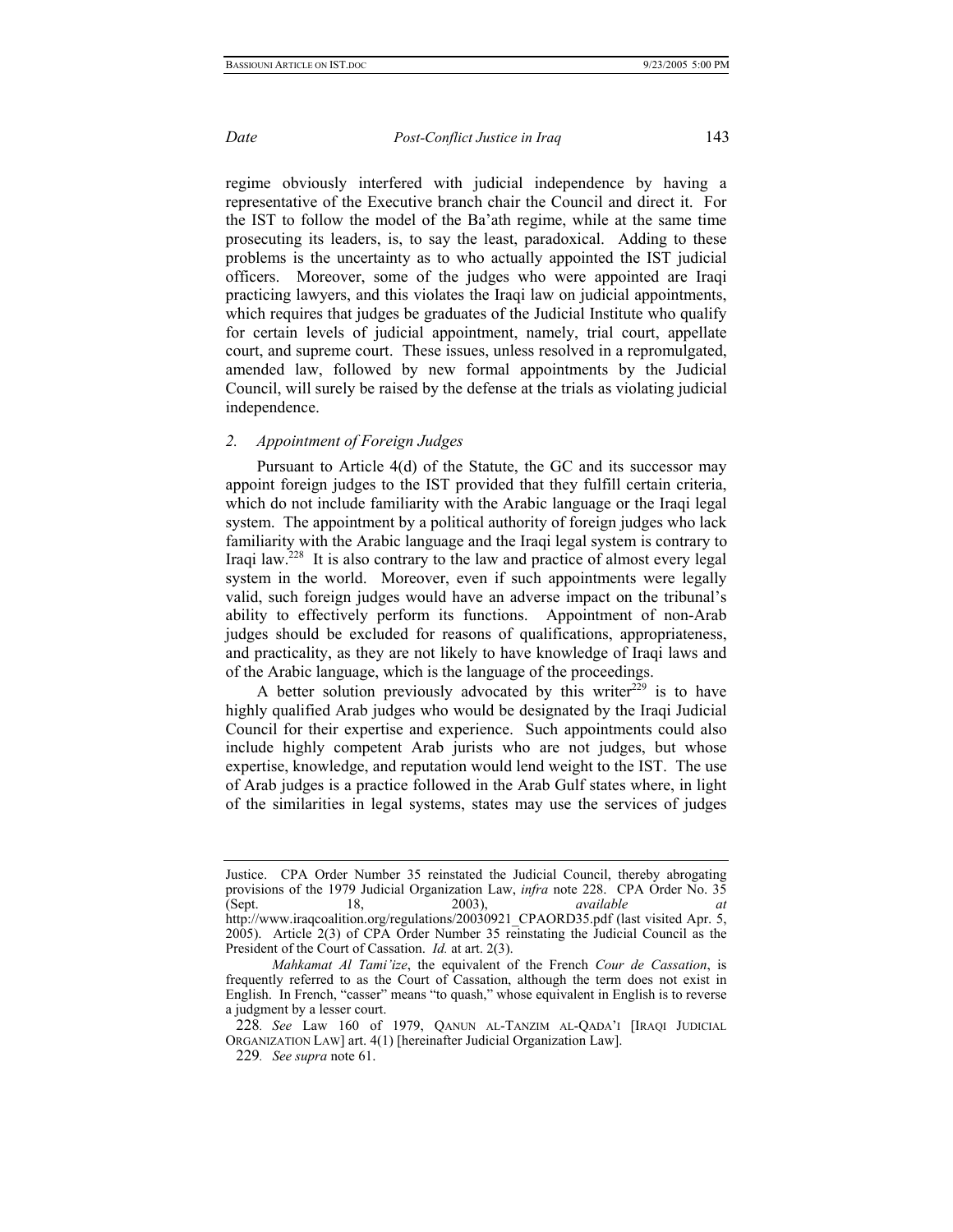from other Arab states to fill in as necessary. $230$ 

While the Statute does not address the issue of qualifications of foreign judges, the Judicial Council should apply the same professional and moral qualifications for appointments of Arab judges and jurists as it does for appointments to its higher court.These qualifications should be made public, and a record of the selection process and reasons for the appointments should be made. This is to ensure transparency and to reinforce public perception of the technical competence and integrity of the judges. This would surely contribute to the legitimacy and credibility of the Tribunal in and outside of Iraq.

## *3. Appointment of Foreign Judicial "Experts" and "Observers"*

Pursuant to Article 6(b) of the Statute, the President of the IST is *required* to appoint non-Iraqi nationals "to act in advisory capacities or as observers to the Trial Chambers and to the Appeals Chamber."<sup>231</sup> Articles 7(n) and 8(j) provide for similar appointments with respect to investigative judges and prosecutors. The Statute, however, does not clarify the

 For sources on Egyptian Criminal Procedure, see AHMED FATHY SOROUR, AL-SHARI'A WAL EJRAAT AL-JENA'EIA [LEGITIMACY AND CRIMINAL PROCEDURE] (1977); NAGIB HOSNI, SHARH QANUN AL-EJRAAT AL-JENA'EIA [EXPLANATION OF THE CRIMINAL PROCEDURE LAW] (1982); AHMED FATHY SOROUR, AL-WASEET FI QANUN AL-EJRAAT AL-JENA'EIA [A MANUAL ON CRIMINAL PROCEDURE LAW] (7th ed. 2002).

 For sources on Iraqi criminal law, see ALY HASSAN KHALAF & SULTAN ABDULKADER AL-SHAWI, AL-MABADE' AL-Ā'M FI QANUN AL-UQUBAT [GENERAL PRINCIPLES OF CRIMINAL LAW] (n.d.); DARI KHALIL MAHMOUD, AL-WAJIZ FI SHARH QANUN AL-UQUBAT AL-QISM AL-Ā'M [SIMPLIFIED EXPLANATION OF THE CRIMINAL LAW: GENERAL PART] (2002).

 For sources on Iraqi criminal procedure, see 1 SAMI EL-NASRAWI, DERASAT FI QANUN AL-EJRAAT AL-JENA'EIA [STUDIES ON CRIMINAL PROCEDURE: INVESTIGATIONS, INTERROGATIONS, AND INDICTMENT] (1978); ABDEL AMIR EL-EKILY & SELIM IBRAHIM HARBA, AL-EJRAAT AL-JENA'EIA [CRIMINAL PROCEDURE] (1988).

 Differences exist, however, between the Iraqi Ba'ath and contemporary Egyptian criminal justice systems. For example, the Iraqi criminal legal system separates the powers of investigative judges and prosecutors, whereas the Egyptian system combines these powers in public prosecutors who work under the control of the Prosecutor General. *See* discussion *supra* Part IV.A.

<span id="page-43-1"></span>231*. See* THE STATUTE OF THE IRAQI SPECIAL TRIBUNAL art. 6(b).

<span id="page-43-0"></span><sup>230.</sup> It should be noted that the Criminal Code promulgated by Law No. 111 of 1969, *infra* note 251, and the Criminal Procedure Law of 1971, *supra* note 194, are derived from the Egyptian and Syrian legal systems, which in turn derives from the French legal system.

For sources on Egyptian Criminal Law, see NAGIB HOSNI, SHARH QANUN AL-UQUBAT AL-QISM AL-Ā'M [EXPLANATION OF THE CRIMINAL LAW: GENERAL PART] (1962); AHMED AWAD BELAL, MABADE' QANUN EL-UQUBAT EL-MASRI AL-QISM AL-Ā'M [PRINCIPLES OF EGYPTIAN CRIMINAL LAW: GENERAL PART] (2004); 1 AHMED AWAD BELAL, PRINCIPLES OF EGYPTIAN CRIMINAL LAW: GENERAL PART, CRIMINAL OFFENCES (2004); MAHMOUD MUSTAFA, SHARH QANUN EL-UQUBAT AL-QISM AL-Ā'M [EXPLANATION OF THE CRIMINAL LAW: GENERAL PART] (10th ed. 1983); NAGIB HOSNI, SHARH QANUN AL-UQUBAT AL-NAZARIA AL-Ā'M FIL GARIMA WAL-EKAB [EXPLANATION OF THE CRIMINAL LAW: GENERAL THEORY OF CRIME AND PUNISHMENT] (6th ed. 1989); AHMED FATHY SOROUR, AL-WASEET FI QANUN AL-UQUBAT AL-QISM AL-KHAAS [A MANUAL OF CRIMINAL LAW: SPECIAL PART] (3rd ed., n.d., circa 2000).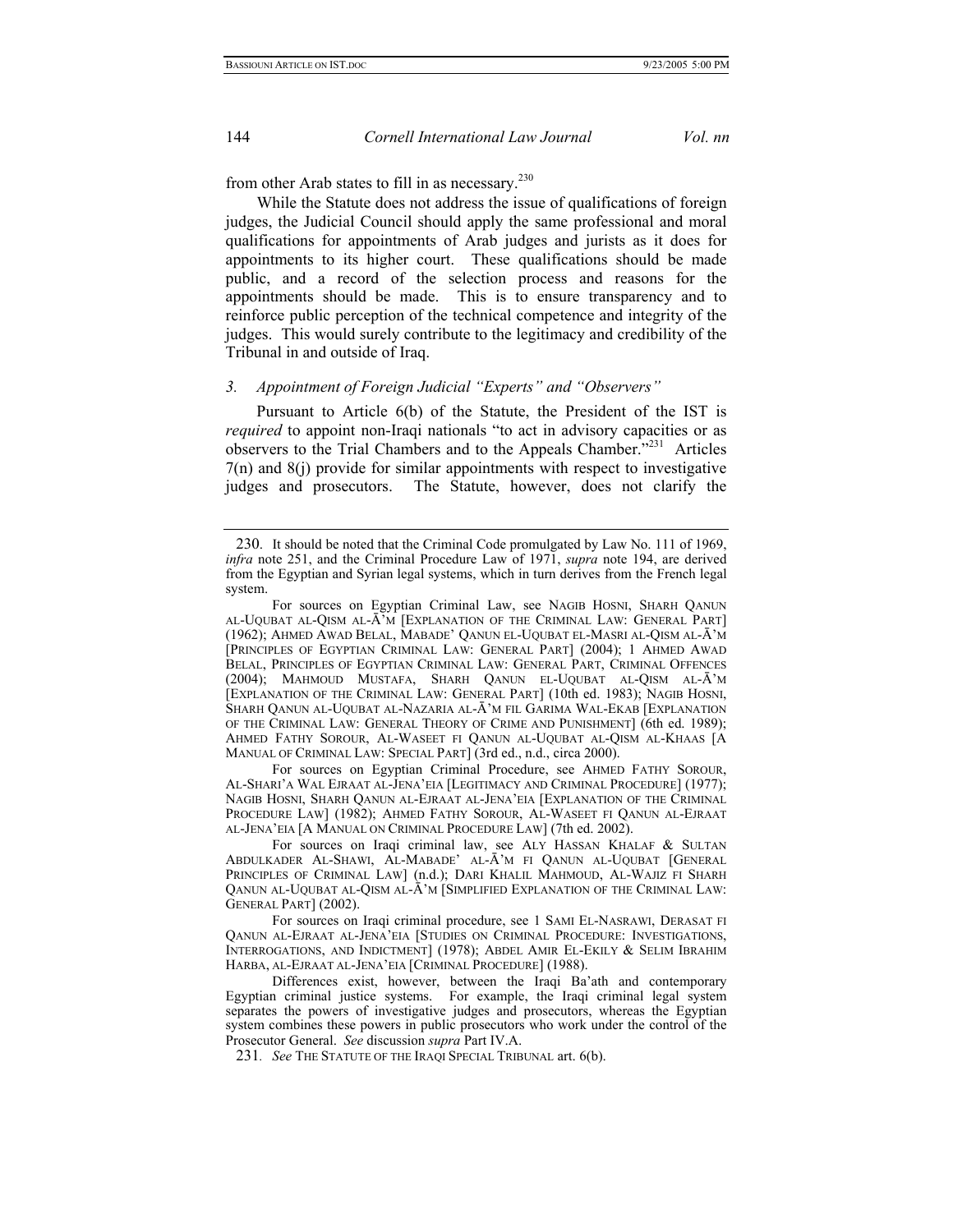procedures relating to, or the nature of, this advisory or observatory role to be assumed by such foreign nationals. This in turn raises various concerns, including how the secrecy of judicial deliberations required by Iraqi law may be maintained when non-Iraqi experts are required to observe the trials.

Requiring the IST judges, investigative judges, and prosecutors to be observed or monitored by foreign experts as per Articles  $6(b)$ ,  $7(a)$ , and  $8(i)$ of the Statute, $232$  is unprecedented except in prior colonial regimes. This cannot be well-received by members of the Iraqi legal profession and is probably the most offensive provision in the Statute. Moreover, the presence of foreign observers casts doubt on the independence of the sitting Iraqi judges, investigative judges, and prosecutors.

It should be noted that Article 6(b) of the Statute was not necessary to achieve the purported goal of having the technical support of nonnational judges. Article 166 of the 1971 Criminal Procedure Law already provides for the appointment of experts.<sup>[233](#page-44-1)</sup>

The repromulgated, amended Statute should enable the Tribunal to employ foreign experts to serve as part of a pool, under the direction of its president. Such experts may provide nonbinding advice on questions of law to the president or to the various trial chambers of the Tribunal, at the president's direction. Their role should not affect the independence of the judges or their impartiality. Moreover, there can be no provision in the repromulgated, amended law for foreign judges or experts to monitor the work of the Tribunal or to sit in on the deliberations of the judges.

## *4. Qualifications of Judges, Investigative Judges, and Prosecutors*

The IST does not establish professional qualifications for the appointment of its judges, $234$  but does so for investigative judges $235$  and prosecutors, $236$  as is required by Iraqi laws on the subject. $237$  The appointment of judges by a political body without fully going through the formal process of selection by the Judicial Council, is troublesome.<sup>238</sup> Moreover, if special qualifications are required, they should be set out by the Judicial Council, $239$  which is to administer the appointing process with transparency. So far, the selections have been made by the GC and the

<span id="page-44-0"></span><sup>232.</sup> *Id.* at arts. 6(b), 7(a), and 8(j).

<span id="page-44-1"></span><sup>233.</sup> Art. 166 of the Criminal Procedure Law provides that "the court may appoint one or more experts in relation to matters which require an opinion, and determine his [sic] compensation without excess, which shall be borne by the Treasury." Criminal Procedure Law, *supra* note 194.

<span id="page-44-2"></span><sup>234</sup>*. See* THE STATUTE OF THE IRAQI SPECIAL TRIBUNAL art. 5(a).

<span id="page-44-3"></span><sup>235.</sup> *Id.* at art. 7(d).

<span id="page-44-4"></span><sup>236.</sup> *Id.* at art. 8.

<span id="page-44-5"></span><sup>237.</sup> Law No. 159 of 1979, QANUN AL-EDDE'Ā AL-Ā'M [LAW OF PROSECUTORS] art. 41 [hereinafter Law of Prosecutors] (indicating the role of Public Prosecutors); Judicial Organization Law, *supra* note 228, at art. 36.

<span id="page-44-6"></span><sup>238</sup>*. See supra* Part IV.D.1.

<span id="page-44-7"></span><sup>239.</sup> Judicial Organization Law, *supra* note 228.

<sup>239</sup>*. See* THE STATUTE OF THE IRAQI SPECIAL TRIBUNAL art. 5(c) ("Judges are to be nominated and appointed by the Governing Council").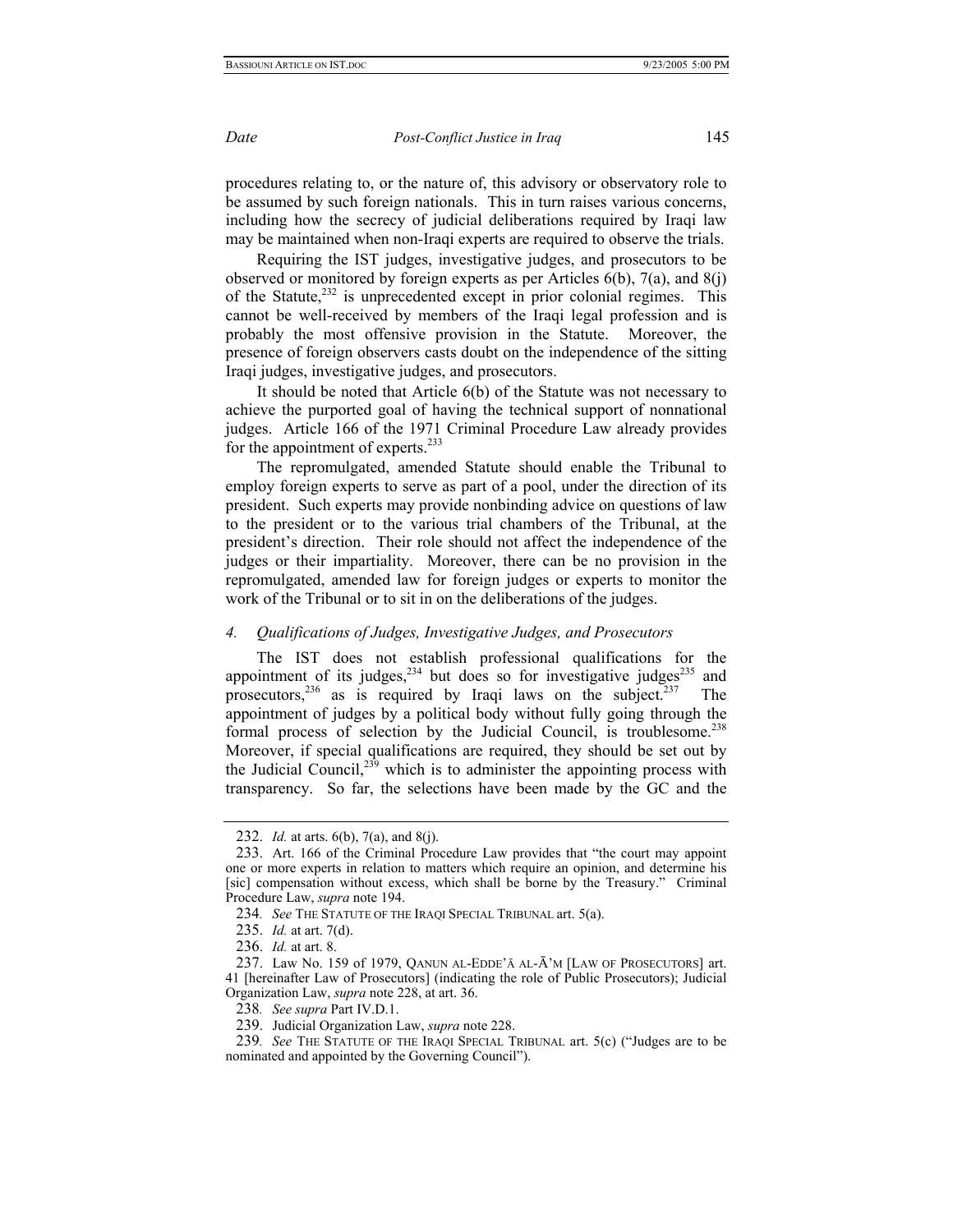interim government, subject to political vetting, and only in consultation with the Judicial Council. Moreover, the appointment of practicing lawyers as judges violates the Iraqi law on the judiciary. This process raises issues of legitimacy and judicial impartiality. These issues are reminiscent of Ba'ath regime practices, when the Minister of Justice controlled the appointments of members of the Judiciary.

## *5. Compensation of Judges and Investigating Judges*

Pursuant to Articles 5(e) and 7(*l*) of the Statute, the GC, which is a temporary political authority, sets the compensation of sitting judges and investigating judges, "in light of the increased risks associated with the position.["240](#page-45-0) While the general criterion is justified, it needs to be fully articulated to avoid the taint of preferential ad hominem determinations, which violate the principles of a judiciary's independence.<sup>241</sup> Compensation should be legislatively established as it is in most of the world's legal systems, and variances in compensation could be established by the Judicial Council, but pursuant to a law that provides criteria and transparency.

## *6. Ba'ath Party Membership Disqualification*

Article 33 of the Statute provides that "[n]o officer, prosecutor, investigative judge, judge or other personnel of the Tribunal shall have been a member of the Ba'ath Party."<sup>242</sup> This blanket exclusion applies to all members of the Iraqi judiciary who were in office as of March 2003 when the United States occupied Iraq, but does not apply to other members of the judiciary.<sup>243</sup> This provision also does not distinguish between judges who were active members in the party and those who may have simply joined the party to maintain their source of livelihood. The problem here is that such blanket exclusions of Ba'ath party members, many of whom are likely to have suffered at the hands of the Ba'ath regime,  $244$  may be cause for concern with respect to the impartiality of sitting judges and investigative judges.<sup>245</sup> This concern is heightened by the fact that the Statute does not provide for

<span id="page-45-0"></span><sup>240</sup>*. Id*. at arts. 5(c), 7(*l*).

<span id="page-45-1"></span><sup>241</sup>*. See* Basic Principles on the Independence of the Judiciary, *supra* note 226.

<span id="page-45-2"></span><sup>242</sup>*. See* THE STATUTE OF THE IRAQI SPECIAL TRIBUNAL art. 33.

<span id="page-45-3"></span><sup>243.</sup> The assumption is based on the fact that judicial appointments under the Ba'ath regime favored Ba'ath party members. However, many Ba'ath party members were only registered as a matter of expediency and did not play an active role in the party, while others were appointed because relatives held positions in the party and used that influence to obtain positions through their family members. Some members of the Judicial Council were registered Ba'ath party members.

<span id="page-45-4"></span><sup>244.</sup> See THE STATUTE OF THE IRAQI SPECIAL TRIBUNAL arts.  $5(f)(1)(i)$ ,  $7(m)(1)(i)$  and  $8(f)(1)(i)$ , which, in setting out bases for automatic disqualification of judges, investigative tribunal judges and prosecutors that include criminal records, recognize an exception if the relevant individual's criminal record is "a political or false charge made by the Ba'ath Party regime."

<span id="page-45-5"></span><sup>245.</sup> It should be noted that the GC and CPA have appointed cabinet officers and judges who were Ba'ath party members. This includes cabinet officers presently serving in the interim government as of June 30, 2004, and members of the Judicial Council who had a role in vetting the judges of the IST.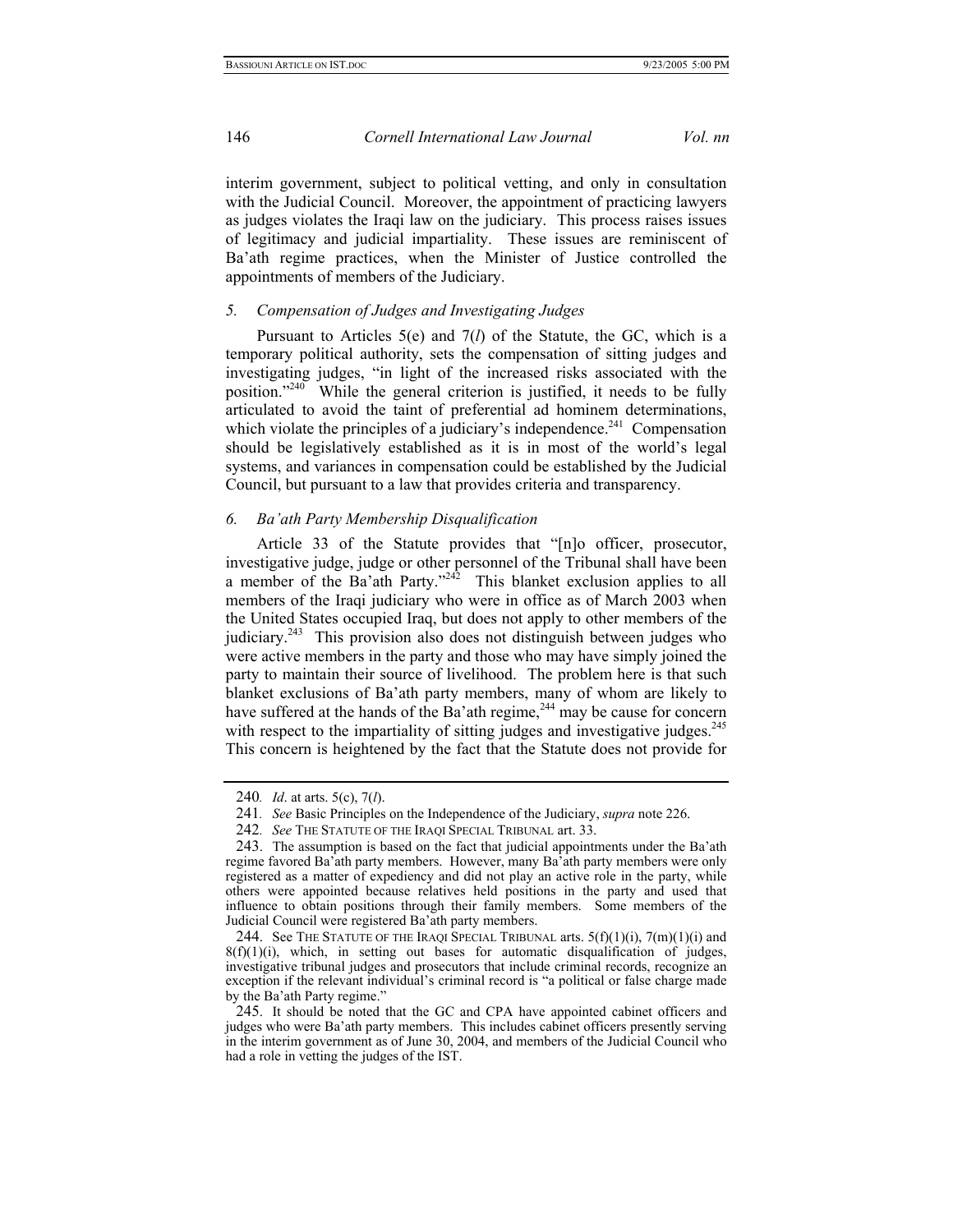grounds to challenge judicial personnel on the basis of lack of impartiality as discussed below.

### *7. Impartiality*

The issue of judges' impartiality is unrelated to membership in the Ba'ath party. A judge who was victimized by the Ba'ath regime is as much subject to partiality as is a judge who was a member of that party.<sup>246</sup> The Statute fails to articulate a standard of impartiality and fails to address the issue of challenges to the judges for lack of impartiality or conflict of interest. The reason for these omissions confirms these concerns. The drafters, in this writer's opinion, wanted the process of appointing the judges, namely by the GC, to be a political one.<sup>247</sup> This should be remedied in the repromulgated, amended law by developing procedures for challenges and by establishing standards for recusal of judges and investigative judges.

## *8. Removal of the Tribunal's President*

Article 5(f)(3) of the Statute gives the GC the authority to remove the president of the IST. This is a gross breach of the independence of the judges, who must be shielded against political removal of their president. Removal and discipline under Iraqi law are the prerogatives of the Judicial Council.<sup>248</sup> This issue is probably moot now that the GC is no longer in existence, unless this authority is exercised by the government of Iraq. This provision should be deleted from the repromulgated, amended law, leaving removal of any judge for cause to the prerogative of the Judicial Council.<sup>249</sup>

## **V. Substantive Issues of Legality: Crimes and Penalties**

## A. Introduction

Articles 11 to 14 refer to subject matter jurisdiction for crimes committed by Iraqi nationals or residents of Iraq. Given the general principle recognized under all national criminal legal systems relating to personal jurisdiction that a national criminal court has personal jurisdiction over all individuals committing a crime within the territory of the state

<span id="page-46-0"></span><sup>246.</sup> Judge Dara Nureddin, former member of the GC, was nominated to sit on the appellate division of the IST, but recused himself because he had previously been imprisoned by the Saddam regime. Judge Dara, whom this writer has the privilege of knowing, is held in high esteem in Iraq. He is the only judge in Iraq to have declared as legally invalid a decree issued by Saddam, for which he was imprisoned. After two years in jail, he was released by a quirk of fate. Saddam decided in March 2003, shortly before the invasion, to free an estimated 20,000 (some put that number at 80,000) common prisoners in Iraq. Many of these have become sources of Iraq's insecurity during the occupation, as Saddam had hoped. Judge Dara, whose sentence for his courageous action was likened to that of a common criminal, was thus released. Judge Dara's story is one example of how ironies make history.

<span id="page-46-1"></span><sup>247</sup>*. See* discussion *supra* Part IV.D.1.

<span id="page-46-2"></span><sup>248.</sup> Judicial Organization Law, *supra* note 228, at arts. 58–59; The Law 101 of 1977, Regarding the Ministry of Justice, art. 4(2)(a).

<span id="page-46-3"></span><sup>249.</sup> Judicial Organization Law, *supra* note 228, at arts. 58–59.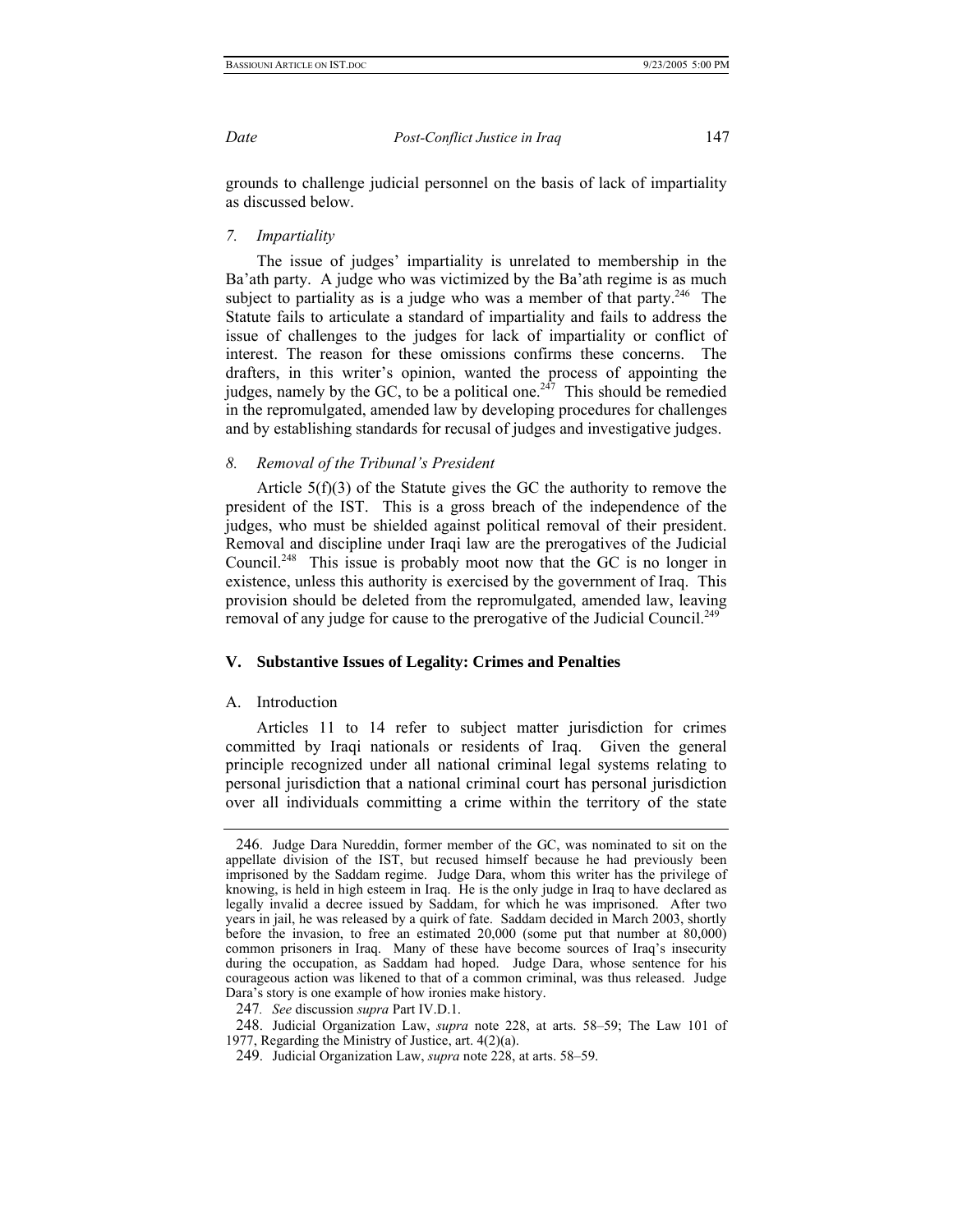irrespective of their nationality or residence status, it is not clear why the IST's jurisdiction under Article 1 does not extend to all individuals who may be accused of the crimes set out in Articles 11 to 14 of the Statute who are not Iraqi nationals or residents of Iraq as referred to in Article 10.

The Statute also limits the temporal jurisdiction of the IST to crimes committed between July 17, 1968 and May 1, 2003, but does not provide a limitation related to where the crimes were committed.<sup>250</sup> Accordingly, there does not appear to be any need to expressly refer to the crimes committed by Iraqi nationals and residents related to the Iraq–Iran war and the invasion and occupation of Kuwait as falling within the IST's jurisdiction in Article 1(b) of the Statute, since such crimes are already included in the IST's jurisdiction. In this regard, it should be noted that Iraqi legislation contemplates jurisdiction over crimes committed outside Iraq: Pursuant to Article 7 of the 1969 Criminal Code, for example, Iraqi territorial jurisdiction extends to "foreign territories occupied by the Iraqi army in relation to crimes which affect the army's safety or interests," $251$ and pursuant to Article 53(b) of the 1971 Criminal Procedure Law, "if a crime is committed outside Iraq, the investigation thereof will be performed by one of the investigative judges [selected] by the Minister of Justice.<sup>7252</sup>

The maxims nulla poene sine lege and nullum crimen sine lege have long been regarded as cornerstone principles of criminal law.<sup>253</sup> They have become known in almost all of the world's legal systems as the principles of legality. They are also embodied in Article 15 of the International Convention on Civil and Political Rights,<sup>254</sup> Article 7 of the European Convention on Human Rights,[255 a](#page-47-5)nd Article 9 of the American Convention on Human Rights.<sup>256</sup> Many constitutions include them as well.<sup>257</sup> In the U.S. Constitution they are specifically mentioned as the prohibitions against "ex post facto" laws and against "Bills of Attainder,"<sup>258</sup> and its Fifth and Fourteenth Amendments have been interpreted as prohibiting statutes that are vague and ambiguous.<sup>259</sup> The Iraqi legal system, which is a positivist one, is more categorical about the principles of legality. The IST Statute

<span id="page-47-6"></span>256*. See* American Convention on Human Rights, *supra* note 200, at art. 9.

<span id="page-47-8"></span>258. U.S. CONST. art. I, § 9, cl. 3.

<span id="page-47-0"></span><sup>250</sup>*. See* J. Peter Pham, *Bringing Saddam Hussein to Justice*, 3 IN THE NAT'L INTEREST 5 (July 7, 2004), *at* http://www.inthenationalinterest.com/Articles/Vol3Issue27/Vol3Issue27PhamPFV.html.

<span id="page-47-1"></span><sup>251.</sup> Law No. 111 of 1969, QANUN AL-UQUBAT [CRIMINAL CODE] art. 7 [hereinafter Criminal Code].

<span id="page-47-2"></span><sup>252.</sup> Criminal Procedure Law, *supra* note 194, at para. 53(b).

<span id="page-47-3"></span><sup>253</sup>*. See* M. CHERIF BASSIOUNI, CRIMES AGAINST HUMANITY IN INTERNATIONAL CRIMINAL LAW 150–58 (2d ed. 1999).

<span id="page-47-4"></span><sup>254</sup>*. See* ICCPR, *supra* note 197, at art. 15.

<span id="page-47-5"></span><sup>255</sup>*. See* European Convention on Human Rights, *supra* note 199, at art. 7.

<span id="page-47-7"></span><sup>257</sup>*. See, e.g.*, EGYPT CONST. art. 66; FR. CONST. arts. 7–8; ITALY CONST. arts. 25, 26. *See generally* CONSTITUTIONS OF THE COUNTRIES OF THE WORLD (Albert P. Blaustein & Gisbert H. Flanz eds., 1993) (compiling the constitutions of many countries).

<span id="page-47-9"></span><sup>259</sup>*. Id.* at amends. V, XIV; *see also* Papachristou v. City of Jacksonville, 405 U.S. 156 (1972) (declaring a Florida vagrancy ordinance void for vagueness).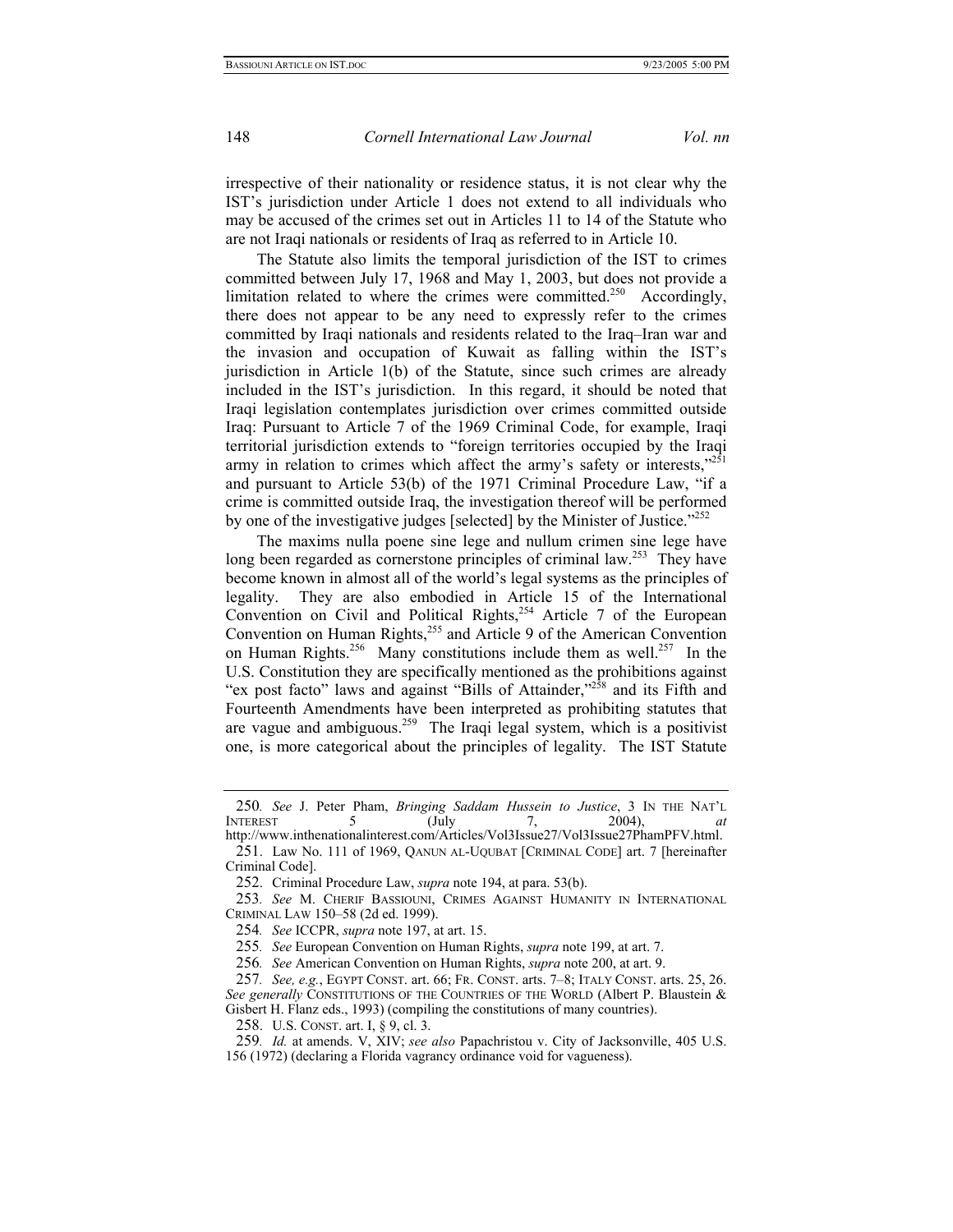<span id="page-48-6"></span>

violates these principles by borrowing the definition of the crimes of genocide, crimes against humanity, and war crimes from the ICC statute Articles 6, 7, and  $8,^{260}$  which are not contained in the 1969 Iraqi Criminal Code.<sup>261</sup> These issues and the issue of penalties are discussed below.

## B. Defining the Three Core Crimes

Articles 11, 12, and 13 of the Statute extend the jurisdiction of the IST to three international core crimes, namely, genocide, crimes against humanity, and war crimes. Article 14 applies to other crimes under Iraqi law.<sup>262</sup> The Statute defines the three core crimes identically to the The Statute defines the three core crimes identically to the definitions contained in the statute of the International Criminal Court,  $^{263}$ though without establishing a foundation for their application under Iraqi law. This approach on its face violates the principles of legality,  $264$  since these crimes are not covered in the 1969 Criminal Code,<sup>265</sup> nor were they separately promulgated in another national legislation published in the Official Gazette of Iraq.<sup>266</sup> This problem can be addressed in the

<span id="page-48-4"></span>264. The principles of legality, which prohibit crime or penalty without a specific legal textual description that is clear (not vague or ambiguous), and the retroactive application of criminal laws and penalties, are recognized in the 1969 Criminal Code, *supra* note 251, and in general principles of the criminal laws of more than 120 of the world's criminal justice systems, international criminal law, and international humanitarian law. *See* ICCPR, *supra* note 197, at art. 15; European Convention on Human Rights, *supra* note 199, at art. 7; Rome Statute, *supra* note 152, at arts. 22 (nullum crimen sine lege), 23 (nulla poena sine lege); BASSIOUNI, *supra* note 253, at 150–58; BASSIOUNI, *supra* note 40, at 198–204.

<span id="page-48-5"></span>265*. See generally* Criminal Code, *supra* note 251.

266. The ICTY faced the problem of potentially violating principles of legality; however, since the Yugoslav federal criminal code included the crime of genocide, crimes against humanity, and war crimes and corresponding penalties, the ICTY was able to rely upon them. *See* M. CHERIF BASSIOUNI & PETER MANIKAS, THE LAW OF THE INTERNATIONAL CRIMINAL TRIBUNAL FOR THE FORMER YUGOSLAVIA 689–705 (1996); VIRGINIA MORRIS & MICHAEL P. SCHARF, AN INSIDER'S GUIDE TO THE INTERNATIONAL

<span id="page-48-0"></span><sup>260</sup>*. See* Rome Statute, *supra* note 152, at arts. 6–8.

<span id="page-48-1"></span><sup>261.</sup> Criminal Code, *supra* note 251.

<span id="page-48-2"></span><sup>262</sup>*. See infra* Part IV.E.3.

<span id="page-48-3"></span><sup>263</sup>*. See* Rome Statute, *supra* note 152, at arts. 6–8. The reason for this formula is that in modeling the IST to one of the three proposals I made by to the Future of Iraq Working Group on Transitional Justice, one of the models was for a Security Council-established Tribunal. *See supra* Part II. Under the model for a Security Council-established tribunal, I used the ICC Statute for the definitions of the crimes. As Chairman of the Diplomatic Conference's Drafting Committee, it was also natural that I would make such a choice. Salem Chalabi, who had the principal role in drafting the IST Statute, followed that approach without regard to the fact that what is appropriate for a Security Council-established tribunal is not appropriate for an Iraqi national tribunal. *See supra* note 75. It should be noted that the United States, even though it opposes the ICC, does not disagree with the contents of ICC Articles 6, 7, and 8, nor does it disagree with the "Elements of Crimes" developed by the ICC's Preparatory Commission and later adopted by its Assembly of States Parties. Military Penal Law, *infra* note 272, at art. 123. In fact, the U.S. delegation at the Rome conference and during the Preparatory Commission's work was instrumental in the shaping of these provisions. The United States' opposition to the ICC refers to its jurisdiction over nonnationals of states parties. William A. Schabass, *United States Hostility to the International Criminal Court: It's All About the Security Council*, 15 EUR. J. INT'L L. 701, 709–14 (2004).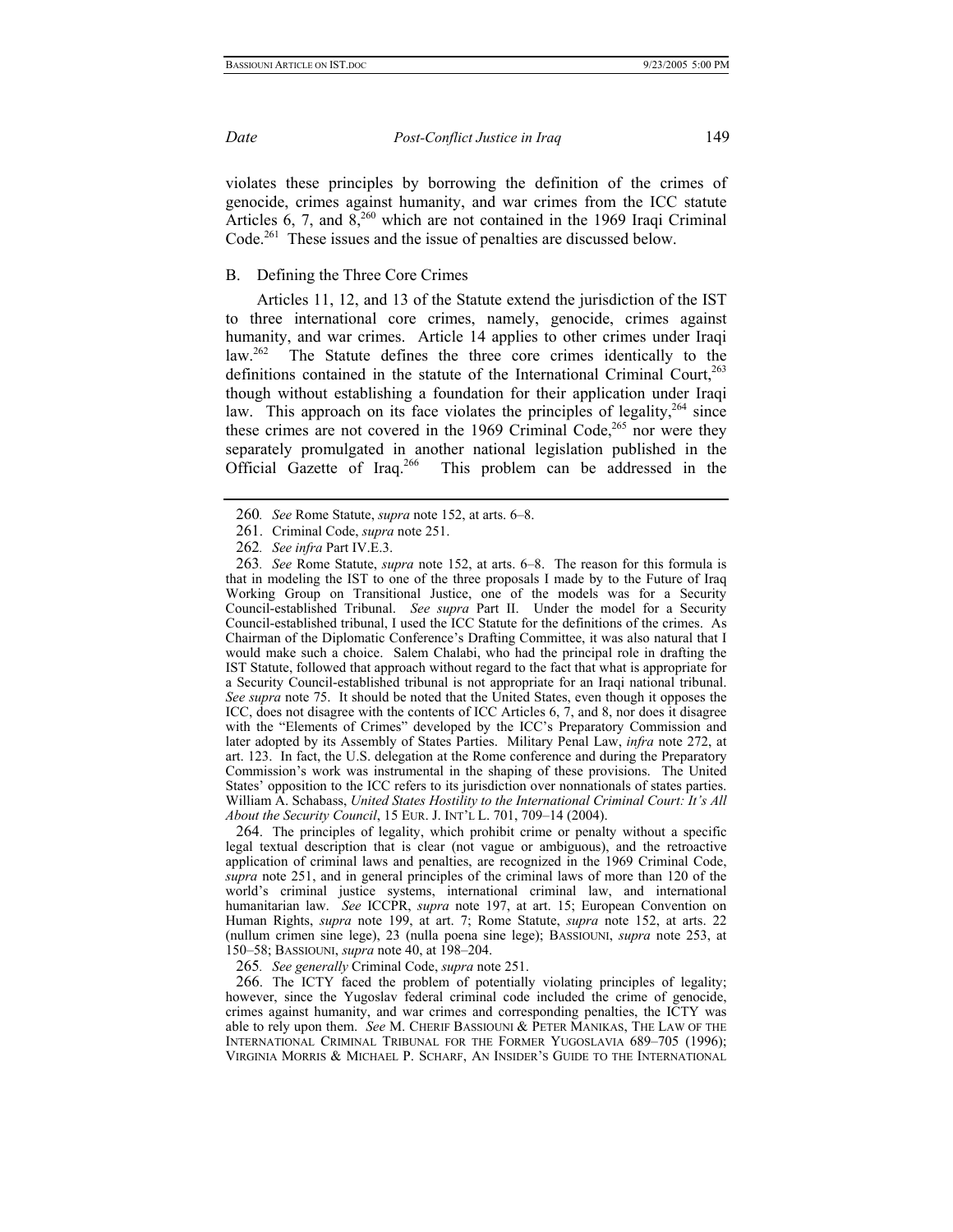repromulgated, amended law as follows:

## *1. Genocide and War Crimes*

The violation of the principles of legality in the Statute with respect to the crime of genocide and war crimes can be resolved by interpreting the principles of legality in a manner that distinguishes between the formal aspect of these "principles" (promulgation in national Iraqi legislation and publication in the Official Gazette) and the substantive aspects of the principles of legality, which require ensuring that public notice of such crimes has been provided prior to the commission of the criminalized acts. Such an interpretation would be based on the proposition that the crimes of genocide and war crimes are contained in the conventions that have been ratified by Iraq,  $267$  even though they have not been the subject of national Iraqi legislation published in the Official Gazette of Iraq. Accordingly, the formal aspects of the principles of legality may be set aside in favor of its substantive aspects. Moreover, these crimes have been publicly known in Iraq, and the prospective defendants and others in the upper echelons of the regime leadership can be assumed to have had knowledge of these crimes.<sup>[268](#page-49-1)</sup>

The repromulgated, amended law should specifically include a reference to Iraq's ratification of the Genocide Convention<sup>269</sup> and the four Geneva Conventions of  $1949$ <sup>270</sup> which apply to these crimes. Moreover, the explanatory memorandum should cross-reference the definitions of these crimes to their specific contents in the 1969 Criminal Code<sup>271</sup> and in the 1940 Iraqi Military Penal Law.<sup>[272](#page-49-5)</sup> In this way, the crimes in question could be relied upon in prosecutions, even though they do not satisfy the formal aspects of the principles of legality, namely, the inclusion of these crimes in a national law and its publication in the Official Gazette.<sup>273</sup>

CRIMINAL TRIBUNAL FOR THE FORMER YUGOSLAVIA: A DOCUMENTARY HISTORY AND ANALYSIS 274–76 (1995).

<span id="page-49-0"></span><sup>267</sup>*. See* Geneva I–IV, *supra* note 145. Iraq acceded to all the Geneva Conventions on February 14, 1956. *See* Convention on the Prevention and Punishment of the Crime of Genocide, Dec. 9, 1948, 102 Stat. 3045, 78 U.N.T.S. 277. Iraq acceded to the Genocide Convention on January 20, 1959. For details of state parties to the Convention, see Ratifications and Reservations, Convention on the Prevention and Punishment of the Crime of Genocide, Dec. 9, 1948, *available at*  http://www.ohchr.org/english/countries/ratification/1.htm*.* (last updated Nov. 24, 2004).

<span id="page-49-1"></span><sup>268.</sup> In substance, the Nuremburg judgment established that defendants are assumed to have knowledge of crimes against humanity, regardless of whether those crimes have been promulgated as positive law. *See* BASSIOUNI, *supra* note 253, at 525–31.

<span id="page-49-2"></span><sup>269</sup>*. See* Ratifications and Reservations, *supra* note 267.

<span id="page-49-3"></span><sup>270</sup>*. See* Geneva I–IV, *supra* note 145.

<span id="page-49-4"></span><sup>271.</sup> Criminal Code, *supra* note 251.

<span id="page-49-5"></span><sup>272.</sup> QANUN AL-UQUBAT AL-ASKARIA [MILITARY PENAL LAW], Law No. 13 of 1940 [hereinafter Military Penal Law].

<span id="page-49-6"></span><sup>273.</sup> Legal doctrine and practice in Iraq deems that a treaty, even if ratified, must be subject to the adoption of national implementing legislation before it can be considered applicable domestically. Additionally, under Iraqi law, all laws must be published in the Official Gazette.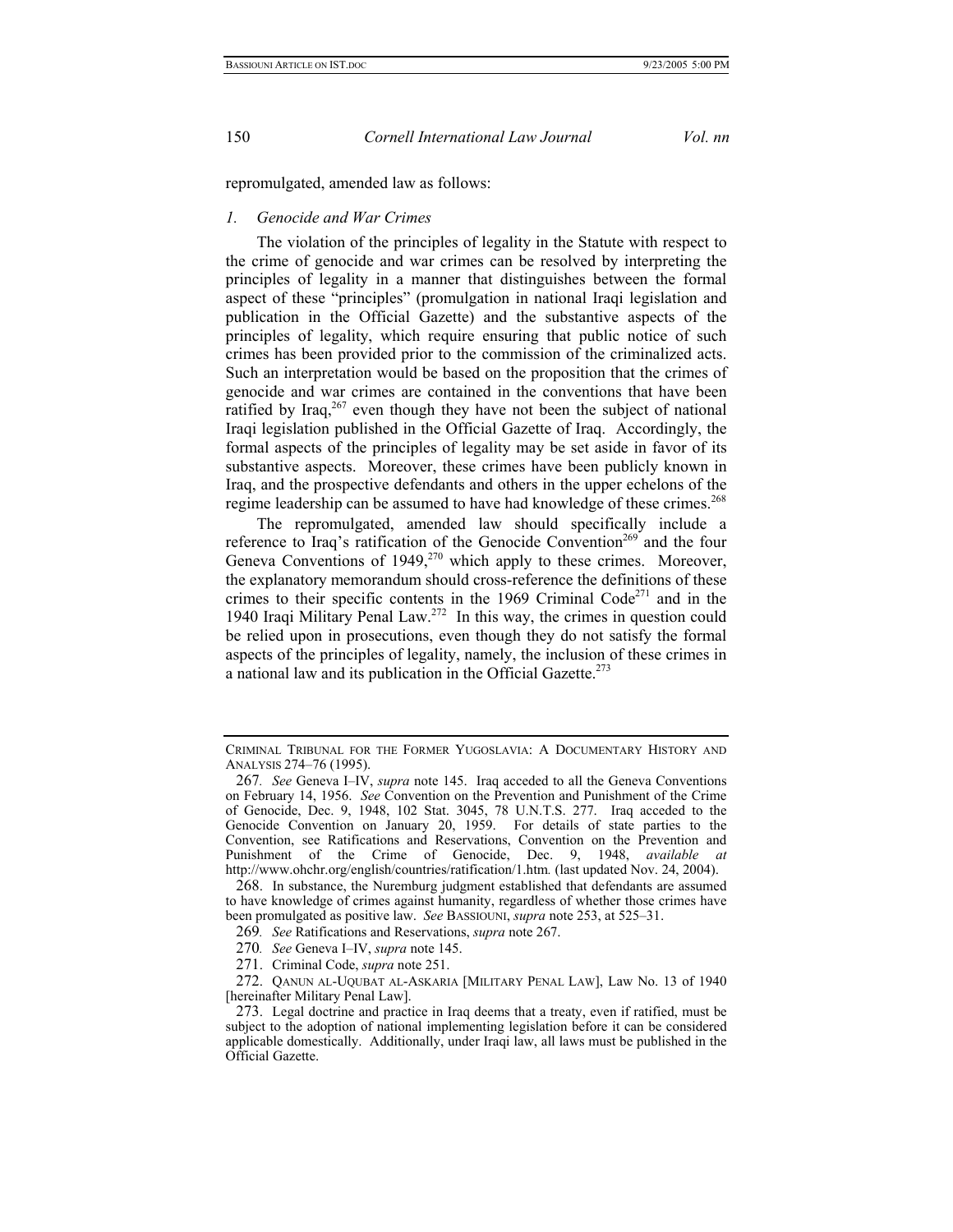Another argument is that such international crimes, being jus cogens, <sup>[274](#page-50-0)</sup> penetrate national law and cannot be derogated from because they are peremptory norms of international law.

These arguments should be described in the explanatory memorandum, distinguishing between the substantive and formal aspects of the principles of legality and demonstrating the basis of direct applicability under international law.[275](#page-50-1) This memorandum would clarify that although the formal aspects of the principles of legality may not have been met, the substantive aspects have been satisfied, and, accordingly, the Tribunal's jurisdiction over the crime of genocide and war crimes does not violate the principles of legality. $276$ 

### *2. Crimes Against Humanity*

Remedying the violation of the principles of legality with respect to crimes against humanity is more problematic than with respect to genocide and war crimes. Unlike the former, this category of international crimes has not been included in a specialized international convention.<sup>277</sup> Thus, Iraq is not bound by a treaty as it is with respect to genocide and war crimes. However, crimes against humanity have been defined in different ways by various international instruments<sup>278</sup> and are jus cogens.<sup>279</sup> Most of the contents of crimes against humanity are, however, included in the 1969 Criminal Code.<sup>280</sup> The explanatory memorandum of the repromulgated, amended law should articulate the reasons for the permeation of jus cogens

<span id="page-50-5"></span>279*. See* Criminal Code, *supra* note 251

<span id="page-50-0"></span><sup>274.</sup> See BASSIOUNI, *supra* note 40, at 167.

<span id="page-50-1"></span><sup>275.</sup> It should be noted that Iraq is not only a state that adheres to a rigid positivistic approach, but it is also a dualist state, where treaties must be incorporated in national legislation and published in the Official Gazette before their applicability. This is also the position of all other Arab states. Moreover, Iraqi jurists have been isolated from international law developments for some forty years. Consequently, it is difficult for that country to accept changes that took a long time to seep into the thinking of other countries' jurists.

<span id="page-50-2"></span><sup>276.</sup> Detailing this argument in an explanatory memorandum would also provide the additional benefit of ensuring that IST judges do not reach opposing conclusions on the issue.

<span id="page-50-3"></span><sup>277.</sup> S*ee* M. Cherif Bassiouni, *"Crimes Against Humanity": The Need for a Specialized Convention*, 31 COLUM. J. TRANSNAT'L L. 457–94 (1994).

<span id="page-50-4"></span><sup>278.</sup> For various definitions of "crimes against humanity, see IMT Agreement, *supra*  note 97; Charter of the International Military Tribunal, at art. 6(c), 59 Stat. 1544, 1546, 82 U.N.T.S 279, 284; IMTFE Charter, *supra* note 98, at art. 5(c); International Criminal Tribunal for Yugoslavia, S.C. Res. 808, U.N. SCOR, 48th Sess., 3175th mtg., art. 5, U.N. Doc. S/RES/808 (1993) [hereinafter ICTY Statute]; International Tribunal for Rwanda, S.C Res. 955, U.N. SCOR, 49th Sess., 3453d mtg., art. 3, U.N. Doc. S/RES/955 (1994) [hereinafter ICTR Statute]; Rome Statute, *supra* note 152, at art. 7. For a discussion of these and other formulations see BASSIOUNI, *supra* note 253.

<span id="page-50-6"></span><sup>280.</sup> For example, Article 325 of the Criminal Code, *supra* note 251, prohibits slavery.

<sup>280</sup>*. See, e.g.*, Criminal Code, *supra* note 251, at arts. 325, 333, 421 (prohibiting slavery, torture, and illegal detention and torture respectively). However, Iraq has not signed the CAT, *supra* note 146.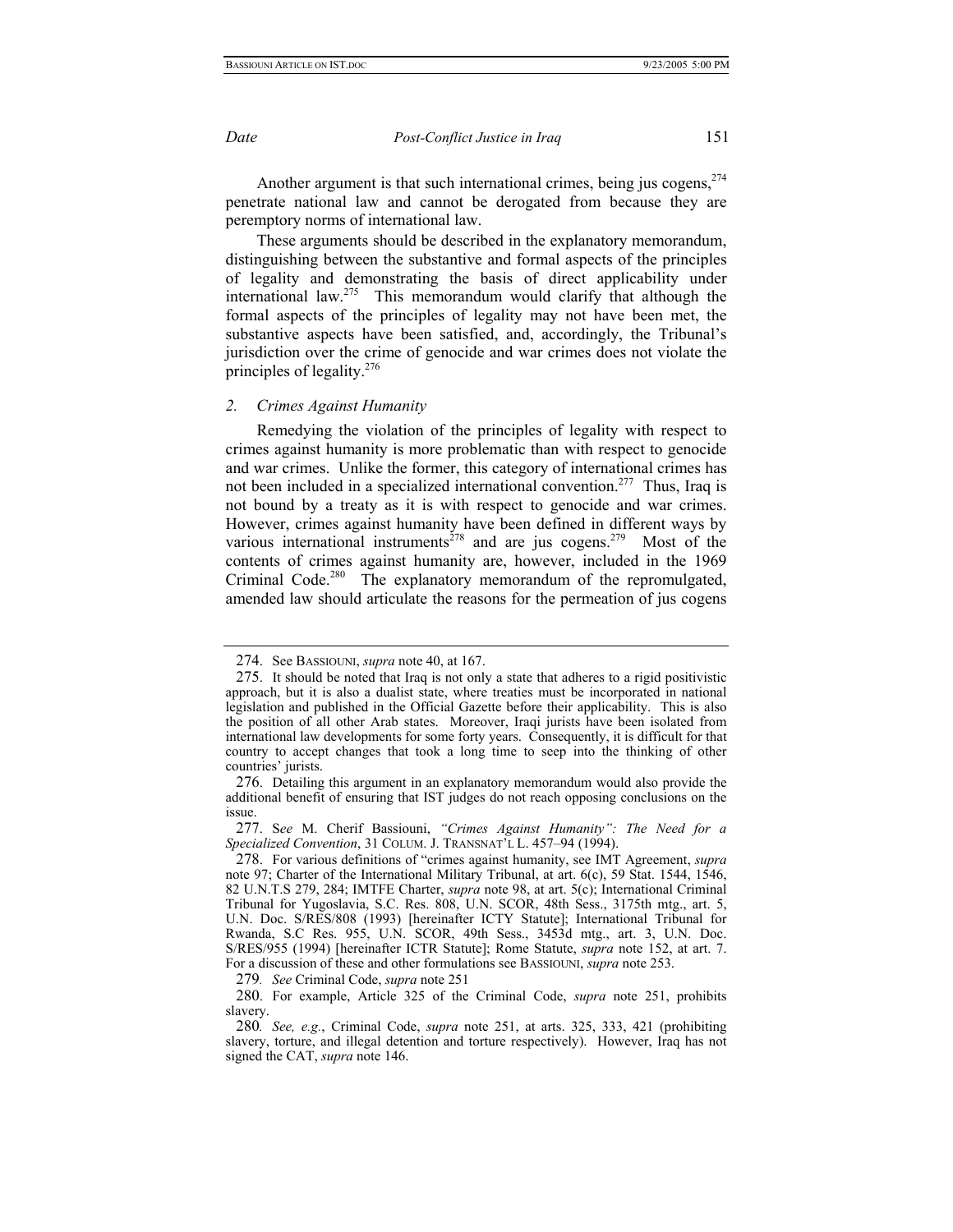<span id="page-51-20"></span>

principles and customary international law into Iraqi domestic law.<sup>281</sup> Given that this theory has never been argued before in any Arab court, it would be highly advisable to prepare an appropriate authoritative legal interpretation with respect to this issue prior to the commencement of any trials before the Tribunal.

An alternative approach to avoiding a violation of the principles of legality is to divide the above three crimes of genocide, crimes against humanity, and war crimes into several lesser crimes that are usually found in most domestic criminal codes, including the 1969 Criminal Code and the 1940 Military Penal Law. For example, the 1969 Criminal Code criminalizes the following crimes: (1) unlawful detention;<sup>282</sup> (2) use of person as object of mockery;<sup>283</sup> (3) cruelty;<sup>284</sup> (4) torture;<sup>285</sup> (5) intentional damage of public property;<sup>286</sup> (6) burning of petroleum wells;<sup>287</sup> (7) intentional spreading of dangerous diseases;<sup>288</sup> (8) persecution based on religious affiliation;<sup>289</sup> (9) rape;<sup>290</sup> (10) killing two people or more;<sup>291</sup> (11) causing the disappearance of bodies;<sup>292</sup> (12) embezzlement;<sup>293</sup> and (13) destroying real estate.<sup>294</sup> The 1940 Military Penal Law references, inter alia, the following war crimes:  $295$  (1) ordering an inferior to commit a crime;  $296$ (2) the destruction of property;<sup>297</sup> (3) the destruction of property through the use of force; $298$  (4) the unlawful taking of the property of the prisoners, wounded, and deceased;<sup>299</sup> and  $(5)$  overlooking criminal acts.<sup>300</sup> Accordingly, it would be appropriate to refer to these crimes, which are defined in Iraqi law, and to rely on them as elements of the three international crimes mentioned above.<sup>301</sup>

<span id="page-51-0"></span><sup>281.</sup> For a detailed discussion on crimes against humanity and other jus cogens crimes, see generally BASSIOUNI, *supra* note 253, at 210–17; BASSIOUNI, *supra* note 40, at 684–704.

<span id="page-51-1"></span><sup>282.</sup> Criminal Code, *supra* note 251, at art. 322.

<span id="page-51-2"></span><sup>283</sup>*. Id.* at art. 325.

<span id="page-51-3"></span><sup>284</sup>*. Id.* at art. 332.

<span id="page-51-4"></span><sup>285</sup>*. Id.* at arts. 333, 421.

<span id="page-51-5"></span><sup>286</sup>*. Id.* at art. 340.

<span id="page-51-6"></span><sup>287</sup>*. Id.* at art. 342(b).

<span id="page-51-7"></span><sup>288</sup>*. Id.* at art. 368.

<span id="page-51-8"></span><sup>289</sup>*. Id.* at art. 372(a).

<span id="page-51-9"></span><sup>290</sup>*. Id.* at art. 393.

<span id="page-51-10"></span><sup>291</sup>*. Id.* at art. 405(e).

<span id="page-51-11"></span><sup>292</sup>*. Id.* at art. 420.

<span id="page-51-12"></span><sup>293</sup>*. Id*. at art. 444.

<span id="page-51-13"></span><sup>294</sup>*. Id.* at arts. 447–78.

<span id="page-51-14"></span><sup>295.</sup> The procedures relating to the trial of military personnel under Iraqi law are governed by QANUN USUL AL-MUHAKAMAT EL-ASKARIA [MILITARY TRIALS PROCEDURAL LAW], Law Number 13 of 1940*.* 

<span id="page-51-15"></span><sup>296.</sup> Military Penal Law, *supra* note 272, at art. 98.

<span id="page-51-16"></span><sup>297</sup>*. Id.* at art. 113.

<span id="page-51-17"></span><sup>298</sup>*. Id.* at art. 114.

<span id="page-51-18"></span><sup>299</sup>*. Id.* at art. 115.

<span id="page-51-19"></span><sup>300</sup>*. Id.* at art. 123.

<sup>301</sup>*. See* U.N. Doc. PCNICC/2000/1/Add.2 (ICC-ASP/1/3) (describing the elements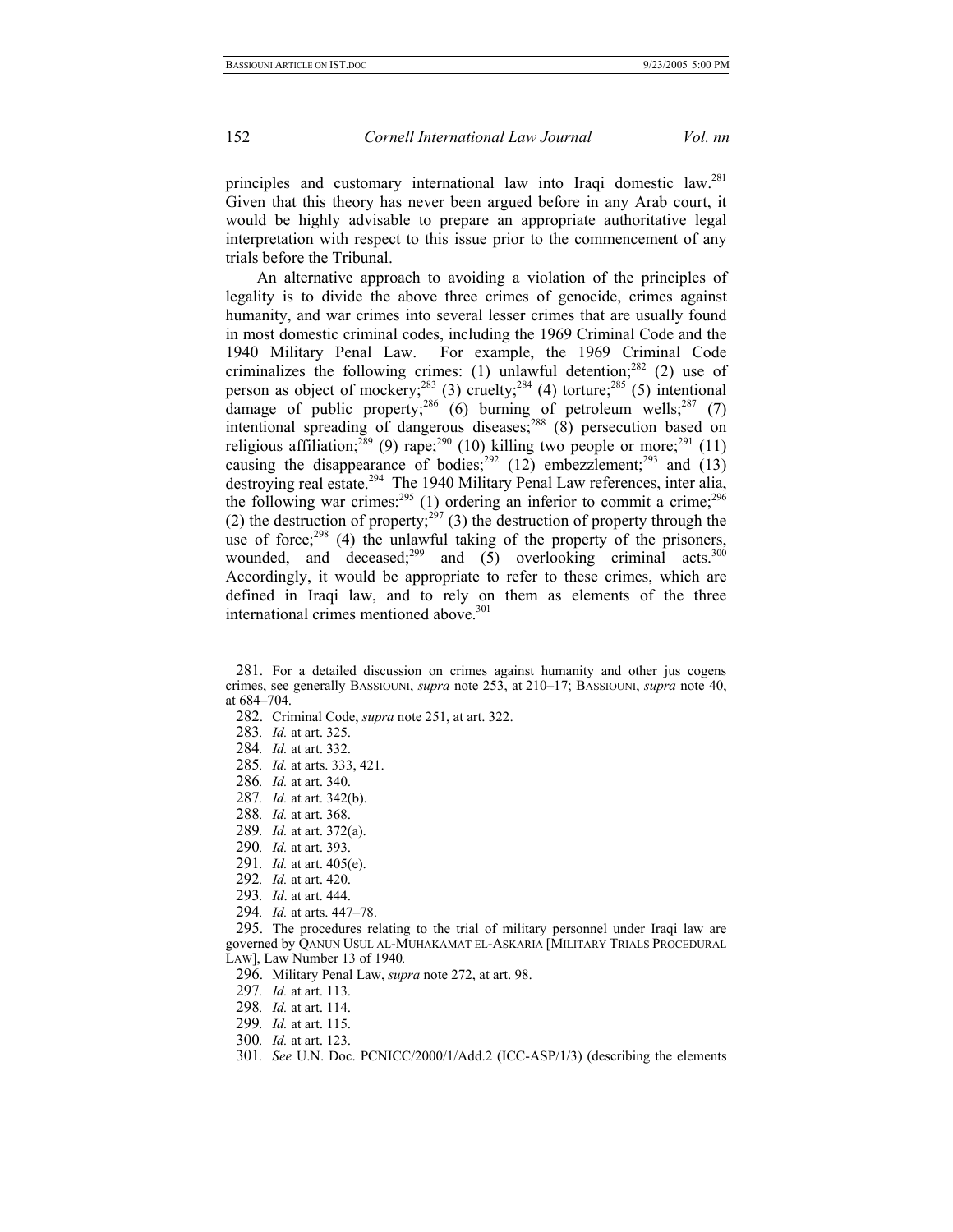*3. Other Crimes* 

Article 14 of the Statute states:

The Tribunal shall have the power to prosecute persons who have committed crimes under Iraqi law:

- a) For those outside the judiciary, the attempt to manipulate the judiciary or involvement in the functions of the judiciary, in violation, *inter alia*, of the Iraqi interim constitution of 1970, as amended:<sup>[302](#page-52-0)</sup>
- b) The wastage of national resources and the squandering of public assets and funds, pursuant to, *inter alia*, Art. 2(g) of the Law No. 7 of 1958, as amended; and
- c) The abuse of position or the pursuit of policies that may lead to the threat of war or the use of armed forces of Iraq against an Arab country, in accordance with Art. 1 of Law No. 7 of 1958, as amended.<sup>303</sup>

None of the above are, however, contained in the 1969 Criminal Code.

#### *4. Establishing Penalties*

As stated above, the principles of legality require that penalties be established by law. Article 24(c) of the Statute provides that "[t]he penalty for any crimes under Articles 11 to 13 which do not have a counterpart under Iraqi law shall be determined by the Trial Chambers taking into account such factors as the gravity of the crime, the individual circumstances of the convicted person and the relevant international precedents." It is contrary to these principles and to the 1969 Criminal Code to have penalties established by judges, even though in advance of the Tribunal's operations. This formula was taken by the IST drafters from ICTY,[304](#page-52-2) where the Security Council delegated the legislative tasks to the judges, but the exceptional nature of the ICTY, as established by the Security Council, cannot serve as a precedent to an occupying power's limitations under international humanitarian law.<sup>305</sup>

The delegation of legislative power by the IST to the judges to determine penalties for crimes under Articles 11 through 13 of the Statute expressly conflicts with the principle that there can be no penalty without an expressed provision in the law.<sup>306</sup> Article 14 refers to existing crimes under Iraqi criminal law, and penalties for these crimes are already provided for in

of crimes in the International Criminal Court).

<span id="page-52-0"></span><sup>302.</sup> It should be noted that the 1970 Constitution contains no such crime; thus, this is entirely ultra vires and therefore in violation of the principles of legality in Iraq and, for that matter, in any legal system in the world.

<span id="page-52-1"></span><sup>303.</sup> THE STATUTE OF THE IRAQI SPECIAL TRIBUNAL art. 5(e).

<span id="page-52-2"></span><sup>304.</sup> For further details on penalties and the ICTY, see BASSIOUNI & MANIKAS, *supra* note 266, at 689–710.

<span id="page-52-3"></span><sup>305</sup>*. See* THE STATUTE OF THE IRAQI SPECIAL TRIBUNAL art. 14; *see also* discussion *supra* Part V.B.

<span id="page-52-4"></span><sup>306</sup>*. See* Criminal Code, *supra* note 251. This also means that judges can impose the death penalty with legislative authority. For a discussion of the status of the death penalty, see generally WILLIAM A. SCHABAS, THE ABOLITION OF THE DEATH PENALTY IN INTERNATIONAL LAW (2002).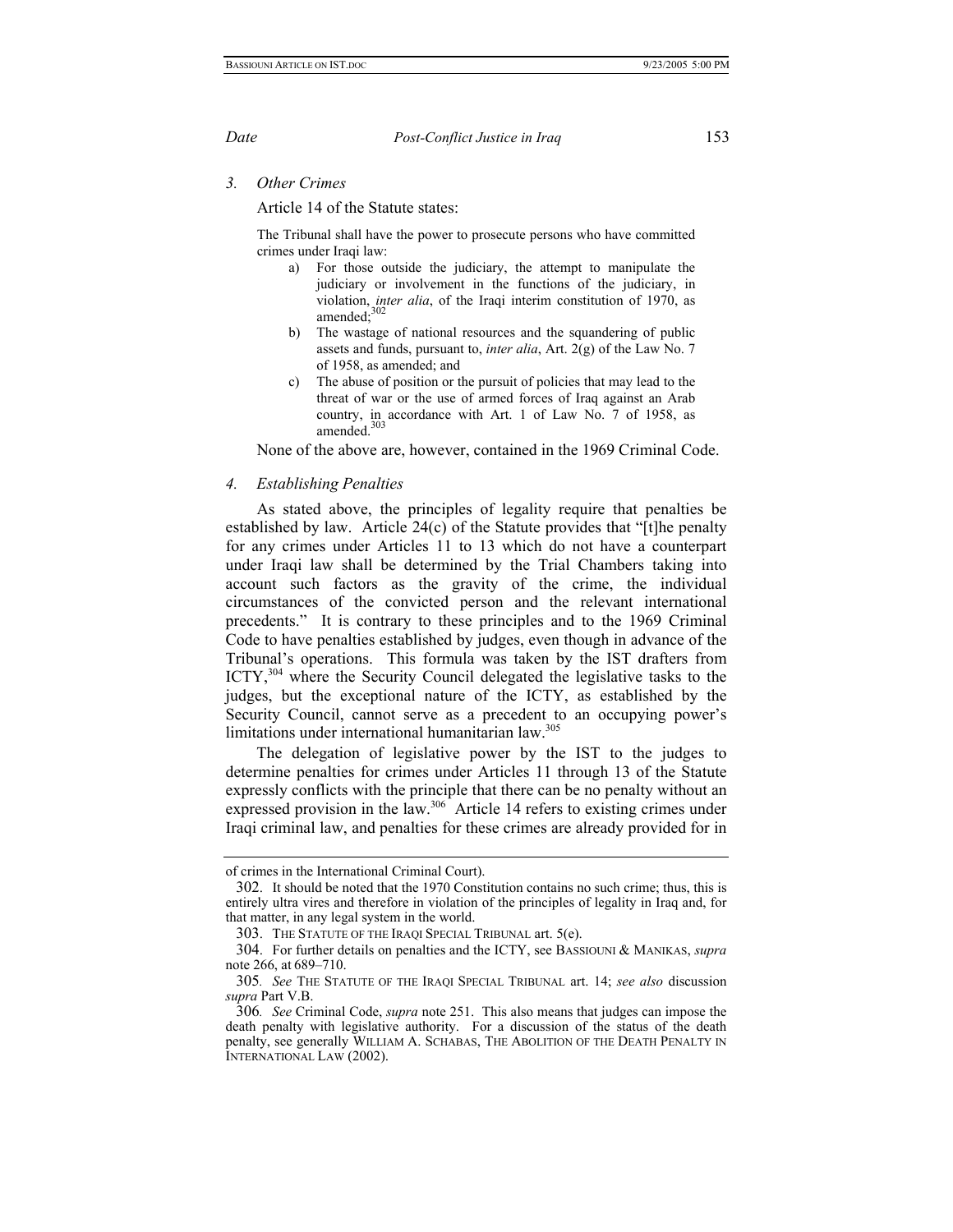<span id="page-53-6"></span>Iraqi law.[307 W](#page-53-0)ith respect to penalties for crimes contained in Articles 11 to 13, they could be established by analogy to penalties contained in the 1969 Criminal Code, though it violates the traditionally rigid positivistic approach of Iraqi criminal law, which requires penalties to be specifically established by law.

## C. Immunity and Statutes of Limitations

The Statute's two related issues of removal of immunities provided to the head of state and the members of the Revolutionary Command Council, and the removal of statutes of limitations need to be addressed in the repromulgated, amended law. More importantly, the explanatory memorandum to the repromulgated, amended law should explain the reasons for the validity of removing these immunities<sup>308</sup> and for the nonapplicability of statutes of limitations.<sup>309</sup>

Given that Saddam Hussein will be on trial, the issue of head-of-state immunity will be raised. Article 40 of the 1970 Iraqi Provisional Constitution, $310$  which is referenced in Article 14(a) of the Statute, affords the head of the Iraqi state immunity, although this is contrary to international law.<sup>311</sup> Immunity issues will also arise with respect to members of the Revolutionary Command Council, who also granted themselves immunity under the 1970 Constitution.<sup>[312](#page-53-5)</sup>

Article 15(c) of the Statute expressly denies immunity with respect to any of the crimes stipulated in Articles 11 to 14. This is consistent with international law, which does not recognize the defense of immunity in relation to international crimes such as genocide, war crimes, and crimes against humanity.<sup>313</sup> Such immunity, under international law, can at best

<span id="page-53-2"></span>309*. See id.* at 224.

<span id="page-53-3"></span>310*. See* 1970 Constitution, *supra* note 136, at art. 40.

<span id="page-53-0"></span><sup>307</sup>*. See* discussion *supra* notes 282–301 and accompanying text.

<span id="page-53-1"></span><sup>308.</sup> In addition to immunity, the principle of "no responsibility due to ignorance of the legal principle" is also likely to be raised as a defense. This principle was one of the main defenses raised by the defendants in the post-Nuremburg regional trials and was quickly debunked by the prosecution's argument that the mere attempt of the officials to pass legislation affording themselves immunity from international law is a clear demonstration of their knowledge as to the criminal nature of their actions under international law. *See* BASSIOUNI, *supra* note 253, at 505.

<span id="page-53-4"></span><sup>311</sup>*. See* Case Concerning the Arrest Warrant of 11 April 2000 (Congo v. Belg.), 2002 I.C.J. 121 (Feb. 14), *available at* http://www.icjcij.org/icjwww/idocket/iCOBE/iCOBEframe.htm (last visited Apr. 5, 2005) (declining to extend jurisdictional immunity to the Minister for Foreign Affairs of the Congo) [hereinafter Congo v. Belgium]*.* For a discussion of heads of state immunity, see BASSIOUNI, supra note 40, at 71. *See also* Rome Statute, *supra* note 152, at art. 27 (removing both substantive and temporal immunity for crimes within the ICC's jurisdiction).

<span id="page-53-5"></span><sup>312</sup>*. See* 1970 Constitution, *supra* note 136, at art. 40 ("The President of the Revolutionary Command Council, the Vice President, and the members enjoy full immunity.").

<sup>313</sup>*. See* IMT Agreement, *supra* note 97, at art. 7; ICTY Statute, *supra* note 278, at art. 7(2); ICTR Statute, *supra* note 278, at art. 6(2); Congo v. Belgium, *supra* note 311*.*; Prosecutor v. Taylor, No. SCSL-03-01-I-059 (Special Ct. Sierra Leone May 31, 2004)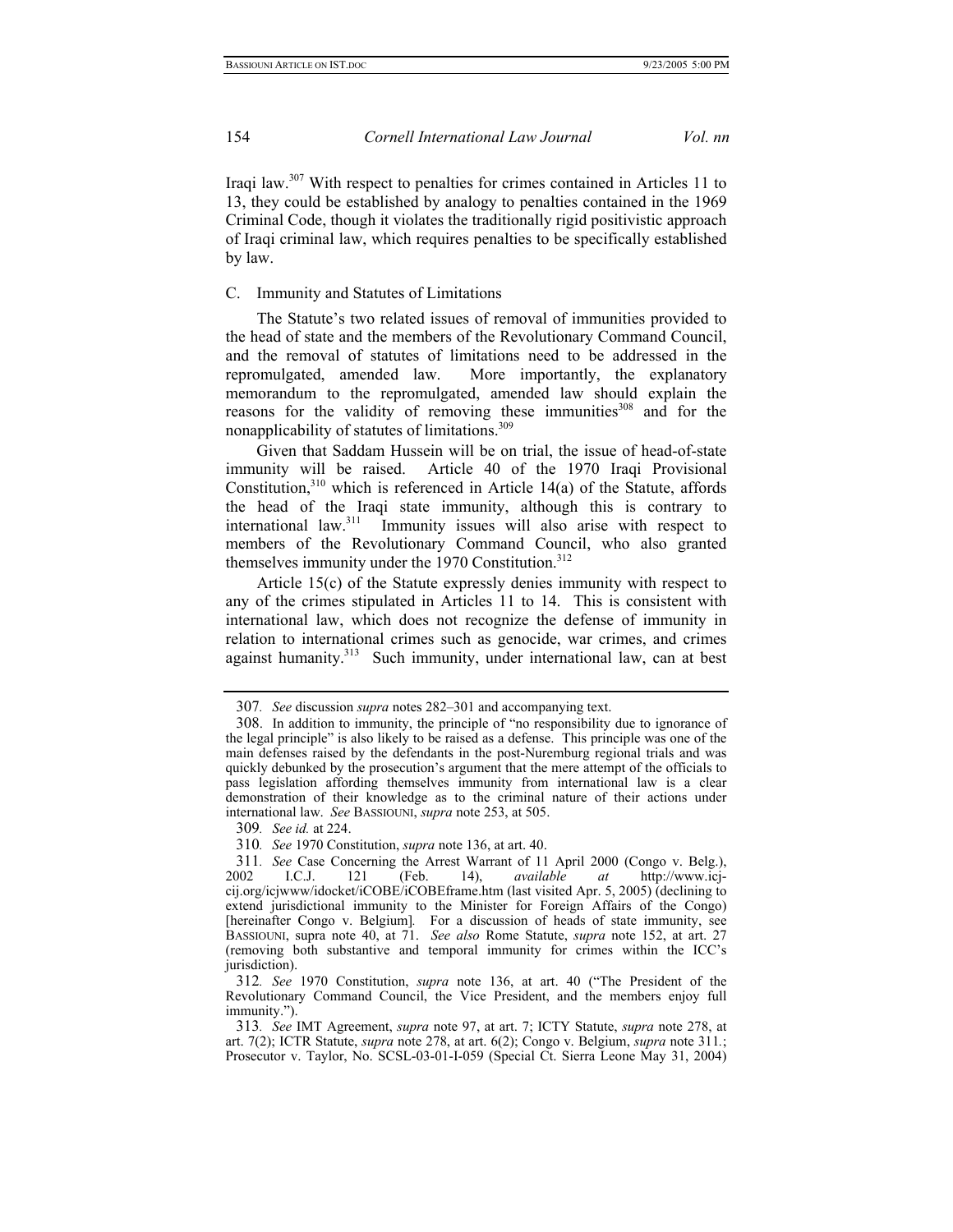<span id="page-54-5"></span>

only be temporal and not substantive.<sup>314</sup>

The repromulgated, amended law should remove any reference to the 1970 Provisional Constitution,<sup>315</sup> so as to preclude Saddam Hussein and members of the Revolutionary Command Council from resorting to immunity arguments on the basis of the head-of-state immunity provided in this constitution.

Article 17(d) of the Statute provides that "[t]he crimes stipulated in Articles 11 to 14 shall not be subject to any statute of limitations," but the crimes under Article 14 are subject to statutes of limitations under Iraqi law. The proposed law should specifically eliminate statutes of limitations from applying to civil cases in relation to crimes committed by the Ba'ath regime as these would unjustly deprive numerous victims of access to reparations or damages for harm they may have suffered under it.<sup>[316](#page-54-2)</sup>

In civil legal systems, civil cases for damages arising out of a particular crime are, to a large extent, determined by the criminal trial, because the latter establishes the facts upon which damages are awarded in criminal cases.[317](#page-54-3) This is why in criminal cases, the rights of the victims are to be protected at the trial level by the prosecutor or by private counsels representing the victims and known as *partie civile*. [318](#page-54-4)

Reference should be made in the proposed statute and in the proposed explanatory memorandum that jus cogens principles of international law prohibit statutes of limitations for certain international crimes,<sup>319</sup> but this

<span id="page-54-0"></span>314*. Id*.

<span id="page-54-1"></span>315*. See* 1970 Constitution, *supra* note 136.

<span id="page-54-2"></span>316*. See generally Declaration of Basic Principles of Justice for Victims of Crime and Abuse of Power*, G.A. Res. 40/34, U.N. GAOR, Supp. No. 53, Annex, at 214, U.N. Doc. A/40/53 (1985) (stating that victims of abuse of power should be "entitled to access to the mechanisms of justice and to prompt redress, as provided for by national legislation, for the harm that they have suffered").

<span id="page-54-3"></span>317*. See International Protection of Victims*, in 7 NOUVELLES ETUDES PÉNALES 49 (M. Cherif Bassiouni ed., 1988).

<span id="page-54-4"></span>318. In all Romanist–Civilist legal systems, the victim of a crime is entitled to be represented at the criminal trial in order to make sure that the record is made as to the victim's basis for a civil claim. The latter must follow the criminal case, and the findings of facts in the criminal case are conclusive in the civil case. In other words, the criminal case controls the civil case as to the findings of fact. The criminal case's judges will then determine whether these facts are sufficient for a civil claim. Facts established in a criminal case will also determine the outcome of the damages. An acquittal, therefore, may nonetheless result in civil recovery. The common law is different, as the criminal and civil cases arising out of the same facts are independent of one another. *See id*.

319*. See* The UN Convention on the Non-Applicability of Statutory Limitations to War Crimes and Crimes Against Humanity, G.A. Res. 2391, U.N. GAOR, 23rd Sess., Supp. No. 18, at 40, U.N. Doc. A/7218 (1969). Moreover, the Genocide Convention, *supra* note 267, and the 1949 Geneva Conventions, *supra* note 145, both of which were acceded to by Iraq, remove statutes of limitations for these crimes. *See also* Christine Van Den Wyngaert, *War Crimes, Genocide and Crimes Against Humanity—Are States* 

<sup>(</sup>denying immunity to Charles Taylor, former President of the Republic of Liberia), *available at* http://www.sc-sl.org/taylor-decisions.html (last visited Apr. 5, 2005). Kathleen Day & Pascale Bonnefoy, *Pinochet Loses Immunity in Chile; Ruling May Lead to Human Rights Trials*, WASH. POST, Aug. 27, 2004, at A14; Larry Rother, *Court Upholds Pinochet Indictment*, N.Y. TIMES, Jan. 5, 2005, at A6.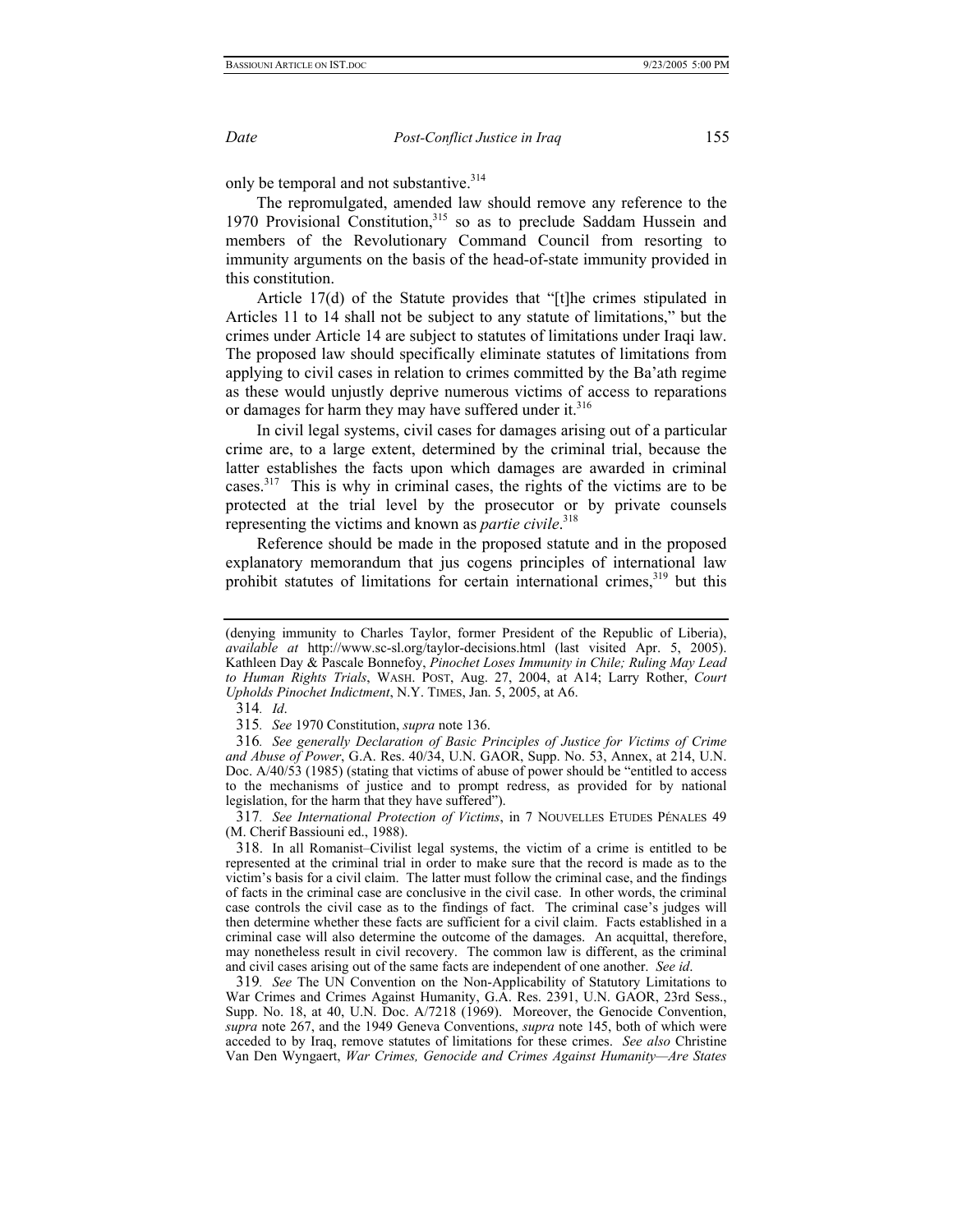would not apply to crimes listed in Article 14, which are domestic crimes.

### **VI. Issues Pertaining to Procedure and Evidence**

## A. Introduction

It is clear from reading the Statute that its drafters were not familiar with the 1971 Criminal Procedure  $Law<sup>320</sup>$  and the inquisitorial system upon which it is based. This is evident in the confusion created by the provisions of the Statute in connection with the roles of the investigative judge and the prosecutor and the application of certain due process rights at different stages of the proceedings.

In an inquisitorial system, an investigative judge independnetly investigates the facts, including by examining suspects, victims, and witnesses, collects all evidence prior to trial, and makes findings of fact. The findings made by the investigative judge are conclusive and are only reopened at the trial at the trial judge's discretion. This is quite different from the Anglo–Saxon adversary–accusatorial system, where, in addition to issuing indictments and presenting cases before the courts, the role of the prosecutor includes many of the functions performed by an investigative judge under an inquisitorial system. The indictment procedure does not exist in Iraqi law. The investigative judge, upon being satisfied by the evidence that a crime has been committed, "refers" (*ihala*) a case to trial.

### B. Investigative Judges

As stated above, the Iraqi legal system is not an adversary–accusatorial system—it is an inquisitorial one, modeled after the French legal system. Iraqi criminal laws and procedure are based on Egyptian law, $321$  which is also based on the French legal system. Under that system, an investigative judge gathers the evidence and prepares the case for submission to trial.<sup>322</sup> The Statute is based in part on the American adversary–accusatorial system, which does not include investigative judges. Several of the Statute's provisions demonstrate the confusion of its drafters regarding the role of

*Taking National Prosecutions Seriously?*, *in* INTERNATIONAL CRIMINAL LAW: ENFORCEMENT, *supra* note 93, at 227–38 (discussing, among other things, the nonapplicability of statutory limitations to crimes against humanity).

<span id="page-55-0"></span><sup>320.</sup> Criminal Procedure Law, *supra* note 194.

<span id="page-55-1"></span><sup>321.</sup> QANUN AL-UQUBAT [EGYPTIAN PENAL LAW], Law No. 58 for the Year 1957; QANUN AL-IJRAAT AL-JENA'EIA [EGYPTIAN CRIMINAL PROCEDURE LAW], Law No. 50 for the Year 1950.

<span id="page-55-2"></span><sup>322</sup>*. See* Mirjan Damaska, *Structures of Authority in Comparative Criminal Procedure*, 84 YALE L.J. 539 (1975); Mirjan Damaska, *Evidentiary Barriers to Conviction and Two Models of Criminal Procedure: A Comparative Study*, 121 U. PA. L. REV. 506 (1973); William T. Pizzi & Luca Marafioti, *The New Italian Code of Criminal Procedure: The Difficulties of Building an Adversarial Trial System on a Civil Law Foundation.* 17 YALE J. INT'L L. 1 (1992); John H. Langbein & Lloyd L. Weinreb, *Continental Criminal Procedure: "Myth" and Reality*, 87 YALE L.J. 1549 (1978); Abraham S. Goldstein & Martin Marcus, *Comment on Continental Criminal Procedure*, 8 YALE L.J. 1570 (1978).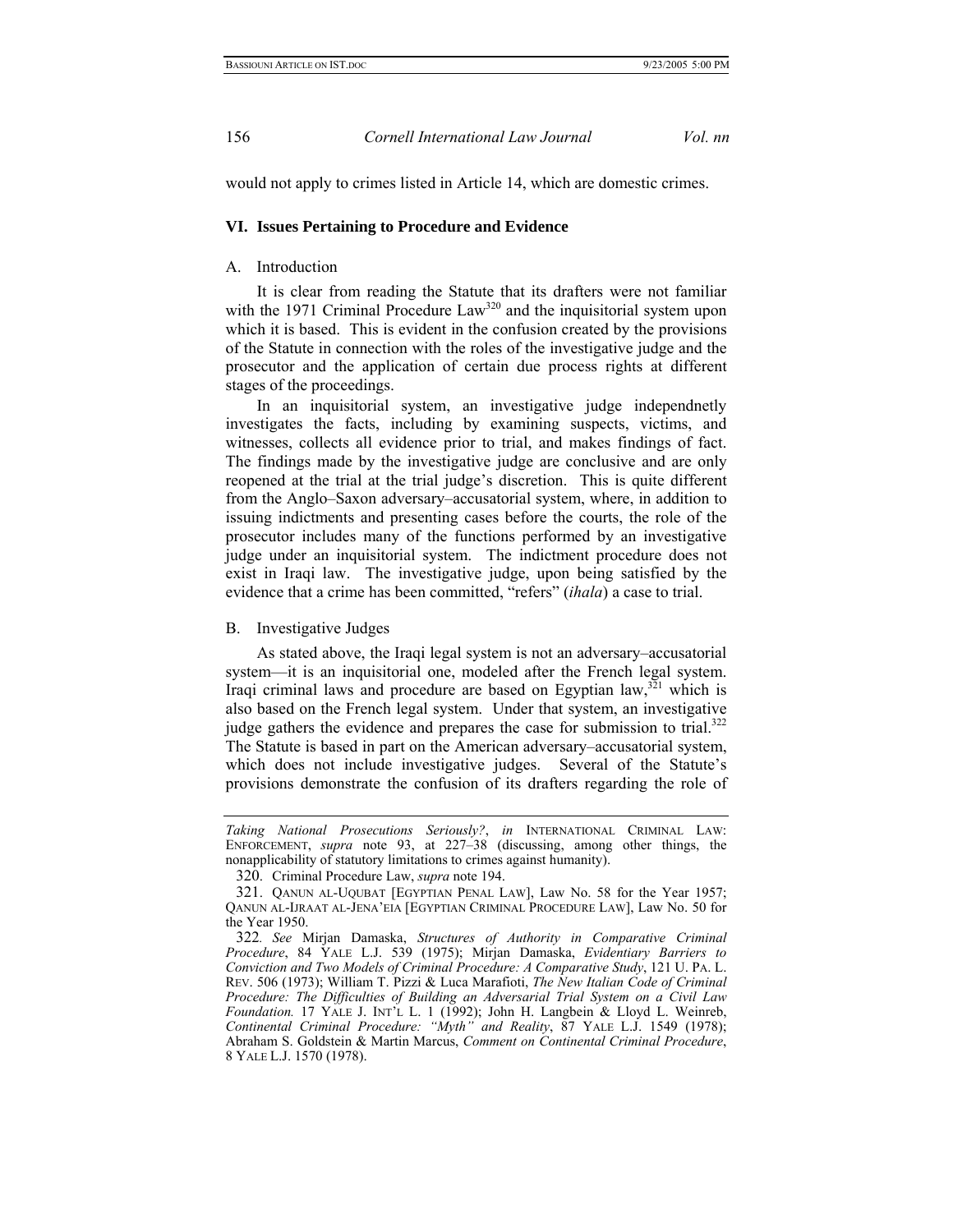investigative judges and of prosecutors in gathering evidence and at the trial under Iraqi law. $323$  Moreover, the procedures fail to understand the respective roles of investigative judges and prosecutors. This can only produce more confusion in respect to the role of investigative judges and prosecutors. It should be noted that the Iraqi judges, investigative judges, and prosecutors have addressed some of the problems discussed herein and have resolved them internally. But a de facto solution is not a substitution for a legislative solution because what is controlling is the text of the Statute and not the de facto corrections that occurred. These corrections, however, could be relied upon in the repromulgated, amended law.

Article 7(c) of the Statute provides that "up to twenty" permanent tribunal investigating judges may be appointed, and Article 7(j) of the Statute provides that each such judge "shall act independently as a separate organ" of the IST and shall not "seek or receive instructions" from any source whatsoever. This structure, whereby up to twenty judges may be acting independently and without any coordination, raises concerns in light of the fact that several cases that may share the same or similar relevant facts or that may involve more than one perpetrator could be handled by more than one tribunal investigative judge, leading to conflicting facts or findings. $324$  Furthermore, such an arrangement may also lead the IST to issue inconsistent or conflicting judgments. Accordingly, it would be advisable for the repromulgated, amended law to provide one investigative judge appointed by a Judicial Council with a number of deputies who would be answerable to the investigative judge. This would avoid conflicting fact finding by separate investigative judges.<sup>325</sup> A single investigative judge would be tantamount to a prosecutor general in other legal systems, who supervises investigators, integrates their outcomes, sets up policies for his office, selects personnel, establishes priorities, determines the sequences of cases, consolidates evidence to be presented, and determines when and how it is presented. This has already occurred de facto as a chief investigative judge has been appointed. However, a specific provision in the repromulgated, amended law would clarify this situation.<sup>[326](#page-56-3)</sup>

<span id="page-56-0"></span><sup>323</sup>*. Compare* THE STATUTE OF THE IRAQI SPECIAL TRIBUNAL art. 7(h)–(j) (detailing the powers and independence of the investigative judges, including that they "shall not receive instructions from any Governmental Department, or from any other source") *with* art. 8(b), (h) (giving prosecutors "the right to be involved in the investigative stages of a case," yet also ensuring that the prosecutor shall also not seek or receive instructions from any governmental department or from any other source). This overlap raises the question of how prosecutors can carry out their function without infringing on investigative judges' autonomy.

<span id="page-56-1"></span><sup>324.</sup> It appears that some time after the televised, so-called arraignment of Saddam on July 1, 2004, a chief investigative judge was appointed. It is not publicly known who appointed him or what authority he can exercise over other investigative judges who, under IST Statute Article 7(1), are presumably independent of any hierarchical authority.

<span id="page-56-2"></span><sup>325.</sup> This approach would be consistent with the Criminal Procedure Law of 1971, *supra* note 194, under which investigative judges are free of hierarchical control over findings of fact.

<span id="page-56-3"></span><sup>326.</sup> It has now been agreed upon internally that a chief investigative judge oversees all investigations as suggested herein before a case is remanded to trial.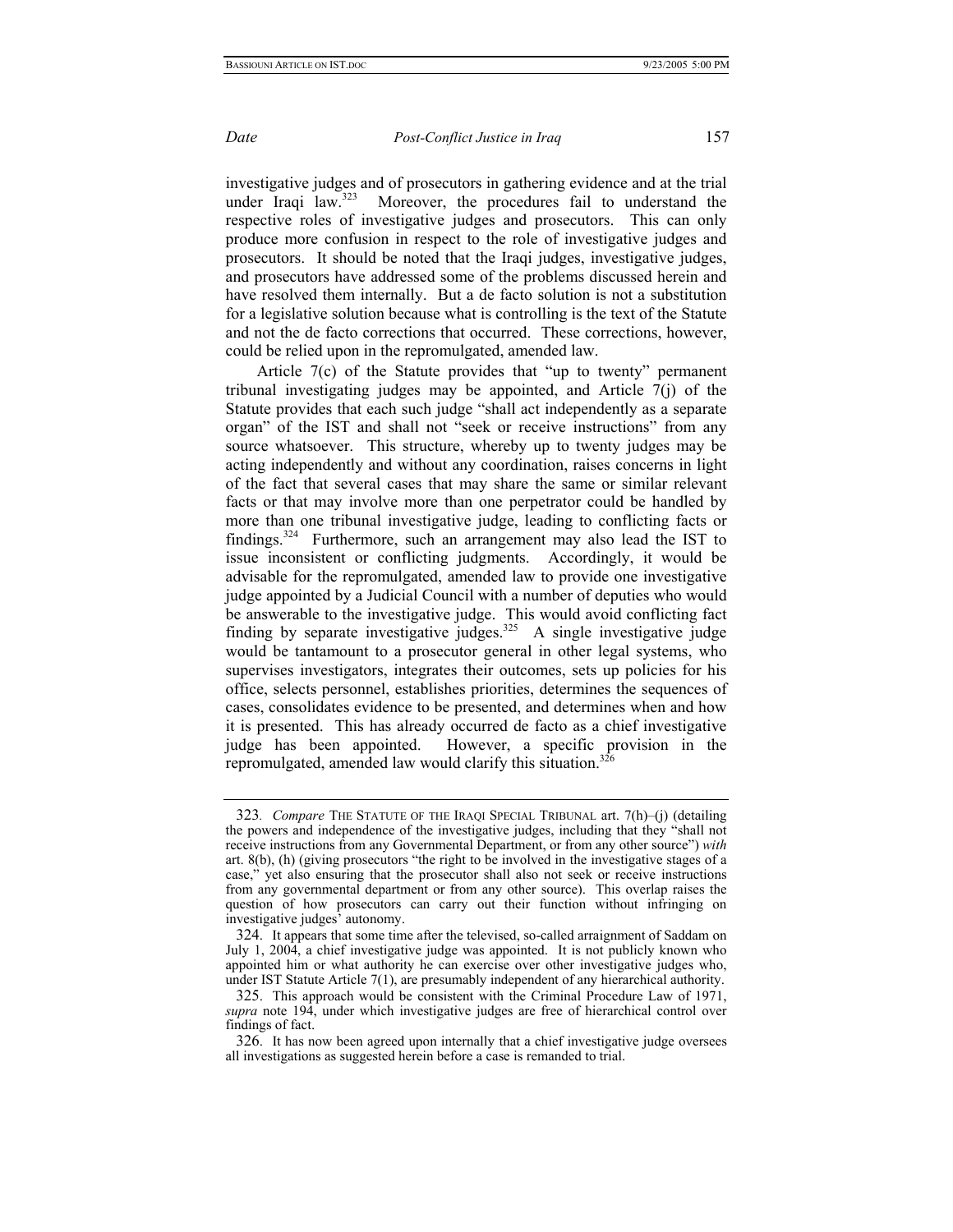## C. Prosecutors

The role of prosecutors in Iraqi criminal procedure is different from that of the investigative judge. This is quite different from what prosecutors do in the adversary–accusatorial system. In the Iraqi legal system, prosecutors do not gather evidence, as this is the province of investigative judges. Prosecutors may only investigate and gather evidence before the case is referred to the investigative judge. It is the latter who constitutes the dossier of evidence, to be presented at the trial by a prosecutor. The prosecutor presents the evidence at the trial and calls the witnesses to confirm this testimony. There is no right of confrontation or cross-examination at the trial. The presiding judge asks the questions presented by the defense but is under no obligation to do so. Abuse of judicial discretion is reviewable on appeal. While the Statute provides for the appointment of prosecutors in the Prosecutions Department, it does not articulate their specific roles or parameters. This is further complicated by the fact that the 1971 Criminal Procedure Law does not specify a specific pretrial investigative role for the prosecutor.

The prosecutor also acts during the trial to guarantee the proper procedure of the proceeding and to represent the rights of others, such as victims, who may be affected by the proceedings. However, Article 17 of the Statute, which refers to various Iraqi laws, does not refer to the 1979 Law of Prosecutors<sup>327</sup> as being applicable to the IST. Thus the role of the prosecutor in the IST is uncertain, unless it is deemed subject to the 1979 Law of Prosecutors and the 1971 Criminal Procedure Law. The difficulty here is that the IST refers to prior Ba'ath regime laws in some instances but not in others. These ambiguities should be resolved in the repromulgated, amended law.

## D. Procedural Rights in the Context of the Statute's Hybrid Nature

The competences of the investigative judge and the prosecutor are contained in two different laws. For investigative judges, it is in the 1971 Criminal Procedure Law, and for prosecutors, it is in the 1979 Law of Prosecutors. The latter expanded the powers of the prosecutor, creating overlaps with the powers of the investigative judge. The reason for that was the Ba'ath party's goal of giving the Executive Branch, acting through the Minister of Justice and the Public Prosecutor, greater political influence. Nevertheless, primary competence for investigation and preparation of the evidence to be presented against a person in criminal proceedings remained with the investigative judge. The prosecutor can, however, engage in a variety of investigative activities even before the matter is referred to the investigative judge. Understandably, the intricate nature of these overlapping competences may have led the drafters of the IST to make certain procedural selections based on what they hoped would bring clarity to the process.

<span id="page-57-0"></span><sup>327.</sup> Law of Prosecutors, *supra* note 237.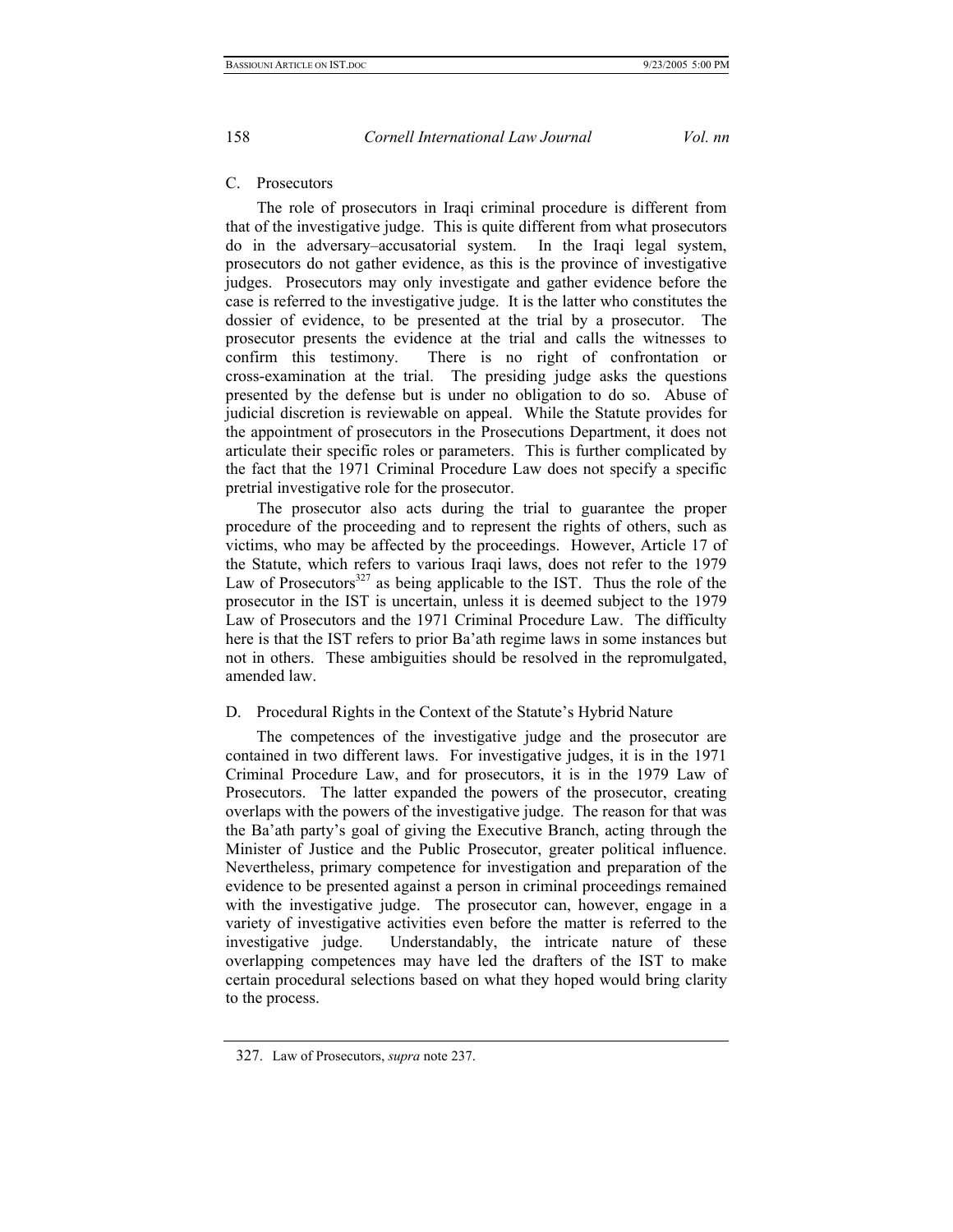<span id="page-58-5"></span>

The investigative judge's authority under the Criminal Procedure Law of 1971 is stated in the section beginning with Article 51. Article 53(b) specifies that an investigation taking place outside of Iraq is to be exclusively conducted by the investigative judge, who would be appointed for that purpose by the Minister of Justice. In the IST's context, this is relevant in connection with securing evidence regarding violations committed in Kuwait and Iran, since the IST's jurisdiction encompasses crimes committed in these territories by Iraqi nationals. Thus, if the evidence is not gathered by the investigative judge in these two countries, the evidence gathered by the prosecutorial authorities of both Kuwait and Iran cannot be used before the IST or any other Iraqi criminal court. The Iraqi investigative judge would have to hear witnesses himself, and could not rely on witness statements produced by the prosecutorial or judicial authorities of these two governments.<sup>328</sup> The alternative is to establish treaties on mutual legal assistance between Iraq and Kuwait, and Iraq and Iran, to have evidence gathered by the respective national judicial authorities of Kuwait and Iran, in accordance with the requirements of Iraqi criminal law and procedure.<sup>329</sup> It should be noted that there is a treaty on judicial cooperation between Iraq and Kuwait.<sup>[330](#page-58-2)</sup>

Article 20 of the Statute provides the accused with a number of rights, which are derived from international human rights law standards and which in turn are derived from the adversarial–accusatorial system.<sup>331</sup> The drafters of the Statute failed to recognize that due to the different systemic roles of investigative judges and prosecutors, the rights of the defendant differ in the inquisitorial and adversary–accusatorial systems.[332](#page-58-4)Some of these rights cannot be engrafted from one system unto the other. For example, in the inquisitorial system, the questioning of witnesses takes place mostly before the investigative judge during the investigation stage prior to trial. If the defense counsel wishes to direct any questions to a witness, it can be done only through the investigative judge, who would have the discretion<sup>333</sup> as to

<span id="page-58-0"></span><sup>328.</sup> To the best of this writer's knowledge, there has been no such gathering of evidence by the designated chief investigative magistrate so far.

<span id="page-58-1"></span><sup>329.</sup> There is an Arab Convention on Judicial Cooperation adopted in Riyadh, Saudi Arabia, which serves as a model. Moreover, the Council of Ministers of Justice of the League of Arab States adopted the Draft Arab Model Legislation on international cooperation in penal matters at their meeting in November 2004 in Cairo (prepared by a ministerial committee of experts chaired by this writer and known as the "Siracusa Model Law," since it was prepared at the International Institute for Higher Studies in Criminal Sciences, Siracusa, Italy). *See also* European Convention on Mutual Assistance in Criminal Matters, ETS No. 30 (Apr. 20, 1959), *reprinted in* 2 INTERNATIONAL CRIMINAL LAW: PROCEDURAL AND ENFORCEMENT MECHANISMS 381 (M. Cherif Bassiouni ed., 2d rev. ed. 1999).

<span id="page-58-2"></span><sup>330.</sup> However, its text is unavailable to the author. Kuwaiti sources in the Ministry of Foreign Affairs have confirmed its existence.

<span id="page-58-3"></span><sup>331</sup>*. See, e.g.*, ICCPR, *supra* note 197, at arts. 9–15.

<span id="page-58-4"></span><sup>332</sup>*. See* Damaska*, supra* note 322, at 526–30.

<sup>333.</sup> The investigative judge is provided with significant discretion under the inquisitorial system as to how to administer investigations, including who may be allowed to attend any hearings, Criminal Procedure Law, *supra* note 194, at para. 57, and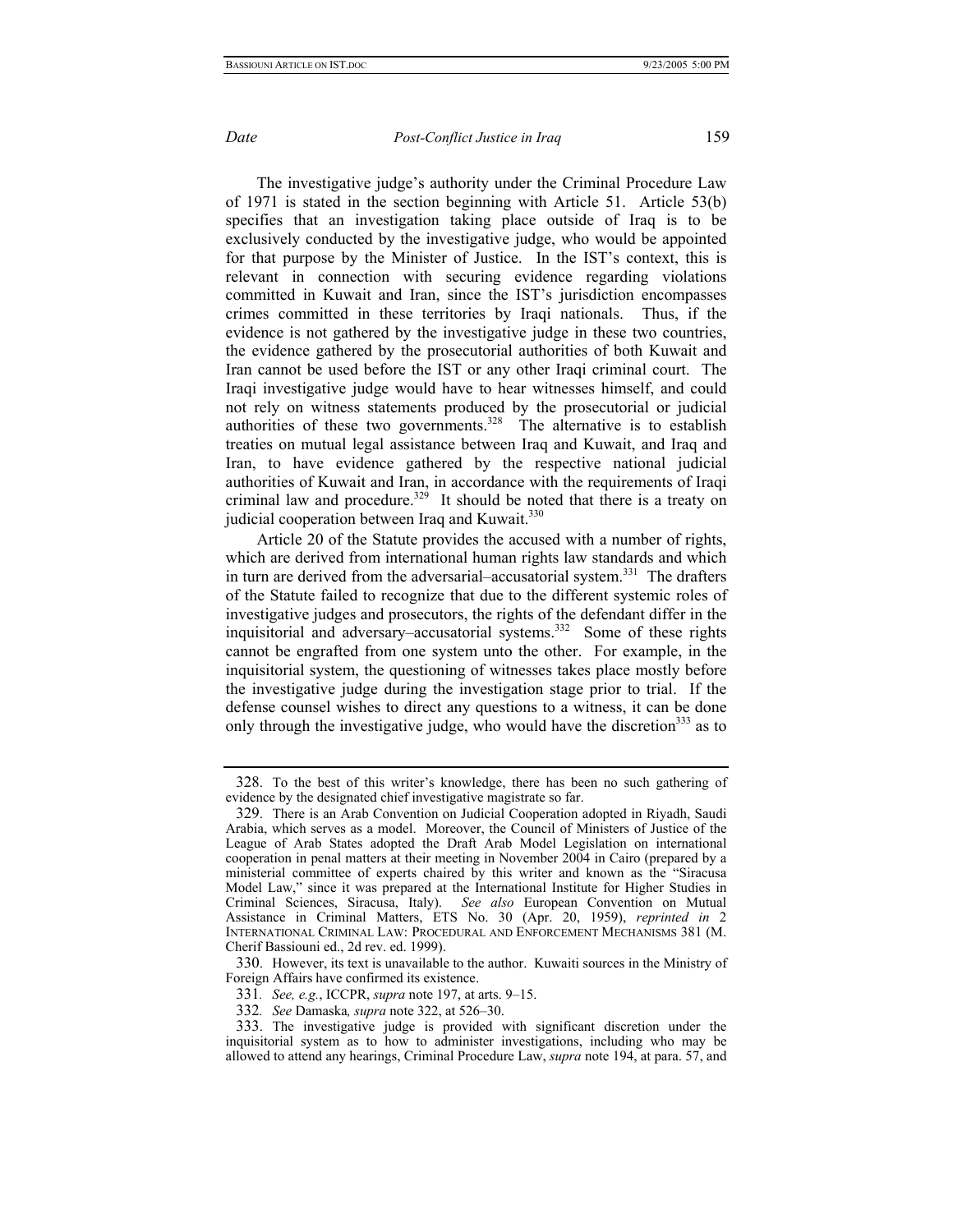whether and in what form to pose the questions to the witness.<sup>334</sup> Accordingly, the adversary–accusatorial system's right of the accused to confront and cross-examine a witness<sup>335</sup> cannot be applied in the inquisitorial system.<sup>336</sup> The philosophy is that the investigative judge represents justice and is neither a partisan in the proceedings nor an umpire who referees the sparring of adversaries—the prosecution and defense. Thus, the assumption is that the investigative judge will pursue all questions concerning the truth of the matter without partiality, bias, or prejudice. To ensure that, the 1971 Criminal Procedure  $Law<sup>337</sup>$  requires the investigative judge to inform the parties concerned of his field investigations, the hearing of witnesses, findings of certain evidence, and to allow the defense to be present with counsel and to offer any evidence it wishes. These procedural rights of the defense are the counterpart of those offered in the adversary– accusatorial model. The fundamental difference between the two systems is the adversary–accusatorial leaves the evidence gathering process and its rebuttal to the prosecution and defense, while the rules of evidence demarcate the lines between what is admissible and what is not, and the judge sits as an impartial arbiter.

The repromulgated, amended law should recognize that the inquisitorial system generally, and the Iraqi legal system in particular, do provide rights to the defense that are equivalent to the due process rights under the adversary–accusatorial system, but that, in light of the differences between the systems, such rights do not arise at the same stages of the proceedings and cannot be applied in the same way. For example, at the trial, the defense can ask the presiding judge to direct certain questions to a witness or to admit expert reports and testimony by the defense, which contradict those of the prosecution. Thus, questions to witnesses are made by the presiding judge, and he may reformulate them. If the defense's questions are not asked, or are not asked in the manner necessary to elicit certain responses, the defense may raise that on appeal. Similarly, the defense may raise on appeal the presiding judge's failure to respond to its proffer of evidence if it is deemed prejudicial to the defense's case.

To the extent that it is determined that additional rights and protections

how to direct questions, *id.* at para. 64.

<span id="page-59-0"></span><sup>334.</sup> The defense counsel can also pose questions through the president of the court at the trial stage and, like the investigative judge, the president would have the discretion as to whether to direct the questions to a witness or not, and he can phrase those questions it in any way he deems fit. Criminal Procedure Law, *supra* note 178, arts. 56–71.

<span id="page-59-1"></span><sup>335.</sup> In the Anglo-Saxon adversarial–accusatorial system, witnesses are directly confronted and cross-examined by the defense counsel. *See. e.g.*, U.S. CONST. amend. VI; *see also* Bruton v. United States, 391 U.S. 123, 126 (1968) (confirming that a criminal defendant's right to confront witnesses against him, as guaranteed by the Confrontation Clause of the Sixth Amendment, includes the right to cross-examination).

<span id="page-59-2"></span><sup>336.</sup> Indeed, not only is the introduction of the rights of confrontation and cross-examination unnecessary and contrary to established practice and procedure in Iraq, but it also provides a politically motivated defense with an opportunity to intimidate and badger witnesses and to turn the trial proceedings into an extremely contentious and time-consuming farce.

<span id="page-59-3"></span><sup>337</sup>*. See* Criminal Procedure Law, *supra* note 194.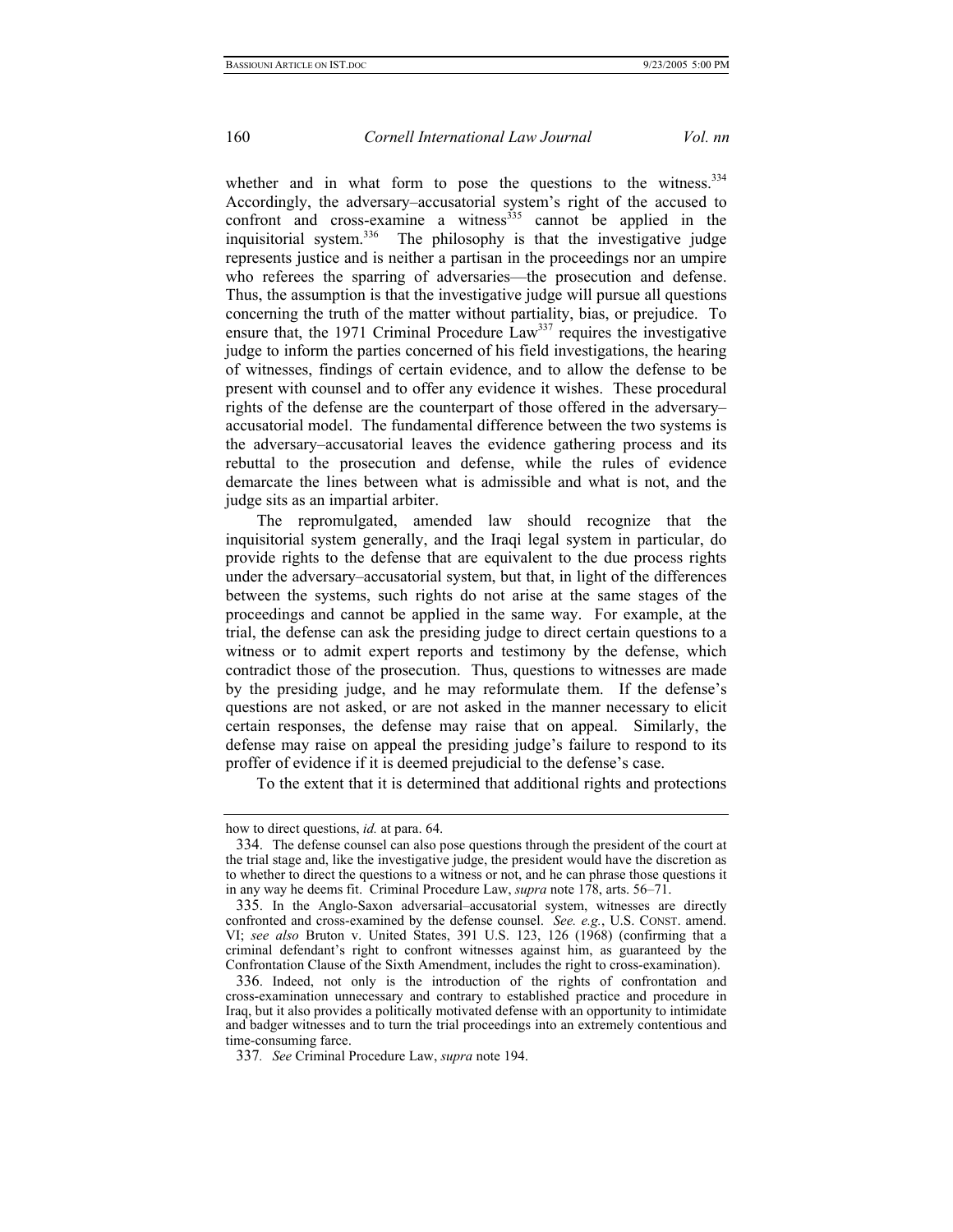are necessary, these should be included during the appropriate stages of the proceedings, which is most likely to be at the investigation level and before the investigative judge. To have partially changed the rules of procedure and evidence in a way that is different, not to say contradictory to the 1971 Criminal Procedure Law, reinforces the perception of a process rigged against the defendants, when, in part, the opposite is what was intended. Paradoxically, now that those supporting the adversary–accusatorial model have succeeded in introducing such rights as confrontation and cross-examination at trial, there will be no way to prevent Saddam and the leaders of his regime to make the trial political and even farcical. To curtail that right after having enunciated it will only add to the charges of hypocrisy and rigged trials.

There are other problematic procedural and evidentiary issues raised by the Statute that cannot be described in detail here, but suffice it to say that they derive essentially from the misconceptions mentioned above. If the Iraqi inquisitorial system is to be preserved, the 1971 Criminal Procedure  $Law<sup>338</sup>$  should apply. If a new system is to be developed to be more favorable to the accused, then it should be carefully explained in the official explanatory memorandum to the repromulgated, amended law.

## **Conclusion**

Post-conflict justice is needed in Iraq. The establishment of the IST has been an important first step in the journey of post-conflict justice in Iraq; however, the IST and the Statute are marked by certain flaws identified above. This situation can be corrected by the repromulgation of an amended law, accompanied by an explanatory memorandum. The repromulgated, amended law should be drafted in the Arabic language by jurists familiar with the Iraqi legal system and international criminal law and should be based on existing Iraqi law and legal concepts.

Moreover, the repromulgated, amended law should go beyond merely setting up a specialized tribunal, because this does not sufficiently advance the goals of post-conflict justice identified above in Part I. For example, there is no victim compensation scheme, nor a historic commission to establish the truth. Individual trials such as those that will involve Saddam and ten to twelve of his senior aides cannot be expected to record the history of the regime's crimes.<sup>[339](#page-60-1)</sup>

A victim compensation scheme will create popular demand for justice in Iraq. More importantly, in conjunction with a repromulgated, amended law issued in accordance with the propositions made above, the victim compensation scheme could restore the faith of the Iraqi people in the post-conflict justice process and the future of the rule of law in Iraq. The victim compensation scheme could also be tied in to a historic commission, which would be an extremely valuable contribution to the strategies for

<span id="page-60-0"></span><sup>338</sup>*. Id*.

<span id="page-60-1"></span><sup>339</sup>*. See* LANDSMAN, *supra* note 100.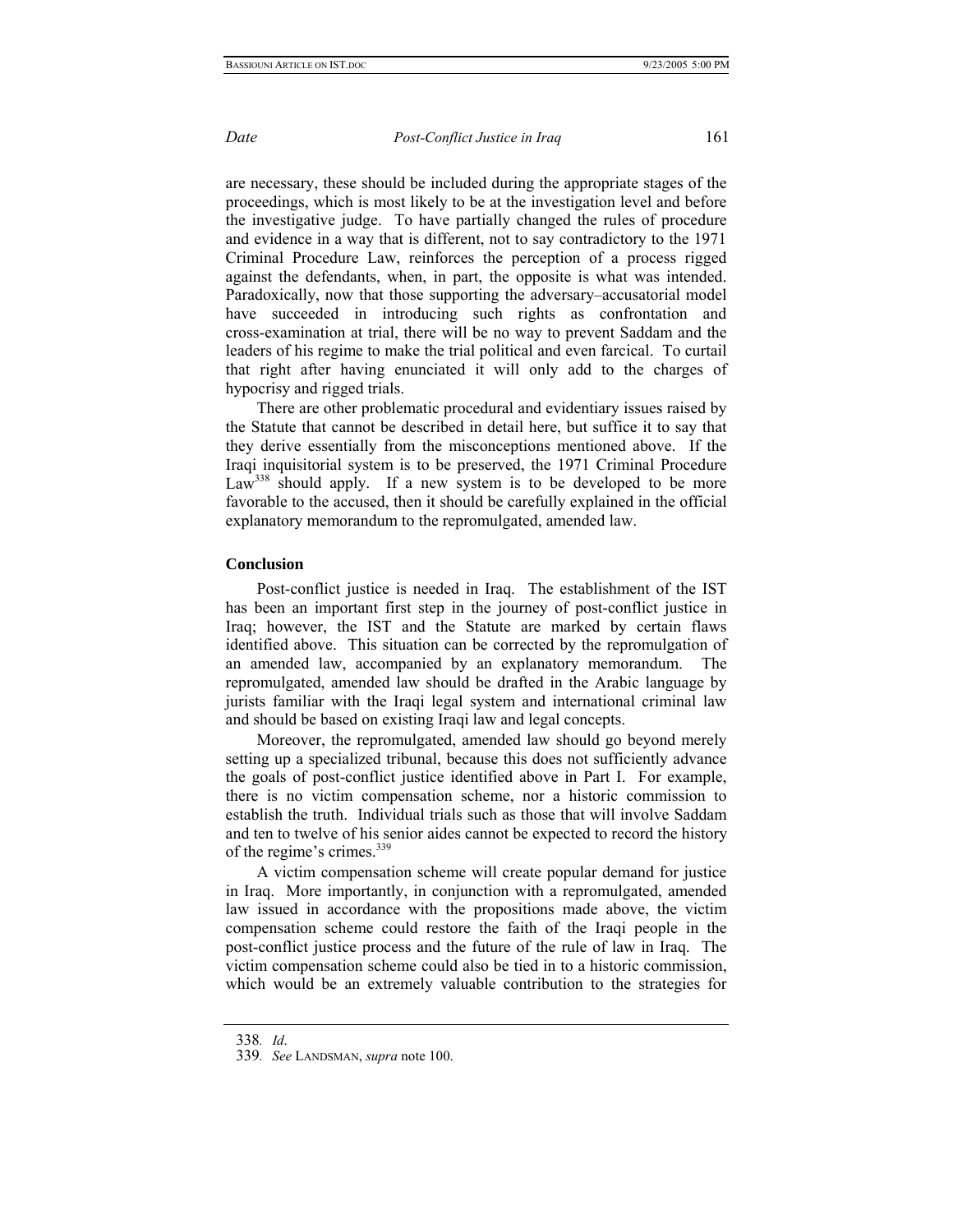post-conflict justice in Iraq.

A historic commission is also necessary to advance a broad strategy of post-conflict justice in Iraq. This commission should investigate and document the political violence committed in Iraq between 1968 and 2003, and would provide an objective, formal, and official account of such violence, detailing specific violations of human rights and humanitarian law as well as general patterns of repression.<sup>340</sup> The commission would complete its work by issuing a final report providing a detailed account of past violence and violations, and make a series of specific policy recommendations for future prevention. A popular version of its work should be produced for wide dissemination and use in the Iraqi educational system and the Arab world. Both the commission's detailed and popular reports can serve as a permanent reference for future generations.

In addition to the need for a repromulgated, amended law and for an accompanying explanatory memorandum, there is a need for building the Iraqi legal system's institutional capacity and sustainability. The Iraqi justice system does not have enough qualified personnel with necessary expertise for handling cases involving a massive amount of evidence. In addition, the Iraqi judicial system lacks adequate logistical capabilities and infrastructure necessary for a specialized tribunal.To deal with the issue of building institutional capacity and sustainability, significant international assistance is required. This assistance, however, must be provided at the request and under the direction of Iraqis, and should be complementary to and supportive of Iraqi efforts, rather than in the place of such efforts. Investigations cannot be developed by U.S. prosecutors and investigators and then handed over to Iraqi investigating judges.<sup>341</sup> The RCLO, which supports the IST, is conscious of this. Rather, the entire process of the specialized tribunal should function in a manner that builds sustainability and capacity within the Iraqi judiciary. While a process of this type may be difficult and time-consuming, a more comprehensive, engaged approach will significantly improve the IST's legitimacy and provide an array of other benefits to Iraqi society.

Given the enormous task facing such a specialized tribunal, the importance of comprehensive and carefully planned training programs cannot be underestimated.<sup>342</sup> Some of these programs have begun under the aegis of the RCLO, but they must be continuous, and be provided separately for the sitting judges, investigative judges, and prosecutors, as well as the

<span id="page-61-0"></span><sup>340</sup>*. See generally* HAYNER, *supra* note 45 (outlining the way in which historic truth commissions can aid countries in confronting past atrocities).

<span id="page-61-1"></span><sup>341.</sup> The IST investigative judges should be in a position to gather, process, and organize the evidence in a manner consistent with Iraqi law, procedure and practice. International assistance would be most useful, not only with respect to technical capabilities, but also storage facilities, retrieval of evidence, computerization of documents, training of administrators and technical personnel, securing testimony from a large number of victims and witnesses, and providing witness protection.

<span id="page-61-2"></span><sup>342.</sup> The Regime Crimes Liaison Office ("RCLO"), to its credit, has been providing such programs.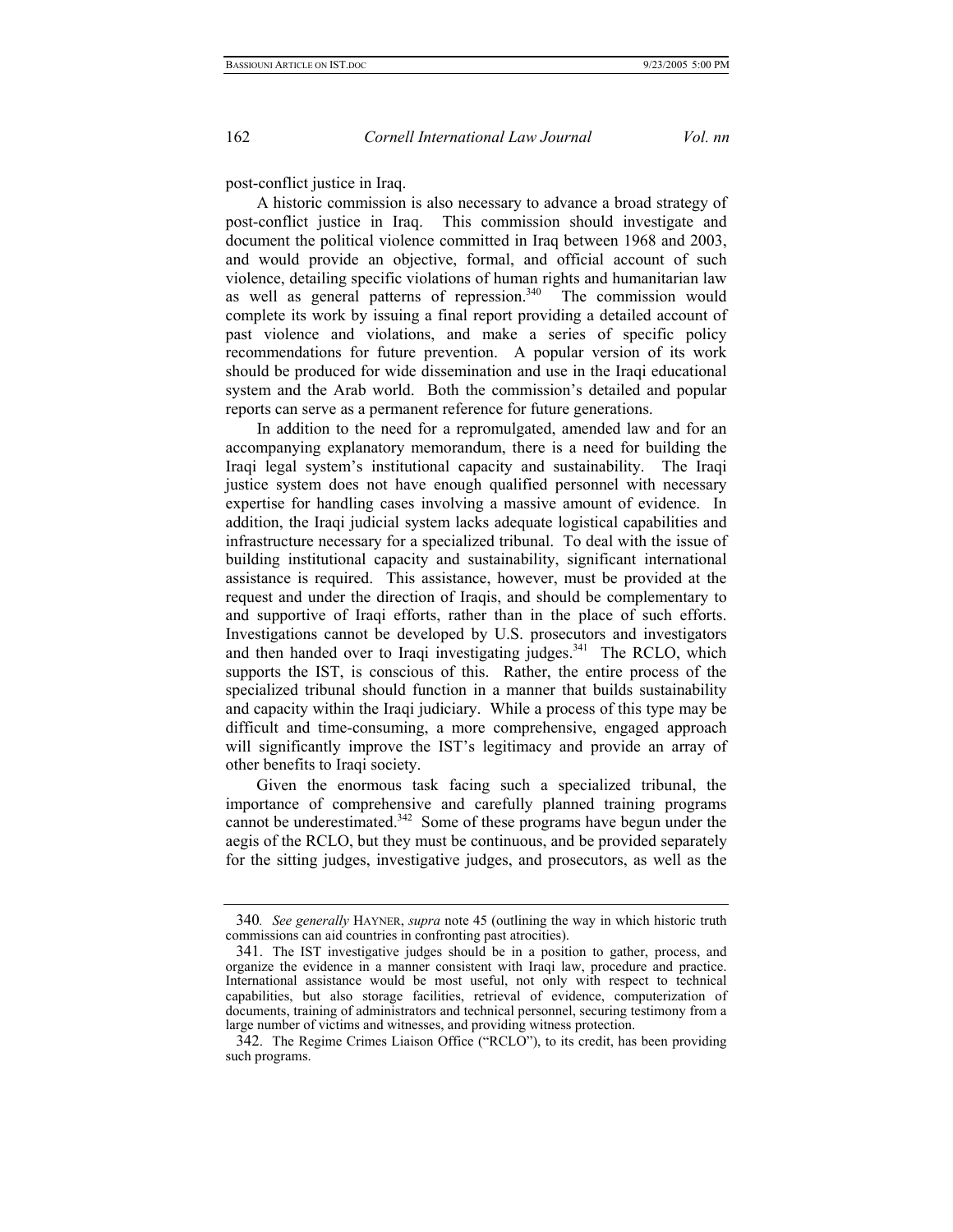clerical staff. The separate training sessions should be topical, skill- and subject-matter-specific, by persons who are familiar with the Iraqi legal system, and conducted in Arabic. Better-trained legal professionals will significantly improve the success of the specialized tribunal, and uniform parallel training will enhance predictability, consistency, and coherence in the practice. This will reduce the need for external, foreign consultants and provide the foundation for a renewed professional judiciary in Iraq.

In the estimation of many, the success of the political transition in Iraq rests on the success of a broad-based post-conflict justice strategy, as outlined above in Part I. $343$  How the nation faces its violent past is, to many, central to the determination of its future and to its domestic and international legitimacy. However, it should be clearly understood that opposition to such trials in the Arab world is widespread. The reasons are that this region has witnessed many regime changes, many of which were bloody and none of which resulted in anything resembling genuine post-conflict justice. Obviously, this is not a justification, nor even a valid reason, but popular wisdom seems to rebel against a new ex post facto practice, probably because it is viewed as an American idea. More significantly, however, vox populi is that the United States, viewed as the promoter of such trials, is delegitimized because of its own "crimes" in Iraq and in the region exceed those committed by Saddam and his regime. Nowhere in the world is this so strongly felt as it is in the Arab world, and probably nowhere in the world is it as strongly felt as in Iraq.

Justice in Iraq is too great a historic opportunity to be missed. It would be a tragic historic event if it were to fail for the reasons stated above. This is why it is imperative to set the process back on track by enacting a repromulgated, amended law as described above, generating popular Iraqi support for the trials, establishing a victim compensation scheme, and setting up a historic commission whose work can serve as a component of educating future generations. Such a comprehensive plan will also enhance the judiciary's capacity, sustain the rule of law, and enhance democracy.

<span id="page-62-0"></span>The IST needs to be perfected, and those who support post-conflict justice in Iraq should support the suggestions contained herein and any other constructive ideas. Moreover, they should lend their moral support to the courageous and dedicated men and women of the IST who have put their lives at risk to affirm the rule of law in their troubled country.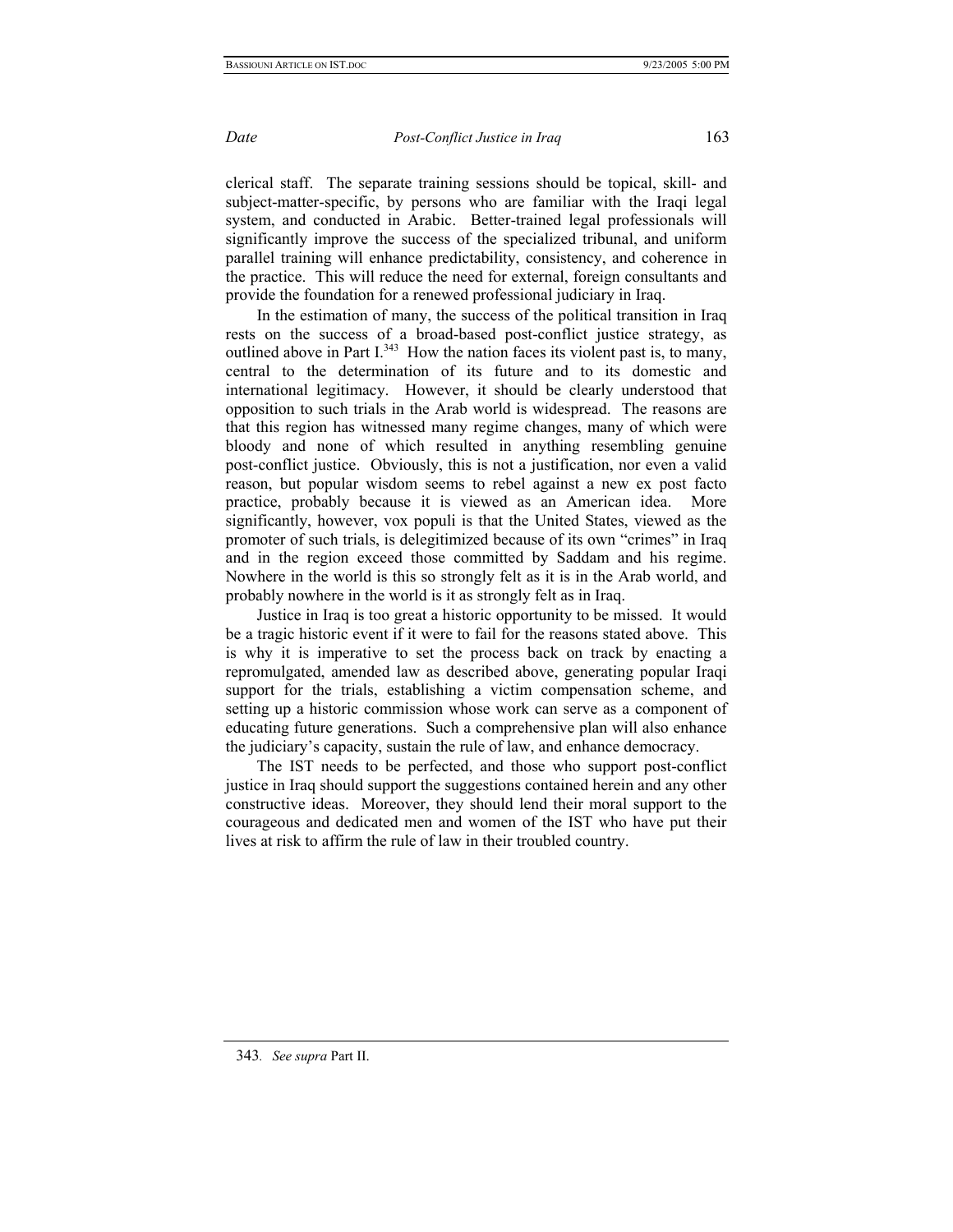## **Table of Iraqi Legal Authorities**

The following laws relating to Iraq are listed in chronological order. Where indicated, English versions of the laws are available. Otherwise the laws are in Arabic, and copies are on file with the author.

- I. Iraqi National Laws
	- A. Constitutions of Iraq
		- 1. AL-QANUN AL-ASASI AL-IRAQI [Iraqi Fundamental Law of 1925], *available at*  http://nahrain.com/d/doc/dtr1925a.html (Arabic version) and http://www.geocities.com/dagtho/iraqiconst19250321. html (English version).
		- 2. AL-T'ADIL AL-AWAL LIL QANUN AL-ASASI [First Amendment of the Iraqi Fundamental Law], *available at* http://nahrain.com/d/doc/dtr1925b.html (Arabic version).
		- 3. AL-T'ADIL AL-THANI LIL QANUN AL-ASASI [Second Amendment of the Iraqi Fundamental Law], *available at* http://nahrain.com/d/doc/dtr1925c.html (Arabic version).
		- 4. AL-DUSTUR AL-MO'AKAT 1958 [Provisional Constitution of 1958], *available at*  http://nahrain.com/d/doc/dtr1958.html (Arabic version).
		- 5. AL-DUSTUR AL-MO'AKAT 1964 [Provisional Constitution of 1964], *available at* http://nahrain.com/d/doc/dtr1964.html (Arabic version).
		- 6. AL-DUSTUR AL-MO'AKAT 1968 [Provisional Constitution of 1968], *available at*  http://nahrain.com/d/doc/dtr1968.html (Arabic version).
		- 7. AL-DUSTUR AL-MO'AKAT 1970 [Provisional Constitution of 1970], *available at*  http://mallat.com/iraq%20const%201970.htm (English version).
	- B. National Legislation of Iraq
		- 1. Qanun al-Uqubat al-Askaria [Military Penal Law], Law No. 13, 1940 and its amendments.
		- 2. Qanun Usul al-Muhakamat al-Askaria [Military Trials Procedural Law], Law No. 44 of 1941.
		- 3. Al-Qanun el-Madani [Civil Code], Law No. 40 of 1951.
		- 4. Qanun Majlis Kidyadat al-Thawra [The Revolutionary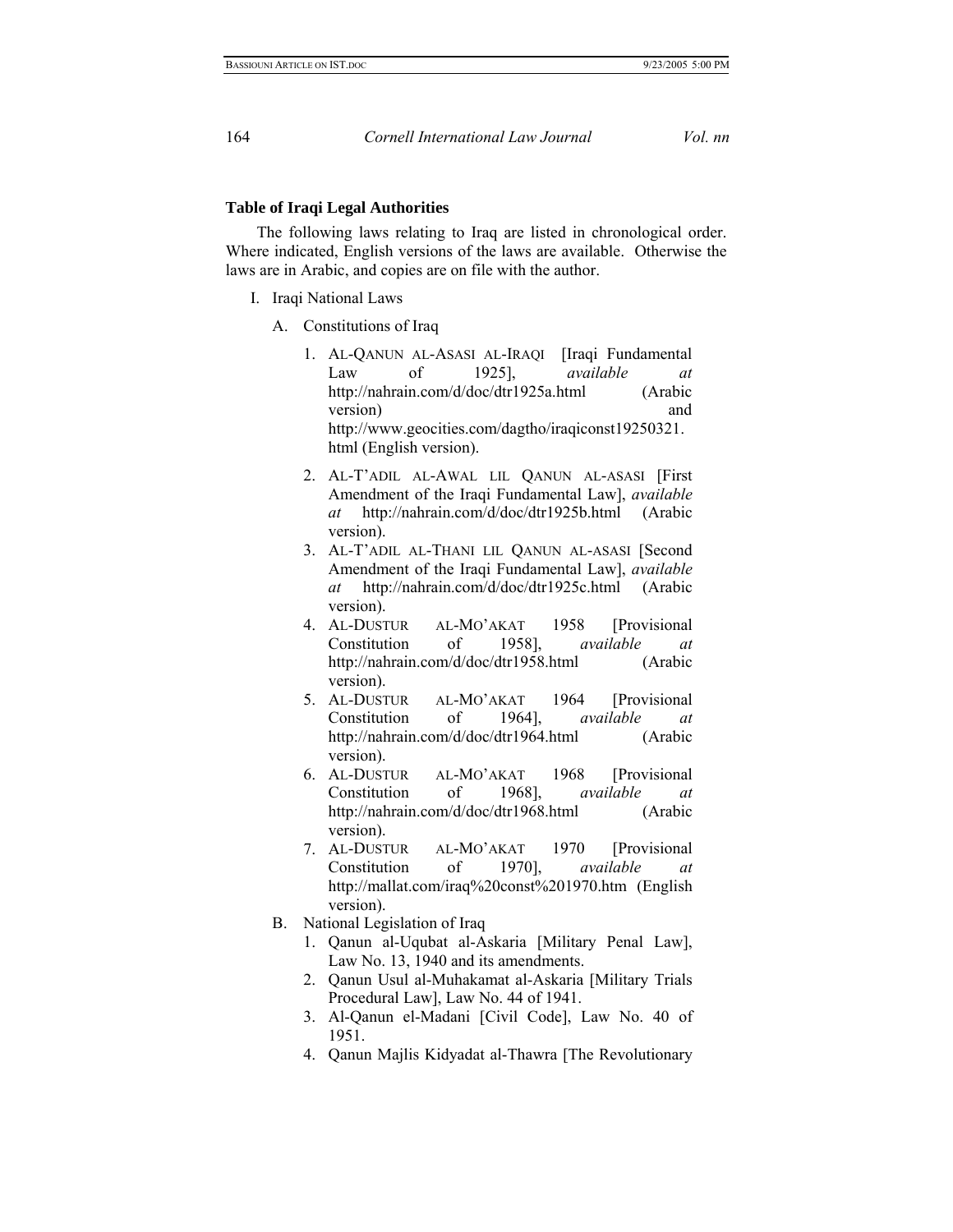National Command Council Statute] No. 25 of 1963; *available at* http://nahrain.com/d/doc/dtr 1963.html.

- 5. Qanun al-Asleha [Weapons Law], Law No. 151 of 1968.
- 6. Qanun al-Khedma w'el-Takaoud el-Askary [Military Service Law], Law No. 65 of 1969.
- 7. Qanun al-Ijra'at el-Madania [Civil Procedure Law], Law No. 83 of 1969.
- 8. Qanun al-Uqubat [Criminal Code], Law No. 111 of 1969 and its amendments (English version on file with author).
- 9. Qanun Usul al-Muhakamat al-Jaza'ia [Criminal Procedure Law], Law No. 23 of 1971.
- 10. Qanun Wezarat al-Ad'l [Ministry of Justice Law], Law No. 101 of 1977.
- 11. Qanun al-Ideá al-A'm [Law of Prosecutors], Law No. 159 of 1979.
- 12. Qanun al-Tanzim al-Qada'i [Judicial Organization Law], Law No. 160 of 1979.
- C. Legislation of Occupied Iraq
	- LAW OF ADMINISTRATION FOR THE STATE OF IRAQ FOR THE TRANSITIONAL PERIOD (TAL), *available at*  http://www.cpa-iraq.org/arabicgovernment/TALarabic.html (Arabic version) and http://www.cpairaq.org/government/TAL.html (English version).
- D. Human Rights Instruments Signed or Acceded to by Iraq
	- 1. The Convention for the Amelioration of the Condition of the Wounded and Sick in Armed Forces in the Field ("First Geneva Convention"), Aug. 12, 1949, 6 U.S.T. 3144, 75 U.N.T.S. 31.
	- 2. The Convention for the Amelioration of the Condition of Wounded, Sick, and Shipwrecked Members of Armed Forces at Sea ("Second Geneva Convention"), Aug. 12, 1949, 6 U.S.T. 3217, 75 U.N.T.S. 85.
	- 3. The Convention Relative to the Treatment of Prisoners of War ("Third Geneva Convention"), Aug. 12, 1949, 6 U.S.T. 3316, 75 U.N.T.S. 135
	- 4. The Convention Relative to the Protection of Civilian Persons in Time of War ("Fourth Geneva Convention"), Aug. 12, 1949, 6 U.S.T. 3516, 75 U.N.T.S. 287. Iraq acceded on February 14, 1956.
	- 5. Convention on the Prevention and Punishment of the Crime of Genocide, Dec. 9, 1948, 102 Stat. 3045, 78 U.N.T.S. 277 (entered into force January 12, 1951). Iraq acceded on January 20, 1959.
	- 6. International Convention on the Elimination of All Forms of Racial Discrimination, March 7, 1966, 5